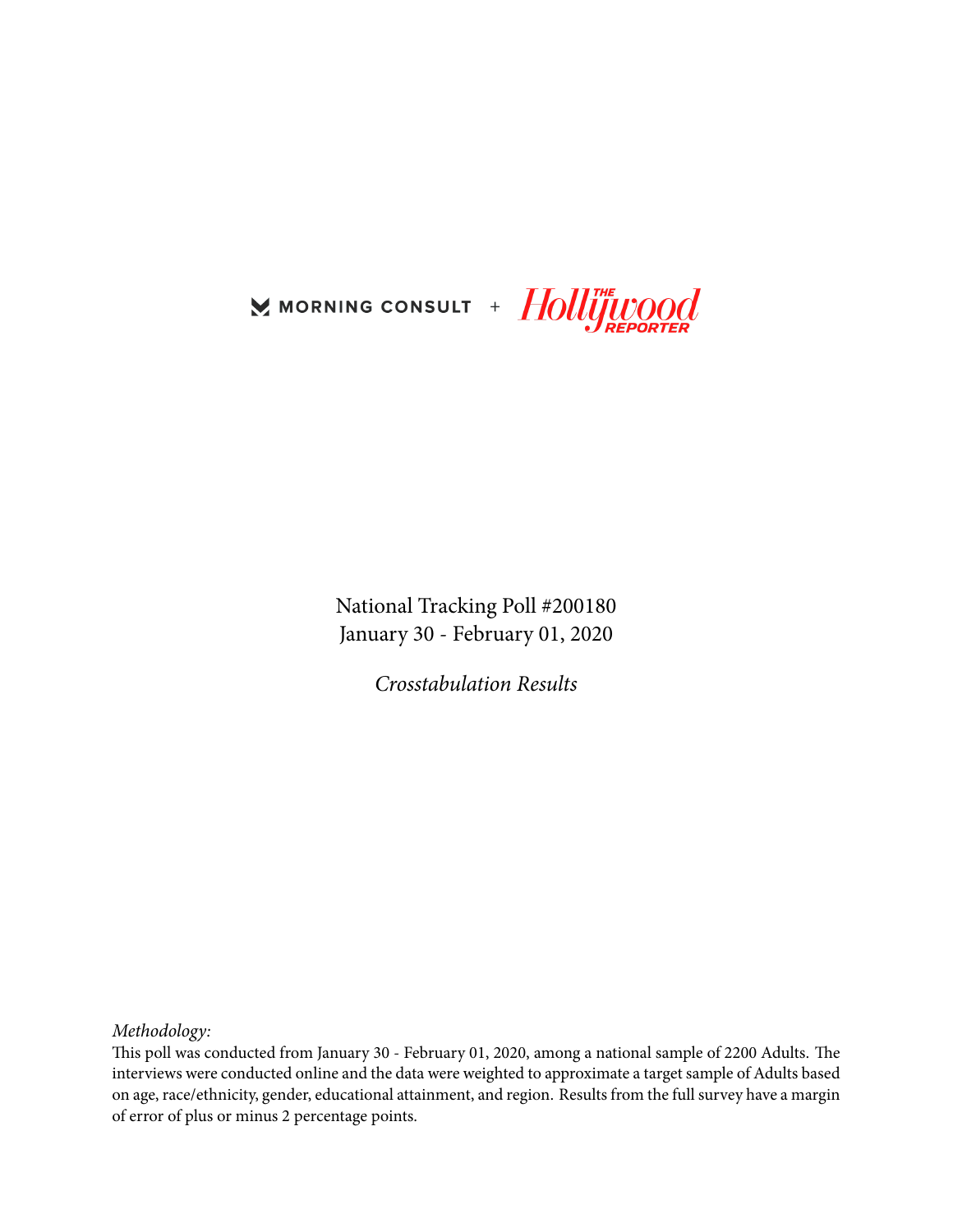# **Table Index**

| $\mathbf{1}$   | Table HR17_1: Now on a different topic Would you be more or less likely to be a fan of a celebrity, such<br>as an actor, musician, or athlete, if they did the following? Host a fundraiser for a political candidate | $\mathfrak{Z}$ |
|----------------|-----------------------------------------------------------------------------------------------------------------------------------------------------------------------------------------------------------------------|----------------|
| 2              | Table HR17_2: Now on a different topicWould you be more or less likely to be a fan of a celebrity,<br>such as an actor, musician, or athlete, if they did the following? Publicly endorse a political candidate       | 8              |
| $\mathfrak{Z}$ | Table HR18_1: To what extent did the following endorsements make you more or less likely to vote for                                                                                                                  | 13             |
| $\overline{4}$ | Table HR18_3: To what extent did the following endorsements make you more or less likely to vote for                                                                                                                  | 18             |
| 5              | Table HR18_4: To what extent did the following endorsements make you more or less likely to vote for                                                                                                                  | 23             |
| 6              | Table HR18_5: To what extent did the following endorsements make you more or less likely to vote for                                                                                                                  | 28             |
| 7              | Table HR18_6: To what extent did the following endorsements make you more or less likely to vote for                                                                                                                  | 33             |
| 8              | Table HR19: Is there a celebrity whose endorsement would make you more likely to vote for a candidate                                                                                                                 | 38             |
| 9              | Table HRdem1_1: How often do you watch or stream the following? TV shows                                                                                                                                              | 43             |
| 10             | Table HRdem1_2: How often do you watch or stream the following? Movies                                                                                                                                                | $\rm 48$       |
| 11             | Table HRdem1_3: How often do you watch or stream the following? Sporting events                                                                                                                                       | 53             |
| 12             | Table HRdem2_1: Do you, or anyone in your household, subscribe to the following? Cable television.                                                                                                                    | 59             |
| 13             | Table HRdem2_2: Do you, or anyone in your household, subscribe to the following? Satellite television                                                                                                                 | 64             |
| 14             | Table HRdem2_3: Do you, or anyone in your household, subscribe to the following? Streaming service(s) 69                                                                                                              |                |
| 15             | <b>Table HRdem3_1:</b> In general, what kind of fan do you consider yourself of the following? Film $\dots$ .                                                                                                         | 74             |
| 16             | Table HRdem3_2: In general, what kind of fan do you consider yourself of the following? Television                                                                                                                    | 79             |
| 17             | Table HRdem3_3: In general, what kind of fan do you consider yourself of the following? Music                                                                                                                         | 84             |
| 18             | Table HRdem3_4: In general, what kind of fan do you consider yourself of the following? Fashion                                                                                                                       | 89             |
| 19             |                                                                                                                                                                                                                       | 94             |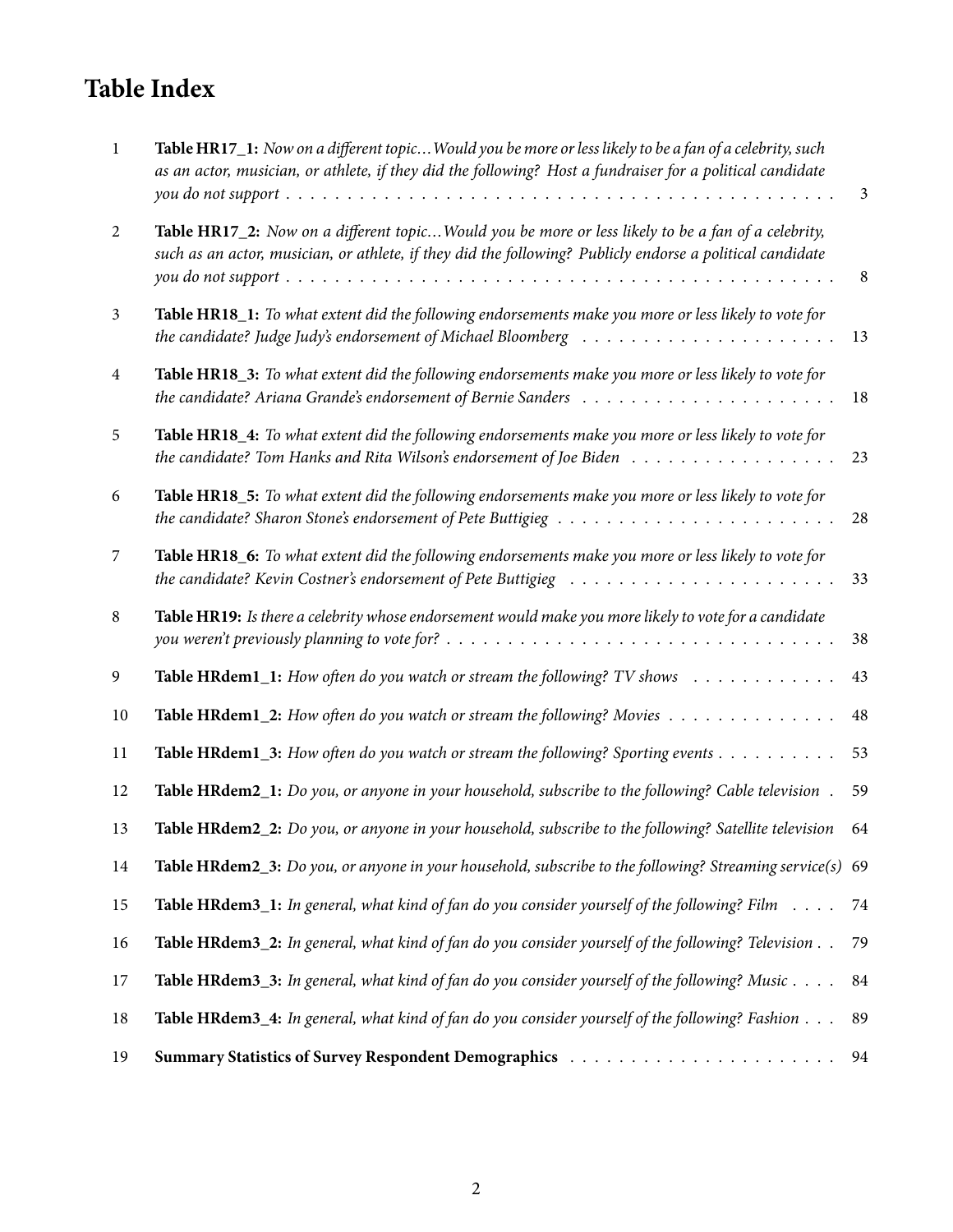## **Crosstabulation Results by Respondent Demographics**

Table HR17\_1: Now on a different topic... Would you be more or less likely to be a fan of a celebrity, such as an actor, musician, or athlete, if they did *the following?*

*Host <sup>a</sup> fundraiser for <sup>a</sup> political candidate you do not support*

<span id="page-2-0"></span>

|                          |       | Much more |       | Somewhat           |        | <b>Somewhat less</b> |        |                         |        | Don't know / |                |
|--------------------------|-------|-----------|-------|--------------------|--------|----------------------|--------|-------------------------|--------|--------------|----------------|
| Demographic              |       | likely    |       | more likely        |        | likely               |        | <b>Much less likely</b> |        | No opinion   | <b>Total N</b> |
| Adults                   | $4\%$ | (84)      | $5\%$ | (105)              | 23%    | (507)                | 33\%   | (728)                   | 35\%   | (776)        | 2200           |
| Gender: Male             | $5\%$ | (57)      | $6\%$ | (62)               | 24%    | (257)                | 33%    | (347)                   | 32%    | (339)        | 1062           |
| Gender: Female           | $2\%$ | (26)      | $4\%$ | (44)               | 22%    | (250)                | 33\%   | (381)                   | 38\%   | (437)        | 1138           |
| Age: 18-29               | $6\%$ | (28)      | $6\%$ | (28)               | 22%    | (103)                | 30%    | (141)                   | 36%    | (165)        | 465            |
| Age: 30-44               | $6\%$ | (31)      | $5\%$ | $^{(29)}$          | 26%    | (142)                | 27\%   | (147)                   | 36\%   | (200)        | 548            |
| Age: 45-54               | $2\%$ | (7)       | $4\%$ | (14)               | 18%    | (61)                 | 32%    | (111)                   | 44%    | (151)        | 344            |
| Age: 55-64               | $3\%$ | (11)      | $4\%$ | (18)               | 27%    | (111)                | 33\%   | (134)                   | 33\%   | (133)        | 407            |
| Age: 65+                 | $2\%$ | (7)       | $4\%$ | (17)               | $21\%$ | (90)                 | 45%    | (195)                   | 29%    | (127)        | 436            |
| Generation Z: 18-22      | $8\%$ | (17)      | $7\%$ | (15)               | 23%    | (49)                 | $26\%$ | (57)                    | 36%    | (78)         | 215            |
| Millennial: Age 23-38    | $5\%$ | (27)      | $5\%$ | (29)               | 24%    | (142)                | 31%    | (181)                   | 36%    | (211)        | 589            |
| Generation X: Age 39-54  | $4\%$ | (22)      | $5\%$ | (27)               | 21%    | (115)                | 29%    | (162)                   | $41\%$ | (227)        | 553            |
| Boomers: Age 55-73       | $2\%$ | (16)      | $4\%$ | (32)               | 24%    | (183)                | 38%    | (286)                   | $31\%$ | (234)        | 751            |
| PID: Dem (no lean)       | $5\%$ | (37)      | $6\%$ | $\left( 48\right)$ | 24%    | (181)                | 33\%   | (251)                   | 32%    | (239)        | 756            |
| PID: Ind (no lean)       | $3\%$ | (22)      | $4\%$ | (30)               | 23%    | (175)                | 28%    | (211)                   | 42%    | (323)        | 761            |
| PID: Rep (no lean)       | $4\%$ | (25)      | $4\%$ | (27)               | 22%    | (151)                | 39%    | (266)                   | $31\%$ | (214)        | 682            |
| PID/Gender: Dem Men      | $6\%$ | (23)      | $8\%$ | (27)               | 23%    | (80)                 | $31\%$ | (109)                   | 32%    | (115)        | 353            |
| PID/Gender: Dem Women    | $4\%$ | (14)      | $5\%$ | (21)               | 25%    | (101)                | 35%    | (143)                   | $31\%$ | (124)        | 403            |
| PID/Gender: Ind Men      | $5\%$ | (18)      | $6\%$ | (22)               | 26%    | (97)                 | 29%    | (108)                   | 33\%   | (123)        | 368            |
| PID/Gender: Ind Women    | $1\%$ | (4)       | $2\%$ | (9)                | 20%    | (78)                 | 26\%   | (103)                   | $51\%$ | (200)        | 394            |
| PID/Gender: Rep Men      | $5\%$ | (17)      | $4\%$ | (13)               | 23%    | (79)                 | 38%    | (131)                   | 30%    | (101)        | 341            |
| PID/Gender: Rep Women    | $2\%$ | (8)       | $4\%$ | (14)               | $21\%$ | (71)                 | 40%    | (136)                   | 33%    | (113)        | 342            |
| Ideo: Liberal (1-3)      | $7\%$ | (41)      | $7\%$ | (44)               | 26%    | (159)                | 34\%   | (207)                   | 26\%   | (162)        | 613            |
| Ideo: Moderate (4)       | $2\%$ | (10)      | $5\%$ | (28)               | 27%    | (145)                | 28%    | (147)                   | 38%    | (203)        | 533            |
| Ideo: Conservative (5-7) | $3\%$ | (21)      | $4\%$ | (27)               | 22%    | (166)                | 42%    | (308)                   | 29%    | (215)        | 736            |
| Educ: < College          | $4\%$ | (64)      | $5\%$ | (71)               | $21\%$ | (325)                | 32%    | (480)                   | 38\%   | (572)        | 1512           |
| Educ: Bachelors degree   | $3\%$ | (12)      | $5\%$ | (20)               | 27\%   | (119)                | 34\%   | (151)                   | 32%    | (142)        | 444            |
| Educ: Post-grad          | $3\%$ | (8)       | $6\%$ | (14)               | 26%    | (62)                 | 40%    | (97)                    | 25\%   | (62)         | 244            |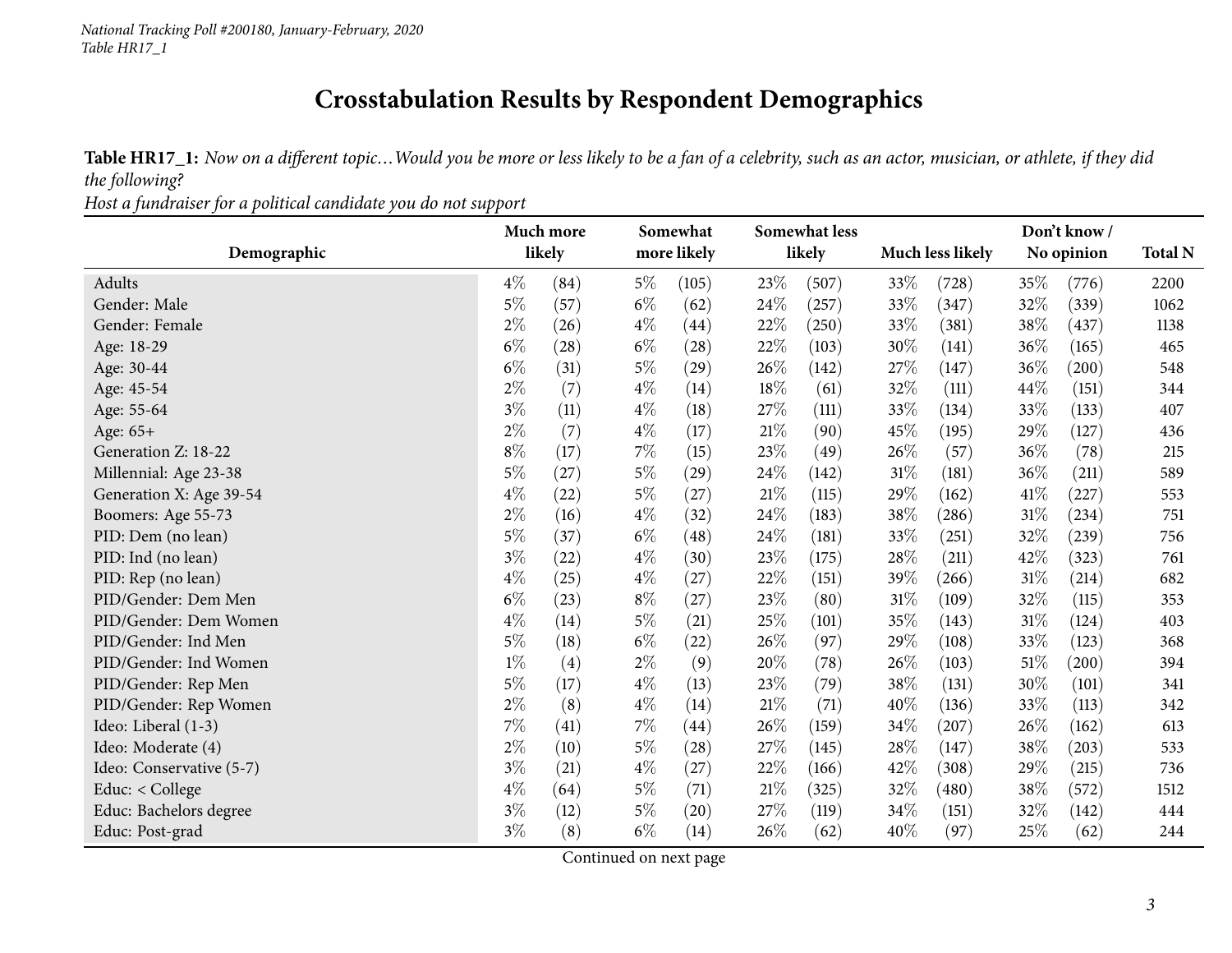*Host <sup>a</sup> fundraiser for <sup>a</sup> political candidate you do not support*

|                               |       | Much more |       | Somewhat    |        | Somewhat less |     |                         |        | Don't know/ |                |
|-------------------------------|-------|-----------|-------|-------------|--------|---------------|-----|-------------------------|--------|-------------|----------------|
| Demographic                   |       | likely    |       | more likely |        | likely        |     | <b>Much less likely</b> |        | No opinion  | <b>Total N</b> |
| Adults                        | $4\%$ | (84)      | $5\%$ | (105)       | 23%    | (507)         | 33% | (728)                   | 35%    | (776)       | 2200           |
| Income: Under 50k             | $4\%$ | (53)      | $4\%$ | (51)        | 20%    | (247)         | 31% | (377)                   | 41\%   | (498)       | 1226           |
| Income: 50k-100k              | $3\%$ | (19)      | $5\%$ | (32)        | 27%    | (181)         | 36% | (240)                   | 29%    | (195)       | 667            |
| Income: 100k+                 | $4\%$ | (11)      | 7%    | (22)        | 26%    | (79)          | 36% | (111)                   | 27%    | (84)        | 307            |
| Ethnicity: White              | $3\%$ | (48)      | $4\%$ | (66)        | 24%    | (418)         | 34% | (585)                   | 35%    | (604)       | 1722           |
| Ethnicity: Hispanic           | 7%    | (25)      | $4\%$ | (14)        | 18%    | (62)          | 34% | (118)                   | 37%    | (130)       | 349            |
| Ethnicity: Afr. Am.           | $8\%$ | (22)      | 12%   | (33)        | 18%    | (50)          | 29% | (78)                    | 33%    | (90)        | 274            |
| Ethnicity: Other              | 7%    | (13)      | $3\%$ | (6)         | 19%    | (39)          | 32% | (65)                    | 40%    | (81)        | 204            |
| Community: Urban              | $6\%$ | (35)      | $6\%$ | (34)        | $21\%$ | (119)         | 36% | (199)                   | $31\%$ | (172)       | 559            |
| Community: Suburban           | $3\%$ | (28)      | $5\%$ | (45)        | 24%    | (234)         | 33% | (320)                   | 35%    | (341)       | 969            |
| Community: Rural              | $3\%$ | (20)      | $4\%$ | (27)        | 23%    | (155)         | 31% | (209)                   | 39%    | (262)       | 673            |
| Employ: Private Sector        | $3\%$ | (19)      | $6\%$ | (37)        | 27%    | (177)         | 34% | (223)                   | 30%    | (196)       | 652            |
| Employ: Government            | $1\%$ | (1)       | $2\%$ | (3)         | 25%    | (37)          | 37% | (53)                    | 35%    | (50)        | 145            |
| Employ: Self-Employed         | 7%    | (14)      | $8\%$ | (18)        | 24\%   | (51)          | 31% | (67)                    | 30%    | (65)        | 214            |
| Employ: Homemaker             | $1\%$ | (2)       | $3\%$ | (5)         | 19%    | (32)          | 27% | (45)                    | 50%    | (85)        | 169            |
| Employ: Retired               | $2\%$ | (9)       | $4\%$ | (18)        | 23%    | (112)         | 38% | (186)                   | 33%    | (159)       | 483            |
| Employ: Unemployed            | $8\%$ | (19)      | $4\%$ | (9)         | 17%    | (39)          | 27% | (62)                    | 45%    | (104)       | 233            |
| Employ: Other                 | $4\%$ | (8)       | $3\%$ | (5)         | 20%    | (38)          | 33% | (61)                    | 40%    | (73)        | 184            |
| Military HH: Yes              | $4\%$ | (14)      | $4\%$ | (13)        | 23%    | (82)          | 36% | (128)                   | 33%    | (115)       | 353            |
| Military HH: No               | $4\%$ | (70)      | $5\%$ | (92)        | 23%    | (424)         | 32% | (600)                   | $36\%$ | (660)       | 1847           |
| RD/WT: Right Direction        | $4\%$ | (32)      | $5\%$ | (43)        | $21\%$ | (168)         | 36% | (296)                   | 34%    | (281)       | 820            |
| RD/WT: Wrong Track            | $4\%$ | (52)      | $5\%$ | (62)        | 25%    | (338)         | 31% | (433)                   | 36%    | (495)       | 1380           |
| Trump Job Approve             | $3\%$ | (31)      | $4\%$ | (37)        | 22%    | (200)         | 37% | (339)                   | 34%    | (306)       | 912            |
| Trump Job Disapprove          | $4\%$ | (43)      | $5\%$ | (62)        | 25%    | (297)         | 32% | (379)                   | 34%    | (400)       | 1180           |
| Trump Job Strongly Approve    | $4\%$ | (20)      | $4\%$ | (18)        | 18%    | (91)          | 42% | (209)                   | 32%    | (156)       | 494            |
| Trump Job Somewhat Approve    | $3\%$ | (11)      | $5\%$ | (19)        | 26%    | (109)         | 31% | (130)                   | 36%    | (149)       | 418            |
| Trump Job Somewhat Disapprove | $3\%$ | (8)       | $4\%$ | (12)        | 29%    | (85)          | 25% | (73)                    | 38%    | (112)       | 290            |
| Trump Job Strongly Disapprove | $4\%$ | (35)      | $6\%$ | (50)        | 24%    | (211)         | 34% | (306)                   | 32%    | (288)       | 890            |
| Favorable of Trump            | $3\%$ | (28)      | $4\%$ | (32)        | 23%    | (201)         | 38% | (340)                   | 32%    | (287)       | 886            |
| Unfavorable of Trump          | $4\%$ | (47)      | $6\%$ | (70)        | 24\%   | (290)         | 32% | (376)                   | $34\%$ | (406)       | 1189           |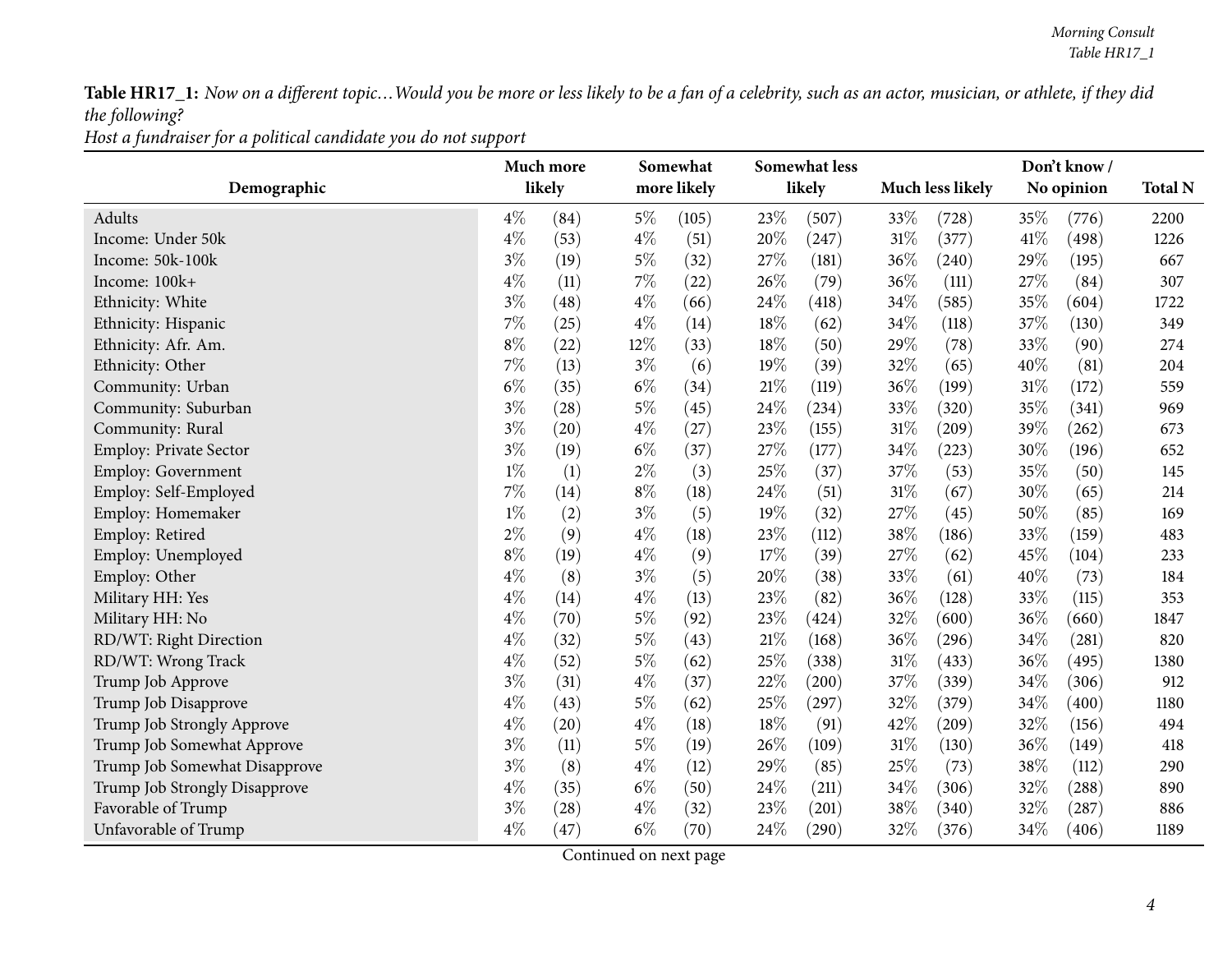*Host <sup>a</sup> fundraiser for <sup>a</sup> political candidate you do not support*

|                                      |       | Much more |       | Somewhat    |        | <b>Somewhat less</b> |      |                         |      | Don't know/ |                |
|--------------------------------------|-------|-----------|-------|-------------|--------|----------------------|------|-------------------------|------|-------------|----------------|
| Demographic                          |       | likely    |       | more likely |        | likely               |      | <b>Much less likely</b> |      | No opinion  | <b>Total N</b> |
| Adults                               | $4\%$ | (84)      | $5\%$ | (105)       | 23%    | (507)                | 33%  | (728)                   | 35%  | (776)       | 2200           |
| Very Favorable of Trump              | $4\%$ | (20)      | $3\%$ | (15)        | 20%    | (105)                | 41\% | (211)                   | 31%  | (160)       | 511            |
| Somewhat Favorable of Trump          | $2\%$ | (7)       | $5\%$ | (17)        | 26%    | (96)                 | 34\% | (128)                   | 34%  | (127)       | 375            |
| Somewhat Unfavorable of Trump        | $3\%$ | (6)       | $6\%$ | (12)        | 26%    | (57)                 | 21%  | (45)                    | 44%  | (97)        | 218            |
| Very Unfavorable of Trump            | $4\%$ | (41)      | $6\%$ | (58)        | 24%    | (233)                | 34%  | (331)                   | 32%  | (309)       | 972            |
| #1 Issue: Economy                    | $3\%$ | (16)      | $5\%$ | (27)        | 23%    | (133)                | 32%  | (185)                   | 38%  | (218)       | 579            |
| #1 Issue: Security                   | $5\%$ | (20)      | $4\%$ | (16)        | $21\%$ | (80)                 | 39%  | (149)                   | 30%  | (116)       | 381            |
| #1 Issue: Health Care                | $5\%$ | (18)      | $6\%$ | (22)        | 26%    | (96)                 | 33%  | (123)                   | 31%  | (114)       | 373            |
| #1 Issue: Medicare / Social Security | $3\%$ | (9)       | $4\%$ | (15)        | 24%    | (85)                 | 33%  | (116)                   | 36%  | (129)       | 354            |
| #1 Issue: Women's Issues             | $4\%$ | (4)       | $4\%$ | (4)         | 24%    | (26)                 | 37%  | (39)                    | 32%  | (34)        | 108            |
| #1 Issue: Education                  | 7%    | (8)       | $7\%$ | (8)         | 27%    | (34)                 | 27%  | (33)                    | 32%  | (40)        | 124            |
| #1 Issue: Energy                     | $4\%$ | (5)       | $8\%$ | (11)        | 25%    | (35)                 | 32%  | (45)                    | 31%  | (44)        | 139            |
| #1 Issue: Other                      | $2\%$ | (3)       | $2\%$ | (3)         | 12%    | (17)                 | 27%  | (38)                    | 57%  | (81)        | 142            |
| 2018 House Vote: Democrat            | $5\%$ | (33)      | $6\%$ | (43)        | 25%    | (180)                | 35%  | (252)                   | 29%  | (208)       | 715            |
| 2018 House Vote: Republican          | $3\%$ | (20)      | $4\%$ | (24)        | 23%    | (153)                | 41\% | (271)                   | 29%  | (190)       | 658            |
| 2018 House Vote: Someone else        |       | (0)       | $4\%$ | (4)         | 25%    | (22)                 | 22%  | (19)                    | 48\% | (42)        | 87             |
| 2016 Vote: Hillary Clinton           | $4\%$ | (30)      | $7\%$ | (46)        | 25%    | (171)                | 34\% | (234)                   | 30%  | (209)       | 690            |
| 2016 Vote: Donald Trump              | $3\%$ | (16)      | $4\%$ | (25)        | 23%    | (148)                | 42%  | (269)                   | 28%  | (177)       | 636            |
| 2016 Vote: Other                     | $2\%$ | (3)       | $2\%$ | (4)         | 30%    | (50)                 | 30%  | (51)                    | 36%  | (61)        | 169            |
| 2016 Vote: Didn't Vote               | $5\%$ | (34)      | $4\%$ | (31)        | 19%    | (137)                | 25%  | (174)                   | 46%  | (328)       | 705            |
| Voted in 2014: Yes                   | $3\%$ | (44)      | $5\%$ | (64)        | 25%    | (328)                | 37%  | (479)                   | 29%  | (381)       | 1296           |
| Voted in 2014: No                    | $4\%$ | (40)      | $5\%$ | (41)        | 20%    | (179)                | 28%  | (250)                   | 44\% | (395)       | 904            |
| 2012 Vote: Barack Obama              | $4\%$ | (35)      | $7\%$ | (55)        | 25%    | (212)                | 33%  | (279)                   | 31%  | (257)       | 838            |
| 2012 Vote: Mitt Romney               | $3\%$ | (13)      | $3\%$ | (15)        | 23%    | (113)                | 41%  | $\left( 202\right)$     | 30%  | (145)       | 488            |
| 2012 Vote: Other                     | $1\%$ | (0)       | $1\%$ | (1)         | 26%    | (24)                 | 41\% | (39)                    | 32%  | (29)        | 93             |
| 2012 Vote: Didn't Vote               | $5\%$ | (36)      | $4\%$ | (35)        | 20%    | (157)                | 27%  | (209)                   | 44%  | (341)       | 777            |
| 4-Region: Northeast                  | $4\%$ | (14)      | $4\%$ | (16)        | 28%    | (110)                | 32%  | (125)                   | 33%  | (128)       | 394            |
| 4-Region: Midwest                    | $4\%$ | (19)      | $4\%$ | (18)        | 25%    | (115)                | 33%  | (153)                   | 34%  | (157)       | 462            |
| 4-Region: South                      | $3\%$ | (24)      | $7\%$ | (58)        | 22%    | (178)                | 31%  | (257)                   | 37%  | (307)       | 824            |
| 4-Region: West                       | $5\%$ | (26)      | $3\%$ | (14)        | 20%    | (103)                | 37%  | (193)                   | 35%  | (184)       | 520            |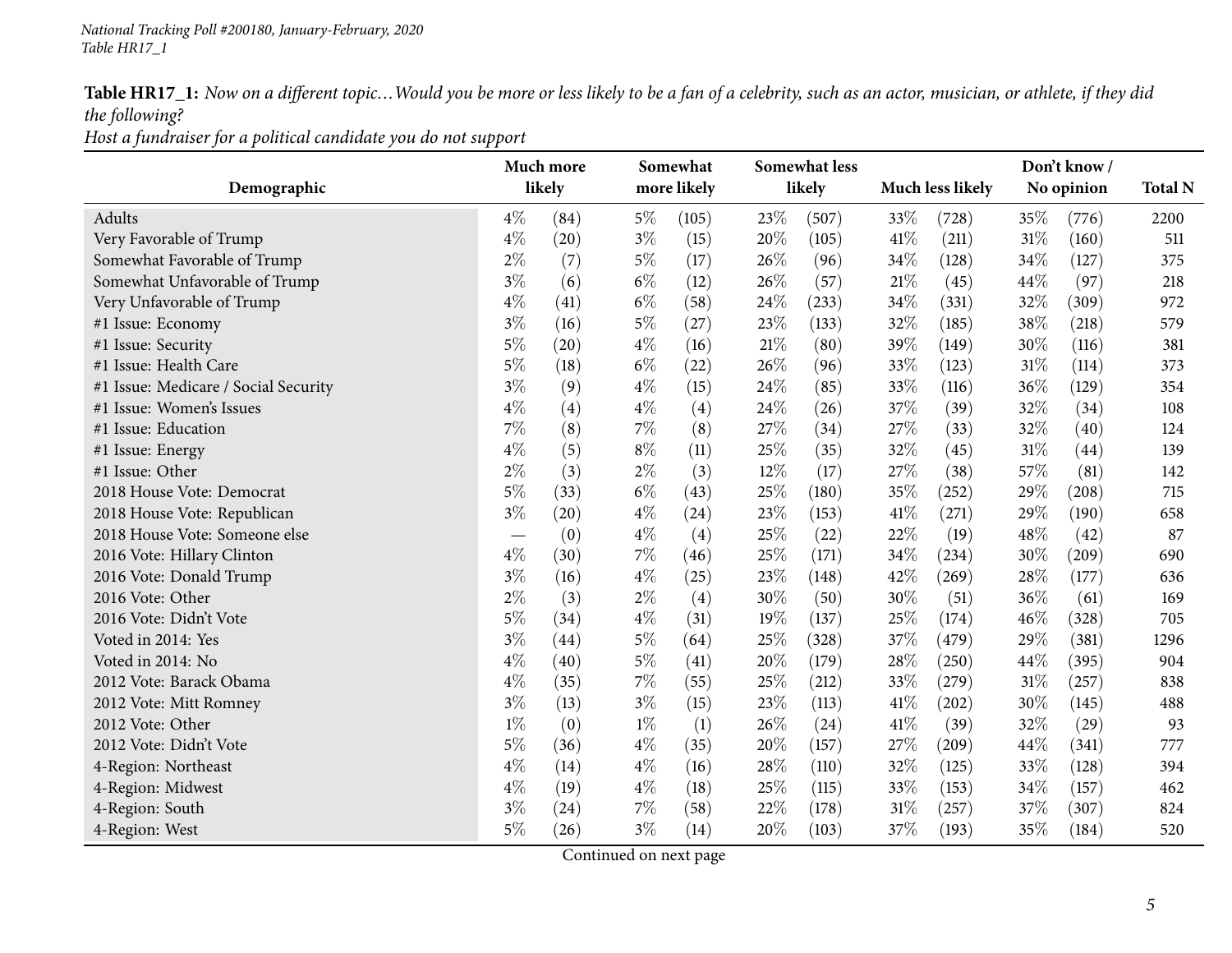*Host <sup>a</sup> fundraiser for <sup>a</sup> political candidate you do not support*

| Demographic                                           |       | Much more<br>likely |       | Somewhat<br>more likely |        | Somewhat less<br>likely |        | Much less likely |      | Don't know /<br>No opinion | <b>Total N</b> |
|-------------------------------------------------------|-------|---------------------|-------|-------------------------|--------|-------------------------|--------|------------------|------|----------------------------|----------------|
|                                                       |       |                     |       |                         |        |                         |        |                  |      |                            |                |
| Adults                                                | $4\%$ | (84)                | $5\%$ | (105)                   | 23\%   | (507)                   | 33%    | (728)            | 35%  | (776)                      | 2200           |
| Watch TV: Every day                                   | $4\%$ | (46)                | $6\%$ | (59)                    | 23%    | (236)                   | 33%    | (349)            | 34%  | (355)                      | 1045           |
| Watch TV: Several times per week                      | $4\%$ | (24)                | $5\%$ | (27)                    | 25%    | (135)                   | 37\%   | (204)            | 29%  | (159)                      | 550            |
| Watch TV: About once per week                         | $2\%$ | (3)                 | $5\%$ | (9)                     | 18%    | (31)                    | 39%    | (66)             | 36%  | (61)                       | 170            |
| Watch TV: Several times per month                     | $3\%$ | (4)                 | $5\%$ | (6)                     | 30%    | (38)                    | 28%    | (36)             | 34\% | (43)                       | 127            |
| Watch TV: About once per month                        |       | (0)                 | $2\%$ | (1)                     | 29%    | (16)                    | 17%    | (9)              | 51\% | (28)                       | 55             |
| Watch TV: Less often than once per month              | $3\%$ | (3)                 | $2\%$ | (2)                     | 16%    | (13)                    | 36\%   | (30)             | 43%  | (36)                       | 84             |
| Watch TV: Never                                       | $2\%$ | (3)                 | $1\%$ | (2)                     | 22%    | (36)                    | 20%    | (34)             | 55\% | (94)                       | 169            |
| Watch Movies: Every day                               | $9\%$ | (36)                | $6\%$ | (22)                    | 19%    | (74)                    | 31%    | (119)            | 34%  | (132)                      | 383            |
| Watch Movies: Several times per week                  | $4\%$ | (25)                | $6\%$ | (33)                    | 24%    | (141)                   | 34\%   | (204)            | 33%  | (195)                      | 598            |
| Watch Movies: About once per week                     | $1\%$ | (5)                 | $4\%$ | (16)                    | $24\%$ | (92)                    | 38%    | (145)            | 33%  | (127)                      | 386            |
| Watch Movies: Several times per month                 | $5\%$ | (13)                | $4\%$ | (11)                    | 30%    | (77)                    | 30%    | (76)             | 30%  | (78)                       | 255            |
| Watch Movies: About once per month                    | $1\%$ | (1)                 | $6\%$ | (11)                    | 22%    | (41)                    | 28%    | (54)             | 44\% | (83)                       | 189            |
| Watch Movies: Less often than once per month          | $2\%$ | (3)                 | $3\%$ | (6)                     | 20%    | (40)                    | 37%    | (73)             | 39%  | (78)                       | 199            |
| Watch Movies: Never                                   | $1\%$ | (1)                 | $3\%$ | (6)                     | 22%    | (42)                    | $31\%$ | (59)             | 44\% | (84)                       | 191            |
| Watch Sporting Events: Every day                      | 13%   | (18)                | $5\%$ | (7)                     | 28%    | (37)                    | 28%    | (38)             | 26%  | (35)                       | 135            |
| Watch Sporting Events: Several times per week         | 10%   | (34)                | $5\%$ | (16)                    | 27%    | (91)                    | 37\%   | (123)            | 21%  | (72)                       | 335            |
| Watch Sporting Events: About once per week            | $2\%$ | (6)                 | $9\%$ | (31)                    | 25%    | (82)                    | 32%    | (107)            | 32%  | (108)                      | 334            |
| Watch Sporting Events: Several times per month        | $1\%$ | (2)                 | $7\%$ | (13)                    | 23\%   | (46)                    | 36\%   | (71)             | 33\% | (66)                       | 197            |
| Watch Sporting Events: About once per month           | $4\%$ | (6)                 | $4\%$ | (7)                     | 25%    | (41)                    | $31\%$ | (50)             | 36%  | (59)                       | 163            |
| Watch Sporting Events: Less often than once per month | $1\%$ | (4)                 | $5\%$ | (15)                    | $22\%$ | (68)                    | 35%    | (110)            | 37%  | (115)                      | 311            |
| Watch Sporting Events: Never                          | $2\%$ | (15)                | $2\%$ | (18)                    | 19%    | (140)                   | 32%    | (230)            | 44%  | (321)                      | 723            |
| Cable TV: Currently subscribe                         | $4\%$ | (41)                | $4\%$ | (40)                    | 25%    | (237)                   | 30%    | (284)            | 36%  | (339)                      | 941            |
| Cable TV: Subscribed in past                          | $3\%$ | (27)                | $5\%$ | $\left( 44\right)$      | 23%    | (190)                   | 36\%   | (300)            | 33%  | (270)                      | 830            |
| Cable TV: Never subscribed                            | $4\%$ | (16)                | $5\%$ | (22)                    | 19%    | (80)                    | 34%    | (144)            | 39%  | (167)                      | 429            |
| Satellite TV: Currently subscribe                     | $8\%$ | (37)                | $4\%$ | (21)                    | 18%    | (86)                    | 36%    | (169)            | 34\% | (158)                      | 472            |
| Satellite TV: Subscribed in past                      | $4\%$ | (25)                | $7\%$ | (44)                    | 29%    | (185)                   | 30%    | (192)            | 31%  | (197)                      | 642            |
| Satellite TV: Never subscribed                        | $2\%$ | (21)                | $4\%$ | (40)                    | 22%    | (236)                   | 34\%   | (368)            | 39%  | (421)                      | 1086           |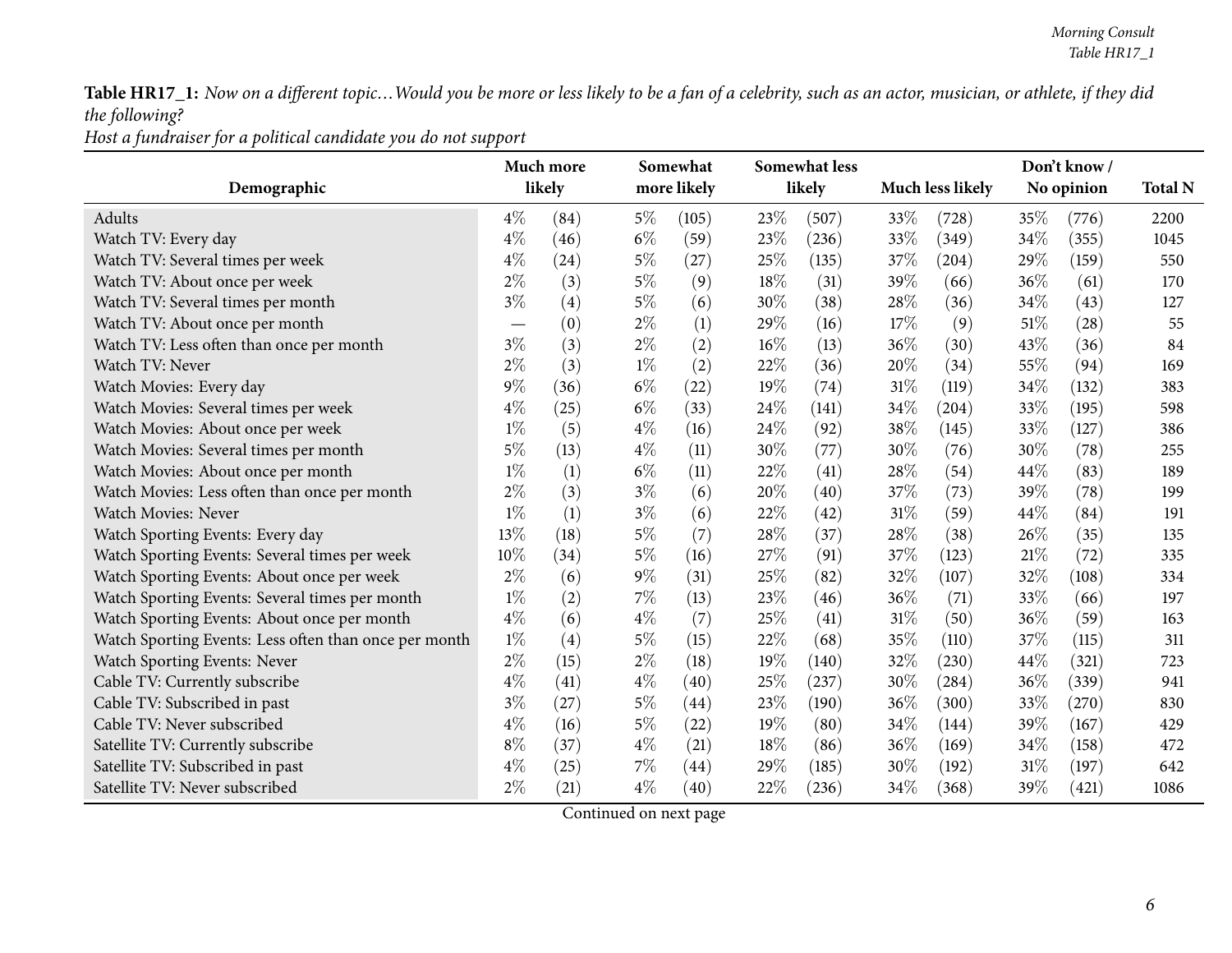*Host <sup>a</sup> fundraiser for <sup>a</sup> political candidate you do not support*

|                                         |       | Much more          |       | Somewhat          |        | <b>Somewhat less</b> |                         |       |            | Don't know/ |                |
|-----------------------------------------|-------|--------------------|-------|-------------------|--------|----------------------|-------------------------|-------|------------|-------------|----------------|
| Demographic                             |       | likely             |       | more likely       |        | likely               | <b>Much less likely</b> |       | No opinion |             | <b>Total N</b> |
| Adults                                  | $4\%$ | (84)               | $5\%$ | (105)             | 23%    | (507)                | 33\%                    | (728) | 35%        | (776)       | 2200           |
| Streaming Services: Currently subscribe | $4\%$ | (55)               | $5\%$ | (71)              | 26\%   | (357)                | $32\%$                  | (445) | 33\%       | (457)       | 1384           |
| Streaming Services: Subscribed in past  | $6\%$ | (13)               | $6\%$ | (13)              | 17\%   | (36)                 | 32%                     | (67)  | 38%        | (78)        | 207            |
| Streaming Services: Never subscribed    | $3\%$ | (16)               | $4\%$ | (22)              | $19\%$ | (114)                | $35\%$                  | (216) | $40\%$     | (241)       | 609            |
| Film: An avid fan                       | $6\%$ | (47)               | $6\%$ | (48)              | 21%    | (157)                | $31\%$                  | (238) | 35\%       | (266)       | 757            |
| Film: A casual fan                      | $3\%$ | (34)               | $4\%$ | (47)              | 26\%   | (307)                | 33\%                    | (395) | $34\%$     | (396)       | 1179           |
| Film: Not a fan                         | $1\%$ | (2)                | $4\%$ | $\left(10\right)$ | $16\%$ | (43)                 | 36%                     | (96)  | 43\%       | (113)       | 264            |
| Television: An avid fan                 | $5\%$ | (58)               | $5\%$ | (56)              | 22%    | (236)                | 32%                     | (345) | 35%        | (375)       | 1070           |
| Television: A casual fan                | $2\%$ | $\left( 24\right)$ | $5\%$ | (46)              | 25%    | (245)                | $34\%$                  | (336) | 34%        | (337)       | 988            |
| Television: Not a fan                   | $1\%$ | (2)                | $3\%$ | $\left( 4\right)$ | 18%    | (26)                 | 33\%                    | (47)  | 45%        | (64)        | 142            |
| Music: An avid fan                      | $5\%$ | (62)               | $5\%$ | (61)              | 23%    | (262)                | 32%                     | (370) | $34\%$     | (396)       | 1151           |
| Music: A casual fan                     | $2\%$ | (18)               | $4\%$ | (39)              | 25%    | (230)                | 34\%                    | (314) | 35\%       | (320)       | 921            |
| Music: Not a fan                        | $3\%$ | (4)                | $5\%$ | (6)               | $12\%$ | (15)                 | 34%                     | (44)  | $46\%$     | (59)        | 128            |
| Fashion: An avid fan                    | $8\%$ | (24)               | $7\%$ | (20)              | $19\%$ | (56)                 | 31%                     | (91)  | $35\%$     | (103)       | 294            |
| Fashion: A casual fan                   | $4\%$ | (39)               | $6\%$ | (61)              | 25%    | (232)                | 31%                     | (289) | $34\%$     | (320)       | 940            |
| Fashion: Not a fan                      | 2%    | (20)               | $3\%$ | (25)              | 23%    | (219)                | 36\%                    | (349) | 37\%       | (353)       | 966            |

*Note:* Row proportions may total to larger than one-hundred percen<sup>t</sup> due to rounding. For more information visit [MorningConsultIntelligence.com](https://morningconsultintelligence.com).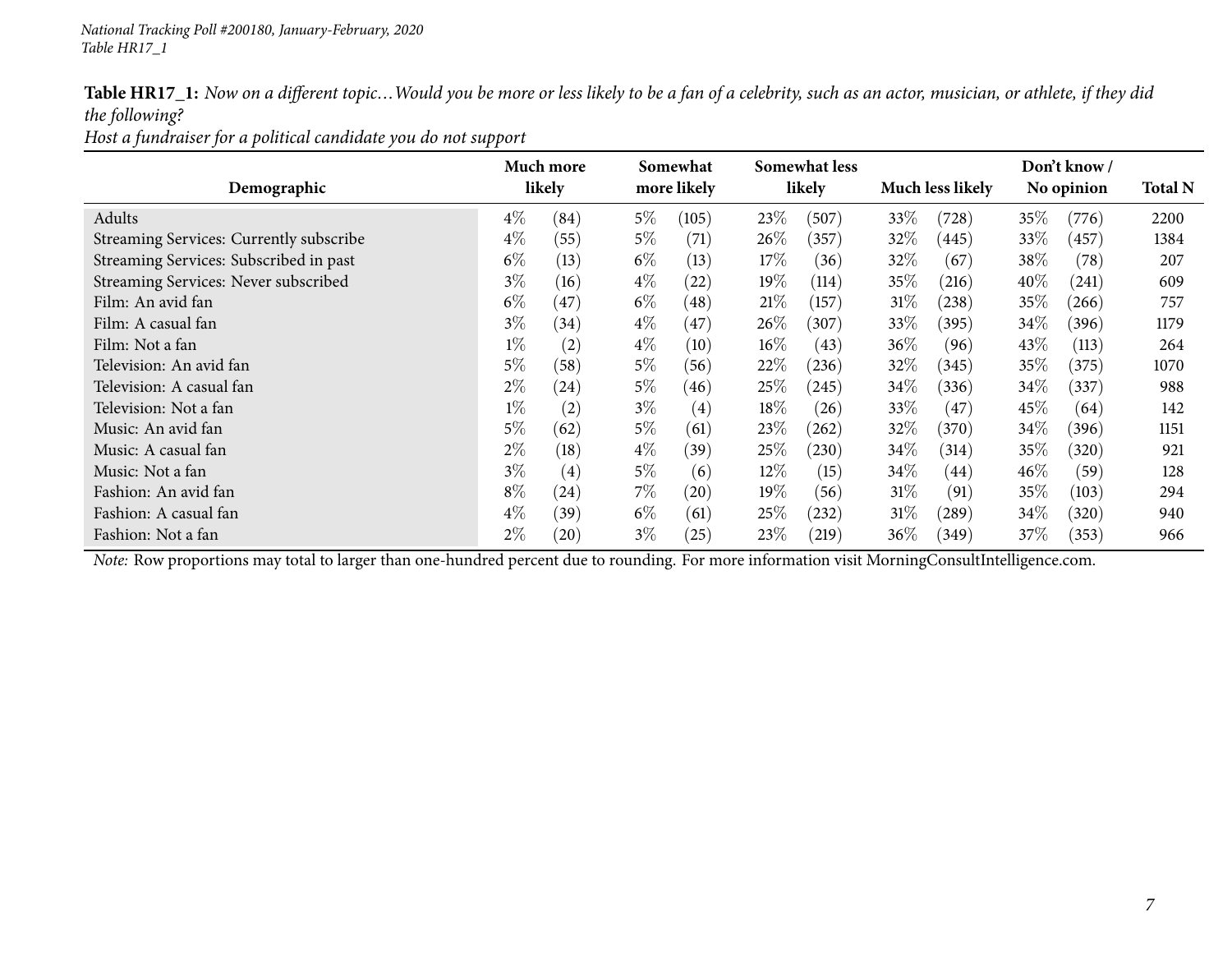*Publicly endorse <sup>a</sup> political candidate you do not support*

<span id="page-7-0"></span>

|                          |       | Much more |       | Somewhat           |        | <b>Somewhat less</b> |      |                         |      | Don't know/ |                |
|--------------------------|-------|-----------|-------|--------------------|--------|----------------------|------|-------------------------|------|-------------|----------------|
| Demographic              |       | likely    |       | more likely        |        | likely               |      | <b>Much less likely</b> |      | No opinion  | <b>Total N</b> |
| Adults                   | $3\%$ | (67)      | $5\%$ | (118)              | 25%    | (543)                | 33%  | (721)                   | 34%  | (751)       | 2200           |
| Gender: Male             | $4\%$ | (47)      | 7%    | (75)               | 25%    | (267)                | 33%  | (347)                   | 31%  | (325)       | 1062           |
| Gender: Female           | $2\%$ | (19)      | $4\%$ | (43)               | 24%    | (276)                | 33%  | (374)                   | 37%  | (426)       | 1138           |
| Age: 18-29               | $5\%$ | (22)      | $8\%$ | (38)               | 27%    | (124)                | 26\% | (121)                   | 34%  | (160)       | 465            |
| Age: 30-44               | $5\%$ | (29)      | $6\%$ | (34)               | 25%    | (135)                | 30%  | (167)                   | 33%  | (183)       | 548            |
| Age: 45-54               | $1\%$ | (3)       | $5\%$ | (16)               | 20%    | (67)                 | 32%  | (110)                   | 43%  | (148)       | 344            |
| Age: 55-64               | $2\%$ | (8)       | $2\%$ | (10)               | 28%    | (115)                | 35%  | (143)                   | 32%  | (130)       | 407            |
| Age: 65+                 | $1\%$ | (4)       | $5\%$ | (20)               | 23%    | (102)                | 41\% | (180)                   | 30%  | (130)       | 436            |
| Generation Z: 18-22      | $6\%$ | (13)      | $8\%$ | (17)               | 22%    | (47)                 | 27%  | (59)                    | 37%  | (79)        | 215            |
| Millennial: Age 23-38    | $4\%$ | (23)      | $8\%$ | (47)               | 28%    | (163)                | 27%  | (161)                   | 33%  | (195)       | 589            |
| Generation X: Age 39-54  | $3\%$ | (17)      | $4\%$ | (24)               | $21\%$ | (116)                | 32%  | (178)                   | 39%  | (217)       | 553            |
| Boomers: Age 55-73       | $2\%$ | (12)      | $3\%$ | (26)               | 26%    | (194)                | 38%  | (283)                   | 32%  | (237)       | 751            |
| PID: Dem (no lean)       | $4\%$ | (31)      | $7\%$ | (50)               | 25%    | (185)                | 33%  | (249)                   | 32%  | (241)       | 756            |
| PID: Ind (no lean)       | $2\%$ | (16)      | $5\%$ | (36)               | 26%    | (199)                | 26\% | (196)                   | 41\% | (314)       | 761            |
| PID: Rep (no lean)       | $3\%$ | (20)      | $5\%$ | (32)               | 23%    | (159)                | 40%  | (276)                   | 29%  | (195)       | 682            |
| PID/Gender: Dem Men      | $5\%$ | (17)      | $8\%$ | (29)               | 23%    | (82)                 | 30%  | (106)                   | 34%  | (119)       | 353            |
| PID/Gender: Dem Women    | $3\%$ | (13)      | $5\%$ | (21)               | 26%    | (103)                | 36%  | (143)                   | 30%  | (122)       | 403            |
| PID/Gender: Ind Men      | $4\%$ | (13)      | 7%    | (24)               | 27%    | (101)                | 30%  | (110)                   | 33%  | (120)       | 368            |
| PID/Gender: Ind Women    | $1\%$ | (3)       | $3\%$ | (12)               | 25%    | (98)                 | 22%  | (86)                    | 49%  | (195)       | 394            |
| PID/Gender: Rep Men      | $5\%$ | (17)      | $6\%$ | (22)               | 25%    | (84)                 | 38%  | (131)                   | 25%  | (87)        | 341            |
| PID/Gender: Rep Women    | $1\%$ | (3)       | $3\%$ | (10)               | 22%    | (75)                 | 42%  | (145)                   | 32%  | (109)       | 342            |
| Ideo: Liberal (1-3)      | $5\%$ | (31)      | $9\%$ | (55)               | 27%    | (167)                | 33%  | (203)                   | 26%  | (157)       | 613            |
| Ideo: Moderate (4)       | $2\%$ | (10)      | $5\%$ | (27)               | 29%    | (155)                | 27%  | (143)                   | 37%  | (198)       | 533            |
| Ideo: Conservative (5-7) | $2\%$ | (18)      | $4\%$ | $\left( 28\right)$ | 24\%   | (178)                | 41\% | (301)                   | 29%  | (212)       | 736            |
| Educ: < College          | $4\%$ | (53)      | $5\%$ | (76)               | 23%    | (347)                | 32%  | (482)                   | 37%  | (554)       | 1512           |
| Educ: Bachelors degree   | $1\%$ | (6)       | $6\%$ | (26)               | 29%    | (127)                | 33%  | (145)                   | 32%  | (140)       | 444            |
| Educ: Post-grad          | $3\%$ | (8)       | $7\%$ | (17)               | 28\%   | (69)                 | 39%  | (94)                    | 23%  | (56)        | 244            |
| Income: Under 50k        | $3\%$ | (39)      | $5\%$ | (63)               | 22%    | (266)                | 31%  | (375)                   | 39%  | (483)       | 1226           |
| Income: 50k-100k         | $3\%$ | (20)      | $6\%$ | (38)               | 28%    | (185)                | 36%  | (238)                   | 28%  | (186)       | 667            |
| Income: 100k+            | $3\%$ | (8)       | $6\%$ | (17)               | 30%    | (92)                 | 35%  | (108)                   | 27%  | (82)        | 307            |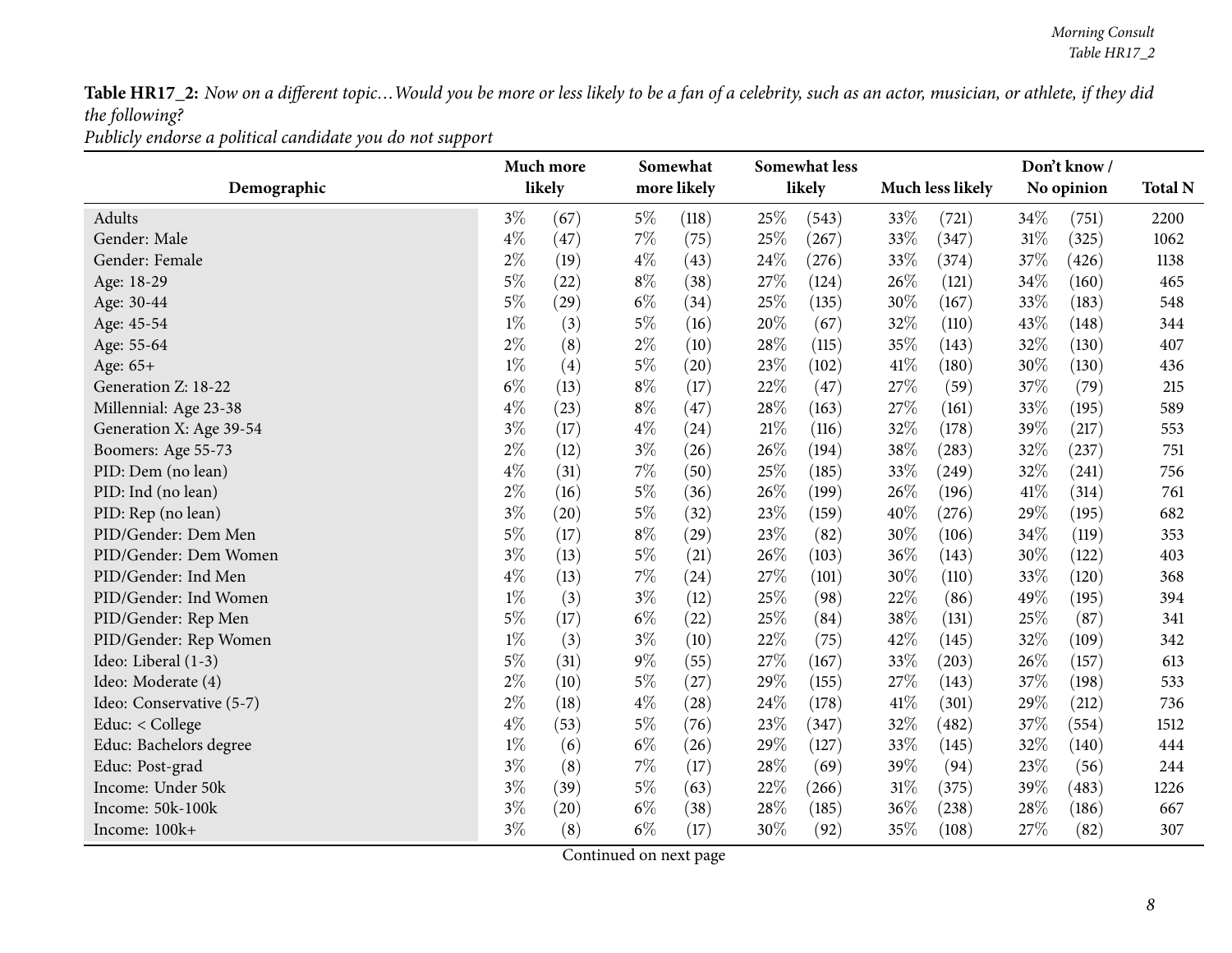*Publicly endorse <sup>a</sup> political candidate you do not support*

|                               |       | Much more |       | Somewhat           |        | <b>Somewhat less</b> |        |                  |        | Don't know / |                |
|-------------------------------|-------|-----------|-------|--------------------|--------|----------------------|--------|------------------|--------|--------------|----------------|
| Demographic                   |       | likely    |       | more likely        |        | likely               |        | Much less likely |        | No opinion   | <b>Total N</b> |
| Adults                        | $3\%$ | (67)      | $5\%$ | (118)              | 25\%   | (543)                | 33\%   | (721)            | 34%    | (751)        | 2200           |
| Ethnicity: White              | $2\%$ | (36)      | $5\%$ | (91)               | $25\%$ | (431)                | 34\%   | (580)            | 34\%   | (583)        | 1722           |
| Ethnicity: Hispanic           | $3\%$ | (12)      | $7\%$ | (25)               | $21\%$ | (74)                 | 33\%   | (116)            | 35%    | (123)        | 349            |
| Ethnicity: Afr. Am.           | 7%    | (20)      | $7\%$ | (18)               | 22\%   | (62)                 | 29%    | (81)             | 34%    | (93)         | 274            |
| Ethnicity: Other              | $5\%$ | (10)      | $4\%$ | (9)                | 25%    | (50)                 | 30%    | (60)             | 37%    | (74)         | 204            |
| Community: Urban              | $5\%$ | (29)      | $7\%$ | (37)               | $25\%$ | (139)                | 33%    | (183)            | 30%    | (170)        | 559            |
| Community: Suburban           | $3\%$ | (24)      | $7\%$ | (63)               | 24\%   | (232)                | 33%    | (323)            | $34\%$ | (327)        | 969            |
| Community: Rural              | $2\%$ | (13)      | $3\%$ | (17)               | $26\%$ | (172)                | 32%    | (216)            | 38\%   | (254)        | 673            |
| Employ: Private Sector        | $2\%$ | (15)      | $7\%$ | (48)               | 26\%   | (171)                | 34\%   | (222)            | $30\%$ | (197)        | 652            |
| Employ: Government            | $1\%$ | (2)       | $1\%$ | (1)                | $30\%$ | (43)                 | 39%    | (57)             | 29%    | (42)         | 145            |
| Employ: Self-Employed         | 7%    | (16)      | $7\%$ | (15)               | 26\%   | (56)                 | 29%    | (62)             | $31\%$ | (66)         | 214            |
| Employ: Homemaker             | $1\%$ | (2)       | $2\%$ | (4)                | $21\%$ | (36)                 | 29\%   | (48)             | 47\%   | (79)         | 169            |
| Employ: Retired               | $1\%$ | (7)       | $4\%$ | $\left( 20\right)$ | $25\%$ | (120)                | 38\%   | (182)            | 32%    | (154)        | 483            |
| Employ: Unemployed            | $5\%$ | (11)      | $6\%$ | (14)               | $21\%$ | (50)                 | 23\%   | (53)             | 46%    | (107)        | 233            |
| Employ: Other                 | $4\%$ | (7)       | $3\%$ | (5)                | 23%    | (43)                 | 33%    | (60)             | 37%    | (69)         | 184            |
| Military HH: Yes              | $3\%$ | (10)      | $4\%$ | (13)               | 23\%   | (80)                 | 40%    | (141)            | $31\%$ | (109)        | 353            |
| Military HH: No               | $3\%$ | (57)      | $6\%$ | (105)              | $25\%$ | (463)                | $31\%$ | (581)            | 35%    | (642)        | 1847           |
| RD/WT: Right Direction        | $3\%$ | (27)      | $6\%$ | (52)               | $21\%$ | (172)                | 36%    | (296)            | 33%    | (273)        | 820            |
| RD/WT: Wrong Track            | $3\%$ | (40)      | $5\%$ | (66)               | 27%    | (371)                | 31%    | (426)            | 35%    | (478)        | 1380           |
| Trump Job Approve             | $3\%$ | (29)      | $4\%$ | (40)               | $23\%$ | (210)                | 37%    | (342)            | 32%    | (291)        | 912            |
| Trump Job Disapprove          | $3\%$ | (35)      | $6\%$ | (69)               | 28\%   | (325)                | 31%    | (368)            | 33%    | (384)        | 1180           |
| Trump Job Strongly Approve    | $4\%$ | (21)      | $4\%$ | $\left( 20\right)$ | $17\%$ | (82)                 | 45%    | (224)            | 30%    | (147)        | 494            |
| Trump Job Somewhat Approve    | $2\%$ | (8)       | $5\%$ | $\left( 20\right)$ | $31\%$ | (128)                | 28%    | (117)            | 34%    | (144)        | 418            |
| Trump Job Somewhat Disapprove | $1\%$ | (3)       | $8\%$ | (23)               | 30%    | (88)                 | 24\%   | (70)             | 37%    | (106)        | 290            |
| Trump Job Strongly Disapprove | $4\%$ | (32)      | $5\%$ | (46)               | $27\%$ | (237)                | 33%    | (298)            | 31%    | (278)        | 890            |
| Favorable of Trump            | $3\%$ | (28)      | $4\%$ | (38)               | $23\%$ | (206)                | 38%    | (339)            | $31\%$ | (274)        | 886            |
| Unfavorable of Trump          | $3\%$ | (35)      | $6\%$ | (68)               | $27\%$ | (327)                | $31\%$ | (365)            | 33%    | (394)        | 1189           |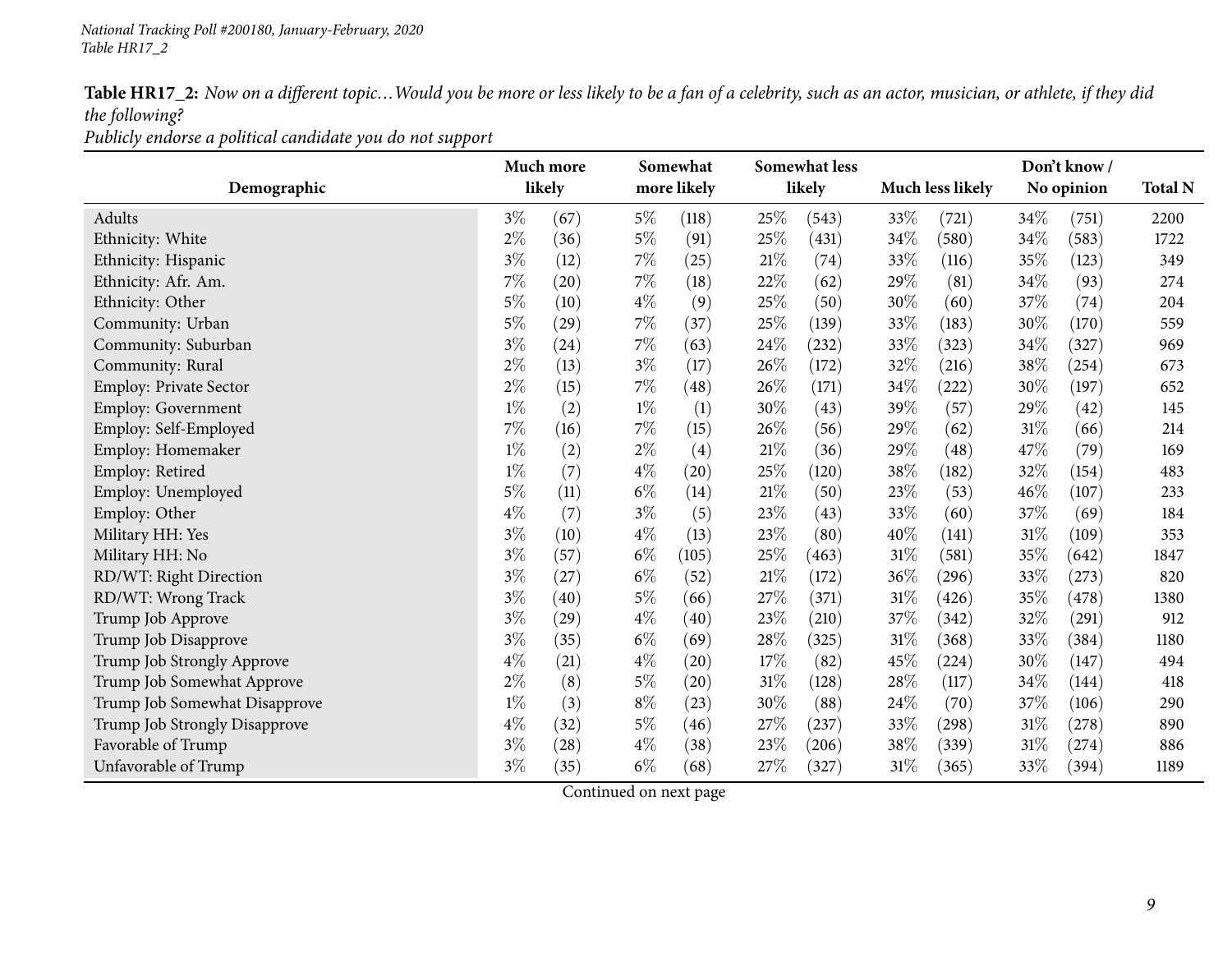*Publicly endorse <sup>a</sup> political candidate you do not support*

|                                      |       | Much more |        | Somewhat    |      | <b>Somewhat less</b> |      |                         |      | Don't know/ |                |
|--------------------------------------|-------|-----------|--------|-------------|------|----------------------|------|-------------------------|------|-------------|----------------|
| Demographic                          |       | likely    |        | more likely |      | likely               |      | <b>Much less likely</b> |      | No opinion  | <b>Total N</b> |
| Adults                               | $3\%$ | (67)      | $5\%$  | (118)       | 25%  | (543)                | 33%  | (721)                   | 34%  | (751)       | 2200           |
| Very Favorable of Trump              | $4\%$ | (22)      | $4\%$  | (22)        | 18%  | (93)                 | 44%  | (226)                   | 29%  | (149)       | 511            |
| Somewhat Favorable of Trump          | $2\%$ | (6)       | $4\%$  | (17)        | 30%  | (114)                | 30%  | (113)                   | 33%  | (126)       | 375            |
| Somewhat Unfavorable of Trump        | $1\%$ | (3)       | $7\%$  | (15)        | 28%  | (61)                 | 23%  | (50)                    | 40%  | (88)        | 218            |
| Very Unfavorable of Trump            | $3\%$ | (32)      | $5\%$  | (52)        | 27%  | (266)                | 32%  | (315)                   | 31%  | (306)       | 972            |
| #1 Issue: Economy                    | $2\%$ | (14)      | $5\%$  | (31)        | 26%  | (149)                | 32%  | (187)                   | 34%  | (198)       | 579            |
| #1 Issue: Security                   | $5\%$ | (20)      | $4\%$  | (15)        | 22%  | (85)                 | 38%  | (145)                   | 31%  | (117)       | 381            |
| #1 Issue: Health Care                | $5\%$ | (18)      | $5\%$  | (18)        | 25%  | (94)                 | 31%  | (114)                   | 35%  | (129)       | 373            |
| #1 Issue: Medicare / Social Security | $1\%$ | (5)       | $6\%$  | (22)        | 26%  | (92)                 | 33%  | (116)                   | 34%  | (119)       | 354            |
| #1 Issue: Women's Issues             | $2\%$ | (2)       | $7\%$  | (8)         | 22%  | (24)                 | 39%  | (42)                    | 29%  | (31)        | 108            |
| #1 Issue: Education                  | $2\%$ | (3)       | $11\%$ | (14)        | 29%  | (35)                 | 29%  | (36)                    | 29%  | (36)        | 124            |
| #1 Issue: Energy                     | $2\%$ | (3)       | $5\%$  | (8)         | 32%  | (45)                 | 30%  | (42)                    | 30%  | (41)        | 139            |
| #1 Issue: Other                      | $1\%$ | (2)       | $3\%$  | (4)         | 14%  | (20)                 | 27%  | (38)                    | 56%  | (79)        | 142            |
| 2018 House Vote: Democrat            | $4\%$ | (28)      | $6\%$  | (46)        | 27%  | (196)                | 34\% | (244)                   | 28%  | (202)       | 715            |
| 2018 House Vote: Republican          | $3\%$ | (18)      | $4\%$  | (29)        | 25%  | (167)                | 41\% | (272)                   | 26%  | (172)       | 658            |
| 2018 House Vote: Someone else        |       | (0)       | $1\%$  | (1)         | 23%  | (20)                 | 25%  | (21)                    | 52%  | (45)        | 87             |
| 2016 Vote: Hillary Clinton           | $4\%$ | (25)      | $6\%$  | (43)        | 26\% | (178)                | 34%  | (235)                   | 30%  | (208)       | 690            |
| 2016 Vote: Donald Trump              | $2\%$ | (15)      | $5\%$  | (34)        | 23%  | (149)                | 43%  | (273)                   | 26%  | (165)       | 636            |
| 2016 Vote: Other                     |       | (1)       | $6\%$  | (10)        | 29%  | (50)                 | 27\% | (46)                    | 37%  | (62)        | 169            |
| 2016 Vote: Didn't Vote               | $4\%$ | (25)      | $4\%$  | (31)        | 24%  | (166)                | 24%  | (167)                   | 45%  | (315)       | 705            |
| Voted in 2014: Yes                   | $3\%$ | (38)      | $6\%$  | (72)        | 26%  | (336)                | 38%  | (487)                   | 28%  | (363)       | 1296           |
| Voted in 2014: No                    | $3\%$ | (28)      | $5\%$  | (46)        | 23%  | (207)                | 26%  | (234)                   | 43%  | (388)       | 904            |
| 2012 Vote: Barack Obama              | $4\%$ | (32)      | $6\%$  | (53)        | 26%  | (216)                | 34\% | (284)                   | 30%  | (253)       | 838            |
| 2012 Vote: Mitt Romney               | $2\%$ | (10)      | $5\%$  | (24)        | 24\% | (118)                | 41\% | (199)                   | 28%  | (137)       | 488            |
| 2012 Vote: Other                     |       | (0)       |        | (0)         | 26%  | (24)                 | 46\% | (43)                    | 28%  | (26)        | 93             |
| 2012 Vote: Didn't Vote               | $3\%$ | (25)      | $5\%$  | (41)        | 24%  | (184)                | 25%  | (194)                   | 43%  | (333)       | 777            |
| 4-Region: Northeast                  | $2\%$ | (6)       | $8\%$  | (32)        | 27%  | (106)                | 32%  | (125)                   | 32%  | (125)       | 394            |
| 4-Region: Midwest                    | $3\%$ | (13)      | $4\%$  | (20)        | 25%  | (114)                | 34%  | (155)                   | 35%  | (160)       | 462            |
| 4-Region: South                      | $3\%$ | (27)      | $5\%$  | (42)        | 24%  | (202)                | 32%  | (262)                   | 35%  | (291)       | 824            |
| 4-Region: West                       | $4\%$ | (21)      | $5\%$  | (24)        | 23%  | (122)                | 34\% | (179)                   | 34\% | (174)       | 520            |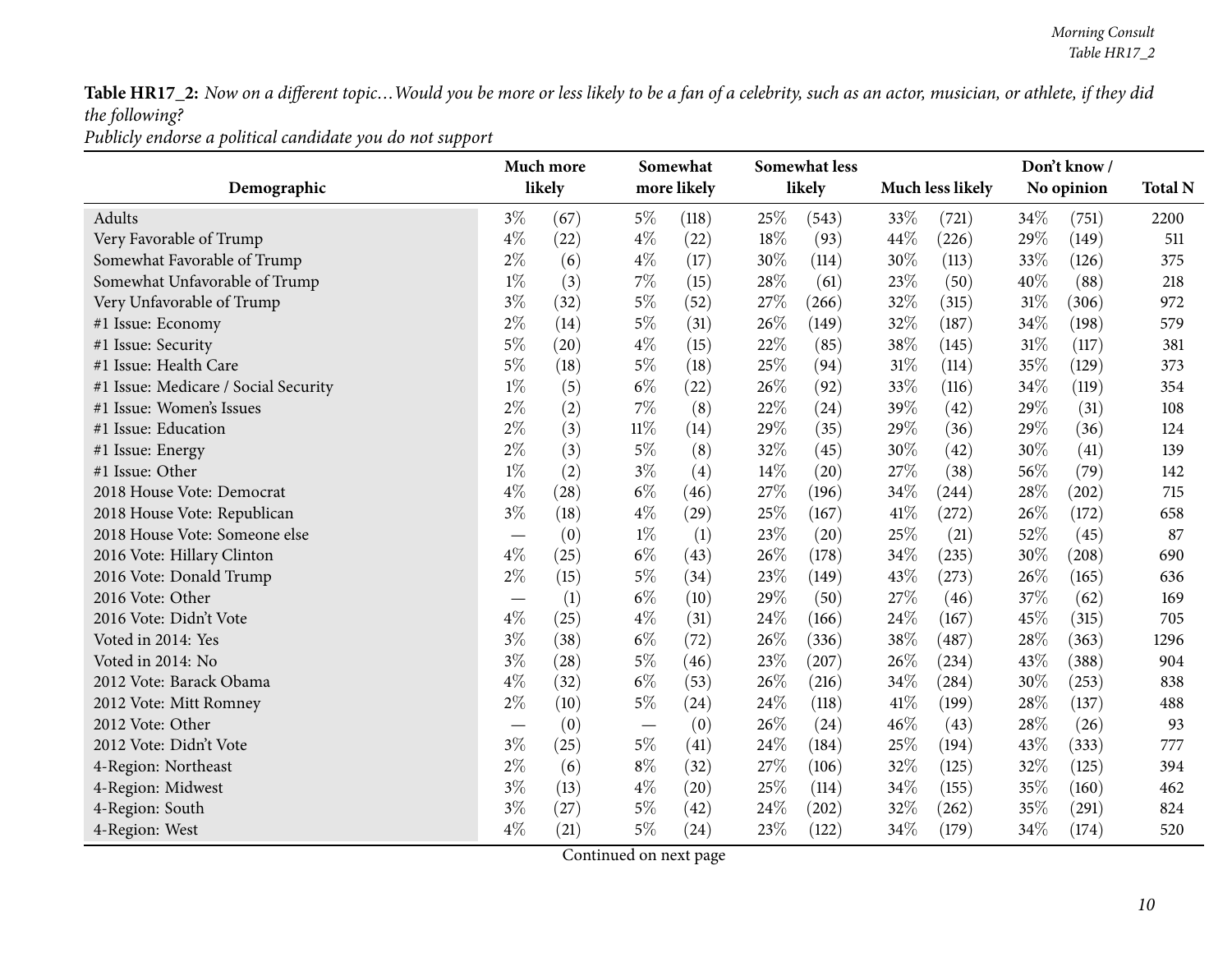*Publicly endorse <sup>a</sup> political candidate you do not support*

|                                                       |                 | Much more |       | Somewhat           |        | <b>Somewhat less</b> |      |                         |      | Don't know/ |                |
|-------------------------------------------------------|-----------------|-----------|-------|--------------------|--------|----------------------|------|-------------------------|------|-------------|----------------|
| Demographic                                           | likely<br>$3\%$ |           |       | more likely        |        | likely               |      | <b>Much less likely</b> |      | No opinion  | <b>Total N</b> |
| Adults                                                |                 | (67)      | $5\%$ | (118)              | 25%    | (543)                | 33%  | (721)                   | 34\% | (751)       | 2200           |
| Watch TV: Every day                                   | $4\%$           | (38)      | $7\%$ | (74)               | 23%    | (242)                | 34%  | (351)                   | 33%  | (340)       | 1045           |
| Watch TV: Several times per week                      | $2\%$           | (14)      | $5\%$ | $\left( 28\right)$ | 29%    | (162)                | 33%  | (181)                   | 30%  | (165)       | 550            |
| Watch TV: About once per week                         | $4\%$           | (7)       | $2\%$ | (4)                | 20%    | (34)                 | 47%  | (79)                    | 27%  | (46)        | 170            |
| Watch TV: Several times per month                     | 5%              | (6)       | $3\%$ | (4)                | 25%    | (32)                 | 27%  | (35)                    | 40%  | (50)        | 127            |
| Watch TV: About once per month                        |                 | (0)       | $1\%$ | (1)                | 35%    | (19)                 | 21%  | (11)                    | 43%  | (24)        | 55             |
| Watch TV: Less often than once per month              | $2\%$           | (2)       | $2\%$ | (1)                | 20%    | (17)                 | 33%  | (28)                    | 44%  | (37)        | 84             |
| Watch TV: Never                                       | $1\%$           | (1)       | $3\%$ | (6)                | 22%    | (38)                 | 21%  | (36)                    | 52%  | (88)        | 169            |
| Watch Movies: Every day                               | 9%              | (33)      | $5\%$ | (19)               | 24%    | (91)                 | 31%  | (118)                   | 32%  | (122)       | 383            |
| Watch Movies: Several times per week                  | $3\%$           | (15)      | $8\%$ | (48)               | 26%    | (155)                | 31%  | (186)                   | 32%  | (194)       | 598            |
| Watch Movies: About once per week                     | $2\%$           | (7)       | $4\%$ | (14)               | 26%    | (101)                | 41\% | (158)                   | 27%  | (105)       | 386            |
| Watch Movies: Several times per month                 | $3\%$           | (9)       | $6\%$ | (16)               | 27%    | (69)                 | 31%  | (79)                    | 33%  | (83)        | 255            |
| Watch Movies: About once per month                    |                 | (1)       | $4\%$ | (7)                | 24%    | (45)                 | 27%  | (51)                    | 45%  | (85)        | 189            |
| Watch Movies: Less often than once per month          | $1\%$           | (3)       | $4\%$ | (9)                | 18%    | (36)                 | 37%  | (74)                    | 39%  | (78)        | 199            |
| <b>Watch Movies: Never</b>                            |                 | (0)       | $3\%$ | (5)                | 24%    | (46)                 | 29%  | (56)                    | 44%  | (84)        | 191            |
| Watch Sporting Events: Every day                      | 12%             | (16)      | $9\%$ | (12)               | 23%    | (31)                 | 33%  | (44)                    | 23%  | (32)        | 135            |
| Watch Sporting Events: Several times per week         | $5\%$           | (18)      | $9\%$ | (31)               | 29%    | (98)                 | 34%  | (113)                   | 23%  | (76)        | 335            |
| Watch Sporting Events: About once per week            | $4\%$           | (13)      | $6\%$ | (21)               | 27%    | (91)                 | 32%  | (108)                   | 30%  | (101)       | 334            |
| Watch Sporting Events: Several times per month        | $1\%$           | (1)       | $5\%$ | (10)               | 30%    | (58)                 | 30%  | (59)                    | 35%  | (69)        | 197            |
| Watch Sporting Events: About once per month           | $4\%$           | (6)       | $5\%$ | (8)                | 21%    | (35)                 | 35%  | (57)                    | 35%  | (57)        | 163            |
| Watch Sporting Events: Less often than once per month | $1\%$           | (4)       | $5\%$ | (14)               | 22%    | (69)                 | 37%  | (115)                   | 35%  | (109)       | 311            |
| Watch Sporting Events: Never                          | $1\%$           | (8)       | $3\%$ | (22)               | 22%    | (160)                | 31%  | (227)                   | 42%  | (307)       | 723            |
| Cable TV: Currently subscribe                         | $4\%$           | (35)      | $7\%$ | (64)               | 25%    | (231)                | 31%  | (295)                   | 34%  | (315)       | 941            |
| Cable TV: Subscribed in past                          | $2\%$           | (18)      | $4\%$ | (37)               | $27\%$ | (226)                | 34%  | (279)                   | 33%  | (270)       | 830            |
| Cable TV: Never subscribed                            | $3\%$           | (14)      | $4\%$ | (17)               | 20%    | (85)                 | 34%  | (147)                   | 39%  | (165)       | 429            |
| Satellite TV: Currently subscribe                     | $6\%$           | (26)      | $6\%$ | (29)               | 21%    | (100)                | 34%  | (162)                   | 33%  | (154)       | 472            |
| Satellite TV: Subscribed in past                      | $3\%$           | (22)      | $5\%$ | (34)               | 29%    | (187)                | 31%  | (200)                   | 31%  | (199)       | 642            |
| Satellite TV: Never subscribed                        | $2\%$           | (18)      | $5\%$ | (55)               | 24%    | (256)                | 33%  | (360)                   | 37%  | (397)       | 1086           |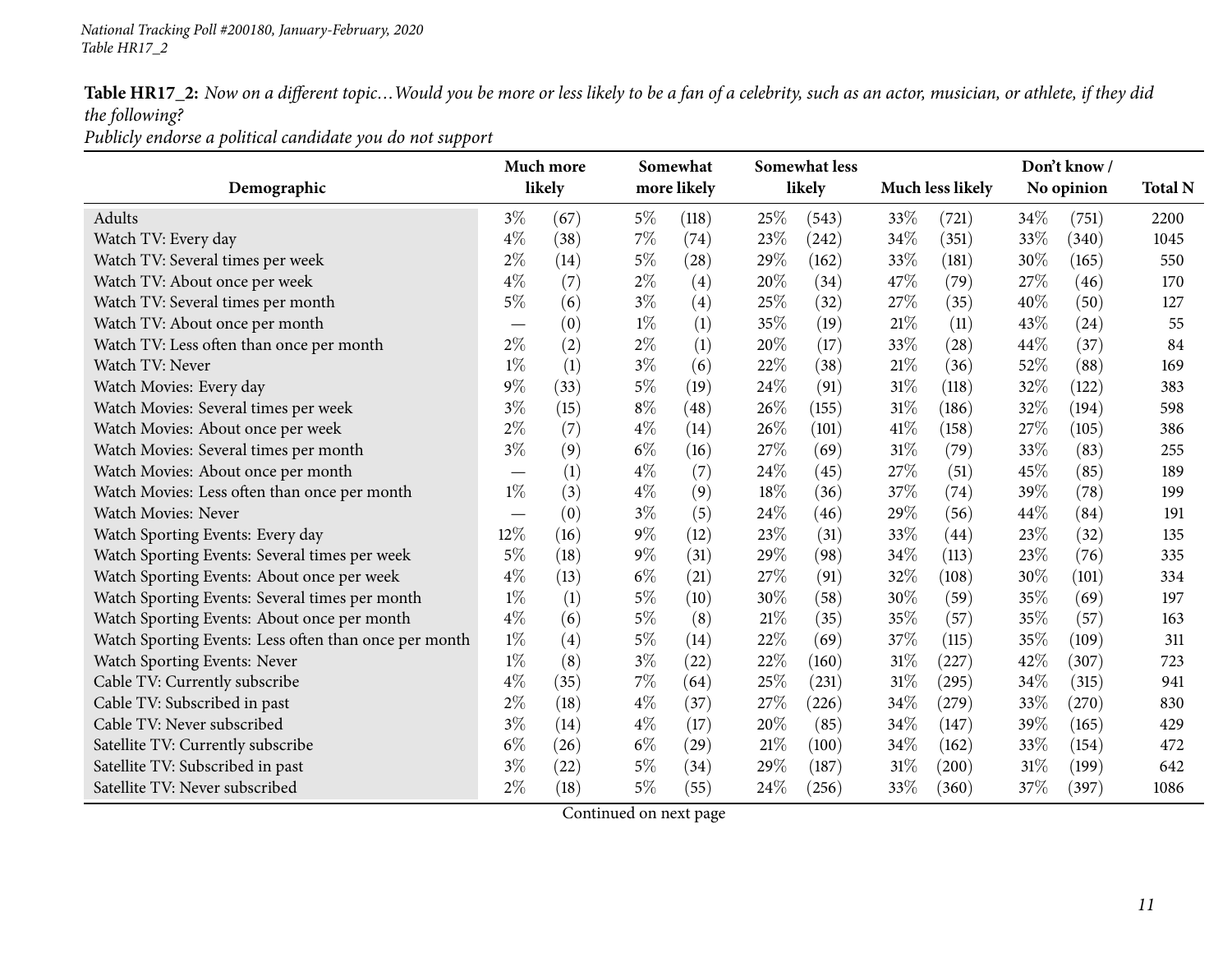*Publicly endorse <sup>a</sup> political candidate you do not support*

|                                         |       | Much more |        | Somewhat          |      | <b>Somewhat less</b> |                         |                    |            | Don't know / |                |
|-----------------------------------------|-------|-----------|--------|-------------------|------|----------------------|-------------------------|--------------------|------------|--------------|----------------|
| Demographic                             |       | likely    |        | more likely       |      | likely               | <b>Much less likely</b> |                    | No opinion |              | <b>Total N</b> |
| Adults                                  | $3\%$ | (67)      | $5\%$  | (118)             | 25%  | (543)                | 33\%                    | (721)              | 34\%       | (751)        | 2200           |
| Streaming Services: Currently subscribe | $3\%$ | (42)      | $5\%$  | (73)              | 28\% | (381)                | $32\%$                  | (444)              | $32\%$     | (443)        | 1384           |
| Streaming Services: Subscribed in past  | $5\%$ | (10)      | $10\%$ | (20)              | 20%  | (42)                 | $32\%$                  | (66)               | $33\%$     | (69)         | 207            |
| Streaming Services: Never subscribed    | $2\%$ | (14)      | $4\%$  | (25)              | 20%  | (121)                | 35\%                    | (211)              | 39 $\%$    | (239)        | 609            |
| Film: An avid fan                       | $5\%$ | (40)      | $7\%$  | (52)              | 26\% | (198)                | 29\%                    | $\left(222\right)$ | $32\%$     | (244)        | 757            |
| Film: A casual fan                      | $2\%$ | (24)      | $5\%$  | (61)              | 25%  | (292)                | 35\%                    | (408)              | 33\%       | (395)        | 1179           |
| Film: Not a fan                         | $1\%$ | (2)       | $2\%$  | (5)               | 20%  | (53)                 | 35\%                    | (91)               | 42\%       | (112)        | 264            |
| Television: An avid fan                 | $4\%$ | (45)      | $6\%$  | (66)              | 24\% | (260)                | 32\%                    | (340)              | 33\%       | (358)        | 1070           |
| Television: A casual fan                | $2\%$ | (21)      | $5\%$  | (48)              | 25%  | (250)                | $34\%$                  | (336)              | $34\%$     | (332)        | 988            |
| Television: Not a fan                   |       | (0)       | $3\%$  | $\left( 4\right)$ | 23\% | (32)                 | 32\%                    | (46)               | 42\%       | (60)         | 142            |
| Music: An avid fan                      | $5\%$ | (56)      | $7\%$  | (75)              | 25%  | (283)                | $32\%$                  | (366)              | $32\%$     | (371)        | 1151           |
| Music: A casual fan                     | $1\%$ | (9)       | $4\%$  | (38)              | 26\% | (238)                | $34\%$                  | (312)              | 35%        | (324)        | 921            |
| Music: Not a fan                        | $1\%$ | (1)       | $4\%$  | (5)               | 17%  | (22)                 | $34\%$                  | (43)               | $44\%$     | (56)         | 128            |
| Fashion: An avid fan                    | $8\%$ | (23)      | $8\%$  | (25)              | 22\% | (64)                 | 33\%                    | (96)               | 29\%       | (86)         | 294            |
| Fashion: A casual fan                   | $3\%$ | (32)      | $7\%$  | (61)              | 26\% | (242)                | $30\%$                  | (279)              | $35\%$     | (326)        | 940            |
| Fashion: Not a fan                      | $1\%$ | (12)      | $3\%$  | (32)              | 24\% | (236)                | $36\%$                  | (346)              | $35\%$     | (339)        | 966            |

*Note:* Row proportions may total to larger than one-hundred percen<sup>t</sup> due to rounding. For more information visit [MorningConsultIntelligence.com](https://morningconsultintelligence.com).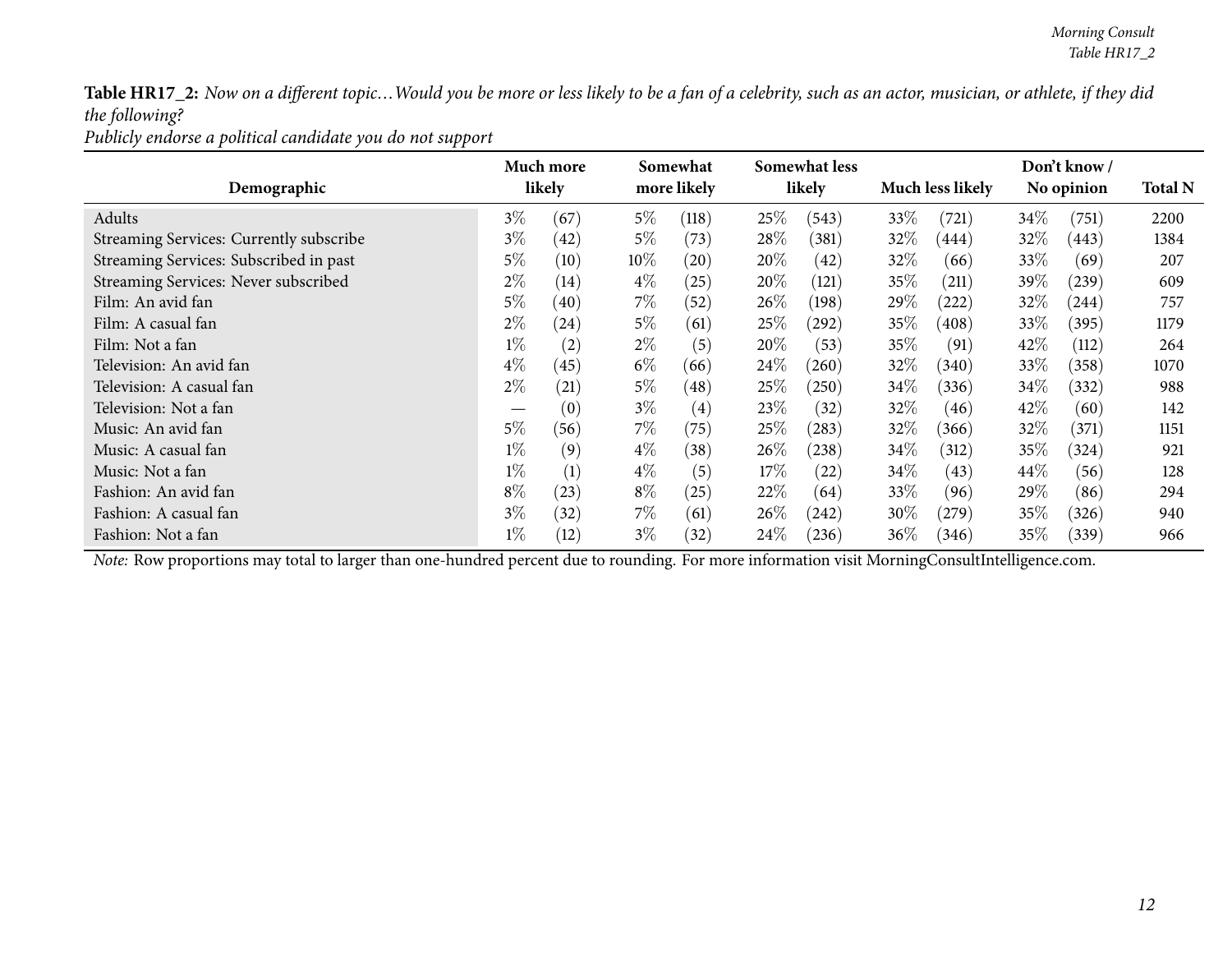<span id="page-12-0"></span>

| Demographic              | Much more<br>likely         | Somewhat<br>more likely | Neither more<br>or less likely | Somewhat<br>less likely | <b>Much less</b><br>likely | Don't Know/<br>No Opinion | <b>Total N</b> |
|--------------------------|-----------------------------|-------------------------|--------------------------------|-------------------------|----------------------------|---------------------------|----------------|
|                          |                             |                         |                                |                         |                            |                           |                |
| Adults                   | $5\%$<br>(106)              | $9\%$<br>(192)          | 32%<br>(707)                   | $6\%$<br>(141)          | $19\%$<br>(409)            | 29\% (644)                | 2200           |
| Gender: Male             | $5\%$<br>(54)               | $10\%$<br>(110)         | 30%<br>(319)                   | $8\%$<br>(81)           | 22\%<br>(235)              | $25\%$<br>(264)           | 1062           |
| Gender: Female           | $5\%$<br>(53)               | $7\%$<br>(83)           | 34\%<br>(388)                  | $5\%$<br>(61)           | $15\%$<br>(174)            | $33\%$<br>(380)           | 1138           |
| Age: 18-29               | $4\%$<br>(19)               | $11\%$<br>(50)          | 29%<br>(134)                   | $9\%$<br>(40)           | 13%<br>(59)                | $35\%$<br>(162)           | 465            |
| Age: 30-44               | $4\%$<br>(24)               | $9\%$<br>(51)           | 28\%<br>(154)                  | $7\%$<br>(40)           | 16%<br>(89)                | 35%<br>(190)              | 548            |
| Age: 45-54               | $6\%$<br>(21)               | $9\%$<br>(29)           | 33%<br>(114)                   | $3\%$<br>(9)            | 17%<br>(59)                | 32%<br>(111)              | 344            |
| Age: 55-64               | $6\%$<br>(24)               | $7\%$<br>(27)           | 37%<br>(150)                   | $7\%$<br>(27)           | 20%<br>(82)                | 24%<br>(96)               | 407            |
| Age: 65+                 | $4\%$<br>(18)               | $8\%$<br>(35)           | 35%<br>(155)                   | $6\%$<br>(25)           | 27\%<br>(120)              | 19%<br>(84)               | 436            |
| Generation Z: 18-22      | $2\%$<br>(4)                | 13%<br>(28)             | 23%<br>(50)                    | $9\%$<br>(19)           | 13%<br>(27)                | 40%<br>(87)               | 215            |
| Millennial: Age 23-38    | $5\%$<br>(32)               | $8\%$<br>(47)           | 30%<br>(178)                   | $8\%$<br>(48)           | 14\%<br>(82)               | 35\%<br>(204)             | 589            |
| Generation X: Age 39-54  | 5%<br>(28)                  | $10\%$<br>(56)          | 32%<br>(175)                   | $4\%$<br>(22)           | 18%<br>(98)                | 31%<br>(173)              | 553            |
| Boomers: Age 55-73       | $5\%$<br>(37)               | $7\%$<br>(54)           | $38\%$<br>(285)                | $6\%$<br>(48)           | 22\%<br>(166)              | $21\%$<br>(161)           | 751            |
| PID: Dem (no lean)       | 7%<br>(57)                  | $12\%$<br>(92)          | 38\%<br>(286)                  | $5\%$<br>(39)           | $9\%$<br>(66)              | 29%<br>(216)              | 756            |
| PID: Ind (no lean)       | $4\%$<br>(28)               | $8\%$<br>(63)           | 32%<br>(247)                   | $7\%$<br>(52)           | 14\%<br>(105)              | 35\%<br>(266)             | 761            |
| PID: Rep (no lean)       | $3\%$<br>(22)               | $5\%$<br>(37)           | 26%<br>(174)                   | $7\%$<br>(50)           | 35%<br>(238)               | 24\%<br>(162)             | 682            |
| PID/Gender: Dem Men      | $8\%$<br>(28)               | $16\%$<br>(55)          | 31%<br>(111)                   | $7\%$<br>(24)           | 12%<br>(42)                | 27%<br>(94)               | 353            |
| PID/Gender: Dem Women    | $7\%$<br>$\left( 29\right)$ | $9\%$<br>(37)           | 43%<br>(175)                   | $4\%$<br>(16)           | $6\%$<br>(24)              | 30%<br>(122)              | 403            |
| PID/Gender: Ind Men      | $4\%$<br>(14)               | $9\%$<br>(34)           | 33%<br>(120)                   | $8\%$<br>(28)           | 18%<br>(64)                | 29%<br>(107)              | 368            |
| PID/Gender: Ind Women    | $4\%$<br>(14)               | $7\%$<br>(29)           | 32%<br>(127)                   | $6\%$<br>(25)           | $10\%$<br>(41)             | 40\%<br>(159)             | 394            |
| PID/Gender: Rep Men      | $4\%$<br>(12)               | $6\%$<br>(20)           | 26\%<br>(88)                   | $9\%$<br>(29)           | 38%<br>(128)               | 18%<br>(63)               | 341            |
| PID/Gender: Rep Women    | $3\%$<br>(10)               | $5\%$<br>(17)           | 25%<br>(86)                    | $6\%$<br>(21)           | 32%<br>(109)               | 29%<br>(99)               | 342            |
| Ideo: Liberal (1-3)      | $6\%$<br>(37)               | $12\%$<br>(75)          | 46\%<br>(284)                  | $6\%$<br>(35)           | $8\%$<br>(47)              | 22\%<br>(134)             | 613            |
| Ideo: Moderate (4)       | $5\%$<br>(28)               | 13\%<br>(67)            | 34%<br>(183)                   | $8\%$<br>(40)           | $11\%$<br>(59)             | 29%<br>(156)              | 533            |
| Ideo: Conservative (5-7) | $3\%$<br>(23)               | $5\%$<br>(38)           | 27%<br>(195)                   | $7\%$<br>(49)           | 34%<br>(247)               | 25%<br>(183)              | 736            |
| Educ: < College          | $5\%$<br>(82)               | $9\%$<br>(135)          | 28\%<br>(427)                  | $7\%$<br>(103)          | $19\%$<br>(285)            | 32%<br>(480)              | 1512           |
| Educ: Bachelors degree   | $4\%$<br>(16)               | $8\%$<br>(37)           | 39%<br>(172)                   | $5\%$<br>(21)           | 18%<br>(81)                | 26%<br>(117)              | 444            |
| Educ: Post-grad          | $3\%$<br>(8)                | $8\%$<br>(20)           | 44\%<br>(109)                  | $7\%$<br>(18)           | 17%<br>(43)                | 19%<br>(47)               | 244            |
| Income: Under 50k        | $6\%$<br>(70)               | $9\%$<br>(108)          | 29%<br>(358)                   | $7\%$<br>(81)           | $18\%$<br>(218)            | 32%<br>(390)              | 1226           |
| Income: 50k-100k         | $4\%$<br>(25)               | $8\%$<br>(56)           | $35\%$<br>(235)                | $8\%$<br>(51)           | $19\%$<br>(126)            | 26\%<br>(174)             | 667            |
| Income: 100k+            | $4\%$<br>(11)               | $9\%$<br>(28)           | 37%<br>(114)                   | $3\%$<br>(9)            | 21%<br>(65)                | 26%<br>(80)               | 307            |
| Ethnicity: White         | $4\%$<br>(72)               | $7\%$<br>(124)          | 33%<br>(574)                   | $6\%$<br>(108)          | 21%<br>(354)               | $28\%$<br>(489)           | 1722           |
|                          |                             |                         |                                |                         |                            |                           |                |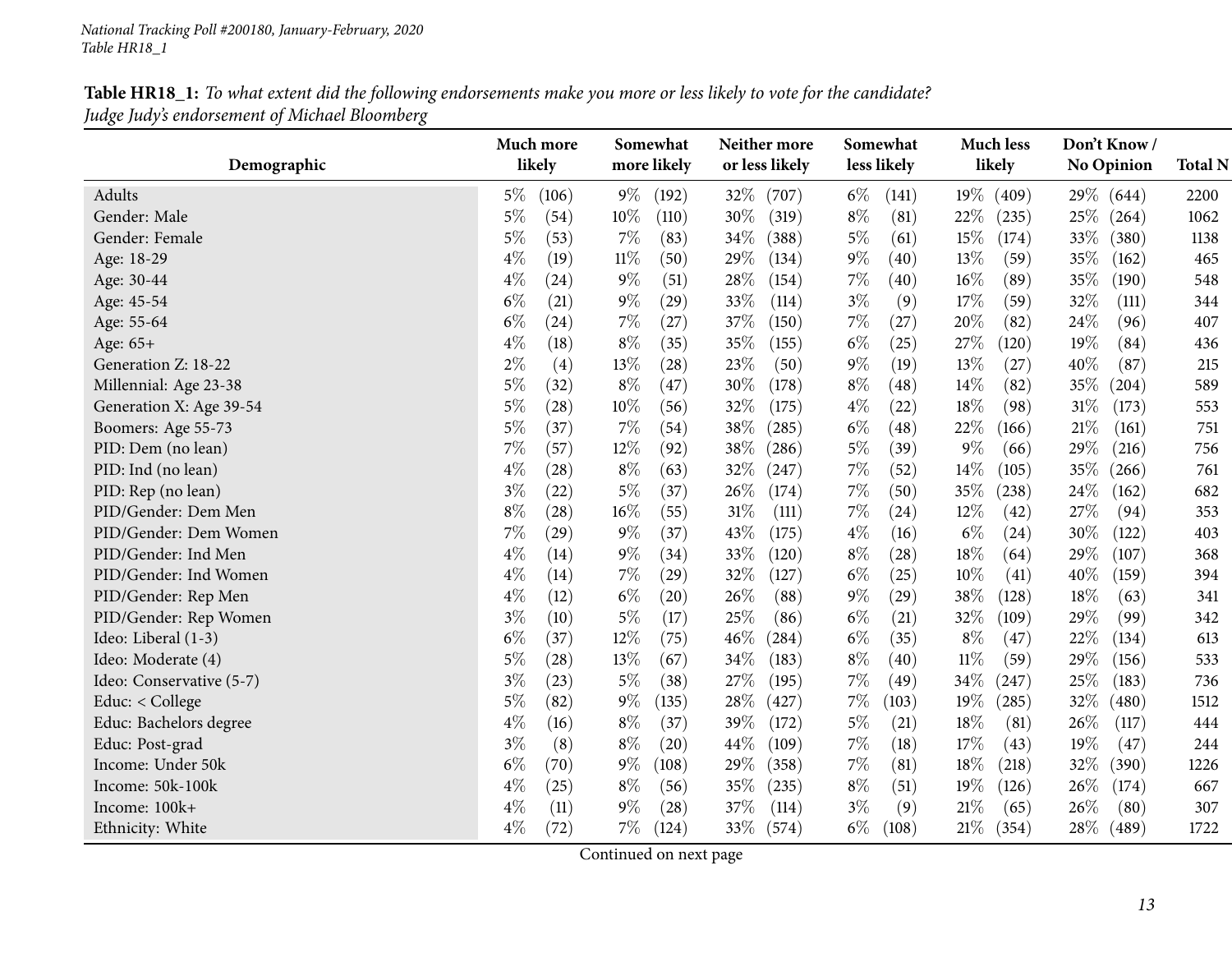| Demographic                   | Much more<br>likely | Somewhat<br>more likely | Neither more<br>or less likely | Somewhat<br>less likely | <b>Much less</b><br>likely | Don't Know/<br>No Opinion | <b>Total N</b> |
|-------------------------------|---------------------|-------------------------|--------------------------------|-------------------------|----------------------------|---------------------------|----------------|
|                               |                     |                         |                                |                         |                            |                           |                |
| Adults                        | (106)<br>$5\%$      | $9\%$<br>(192)          | 32%<br>(707)                   | $6\%$<br>(141)          | $19\%$<br>(409)            | 29%<br>(644)              | 2200           |
| Ethnicity: Hispanic           | $5\%$<br>(16)       | $10\%$<br>(35)          | 27%<br>(96)                    | $8\%$<br>(30)           | 15%<br>(53)                | 34%<br>(120)              | 349            |
| Ethnicity: Afr. Am.           | $8\%$<br>(23)       | $16\%$<br>(44)          | 31%<br>(84)                    | $5\%$<br>(14)           | 10%<br>(26)                | 30%<br>(84)               | 274            |
| Ethnicity: Other              | $6\%$<br>(11)       | 12%<br>(24)             | 24%<br>(49)                    | $9\%$<br>(19)           | 14%<br>(29)                | 35%<br>(71)               | 204            |
| Community: Urban              | $8\%$<br>(44)       | $11\%$<br>(63)          | 30%<br>(165)                   | $5\%$<br>(25)           | 16%<br>(90)                | 31%<br>(171)              | 559            |
| Community: Suburban           | $4\%$<br>(40)       | $9\%$<br>(84)           | 36%<br>(352)                   | 7%<br>(71)              | 18%<br>(170)               | 26%<br>(251)              | 969            |
| Community: Rural              | $3\%$<br>(22)       | 7%<br>(45)              | 28%<br>(190)                   | 7%<br>(45)              | 22%<br>(149)               | 33%<br>(222)              | 673            |
| <b>Employ: Private Sector</b> | 4%<br>(28)          | $10\%$<br>(62)          | 36%<br>(237)                   | $6\%$<br>(39)           | 19%<br>(121)               | 25%<br>(165)              | 652            |
| <b>Employ: Government</b>     | $3\%$<br>(5)        | $6\%$<br>(9)            | 29%<br>(41)                    | 10%<br>(14)             | 20%<br>(29)                | 33%<br>(47)               | 145            |
| Employ: Self-Employed         | $5\%$<br>(11)       | $11\%$<br>(24)          | 34%<br>(73)                    | $8\%$<br>(17)           | 17%<br>(36)                | 25%<br>(53)               | 214            |
| Employ: Homemaker             | $4\%$<br>(6)        | $6\%$<br>(11)           | 28%<br>(47)                    | $6\%$<br>(11)           | 15%<br>(25)                | 41%<br>(69)               | 169            |
| Employ: Retired               | $5\%$<br>(24)       | $8\%$<br>(36)           | 37%<br>(178)                   | $6\%$<br>(29)           | 24%<br>(117)               | 20%<br>(98)               | 483            |
| Employ: Unemployed            | 7%<br>(17)          | $9\%$<br>(20)           | 23%<br>(54)                    | $4\%$<br>(9)            | 15%<br>(36)                | 41%<br>(96)               | 233            |
| Employ: Other                 | $8\%$<br>(15)       | $8\%$<br>(15)           | 25%<br>(46)                    | $6\%$<br>(11)           | 13%<br>(24)                | 39%<br>(72)               | 184            |
| Military HH: Yes              | $3\%$<br>(12)       | 12%<br>(41)             | 29%<br>(102)                   | $6\%$<br>(19)           | 26%<br>(93)                | 24%<br>(86)               | 353            |
| Military HH: No               | $5\%$<br>(95)       | $8\%$<br>(151)          | 33%<br>(605)                   | 7%<br>(122)             | 17%<br>(316)               | 30%<br>(558)              | 1847           |
| RD/WT: Right Direction        | $3\%$<br>(28)       | 7%<br>(57)              | 25%<br>(202)                   | $8\%$<br>(63)           | 32%<br>(262)               | 25%<br>(208)              | 820            |
| RD/WT: Wrong Track            | $6\%$<br>(78)       | $10\%$<br>(136)         | 37%<br>(505)                   | $6\%$<br>(78)           | $11\%$<br>(147)            | 32%<br>(436)              | 1380           |
| Trump Job Approve             | $3\%$<br>(25)       | $6\%$<br>(54)           | 27%<br>(245)                   | $6\%$<br>(58)           | 33%<br>(297)               | 26%<br>(233)              | 912            |
| Trump Job Disapprove          | 7%<br>(80)          | $11\%$<br>(134)         | 37%<br>(438)                   | 7%<br>(78)              | $9\%$<br>(104)             | 29%<br>(347)              | 1180           |
| Trump Job Strongly Approve    | $3\%$<br>(17)       | $3\%$<br>(15)           | 23%<br>(113)                   | $5\%$<br>(23)           | 44%<br>(217)               | 22%<br>(110)              | 494            |
| Trump Job Somewhat Approve    | $2\%$<br>(8)        | $9\%$<br>(39)           | 32%<br>(132)                   | $8\%$<br>(35)           | 19%<br>(81)                | 29%<br>(123)              | 418            |
| Trump Job Somewhat Disapprove | 5%<br>(16)          | 12%<br>(33)             | 35%<br>(100)                   | 9%<br>(26)              | $8\%$<br>(24)              | 31%<br>(91)               | 290            |
| Trump Job Strongly Disapprove | 7%<br>(64)          | $11\%$<br>(101)         | 38%<br>(337)                   | $6\%$<br>(52)           | $9\%$<br>(80)              | 29%<br>(256)              | 890            |
| Favorable of Trump            | $3\%$<br>(25)       | $6\%$<br>(57)           | 25%<br>(221)                   | $7\%$<br>(64)           | 34%<br>(299)               | 25%<br>(220)              | 886            |
| Unfavorable of Trump          | $6\%$<br>(77)       | $11\%$<br>(131)         | 38%<br>(450)                   | $6\%$<br>(75)           | $8\%$<br>(101)             | 30%<br>(356)              | 1189           |
| Very Favorable of Trump       | $3\%$<br>(17)       | $5\%$<br>(26)           | 21%<br>(105)                   | $6\%$<br>(28)           | 43%<br>(219)               | 23%<br>(116)              | 511            |
| Somewhat Favorable of Trump   | $2\%$<br>(8)        | $8\%$<br>(32)           | 31%<br>(116)                   | 10%<br>(36)             | 21%<br>(80)                | 28%<br>(104)              | 375            |
| Somewhat Unfavorable of Trump | 5%<br>(11)          | 11%<br>(25)             | 38%<br>(82)                    | $3\%$<br>(7)            | 10%<br>(21)                | 33%<br>(72)               | 218            |
| Very Unfavorable of Trump     | $7\%$<br>(66)       | $11\%$<br>(106)         | 38\%<br>(368)                  | $7\%$<br>(68)           | $8\%$<br>(80)              | 29%<br>(284)              | 972            |

Continued on next page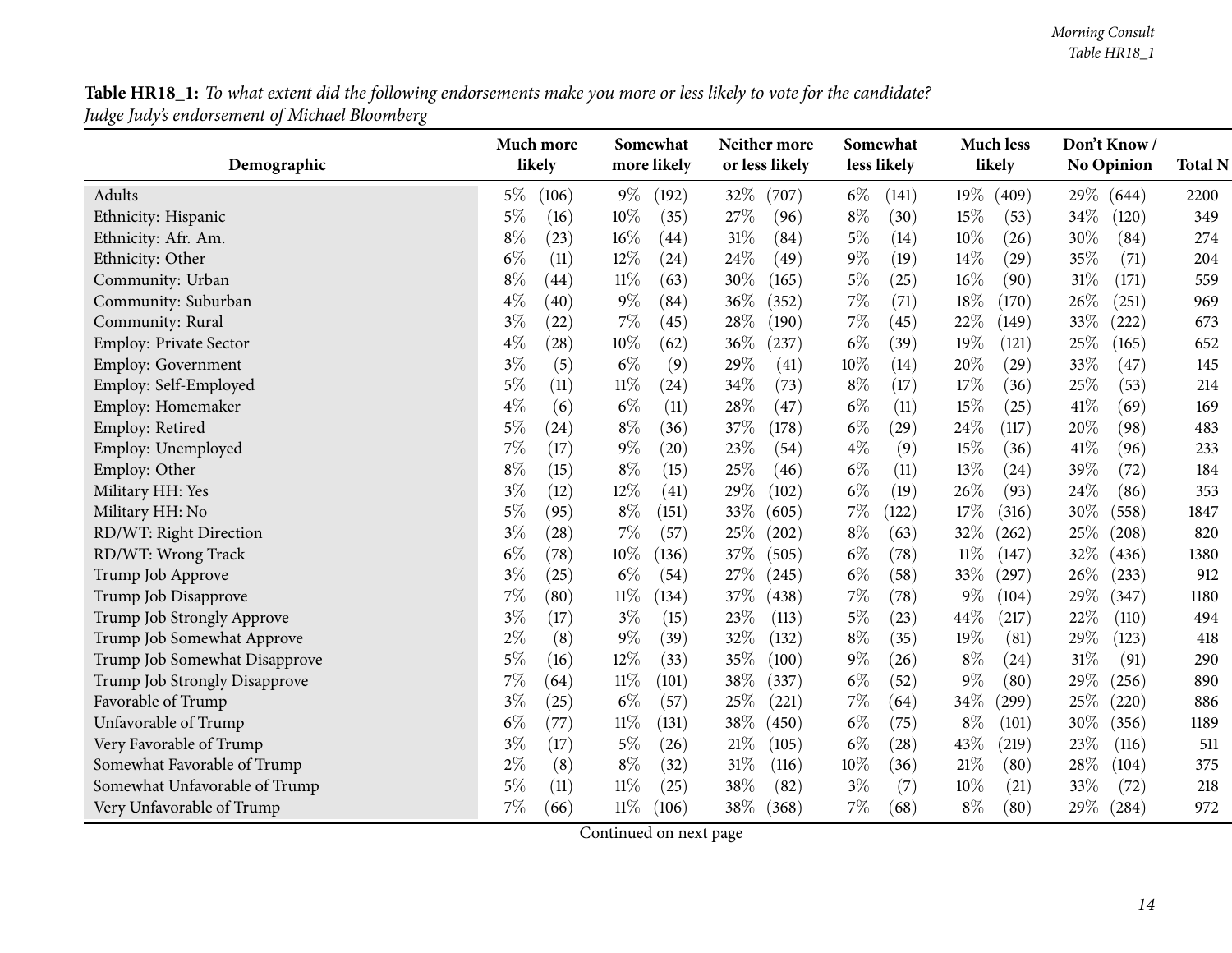| Demographic                          | Much more<br>likely         | Somewhat<br>more likely     | Neither more<br>or less likely | Somewhat<br>less likely | <b>Much less</b><br>likely | Don't Know/<br><b>No Opinion</b> | <b>Total N</b> |
|--------------------------------------|-----------------------------|-----------------------------|--------------------------------|-------------------------|----------------------------|----------------------------------|----------------|
|                                      |                             |                             |                                |                         |                            |                                  |                |
| Adults                               | $5\%$<br>(106)              | $9\%$<br>(192)              | 32\%<br>(707)                  | $6\%$<br>(141)          | $19\%$<br>(409)            | $29\%$<br>(644)                  | 2200           |
| #1 Issue: Economy                    | $4\%$<br>(24)               | $8\%$<br>(43)               | 32%<br>(182)                   | $7\%$<br>(38)           | 20%<br>(117)               | 30%<br>(174)                     | 579            |
| #1 Issue: Security                   | $3\%$<br>(13)               | $7\%$<br>(29)               | 25\%<br>(94)                   | $8\%$<br>(29)           | 32\%<br>(122)              | 25%<br>(95)                      | 381            |
| #1 Issue: Health Care                | 7%<br>(26)                  | $9\%$<br>(33)               | 36\%<br>(135)                  | $5\%$<br>(20)           | $12\%$<br>(44)             | 31%<br>(114)                     | 373            |
| #1 Issue: Medicare / Social Security | $8\%$<br>(28)               | $11\%$<br>(38)              | 35%<br>(123)                   | $4\%$<br>(16)           | 17%<br>(60)                | 25%<br>(89)                      | 354            |
| #1 Issue: Women's Issues             | $5\%$<br>(5)                | $9\%$<br>(9)                | 33\%<br>(36)                   | $7\%$<br>(7)            | $16\%$<br>(17)             | 31%<br>(33)                      | 108            |
| #1 Issue: Education                  | $3\%$<br>(3)                | $9\%$<br>(11)               | 29%<br>(35)                    | 13\%<br>(16)            | 12%<br>(15)                | 36%<br>(44)                      | 124            |
| #1 Issue: Energy                     | $1\%$<br>(2)                | $18\%$<br>(25)              | 40%<br>(55)                    | $7\%$<br>(10)           | $9\%$<br>(13)              | 24\%<br>(34)                     | 139            |
| #1 Issue: Other                      | $4\%$<br>(6)                | $2\%$<br>(3)                | 32%<br>(46)                    | $4\%$<br>(6)            | 15%<br>(21)                | 42%<br>(60)                      | 142            |
| 2018 House Vote: Democrat            | $7\%$<br>(47)               | 15%<br>(105)                | 41%<br>(294)                   | $5\%$<br>(37)           | $8\%$<br>(57)              | 25%<br>(175)                     | 715            |
| 2018 House Vote: Republican          | $3\%$<br>(17)               | $5\%$<br>(30)               | 27%<br>(181)                   | $8\%$<br>(53)           | 38\%<br>(248)              | 20%<br>(129)                     | 658            |
| 2018 House Vote: Someone else        | $4\%$<br>(3)                | $6\%$<br>(5)                | 32%<br>(28)                    | $5\%$<br>(5)            | $15\%$<br>(13)             | 38%<br>(33)                      | 87             |
| 2016 Vote: Hillary Clinton           | $7\%$<br>(47)               | $14\%$<br>(97)              | 42\%<br>(287)                  | $5\%$<br>(34)           | $7\%$<br>(51)              | 25\%<br>(174)                    | 690            |
| 2016 Vote: Donald Trump              | $3\%$<br>(21)               | $5\%$<br>$\left( 29\right)$ | 27%<br>(170)                   | $8\%$<br>(48)           | 38%<br>(241)               | 20%<br>(127)                     | 636            |
| 2016 Vote: Other                     | $2\%$<br>(4)                | $6\%$<br>(10)               | 42%<br>(70)                    | $7\%$<br>(11)           | $18\%$<br>(31)             | 25%<br>(42)                      | 169            |
| 2016 Vote: Didn't Vote               | $5\%$<br>(34)               | $8\%$<br>(57)               | 25\%<br>(180)                  | $7\%$<br>(48)           | 12%<br>(86)                | 43%<br>(301)                     | 705            |
| Voted in 2014: Yes                   | $5\%$<br>(65)               | $10\%$<br>(132)             | 35%<br>(455)                   | $6\%$<br>(80)           | 23\%<br>(294)              | 21%<br>(270)                     | 1296           |
| Voted in 2014: No                    | $5\%$<br>(42)               | $7\%$<br>(60)               | 28\%<br>(252)                  | $7\%$<br>(61)           | $13\%$<br>(115)            | 41\%<br>(374)                    | 904            |
| 2012 Vote: Barack Obama              | 7%<br>(60)                  | 13%<br>(109)                | 40%<br>(334)                   | $5\%$<br>(45)           | 10%<br>(88)                | 24\%<br>(202)                    | 838            |
| 2012 Vote: Mitt Romney               | $2\%$<br>(10)               | $5\%$<br>(25)               | 29\%<br>(140)                  | $8\%$<br>(37)           | 38\%<br>(185)              | 19%<br>(91)                      | 488            |
| 2012 Vote: Other                     | (0)                         | $2\%$<br>(2)                | 40%<br>(38)                    | $5\%$<br>(4)            | 33\%<br>(31)               | 20%<br>(19)                      | 93             |
| 2012 Vote: Didn't Vote               | $5\%$<br>(36)               | $7\%$<br>(55)               | 25%<br>(195)                   | $7\%$<br>(55)           | 13\%<br>(105)              | 43%<br>(331)                     | 777            |
| 4-Region: Northeast                  | $6\%$<br>(26)               | $7\%$<br>(28)               | 43\%<br>(168)                  | $5\%$<br>(21)           | $12\%$<br>(47)             | 26\%<br>(104)                    | 394            |
| 4-Region: Midwest                    | $5\%$<br>(24)               | $7\%$<br>(32)               | $31\%$<br>(144)                | $5\%$<br>(22)           | 23\%<br>(105)              | 29%<br>(135)                     | 462            |
| 4-Region: South                      | $4\%$<br>(33)               | $10\%$<br>(80)              | 28\%<br>(230)                  | $8\%$<br>(62)           | $19\%$<br>(160)            | $31\%$<br>(259)                  | 824            |
| 4-Region: West                       | $5\%$<br>$\left( 24\right)$ | $10\%$<br>(53)              | 32%<br>(165)                   | $7\%$<br>(36)           | $19\%$<br>(97)             | 28\%<br>(146)                    | 520            |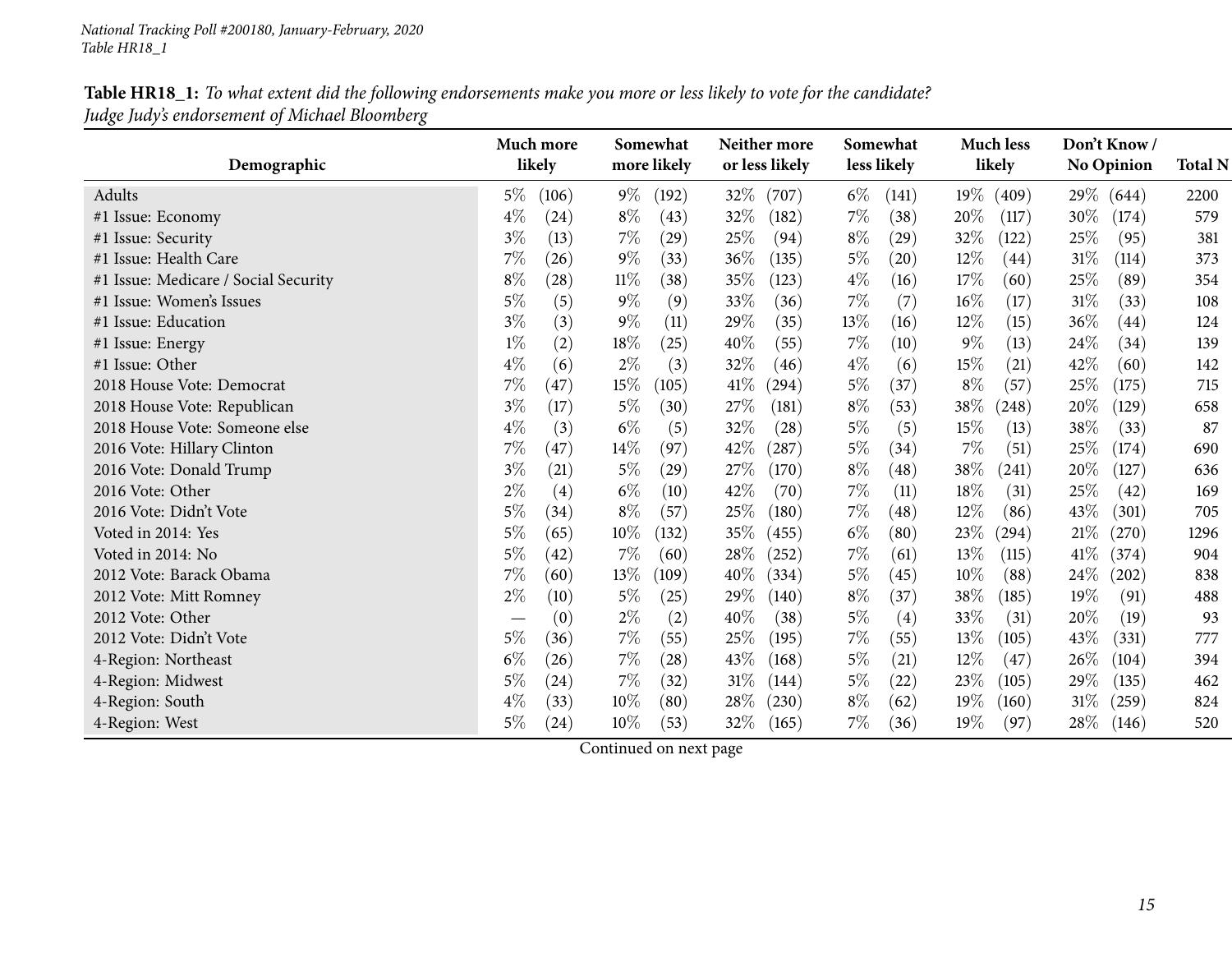|                                                       | Much more |                    |        | Somewhat    |        | Neither more   |        | Somewhat    |        | <b>Much less</b> |      | Don't Know/ |                |
|-------------------------------------------------------|-----------|--------------------|--------|-------------|--------|----------------|--------|-------------|--------|------------------|------|-------------|----------------|
| Demographic                                           | likely    |                    |        | more likely |        | or less likely |        | less likely |        | likely           |      | No Opinion  | <b>Total N</b> |
| Adults                                                | $5\%$     | (106)              | $9\%$  | (192)       | 32\%   | (707)          | $6\%$  | (141)       | $19\%$ | (409)            | 29\% | (644)       | 2200           |
| Watch TV: Every day                                   | $5\%$     | (57)               | $9\%$  | (97)        | 35%    | (363)          | $6\%$  | (64)        | 17%    | (181)            | 27%  | (283)       | 1045           |
| Watch TV: Several times per week                      | $6\%$     | (32)               | $10\%$ | (54)        | 35%    | (192)          | $5\%$  | (27)        | 20%    | (110)            | 25%  | (135)       | 550            |
| Watch TV: About once per week                         | $2\%$     | (4)                | $9\%$  | (16)        | 31%    | (52)           | 10%    | (17)        | 16%    | (27)             | 32%  | (54)        | 170            |
| Watch TV: Several times per month                     | $3\%$     | (4)                | $4\%$  | (5)         | 30%    | (38)           | $8\%$  | (11)        | 15%    | (19)             | 40%  | (51)        | 127            |
| Watch TV: About once per month                        | $5\%$     | (2)                | 13%    | (7)         | 19%    | (10)           | $11\%$ | (6)         | 17%    | (9)              | 35%  | (19)        | 55             |
| Watch TV: Less often than once per month              | $3\%$     | (2)                | $5\%$  | (5)         | 20%    | (17)           | 12%    | (10)        | 21%    | (18)             | 39%  | (32)        | 84             |
| Watch TV: Never                                       | $3\%$     | (5)                | $5\%$  | (8)         | 21%    | (36)           | $4\%$  | (7)         | 27%    | (45)             | 41\% | (69)        | 169            |
| Watch Movies: Every day                               | 12%       | (45)               | 12%    | (48)        | 24%    | (91)           | $6\%$  | (24)        | $15\%$ | (56)             | 31%  | (119)       | 383            |
| Watch Movies: Several times per week                  | $3\%$     | (17)               | 10%    | (61)        | 35%    | (208)          | 7%     | (44)        | 19%    | (111)            | 26%  | (156)       | 598            |
| Watch Movies: About once per week                     | $2\%$     | (6)                | $8\%$  | (30)        | 36%    | (140)          | $8\%$  | (29)        | 21%    | (83)             | 25%  | (97)        | 386            |
| Watch Movies: Several times per month                 | $6\%$     | (15)               | $5\%$  | (14)        | 34%    | (87)           | $6\%$  | (15)        | 16%    | (41)             | 33%  | (83)        | 255            |
| Watch Movies: About once per month                    | $3\%$     | (6)                | $7\%$  | (12)        | 38%    | (71)           | $3\%$  | (6)         | 13%    | (25)             | 36%  | (68)        | 189            |
| Watch Movies: Less often than once per month          | $3\%$     | (7)                | $7\%$  | (14)        | 33%    | (66)           | $6\%$  | (12)        | 20%    | (41)             | 30%  | (60)        | 199            |
| Watch Movies: Never                                   | $6\%$     | (12)               | 7%     | (13)        | 23%    | (43)           | $5\%$  | (10)        | 27%    | (51)             | 32%  | (62)        | 191            |
| Watch Sporting Events: Every day                      | 7%        | (9)                | 16%    | (21)        | 30%    | (40)           | $9\%$  | (12)        | 16%    | (21)             | 23%  | (32)        | 135            |
| Watch Sporting Events: Several times per week         | 7%        | (23)               | $12\%$ | (40)        | 34%    | (113)          | $7\%$  | (25)        | 19%    | (65)             | 21%  | (69)        | 335            |
| Watch Sporting Events: About once per week            | $5\%$     | (15)               | $12\%$ | (39)        | 38%    | (126)          | $5\%$  | (18)        | 18%    | (60)             | 23%  | (77)        | 334            |
| Watch Sporting Events: Several times per month        | $8\%$     | (16)               | $7\%$  | (15)        | 32%    | (64)           | $9\%$  | (18)        | 18%    | (35)             | 25%  | (49)        | 197            |
| Watch Sporting Events: About once per month           | $4\%$     | (7)                | $9\%$  | (15)        | 35%    | (57)           | $6\%$  | (10)        | 13%    | (21)             | 32%  | (53)        | 163            |
| Watch Sporting Events: Less often than once per month | $2\%$     | (7)                | $6\%$  | (20)        | 32%    | (99)           | $6\%$  | (19)        | 20%    | (62)             | 34%  | (105)       | 311            |
| Watch Sporting Events: Never                          | $4\%$     | (29)               | $6\%$  | (42)        | 29%    | (208)          | $6\%$  | (40)        | 20%    | (144)            | 36%  | (260)       | 723            |
| Cable TV: Currently subscribe                         | $6\%$     | (55)               | $9\%$  | (85)        | 33%    | (314)          | $7\%$  | (64)        | 18%    | (165)            | 27%  | (258)       | 941            |
| Cable TV: Subscribed in past                          | $3\%$     | (27)               | $9\%$  | (72)        | 35%    | (287)          | $6\%$  | (48)        | 18%    | (150)            | 30%  | (246)       | 830            |
| Cable TV: Never subscribed                            | $6\%$     | (25)               | $8\%$  | (34)        | 25%    | (106)          | 7%     | (30)        | 22%    | (94)             | 33%  | (140)       | 429            |
| Satellite TV: Currently subscribe                     | $6\%$     | $\left( 29\right)$ | $11\%$ | (54)        | 30%    | (143)          | $7\%$  | (31)        | 20%    | (93)             | 26%  | (122)       | 472            |
| Satellite TV: Subscribed in past                      | $4\%$     | (25)               | $9\%$  | (55)        | 35%    | (224)          | $6\%$  | (42)        | 19%    | (120)            | 27%  | (176)       | 642            |
| Satellite TV: Never subscribed                        | $5\%$     | (52)               | $8\%$  | (84)        | 31%    | (340)          | $6\%$  | (69)        | 18%    | (195)            | 32%  | (346)       | 1086           |
| Streaming Services: Currently subscribe               | $5\%$     | (66)               | $9\%$  | (129)       | 33%    | (457)          | $6\%$  | (85)        | 17%    | (242)            | 29%  | (405)       | 1384           |
| Streaming Services: Subscribed in past                | 5%        | (11)               | 10%    | (21)        | 31%    | (64)           | $6\%$  | (13)        | 18%    | (37)             | 30%  | (61)        | 207            |
| Streaming Services: Never subscribed                  | $5\%$     | (29)               | 7%     | (42)        | $31\%$ | (186)          | $7\%$  | (44)        | 21%    | (130)            | 29%  | (178)       | 609            |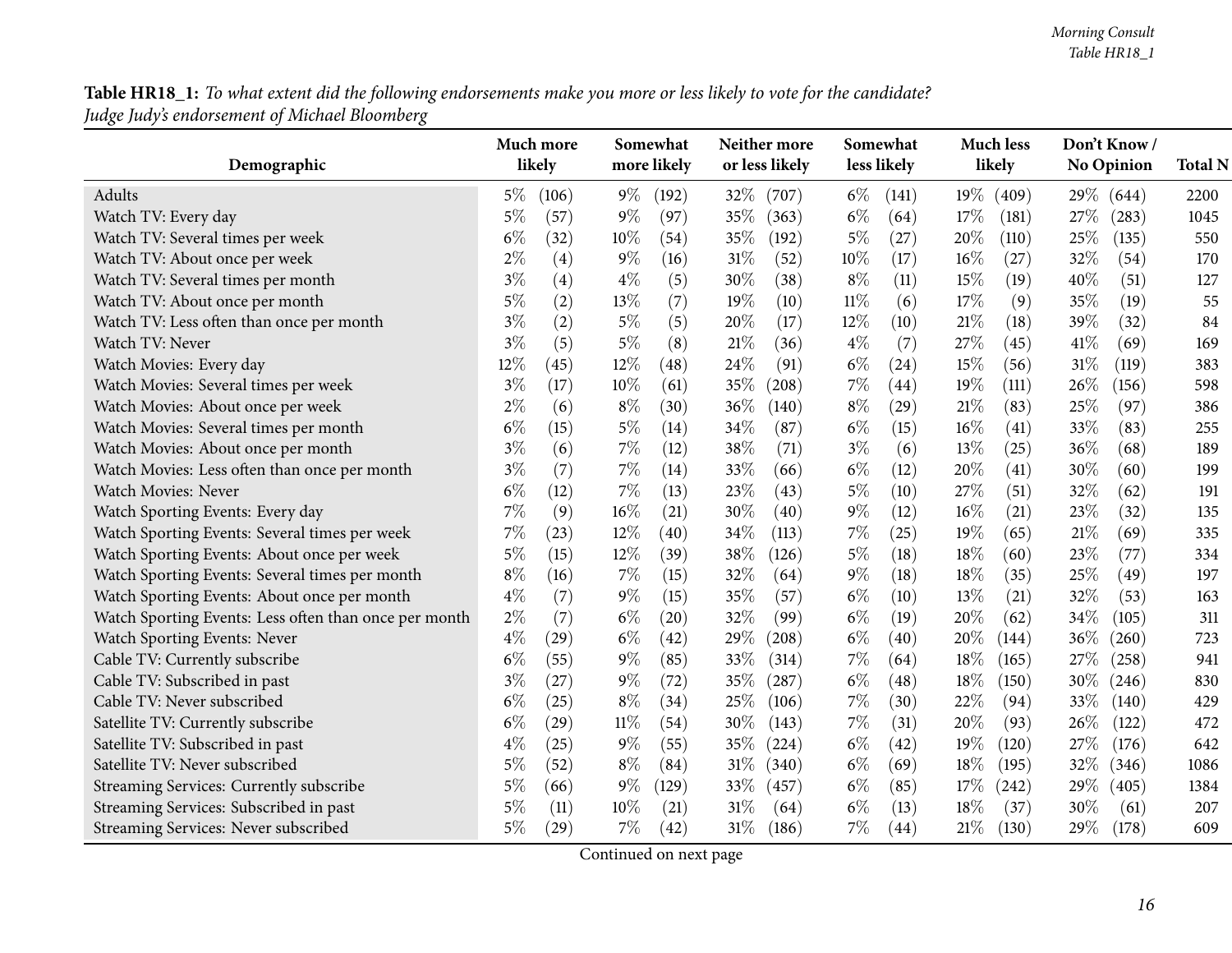| Table HR18_1: To what extent did the following endorsements make you more or less likely to vote for the candidate? |
|---------------------------------------------------------------------------------------------------------------------|
| Judge Judy's endorsement of Michael Bloomberg                                                                       |

| Demographic              | Much more<br>likely | Somewhat<br>more likely | Neither more<br>or less likely | Somewhat<br>less likely | <b>Much less</b><br>likely   | Don't Know/<br><b>No Opinion</b> | <b>Total N</b> |
|--------------------------|---------------------|-------------------------|--------------------------------|-------------------------|------------------------------|----------------------------------|----------------|
| Adults                   | $5\%$<br>(106)      | $9\%$<br>(192)          | $32\%$<br>(707)                | $6\%$<br>(141)          | $19\%$<br>(409)              | 29\% (644)                       | 2200           |
| Film: An avid fan        | $7\%$<br>(51)       | $12\%$<br>(90)          | $32\%$<br>(240)                | $6\%$<br>(49)           | $16\%$<br>$\left(121\right)$ | $27\%$ (<br>(207)                | 757            |
| Film: A casual fan       | $4\%$<br>(50)       | $8\%$<br>(91)           | $34\%$<br>(400)                | $6\%$<br>(74)           | $18\%$<br>(217)              | $29\%$ (<br>(348)                | 1179           |
| Film: Not a fan          | $2\%$<br>(6)        | $4\%$<br>(11)           | $26\%$<br>(68)                 | $7\%$<br>(18)           | 27%<br>$\left( 71\right)$    | $34\%$<br>(90)                   | 264            |
| Television: An avid fan  | $6\%$<br>(69)       | $10\%$<br>(110)         | $33\%$<br>(357)                | $5\%$<br>(57            | $17\%$<br>(182)              | $28\%$<br>(295)                  | 1070           |
| Television: A casual fan | $4\%$<br>(35)       | $7\%$<br>(73)           | $32\%$<br>(320)                | $7\%$<br>(73)           | $19\%$<br>(188)              | $30\%$ (<br>(298)                | 988            |
| Television: Not a fan    | $2\%$<br>(3)        | $6\%$<br>(9)            | 21%<br>(30)                    | $8\%$<br>(11)           | 27%<br>(38)                  | $36\%$<br>(51)                   | 142            |
| Music: An avid fan       | $6\%$<br>(71)       | $10\%$<br>(120)         | 31%<br>(358)                   | $6\%$<br>(71)           | $15\%$<br>(175)              | $31\%$<br>(357)                  | 1151           |
| Music: A casual fan      | $3\%$<br>(30)       | $8\%$<br>(70)           | $35\%$<br>(325)                | $7\%$<br>(63)           | $20\%$<br>(187               | $27\%$<br>(246)                  | 921            |
| Music: Not a fan         | $5\%$<br>(6)        | $2\%$<br>(3)            | $19\%$<br>(24)                 | $6\%$<br>(7)            | $37\%$<br>(47)               | $32\%$<br>(41)                   | 128            |
| Fashion: An avid fan     | $9\%$<br>25)        | $15\%$<br>(44)          | 27%<br>(81)                    | $6\%$<br>(17)           | $13\%$<br>(38)               | $30\%$<br>(88)                   | 294            |
| Fashion: A casual fan    | $6\%$<br>(56)       | $10\%$<br>(90)          | $29\%$<br>(277)                | $7\%$<br>(65)           | $16\%$<br>(151)              | $32\%$<br>(302)                  | 940            |
| Fashion: Not a fan       | $3\%$<br>25         | $6\%$<br>(58)           | $36\%$<br>(350)                | $6\%$<br>(59)           | $23\%$<br>(220)              | $26\%$<br>(254)                  | 966            |

*Note:* Row proportions may total to larger than one-hundred percen<sup>t</sup> due to rounding. For more information visit [MorningConsultIntelligence.com](https://morningconsultintelligence.com).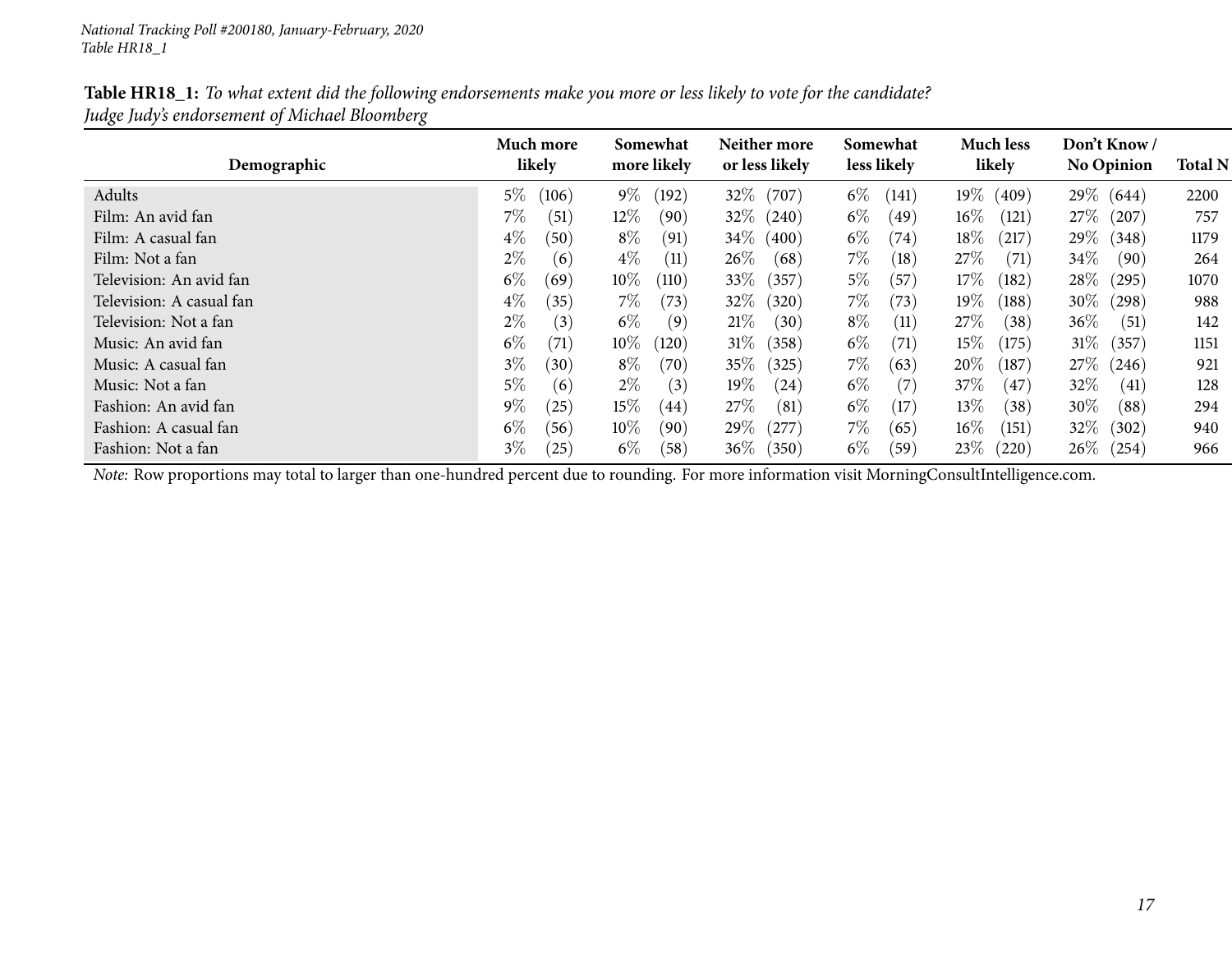**Table HR18\_3:** To what extent did the following endorsements make you more or less likely to vote for the candidate? *Ariana Grande's endorsement of Bernie Sanders*

<span id="page-17-0"></span>

|                          | Much more      | Somewhat        | Neither more    | Somewhat       | <b>Much less</b> | Don't Know/       |                |
|--------------------------|----------------|-----------------|-----------------|----------------|------------------|-------------------|----------------|
| Demographic              | likely         | more likely     | or less likely  | less likely    | likely           | <b>No Opinion</b> | <b>Total N</b> |
| Adults                   | 7%<br>(162)    | $9\%$<br>(202)  | $30\%$<br>(662) | $6\%$<br>(127) | 21%<br>(457)     | 27\%<br>(589)     | 2200           |
| Gender: Male             | $8\%$<br>(89)  | $11\%$<br>(118) | 28%<br>(297)    | $6\%$<br>(65)  | 24\%<br>(256)    | 22%<br>(238)      | 1062           |
| Gender: Female           | $6\%$<br>(73)  | $7\%$<br>(84)   | 32%<br>(365)    | $5\%$<br>(62)  | 18%<br>(202)     | 31%<br>(351)      | 1138           |
| Age: 18-29               | 13%<br>(59)    | 16%<br>(73)     | 22%<br>(104)    | $6\%$<br>(30)  | 14%<br>(67)      | 28%<br>(131)      | 465            |
| Age: 30-44               | 9%<br>(50)     | 10%<br>(53)     | 25%<br>(139)    | 7%<br>(37)     | 18%<br>(100)     | 31%<br>(168)      | 548            |
| Age: 45-54               | 7%<br>(24)     | $7\%$<br>(24)   | $31\%$<br>(108) | $4\%$<br>(15)  | 19%<br>(66)      | 31%<br>(107)      | 344            |
| Age: 55-64               | $4\%$<br>(14)  | $7\%$<br>(30)   | $38\%$<br>(155) | $7\%$<br>(27)  | 22%<br>(91)      | 22%<br>(90)       | 407            |
| Age: 65+                 | $3\%$<br>(14)  | $5\%$<br>(22)   | 36%<br>(156)    | $4\%$<br>(19)  | $31\%$<br>(133)  | 21\%<br>(93)      | 436            |
| Generation Z: 18-22      | $11\%$<br>(23) | 17%<br>(36)     | 16%<br>(35)     | $8\%$<br>(18)  | 19%<br>(41)      | 29%<br>(62)       | 215            |
| Millennial: Age 23-38    | 12%<br>(69)    | $11\%$<br>(64)  | 27%<br>(161)    | $6\%$<br>(37)  | 14%<br>(80)      | 30%<br>(178)      | 589            |
| Generation X: Age 39-54  | 7%<br>(41)     | $9\%$<br>(50)   | 28%<br>(156)    | $5\%$<br>(27)  | 20%<br>(112)     | 30%<br>(166)      | 553            |
| Boomers: Age 55-73       | $3\%$<br>(26)  | $6\%$<br>(48)   | 38%<br>(285)    | $6\%$<br>(43)  | 25%<br>(189)     | 21%<br>(159)      | 751            |
| PID: Dem (no lean)       | 14%<br>(105)   | 14%<br>(105)    | 35%<br>(267)    | $3\%$<br>(26)  | $7\%$<br>(54)    | 26%<br>(199)      | 756            |
| PID: Ind (no lean)       | 4%<br>(28)     | $9\%$<br>(67)   | $31\%$<br>(234) | $7\%$<br>(57)  | 17%<br>(132)     | 32%<br>(243)      | 761            |
| PID: Rep (no lean)       | $4\%$<br>(29)  | $4\%$<br>(29)   | 24%<br>(161)    | $6\%$<br>(44)  | 40%<br>(271)     | 22%<br>(147)      | 682            |
| PID/Gender: Dem Men      | 16%<br>(58)    | 16%<br>(56)     | 31%<br>(108)    | $3\%$<br>(10)  | 10%<br>(37)      | 24%<br>(84)       | 353            |
| PID/Gender: Dem Women    | 11%<br>(46)    | 12%<br>(49)     | 40%<br>(159)    | $4\%$<br>(16)  | $4\%$<br>(17)    | 28%<br>(115)      | 403            |
| PID/Gender: Ind Men      | $4\%$<br>(14)  | $10\%$<br>(38)  | $31\%$<br>(113) | $8\%$<br>(28)  | $21\%$<br>(77)   | 27%<br>(97)       | 368            |
| PID/Gender: Ind Women    | $4\%$<br>(14)  | 7%<br>(29)      | 31%<br>(120)    | $7\%$<br>(29)  | 14%<br>(56)      | 37%<br>(146)      | 394            |
| PID/Gender: Rep Men      | 5%<br>(17)     | 7%<br>(23)      | 22%<br>(76)     | $8\%$<br>(27)  | 42%<br>(142)     | 16%<br>(56)       | 341            |
| PID/Gender: Rep Women    | $4\%$<br>(12)  | $2\%$<br>(6)    | 25%<br>(86)     | $5\%$<br>(17)  | 38%<br>(129)     | 27%<br>(91)       | 342            |
| Ideo: Liberal (1-3)      | 14%<br>(87)    | 16%<br>(98)     | 42%<br>(258)    | $4\%$<br>(23)  | 5%<br>(34)       | 19%<br>(113)      | 613            |
| Ideo: Moderate (4)       | $6\%$<br>(34)  | 10%<br>(55)     | 33%<br>(176)    | 7%<br>(35)     | 16%<br>(87)      | 27%<br>(146)      | 533            |
| Ideo: Conservative (5-7) | $3\%$<br>(24)  | $4\%$<br>(28)   | 25%<br>(186)    | $6\%$<br>(47)  | 39%<br>(285)     | 23%<br>(166)      | 736            |
| Educ: < College          | $9\%$<br>(138) | 10%<br>(145)    | 26%<br>(391)    | $5\%$<br>(73)  | $21\%$<br>(323)  | 29%<br>(443)      | 1512           |
| Educ: Bachelors degree   | $3\%$<br>(15)  | $7\%$<br>(33)   | 39%<br>(172)    | $7\%$<br>(32)  | 21%<br>(92)      | 23%<br>(100)      | 444            |
| Educ: Post-grad          | $4\%$<br>(10)  | $10\%$<br>(24)  | 41\%<br>(99)    | $9\%$<br>(23)  | 18%<br>(43)      | 19%<br>(46)       | 244            |
| Income: Under 50k        | 10%<br>(119)   | $9\%$<br>(111)  | 26\%<br>(321)   | $5\%$<br>(65)  | 20%<br>(243)     | 30%<br>(367)      | 1226           |
| Income: 50k-100k         | $4\%$<br>(29)  | 10%<br>(66)     | 35%<br>(233)    | $6\%$<br>(43)  | 22%<br>(145)     | 23%<br>(151)      | 667            |
| Income: 100k+            | 5%<br>(14)     | $8\%$<br>(25)   | 35%<br>(109)    | $6\%$<br>(20)  | 23%<br>(70)      | 23%<br>(71)       | 307            |
| Ethnicity: White         | $5\%$<br>(91)  | 7%<br>(115)     | 32%<br>(559)    | $6\%$<br>(109) | 24\%<br>(411)    | 25\%<br>(437)     | 1722           |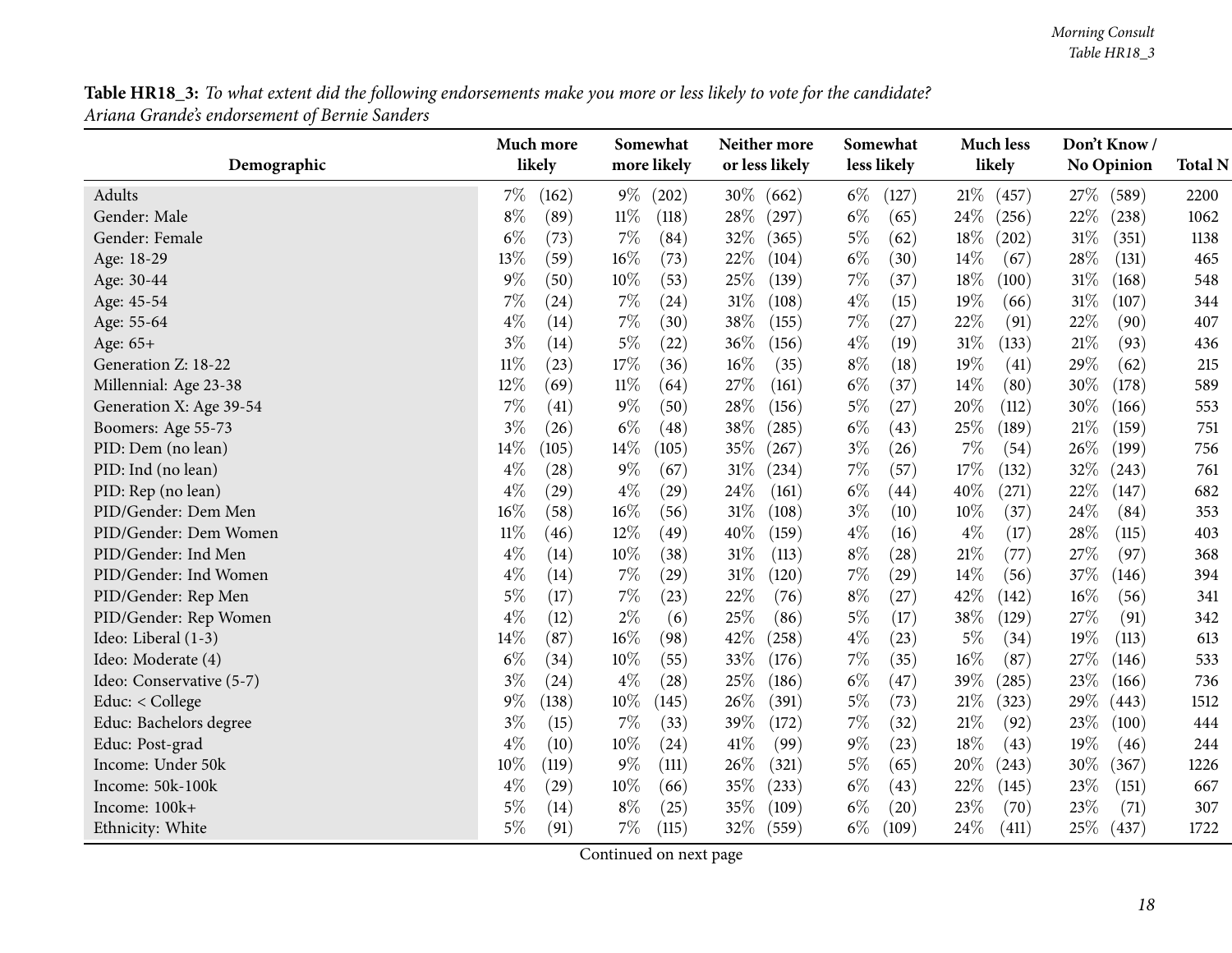| Table HR18_3: To what extent did the following endorsements make you more or less likely to vote for the candidate? |  |
|---------------------------------------------------------------------------------------------------------------------|--|
| Ariana Grande's endorsement of Bernie Sanders                                                                       |  |

|                               |        | Much more          |        | Somewhat           |        | Neither more   |        | Somewhat    |        | <b>Much less</b> |        | Don't Know/       |                |
|-------------------------------|--------|--------------------|--------|--------------------|--------|----------------|--------|-------------|--------|------------------|--------|-------------------|----------------|
| Demographic                   | likely |                    |        | more likely        |        | or less likely |        | less likely |        | likely           |        | <b>No Opinion</b> | <b>Total N</b> |
| Adults                        | $7\%$  | (162)              | $9\%$  | (202)              | 30\%   | (662)          | $6\%$  | (127)       | 21%    | (457)            | 27\%   | (589)             | 2200           |
| Ethnicity: Hispanic           | 13%    | (46)               | 17%    | (58)               | 19%    | (66)           | $4\%$  | (15)        | $16\%$ | (56)             | $31\%$ | (108)             | 349            |
| Ethnicity: Afr. Am.           | 17%    | (45)               | 18%    | (51)               | 26%    | (72)           | $2\%$  | (6)         | 7%     | (19)             | 30%    | (82)              | 274            |
| Ethnicity: Other              | 13%    | (26)               | $18\%$ | (37)               | $16\%$ | (32)           | $6\%$  | (12)        | 13\%   | (27)             | 35%    | (71)              | 204            |
| Community: Urban              | 12%    | (67)               | $13\%$ | (71)               | 24%    | (134)          | $6\%$  | (34)        | 17%    | (93)             | 29%    | (159)             | 559            |
| Community: Suburban           | $6\%$  | (60)               | $8\%$  | (80)               | 35%    | (341)          | $6\%$  | (62)        | 21%    | (200)            | 23\%   | (225)             | 969            |
| Community: Rural              | $5\%$  | (35)               | $7\%$  | (50)               | 28%    | (187)          | $5\%$  | (31)        | 24\%   | (164)            | 30%    | (205)             | 673            |
| Employ: Private Sector        | $6\%$  | (42)               | $8\%$  | (54)               | 34%    | (219)          | $6\%$  | (39)        | 22%    | (146)            | 23%    | (151)             | 652            |
| Employ: Government            | 12%    | (18)               | $4\%$  | (6)                | 26%    | (37)           | 10%    | (15)        | 19%    | (27)             | 29%    | (42)              | 145            |
| Employ: Self-Employed         | 10%    | (23)               | $10\%$ | (21)               | 32%    | (68)           | $6\%$  | (13)        | 20%    | (42)             | 22%    | (48)              | 214            |
| Employ: Homemaker             | $5\%$  | (9)                | $9\%$  | (14)               | 26%    | (44)           | $3\%$  | (5)         | 17%    | (29)             | 40%    | (67)              | 169            |
| Employ: Retired               | $5\%$  | (22)               | $6\%$  | $\left( 28\right)$ | 36\%   | (172)          | $6\%$  | (27)        | 27%    | (129)            | 22%    | (104)             | 483            |
| Employ: Unemployed            | $5\%$  | (13)               | 17%    | (40)               | 23%    | (53)           | $6\%$  | (14)        | $8\%$  | (20)             | 41\%   | (95)              | 233            |
| Employ: Other                 | 9%     | (17)               | $8\%$  | (15)               | 26\%   | (48)           | $6\%$  | (11)        | $19\%$ | (34)             | 31%    | (58)              | 184            |
| Military HH: Yes              | $6\%$  | (20)               | $4\%$  | (14)               | 30%    | (105)          | $7\%$  | (26)        | 30%    | (106)            | 23%    | (82)              | 353            |
| Military HH: No               | $8\%$  | (142)              | $10\%$ | (188)              | 30%    | (558)          | $5\%$  | (101)       | 19%    | (351)            | 27%    | (507)             | 1847           |
| RD/WT: Right Direction        | $5\%$  | (37)               | $6\%$  | (52)               | 22\%   | (183)          | $6\%$  | (48)        | 38\%   | (312)            | 23%    | (188)             | 820            |
| RD/WT: Wrong Track            | $9\%$  | (125)              | $11\%$ | (150)              | 35%    | (479)          | $6\%$  | (79)        | $11\%$ | (145)            | 29\%   | (402)             | 1380           |
| Trump Job Approve             | $4\%$  | (35)               | 5%     | (48)               | 23%    | (211)          | $6\%$  | (58)        | 39\%   | (355)            | 23%    | (205)             | 912            |
| Trump Job Disapprove          | 10%    | (122)              | $12\%$ | (146)              | 37\%   | (434)          | $5\%$  | (65)        | $8\%$  | (94)             | 27%    | (321)             | 1180           |
| Trump Job Strongly Approve    | $4\%$  | $\left( 20\right)$ | $4\%$  | (19)               | 21%    | (102)          | $3\%$  | (17)        | $50\%$ | (248)            | 18%    | (88)              | 494            |
| Trump Job Somewhat Approve    | $4\%$  | (15)               | $7\%$  | (29)               | 26%    | (108)          | $10\%$ | (42)        | 26\%   | (107)            | 28%    | (117)             | 418            |
| Trump Job Somewhat Disapprove | $4\%$  | (12)               | 12%    | (35)               | 37%    | (108)          | $8\%$  | (22)        | 12%    | (35)             | 27%    | (78)              | 290            |
| Trump Job Strongly Disapprove | 12%    | (110)              | 12%    | (111)              | 37\%   | (326)          | $5\%$  | (43)        | 7%     | (58)             | 27\%   | (243)             | 890            |
| Favorable of Trump            | $4\%$  | (35)               | $5\%$  | (44)               | 23\%   | (200)          | $6\%$  | (54)        | 40%    | (356)            | 22%    | (197)             | 886            |
| Unfavorable of Trump          | 10%    | (122)              | 12%    | (148)              | 37%    | (439)          | $6\%$  | (71)        | $8\%$  | (92)             | 27%    | (318)             | 1189           |
| Very Favorable of Trump       | $5\%$  | (24)               | $4\%$  | (20)               | 19%    | (96)           | $4\%$  | (20)        | 49%    | (252)            | 19%    | (99)              | 511            |
| Somewhat Favorable of Trump   | $3\%$  | (12)               | $7\%$  | (25)               | 28\%   | (104)          | $9\%$  | (34)        | 28%    | (104)            | 26%    | (97)              | 375            |
| Somewhat Unfavorable of Trump | $3\%$  | (6)                | $11\%$ | (24)               | 36%    | (78)           | $10\%$ | (22)        | $14\%$ | (30)             | 27%    | (58)              | 218            |
| Very Unfavorable of Trump     | $12\%$ | (116)              | $13\%$ | (124)              | 37\%   | (361)          | $5\%$  | (49)        | $6\%$  | (62)             | 27\%   | (260)             | 972            |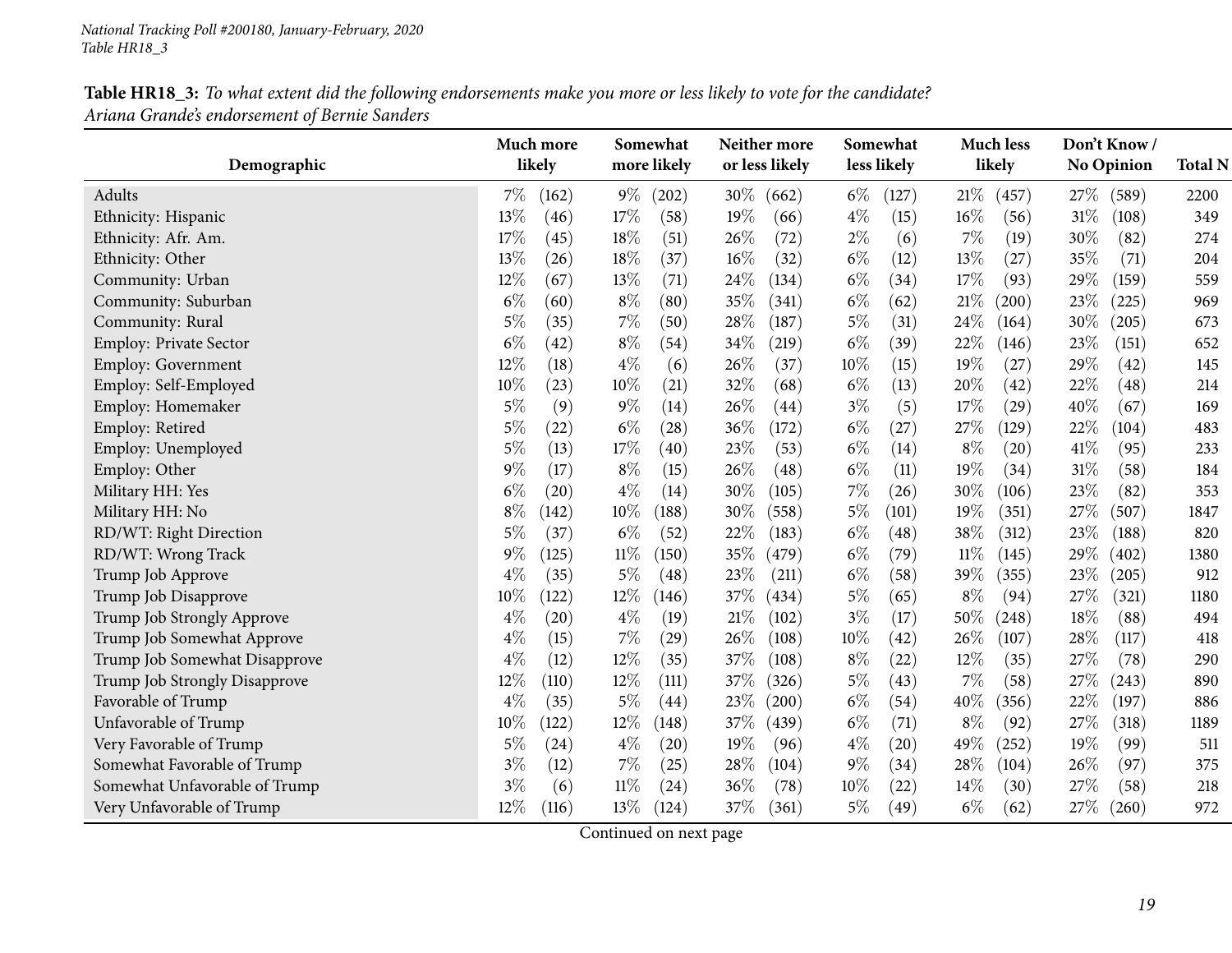Table HR18\_3: To what extent did the following endorsements make you more or less likely to vote for the candidate? *Ariana Grande's endorsement of Bernie Sanders*

|                                      |        | Much more |        | Somewhat         |        | Neither more   |       | Somewhat    |        | <b>Much less</b>    |        | Don't Know/ |                |
|--------------------------------------|--------|-----------|--------|------------------|--------|----------------|-------|-------------|--------|---------------------|--------|-------------|----------------|
| Demographic                          |        | likely    |        | more likely      |        | or less likely |       | less likely |        | likely              |        | No Opinion  | <b>Total N</b> |
| Adults                               | 7%     | (162)     | $9\%$  | (202)            | $30\%$ | (662)          | $6\%$ | (127)       | 21%    | (457)               | 27\%   | (589)       | 2200           |
| #1 Issue: Economy                    | $8\%$  | (44)      | $7\%$  | (40)             | 28\%   | (163)          | 7%    | (41)        | 23\%   | (134)               | 27%    | (157)       | 579            |
| #1 Issue: Security                   | $4\%$  | (16)      | $7\%$  | (26)             | 24%    | (93)           | $6\%$ | (22)        | $37\%$ | (142)               | 22%    | (84)        | 381            |
| #1 Issue: Health Care                | $9\%$  | (35)      | $10\%$ | (39)             | 35%    | (130)          | $5\%$ | (19)        | 12%    | (45)                | 28%    | (105)       | 373            |
| #1 Issue: Medicare / Social Security | $6\%$  | (23)      | $10\%$ | (37)             | 34%    | (121)          | $5\%$ | (16)        | 21%    | (74)                | 24\%   | (84)        | 354            |
| #1 Issue: Women's Issues             | 12%    | (13)      | $9\%$  | (10)             | 30%    | (32)           | $6\%$ | (7)         | 16%    | (18)                | 26%    | (28)        | 108            |
| #1 Issue: Education                  | $9\%$  | (11)      | 22\%   | (27)             | 24%    | (30)           | $7\%$ | (8)         | $8\%$  | (10)                | 30%    | (37)        | 124            |
| #1 Issue: Energy                     | $11\%$ | (15)      | $12\%$ | (17)             | 36%    | (50)           | $8\%$ | (11)        | 10%    | (14)                | 23%    | (33)        | 139            |
| #1 Issue: Other                      | $4\%$  | (5)       | $5\%$  | (7)              | $31\%$ | (44)           | $2\%$ | (3)         | 15%    | (21)                | 44%    | (62)        | 142            |
| 2018 House Vote: Democrat            | 13%    | (96)      | $14\%$ | (98)             | 40%    | (288)          | $4\%$ | (29)        | $6\%$  | (44)                | 22%    | (160)       | 715            |
| 2018 House Vote: Republican          | $3\%$  | (22)      | $4\%$  | (26)             | 25\%   | (164)          | $7\%$ | (44)        | $44\%$ | $\left( 288\right)$ | $17\%$ | (114)       | 658            |
| 2018 House Vote: Someone else        | $2\%$  | (2)       | $4\%$  | (3)              | 36%    | (31)           | $4\%$ | (4)         | 14\%   | (12)                | 40%    | (35)        | 87             |
| 2016 Vote: Hillary Clinton           | $11\%$ | (75)      | $14\%$ | (98)             | $40\%$ | (278)          | $5\%$ | (35)        | $6\%$  | (43)                | 23\%   | (160)       | 690            |
| 2016 Vote: Donald Trump              | $4\%$  | (23)      | $3\%$  | (19)             | 25%    | (158)          | $6\%$ | (37)        | 44\%   | (283)               | 18%    | (117)       | 636            |
| 2016 Vote: Other                     | 13%    | (22)      | $7\%$  | (12)             | 36%    | (62)           | $6\%$ | (11)        | 15%    | (25)                | 22%    | (37)        | 169            |
| 2016 Vote: Didn't Vote               | $6\%$  | (42)      | $10\%$ | (73)             | 23\%   | (165)          | $6\%$ | (43)        | $15\%$ | (106)               | 39%    | (275)       | 705            |
| Voted in 2014: Yes                   | $8\%$  | (105)     | 7%     | (97)             | 34\%   | (445)          | $5\%$ | (71)        | 24\%   | (307)               | 21%    | (271)       | 1296           |
| Voted in 2014: No                    | $6\%$  | (57)      | $12\%$ | (105)            | 24\%   | (217)          | $6\%$ | (56)        | 17%    | (151)               | 35%    | (318)       | 904            |
| 2012 Vote: Barack Obama              | $11\%$ | (94)      | $12\%$ | (97)             | 40%    | (337)          | $4\%$ | (38)        | 10%    | (80)                | 23%    | (192)       | 838            |
| 2012 Vote: Mitt Romney               | $2\%$  | (11)      | $3\%$  | (17)             | 27%    | (130)          | 7%    | (33)        | 43%    | (209)               | 18%    | (89)        | 488            |
| 2012 Vote: Other                     | $3\%$  | (3)       | $1\%$  | $\left(1\right)$ | 32%    | (30)           | $4\%$ | (4)         | 41\%   | (38)                | 19%    | (17)        | 93             |
| 2012 Vote: Didn't Vote               | 7%     | (54)      | $11\%$ | (87)             | 21\%   | (166)          | $7\%$ | (52)        | $17\%$ | (130)               | 37%    | (288)       | 777            |
| 4-Region: Northeast                  | 7%     | (26)      | $11\%$ | (44)             | 36%    | (143)          | $7\%$ | (27)        | 15%    | (57)                | 24%    | (96)        | 394            |
| 4-Region: Midwest                    | 7%     | (33)      | $8\%$  | (38)             | 28%    | (130)          | $5\%$ | (22)        | 24%    | (110)               | 28%    | (129)       | 462            |
| 4-Region: South                      | 7%     | (61)      | $8\%$  | (67)             | 28\%   | (234)          | $6\%$ | (52)        | 23%    | (188)               | 27%    | (223)       | 824            |
| 4-Region: West                       | $8\%$  | (42)      | $10\%$ | (54)             | $30\%$ | (155)          | $5\%$ | (26)        | 20%    | (102)               | 27%    | (141)       | 520            |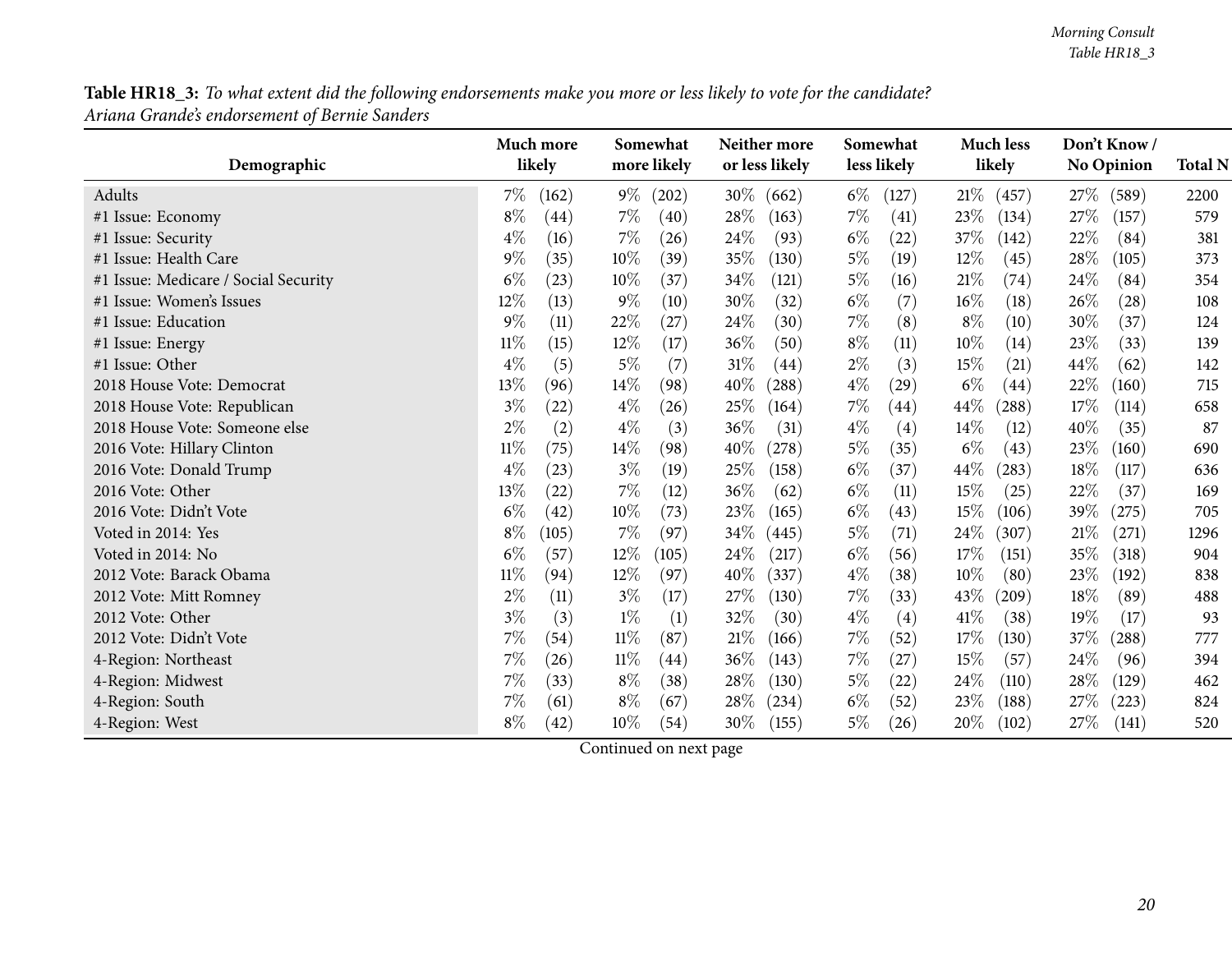### Table HR18\_3: To what extent did the following endorsements make you more or less likely to vote for the candidate? *Ariana Grande's endorsement of Bernie Sanders*

| Demographic                                           | Much more<br>likely | Somewhat<br>more likely | Neither more<br>or less likely | Somewhat<br>less likely | <b>Much less</b><br>likely | Don't Know/<br>No Opinion | <b>Total N</b> |
|-------------------------------------------------------|---------------------|-------------------------|--------------------------------|-------------------------|----------------------------|---------------------------|----------------|
| Adults                                                | $7\%$<br>(162)      | $9\%$<br>(202)          | 30\%<br>(662)                  | $6\%$<br>(127)          | 21%<br>(457)               | 27\%<br>(589)             | 2200           |
| Watch TV: Every day                                   | $8\%$<br>(89)       | 10%<br>(102)            | 32%<br>(333)                   | $6\%$<br>(59)           | 20%<br>(209)               | 24\%<br>(253)             | 1045           |
| Watch TV: Several times per week                      | $8\%$<br>(41)       | $10\%$<br>(55)          | 33%<br>(181)                   | $7\%$<br>(36)           | 21%<br>(114)               | 22%<br>(123)              | 550            |
| Watch TV: About once per week                         | $9\%$<br>(16)       | 10%<br>(17)             | 28%<br>(48)                    | $7\%$<br>(12)           | 18%<br>(31)                | 28%<br>(47)               | 170            |
| Watch TV: Several times per month                     | $5\%$<br>(6)        | $8\%$<br>(11)           | 30%<br>(38)                    | $5\%$<br>(7)            | 17%<br>(22)                | 34%<br>(43)               | 127            |
| Watch TV: About once per month                        | $6\%$<br>(3)        | $9\%$<br>(5)            | $16\%$<br>(9)                  | $7\%$<br>(4)            | 20%<br>(11)                | 42%<br>(23)               | 55             |
| Watch TV: Less often than once per month              | $4\%$<br>(3)        | $7\%$<br>(6)            | 22%<br>(19)                    | $7\%$<br>(6)            | 25%<br>(21)                | 35%<br>(30)               | 84             |
| Watch TV: Never                                       | $2\%$<br>(3)        | $4\%$<br>(7)            | 20%<br>(35)                    | $3\%$<br>(4)            | 30%<br>(50)                | 42%<br>(70)               | 169            |
| Watch Movies: Every day                               | 16%<br>(61)         | $11\%$<br>(43)          | 22%<br>(83)                    | $7\%$<br>(25)           | 17%<br>(66)                | 27\%<br>(105)             | 383            |
| Watch Movies: Several times per week                  | $8\%$<br>(49)       | 10%<br>(63)             | 30%<br>(179)                   | $7\%$<br>(40)           | 20%<br>(122)               | 24\%<br>(145)             | 598            |
| Watch Movies: About once per week                     | 5%<br>(19)          | 10%<br>(39)             | 36%<br>(137)                   | $6\%$<br>(23)           | 22%<br>(85)                | 21%<br>(82)               | 386            |
| Watch Movies: Several times per month                 | $5\%$<br>(12)       | $11\%$<br>(27)          | 33%<br>(83)                    | $5\%$<br>(12)           | 19%<br>(49)                | 28%<br>(72)               | 255            |
| Watch Movies: About once per month                    | $5\%$<br>(10)       | $6\%$<br>(11)           | 34%<br>(65)                    | $6\%$<br>(11)           | 15%<br>(28)                | 34%<br>(65)               | 189            |
| Watch Movies: Less often than once per month          | $2\%$<br>(4)        | $6\%$<br>(12)           | 33%<br>(65)                    | $6\%$<br>(11)           | 26%<br>(51)                | 28%<br>(55)               | 199            |
| Watch Movies: Never                                   | $4\%$<br>(8)        | $4\%$<br>(7)            | 26%<br>(50)                    | $3\%$<br>(5)            | 29%<br>(56)                | 34%<br>(65)               | 191            |
| Watch Sporting Events: Every day                      | 14%<br>(19)         | 13%<br>(17)             | 28%<br>(38)                    | $5\%$<br>(7)            | 23%<br>(31)                | 17%<br>(23)               | 135            |
| Watch Sporting Events: Several times per week         | $12\%$<br>(41)      | 14%<br>(48)             | 28%<br>(94)                    | $5\%$<br>(18)           | $21\%$<br>(71)             | 19%<br>(63)               | 335            |
| Watch Sporting Events: About once per week            | $8\%$<br>(26)       | $12\%$<br>(41)          | 34%<br>(112)                   | $8\%$<br>(25)           | 19%<br>(62)                | 20%<br>(67)               | 334            |
| Watch Sporting Events: Several times per month        | $4\%$<br>(9)        | $9\%$<br>(17)           | 31%<br>(60)                    | $9\%$<br>(18)           | 21\%<br>(42)               | 26%<br>(51)               | 197            |
| Watch Sporting Events: About once per month           | $6\%$<br>(10)       | 15%<br>(24)             | 27\%<br>(43)                   | $11\%$<br>(17)          | $16\%$<br>(25)             | 26%<br>(43)               | 163            |
| Watch Sporting Events: Less often than once per month | $4\%$<br>(12)       | $6\%$<br>(18)           | 33%<br>(103)                   | $3\%$<br>(11)           | $21\%$<br>(67)             | 32%<br>(100)              | 311            |
| Watch Sporting Events: Never                          | $6\%$<br>(45)       | $5\%$<br>(36)           | 29%<br>(212)                   | $4\%$<br>(31)           | 22\%<br>(159)              | 33\%<br>(240)             | 723            |
| Cable TV: Currently subscribe                         | $8\%$<br>(79)       | 10%<br>(94)             | 31%<br>(289)                   | $6\%$<br>(57)           | $19\%$<br>(180)            | $26\%$<br>(244)           | 941            |
| Cable TV: Subscribed in past                          | 7%<br>(57)          | $8\%$<br>(64)           | 34\%<br>(280)                  | $6\%$<br>(48)           | 21%<br>(172)               | 25%<br>(208)              | 830            |
| Cable TV: Never subscribed                            | $6\%$<br>(26)       | 10%<br>(45)             | 22%<br>(93)                    | $5\%$<br>(22)           | 25%<br>(106)               | 32%<br>(137)              | 429            |
| Satellite TV: Currently subscribe                     | $8\%$<br>(38)       | $7\%$<br>(32)           | $31\%$<br>(145)                | $4\%$<br>(20)           | 24\%<br>(112)              | 26\%<br>(125)             | 472            |
| Satellite TV: Subscribed in past                      | $8\%$<br>(54)       | $11\%$<br>(74)          | $31\%$<br>(200)                | $7\%$<br>(47)           | $19\%$<br>(123)            | 23%<br>(145)              | 642            |
| Satellite TV: Never subscribed                        | $6\%$<br>(70)       | $9\%$<br>(96)           | 29%<br>(318)                   | $6\%$<br>(60)           | 20%<br>(222)               | 29\%<br>(320)             | 1086           |
| Streaming Services: Currently subscribe               | 9%<br>(131)         | $9\%$<br>(118)          | $31\%$<br>(430)                | $6\%$<br>(87)           | $19\%$<br>(262)            | 26\%<br>(357)             | 1384           |
| Streaming Services: Subscribed in past                | 7%<br>(15)          | $12\%$<br>(25)          | 26%<br>(55)                    | $6\%$<br>(13)           | 22%<br>(46)                | 25%<br>(53)               | 207            |
| Streaming Services: Never subscribed                  | $3\%$<br>(16)       | $10\%$<br>(59)          | 29%<br>(178)                   | $4\%$<br>(27)           | $24\%$<br>(149)            | $30\%$<br>(180)           | 609            |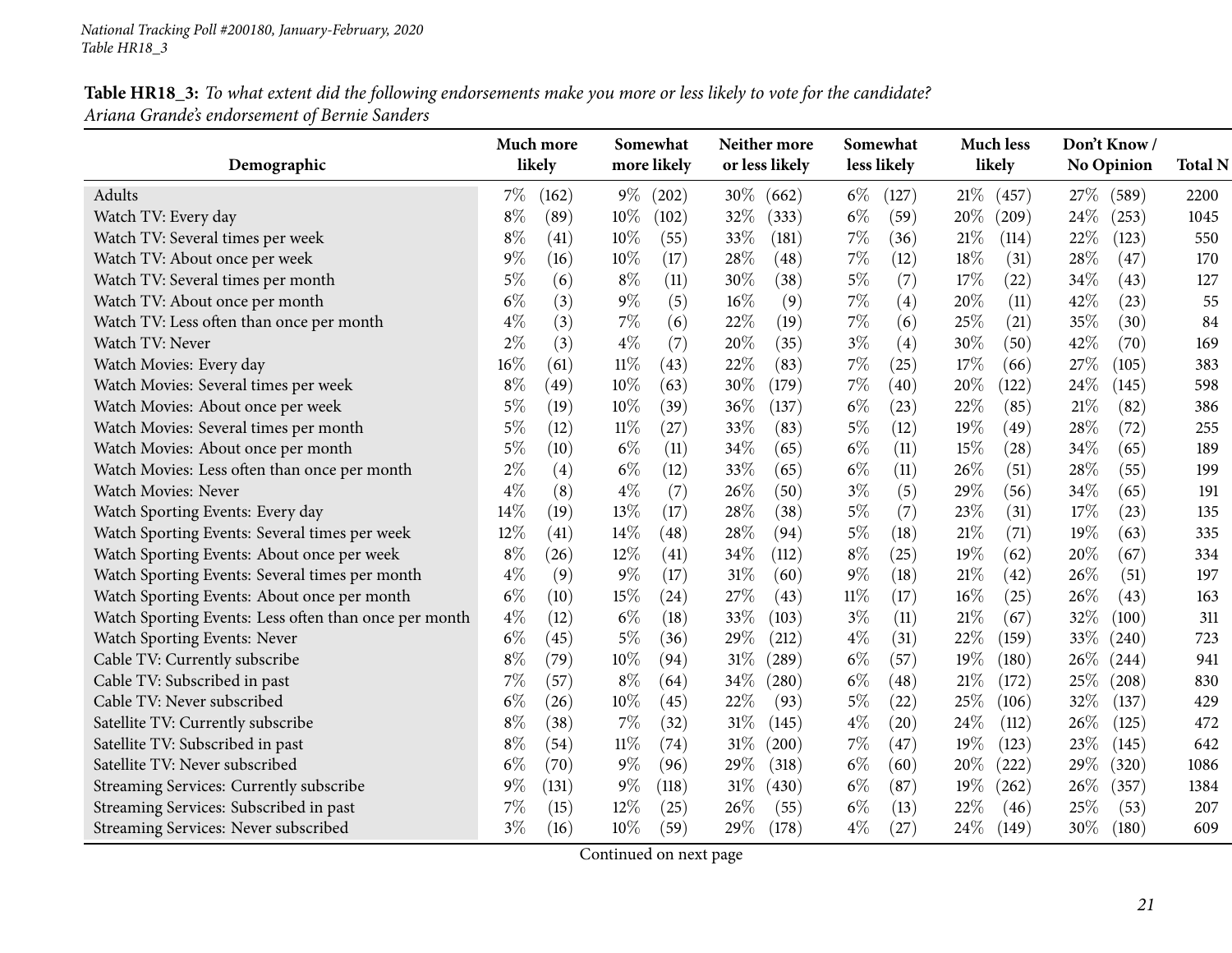| Table HR18_3: To what extent did the following endorsements make you more or less likely to vote for the candidate? |  |
|---------------------------------------------------------------------------------------------------------------------|--|
| Ariana Grande's endorsement of Bernie Sanders                                                                       |  |

| Demographic              | Much more<br>likely        | Somewhat<br>more likely | Neither more<br>or less likely | Somewhat<br>less likely   | <b>Much less</b><br>likely | Don't Know/<br><b>No Opinion</b> | <b>Total N</b> |
|--------------------------|----------------------------|-------------------------|--------------------------------|---------------------------|----------------------------|----------------------------------|----------------|
| Adults                   | $7\%$<br>(162)             | $9\%$<br>(202)          | $30\%$<br>(662)                | $6\%$<br>$\overline{127}$ | $21\%$<br>(457)            | $27\%$<br>(589)                  | 2200           |
| Film: An avid fan        | $11\%$<br>(87)             | $12\%$<br>(87)          | 29%<br>(219)                   | $6\%$<br>(42)             | $18\%$<br>(134)            | $25\%$<br>(188)                  | 757            |
| Film: A casual fan       | $6\%$<br>(66)              | $7\%$<br>(87)           | $32\%$<br>(383)                | $6\%$<br>(71)             | $22\%$<br>(255)            | $27\%$<br>(318)                  | 1179           |
| Film: Not a fan          | $4\%$<br>$\left(9\right)$  | $11\%$<br>(28)          | 23\%<br>(61)                   | $5\%$<br>(14)             | $26\%$<br>(68)             | $32\%$<br>(83)                   | 264            |
| Television: An avid fan  | $9\%$<br>(100)             | $10\%$<br>(111)         | $30\%$<br>(324)                | $5\%$<br>(48)             | $20\%$<br>(209)            | $26\%$<br>(277)                  | 1070           |
| Television: A casual fan | $5\%$<br>(50)              | $8\%$<br>(84)           | 31%<br>(305)                   | $7\%$<br>(72)             | $22\%$<br>(214)            | $27\%$<br>(263)                  | 988            |
| Television: Not a fan    | $9\%$<br>(13)              | $5\%$<br>(7)            | $24\%$<br>(34)                 | $4\%$<br>(6)              | 23\%<br>(33)               | $35\%$<br>(49)                   | 142            |
| Music: An avid fan       | $11\%$<br>(122)            | $11\%$<br>(129)         | $28\%$<br>(323)                | $5\%$<br>(60)             | $16\%$<br>(190)            | $28\%$<br>(327)                  | 1151           |
| Music: A casual fan      | $4\%$<br>(36)              | $7\%$<br>(67)           | $34\%$<br>(312)                | $7\%$<br>(62)             | $24\%$<br>(223)            | $24\%$<br>(222)                  | 921            |
| Music: Not a fan         | $3\%$<br>$\left( 4\right)$ | $5\%$<br>(6)            | $22\%$<br>(28)                 | $4\%$<br>(5)              | $35\%$<br>(44)             | $31\%$<br>(40)                   | 128            |
| Fashion: An avid fan     | 23\%<br>(68)               | $12\%$<br>(36)          | 17%<br>(50)                    | $5\%$<br>(14)             | $14\%$<br>(40)             | $29\%$<br>(86)                   | 294            |
| Fashion: A casual fan    | $6\%$<br>(58)              | $13\%$<br>(122)         | $28\%$<br>(268)                | $7\%$<br>(62)             | $17\%$<br>(164)            | $28\%$<br>(266)                  | 940            |
| Fashion: Not a fan       | $4\%$<br>(36)              | $5\%$<br>(45)           | $36\%$<br>(345)                | $5\%$<br>(51)             | $26\%$<br>(253)            | $24\%$<br>(237)                  | 966            |

*Note:* Row proportions may total to larger than one-hundred percen<sup>t</sup> due to rounding. For more information visit [MorningConsultIntelligence.com](https://morningconsultintelligence.com).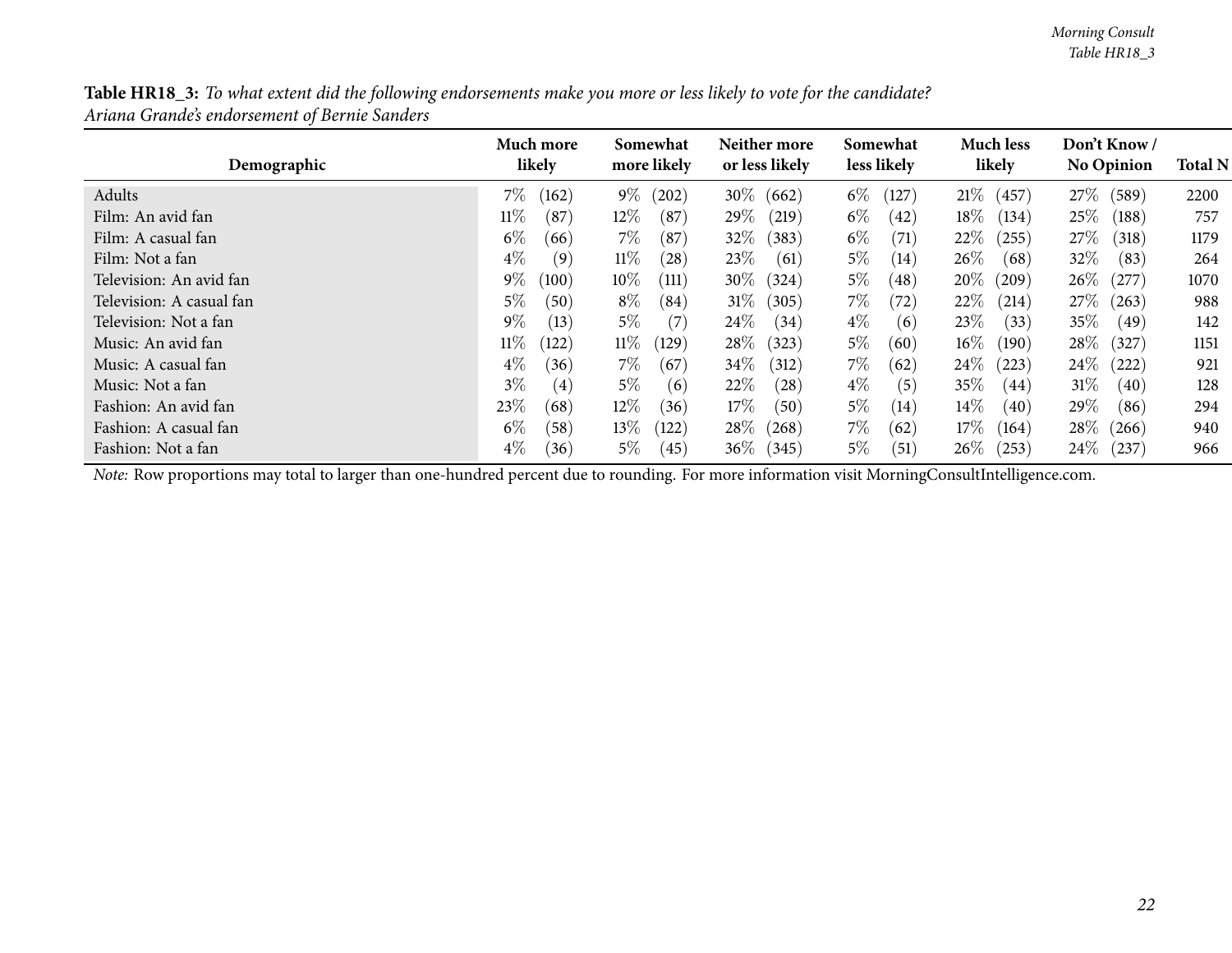| Table HR18_4: To what extent did the following endorsements make you more or less likely to vote for the candidate? |  |
|---------------------------------------------------------------------------------------------------------------------|--|
| Tom Hanks and Rita Wilson's endorsement of Joe Biden                                                                |  |

<span id="page-22-0"></span>

|                          | Much more      | Somewhat        | Neither more    | Somewhat       | <b>Much less</b> | Don't Know/       |                |
|--------------------------|----------------|-----------------|-----------------|----------------|------------------|-------------------|----------------|
| Demographic              | likely         | more likely     | or less likely  | less likely    | likely           | <b>No Opinion</b> | <b>Total N</b> |
| Adults                   | $7\%$<br>(163) | $11\%$<br>(238) | $31\%$<br>(681) | $5\%$<br>(117) | 19%<br>(416)     | 27\%<br>(585)     | 2200           |
| Gender: Male             | $8\%$<br>(87)  | $12\%$<br>(124) | 30%<br>(316)    | $6\%$<br>(60)  | 23\%<br>(241)    | 22%<br>(235)      | 1062           |
| Gender: Female           | 7%<br>(76)     | $10\%$<br>(114) | $32\%$<br>(365) | $5\%$<br>(57)  | 15%<br>(175)     | $31\%$<br>(351)   | 1138           |
| Age: 18-29               | $5\%$<br>(23)  | $14\%$<br>(66)  | 27\%<br>(125)   | $7\%$<br>(34)  | 17%<br>(77)      | 30%<br>(139)      | 465            |
| Age: 30-44               | $8\%$<br>(45)  | $11\%$<br>(62)  | 27\%<br>(149)   | $7\%$<br>(37)  | 15%<br>(81)      | 32%<br>(175)      | 548            |
| Age: 45-54               | $7\%$<br>(24)  | 10%<br>(33)     | 34%<br>(116)    | $2\%$<br>(6)   | 18%<br>(60)      | 30%<br>(104)      | 344            |
| Age: 55-64               | $9\%$<br>(35)  | $9\%$<br>(38)   | 36%<br>(147)    | $4\%$<br>(16)  | 20%<br>(82)      | 22%<br>(89)       | 407            |
| Age: 65+                 | $8\%$<br>(36)  | $9\%$<br>(38)   | 33\%<br>(144)   | $6\%$<br>(24)  | 27\%<br>(116)    | 18%<br>(78)       | 436            |
| Generation Z: 18-22      | $3\%$<br>(6)   | $13\%$<br>(27)  | 24%<br>(52)     | $8\%$<br>(16)  | 19%<br>(41)      | 34%<br>(72)       | 215            |
| Millennial: Age 23-38    | 7%<br>(42)     | 13%<br>(78)     | 28\%<br>(163)   | $7\%$<br>(40)  | 14%<br>(81)      | 32%<br>(186)      | 589            |
| Generation X: Age 39-54  | $8\%$<br>(43)  | 10%<br>(57)     | 32%<br>(175)    | $4\%$<br>(20)  | 17%<br>(97)      | 29%<br>(160)      | 553            |
| Boomers: Age 55-73       | $8\%$<br>(64)  | $9\%$<br>(68)   | 36\%<br>(267)   | $5\%$<br>(36)  | 22%<br>(166)     | 20%<br>(150)      | 751            |
| PID: Dem (no lean)       | 15%<br>(115)   | $16\%$<br>(123) | $34\%$<br>(257) | $3\%$<br>(26)  | $7\%$<br>(54)    | 24%<br>(182)      | 756            |
| PID: Ind (no lean)       | $3\%$<br>(25)  | $9\%$<br>(67)   | 33%<br>(252)    | $5\%$<br>(37)  | 16%<br>(124)     | 34%<br>(256)      | 761            |
| PID: Rep (no lean)       | $3\%$<br>(23)  | $7\%$<br>(48)   | 25%<br>(172)    | $8\%$<br>(54)  | 35\%<br>(238)    | 22%<br>(147)      | 682            |
| PID/Gender: Dem Men      | 17%<br>(61)    | $16\%$<br>(57)  | 31%<br>(110)    | $4\%$<br>(15)  | 10%<br>(35)      | 21%<br>(75)       | 353            |
| PID/Gender: Dem Women    | 13%<br>(54)    | $16\%$<br>(65)  | 36\%<br>(147)   | $3\%$<br>(11)  | 5%<br>(19)       | 26%<br>(106)      | 403            |
| PID/Gender: Ind Men      | $4\%$<br>(14)  | $8\%$<br>(31)   | 35%<br>(128)    | $4\%$<br>(16)  | 21%<br>(76)      | 28%<br>(102)      | 368            |
| PID/Gender: Ind Women    | $3\%$<br>(11)  | $9\%$<br>(36)   | 32%<br>(124)    | $5\%$<br>(21)  | 12%<br>(48)      | 39%<br>(154)      | 394            |
| PID/Gender: Rep Men      | $4\%$<br>(12)  | $10\%$<br>(35)  | 23%<br>(78)     | $8\%$<br>(28)  | 38%<br>(130)     | 17%<br>(57)       | 341            |
| PID/Gender: Rep Women    | $3\%$<br>(11)  | $4\%$<br>(13)   | 28\%<br>(94)    | $7\%$<br>(25)  | 32%<br>(108)     | 26%<br>(90)       | 342            |
| Ideo: Liberal (1-3)      | $11\%$<br>(66) | 17%<br>(104)    | 43%<br>(266)    | $4\%$<br>(26)  | $8\%$<br>(50)    | 17%<br>(102)      | 613            |
| Ideo: Moderate (4)       | 10%<br>(53)    | 14\%<br>(75)    | 33%<br>(174)    | $5\%$<br>(28)  | 12%<br>(62)      | 27%<br>(141)      | 533            |
| Ideo: Conservative (5-7) | $3\%$<br>(26)  | $6\%$<br>(41)   | 26%<br>(194)    | $7\%$<br>(51)  | 35%<br>(257)     | 23%<br>(168)      | 736            |
| Educ: < College          | $9\%$<br>(130) | $10\%$<br>(146) | 27\%<br>(407)   | $6\%$<br>(84)  | 20%<br>(305)     | 29%<br>(440)      | 1512           |
| Educ: Bachelors degree   | $5\%$<br>(21)  | 14%<br>(61)     | 38%<br>(168)    | $4\%$<br>(17)  | 17%<br>(76)      | 23%<br>(100)      | 444            |
| Educ: Post-grad          | $5\%$<br>(12)  | 13%<br>(31)     | 43%<br>(105)    | $6\%$<br>(15)  | 14%<br>(35)      | 18%<br>(45)       | 244            |
| Income: Under 50k        | $9\%$<br>(106) | $10\%$<br>(121) | 29%<br>(351)    | $5\%$<br>(56)  | 19%<br>(231)     | 29%<br>(361)      | 1226           |
| Income: 50k-100k         | $6\%$<br>(39)  | $12\%$<br>(81)  | 34\%<br>(228)   | $6\%$<br>(40)  | $19\%$<br>(125)  | 23%<br>(154)      | 667            |
| Income: 100k+            | $6\%$<br>(18)  | $12\%$<br>(36)  | 33%<br>(103)    | 7%<br>(20)     | 20%<br>(61)      | 23%<br>(70)       | 307            |
| Ethnicity: White         | $6\%$<br>(99)  | $9\%$<br>(163)  | 33\%<br>(561)   | $6\%$<br>(96)  | 21%<br>(369)     | 25\%<br>(435)     | 1722           |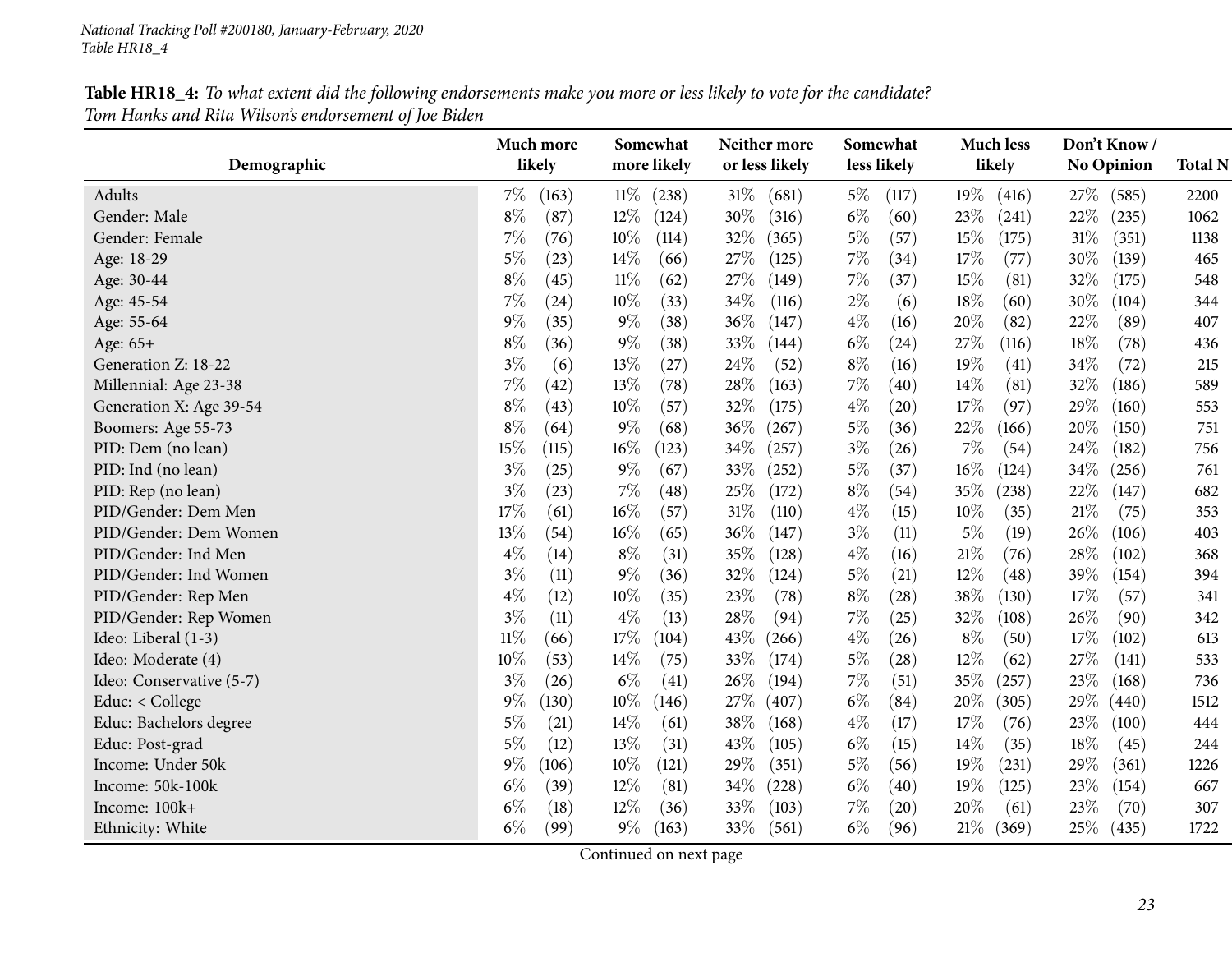Table HR18\_4: To what extent did the following endorsements make you more or less likely to vote for the candidate? *Tom Hanks and Rita Wilson's endorsement of Joe Biden*

|                               | Much more       | Somewhat        | Neither more   | Somewhat       | <b>Much less</b> | Don't Know/   |                |
|-------------------------------|-----------------|-----------------|----------------|----------------|------------------|---------------|----------------|
| Demographic                   | likely          | more likely     | or less likely | less likely    | likely           | No Opinion    | <b>Total N</b> |
| Adults                        | $7\%$<br>(163)  | $11\%$<br>(238) | 31%<br>(681)   | $5\%$<br>(117) | $19\%$<br>(416)  | 27\%<br>(585) | 2200           |
| Ethnicity: Hispanic           | 7%<br>(24)      | 15%<br>(51)     | 27%<br>(95)    | $4\%$<br>(15)  | 15%<br>(52)      | 32%<br>(113)  | 349            |
| Ethnicity: Afr. Am.           | 17%<br>(46)     | $16\%$<br>(45)  | 27%<br>(73)    | $2\%$<br>(6)   | $8\%$<br>(23)    | 30%<br>(82)   | 274            |
| Ethnicity: Other              | 9%<br>(18)      | 15%<br>(30)     | 23%<br>(48)    | 7%<br>(15)     | 12%<br>(25)      | 34%<br>(69)   | 204            |
| Community: Urban              | 12%<br>(69)     | $14\%$<br>(76)  | 26%<br>(145)   | $4\%$<br>(23)  | 16%<br>(91)      | 28%<br>(155)  | 559            |
| Community: Suburban           | $6\%$<br>(56)   | $11\%$<br>(107) | 36%<br>(347)   | $6\%$<br>(54)  | 19%<br>(180)     | 23%<br>(226)  | 969            |
| Community: Rural              | $6\%$<br>(38)   | $8\%$<br>(55)   | 28%<br>(190)   | $6\%$<br>(40)  | 22%<br>(145)     | 30%<br>(205)  | 673            |
| Employ: Private Sector        | $6\%$<br>(40)   | $11\%$<br>(73)  | 34%<br>(221)   | $5\%$<br>(34)  | 20%<br>(130)     | 23%<br>(153)  | 652            |
| <b>Employ: Government</b>     | $4\%$<br>(6)    | 13%<br>(19)     | 20%<br>(28)    | $7\%$<br>(11)  | 26%<br>(38)      | 30%<br>(43)   | 145            |
| Employ: Self-Employed         | 8%<br>(17)      | $11\%$<br>(24)  | 36%<br>(77)    | $6\%$<br>(12)  | 16%<br>(35)      | 24%<br>(50)   | 214            |
| Employ: Homemaker             | 8%<br>(13)      | $6\%$<br>(10)   | 28%<br>(47)    | $1\%$<br>(1)   | 16%<br>(27)      | 42%<br>(70)   | 169            |
| Employ: Retired               | 9%<br>(44)      | 10%<br>(49)     | 33%<br>(162)   | $5\%$<br>(25)  | 24%<br>(116)     | 18%<br>(88)   | 483            |
| Employ: Unemployed            | 7%<br>(17)      | 13%<br>(31)     | 24%<br>(57)    | $5\%$<br>(11)  | 12%<br>(28)      | 38%<br>(89)   | 233            |
| Employ: Other                 | 10%<br>(19)     | $8\%$<br>(15)   | 29%<br>(53)    | $6\%$<br>(11)  | $11\%$<br>(20)   | 36%<br>(66)   | 184            |
| Military HH: Yes              | $6\%$<br>(20)   | $11\%$<br>(40)  | 28%<br>(99)    | $5\%$<br>(17)  | 27%<br>(94)      | 23%<br>(83)   | 353            |
| Military HH: No               | $8\%$<br>(143)  | $11\%$<br>(198) | 32%<br>(582)   | $5\%$<br>(99)  | 17%<br>(322)     | 27%<br>(503)  | 1847           |
| RD/WT: Right Direction        | $4\%$<br>(32)   | $8\%$<br>(62)   | 24%<br>(199)   | $7\%$<br>(59)  | 34%<br>(275)     | 23%<br>(192)  | 820            |
| RD/WT: Wrong Track            | 10%<br>(131)    | 13%<br>(176)    | 35%<br>(482)   | $4\%$<br>(58)  | 10%<br>(141)     | 28\%<br>(393) | 1380           |
| Trump Job Approve             | $4\%$<br>(33)   | $6\%$<br>(51)   | 26%<br>(235)   | 7%<br>(63)     | 35%<br>(316)     | 23%<br>(214)  | 912            |
| Trump Job Disapprove          | $11\%$<br>(127) | 15%<br>(180)    | 36%<br>(422)   | $4\%$<br>(51)  | $8\%$<br>(93)    | 26%<br>(307)  | 1180           |
| Trump Job Strongly Approve    | $4\%$<br>(22)   | $4\%$<br>(20)   | 22%<br>(108)   | $6\%$<br>(30)  | 44%<br>(219)     | 19%<br>(94)   | 494            |
| Trump Job Somewhat Approve    | $3\%$<br>(12)   | 7%<br>(31)      | 30%<br>(126)   | $8\%$<br>(32)  | 23%<br>(97)      | 29%<br>(120)  | 418            |
| Trump Job Somewhat Disapprove | $6\%$<br>(17)   | 18%<br>(51)     | 37%<br>(106)   | 7%<br>(20)     | 7%<br>(20)       | 26%<br>(76)   | 290            |
| Trump Job Strongly Disapprove | 12%<br>(110)    | 15%<br>(129)    | 35%<br>(316)   | $4\%$<br>(31)  | $8\%$<br>(72)    | 26%<br>(231)  | 890            |
| Favorable of Trump            | $3\%$<br>(31)   | $6\%$<br>(50)   | 25%<br>(218)   | $7\%$<br>(63)  | 36%<br>(320)     | 23%<br>(204)  | 886            |
| Unfavorable of Trump          | $11\%$<br>(127) | 16%<br>(186)    | 36%<br>(431)   | $4\%$<br>(49)  | 7%<br>(89)       | 26%<br>(308)  | 1189           |
| Very Favorable of Trump       | $4\%$<br>(20)   | $5\%$<br>(23)   | 20%<br>(103)   | $6\%$<br>(29)  | 46%<br>(233)     | 20%<br>(103)  | 511            |
| Somewhat Favorable of Trump   | $3\%$<br>(11)   | $7\%$<br>(27)   | 31%<br>(116)   | $9\%$<br>(35)  | 23%<br>(87)      | 27%<br>(101)  | 375            |
| Somewhat Unfavorable of Trump | $6\%$<br>(13)   | 15%<br>(32)     | 37%<br>(80)    | 7%<br>(15)     | 10%<br>(21)      | 26%<br>(56)   | 218            |
| Very Unfavorable of Trump     | 12%<br>(114)    | $16\%$<br>(154) | 36%<br>(351)   | $3\%$<br>(34)  | 7%<br>(68)       | 26%<br>(252)  | 972            |

Continued on next page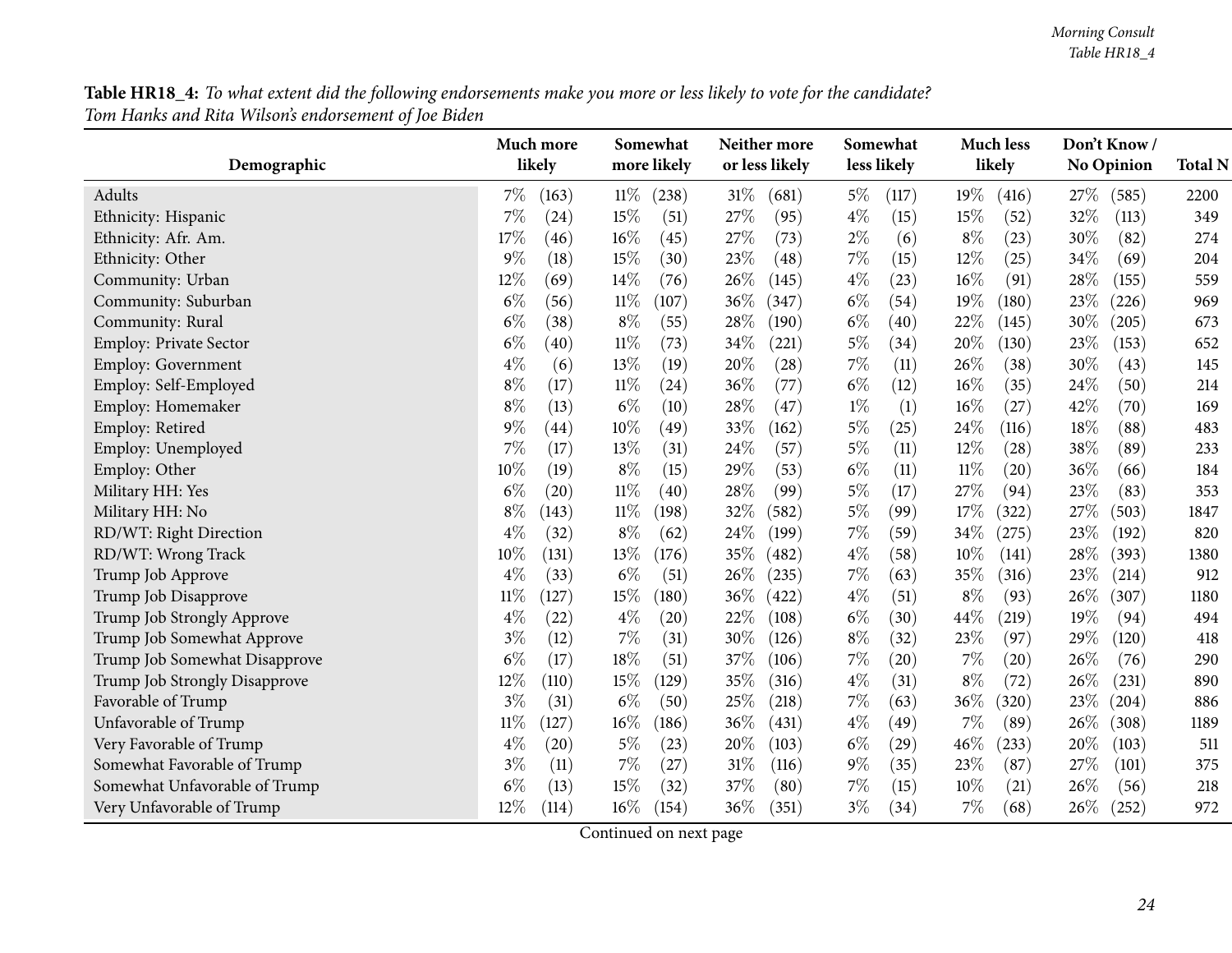| Table HR18_4: To what extent did the following endorsements make you more or less likely to vote for the candidate? |  |
|---------------------------------------------------------------------------------------------------------------------|--|
| Tom Hanks and Rita Wilson's endorsement of Joe Biden                                                                |  |

|                                      | Much more                   | Somewhat        | Neither more    | Somewhat       | <b>Much less</b>             | Don't Know/       |                |
|--------------------------------------|-----------------------------|-----------------|-----------------|----------------|------------------------------|-------------------|----------------|
| Demographic                          | likely                      | more likely     | or less likely  | less likely    | likely                       | <b>No Opinion</b> | <b>Total N</b> |
| Adults                               | $7\%$<br>(163)              | $11\%$<br>(238) | $31\%$<br>(681) | $5\%$<br>(117) | $19\%$<br>(416)              | 27\%<br>(585)     | 2200           |
| #1 Issue: Economy                    | $4\%$<br>(26)               | $11\%$<br>(61)  | 30%<br>(171)    | $6\%$<br>(35)  | 22\%<br>(129)                | 27%<br>(157)      | 579            |
| #1 Issue: Security                   | $6\%$<br>(24)               | $8\%$<br>(32)   | 23%<br>(86)     | $8\%$<br>(29)  | 34\%<br>(130)                | 21%<br>(80)       | 381            |
| #1 Issue: Health Care                | 10%<br>(38)                 | $10\%$<br>(36)  | 38%<br>(140)    | $3\%$<br>(13)  | $11\%$<br>(40)               | 29%<br>(107)      | 373            |
| #1 Issue: Medicare / Social Security | 13%<br>(47)                 | $13\%$<br>(45)  | 31%<br>(111)    | $3\%$<br>(9)   | 17%<br>(62)                  | 23%<br>(80)       | 354            |
| #1 Issue: Women's Issues             | 5%<br>(5)                   | $12\%$<br>(13)  | 29%<br>(31)     | $9\%$<br>(10)  | $19\%$<br>$\left( 21\right)$ | 25%<br>(27)       | 108            |
| #1 Issue: Education                  | 7%<br>(9)                   | 18%<br>(22)     | 32%<br>(39)     | $7\%$<br>(9)   | $4\%$<br>(5)                 | 33%<br>(40)       | 124            |
| #1 Issue: Energy                     | $5\%$<br>(6)                | 15%<br>(21)     | 44%<br>(61)     | $4\%$<br>(6)   | $8\%$<br>(12)                | 24\%<br>(34)      | 139            |
| #1 Issue: Other                      | $6\%$<br>(8)                | $6\%$<br>(9)    | 29%<br>(41)     | $4\%$<br>(6)   | $12\%$<br>(17)               | 43%<br>(61)       | 142            |
| 2018 House Vote: Democrat            | $16\%$<br>(116)             | $16\%$<br>(114) | 38\%<br>(269)   | $3\%$<br>(22)  | $7\%$<br>(48)                | 20%<br>(145)      | 715            |
| 2018 House Vote: Republican          | $3\%$<br>(18)               | $6\%$<br>(42)   | 26\%<br>(173)   | $8\%$<br>(50)  | 40%<br>(261)                 | 18%<br>(116)      | 658            |
| 2018 House Vote: Someone else        | $3\%$<br>(2)                | $5\%$<br>(4)    | 38\%<br>(33)    | $4\%$<br>(3)   | $12\%$<br>(11)               | 39%<br>(34)       | 87             |
| 2016 Vote: Hillary Clinton           | $16\%$<br>(112)             | $17\%$<br>(120) | 37%<br>(257)    | $3\%$<br>(22)  | $5\%$<br>(34)                | 21%<br>(145)      | 690            |
| 2016 Vote: Donald Trump              | $3\%$<br>(18)               | $6\%$<br>(38)   | 25%<br>(162)    | $7\%$<br>(45)  | 40%<br>(256)                 | 19%<br>(118)      | 636            |
| 2016 Vote: Other                     | $1\%$<br>(2)                | $11\%$<br>(19)  | 38%<br>(64)     | $7\%$<br>(11)  | $19\%$<br>(33)               | 24%<br>(41)       | 169            |
| 2016 Vote: Didn't Vote               | $4\%$<br>(31)               | $9\%$<br>(61)   | 28\%<br>(198)   | $6\%$<br>(39)  | 13\%<br>(94)                 | 40%<br>(282)      | 705            |
| Voted in 2014: Yes                   | $9\%$<br>(115)              | $12\%$<br>(159) | 33\%<br>(423)   | $5\%$<br>(64)  | 21%<br>(279)                 | 20%<br>(256)      | 1296           |
| Voted in 2014: No                    | $5\%$<br>$\left( 48\right)$ | $9\%$<br>(79)   | 29\%<br>(258)   | $6\%$<br>(53)  | $15\%$<br>(137)              | $36\%$<br>(329)   | 904            |
| 2012 Vote: Barack Obama              | $14\%$<br>(115)             | 17%<br>(141)    | 37%<br>(312)    | $3\%$<br>(29)  | $8\%$<br>(66)                | 21%<br>(175)      | 838            |
| 2012 Vote: Mitt Romney               | $2\%$<br>(11)               | $5\%$<br>(23)   | 27\%<br>(134)   | $7\%$<br>(37)  | $40\%$<br>(194)              | 18%<br>(89)       | 488            |
| 2012 Vote: Other                     | $1\%$<br>(0)                | $2\%$<br>(2)    | 39\%<br>(36)    | $5\%$<br>(5)   | 31%<br>(29)                  | 22%<br>(20)       | 93             |
| 2012 Vote: Didn't Vote               | $5\%$<br>(36)               | $9\%$<br>(70)   | 26\%<br>(199)   | $6\%$<br>(46)  | $16\%$<br>(127)              | 39%<br>(299)      | 777            |
| 4-Region: Northeast                  | $6\%$<br>(24)               | $12\%$<br>(45)  | 38\%<br>(150)   | $4\%$<br>(15)  | 13\%<br>(52)                 | $27\%$<br>(108)   | 394            |
| 4-Region: Midwest                    | 7%<br>(33)                  | $12\%$<br>(56)  | 29%<br>(133)    | $5\%$<br>(24)  | 20%<br>(91)                  | 27%<br>(124)      | 462            |
| 4-Region: South                      | $8\%$<br>(64)               | $9\%$<br>(76)   | 29%<br>(239)    | $7\%$<br>(56)  | 20%<br>(165)                 | 27\%<br>(225)     | 824            |
| 4-Region: West                       | $8\%$<br>(42)               | $12\%$<br>(60)  | $31\%$<br>(159) | $4\%$<br>(22)  | 21%<br>(108)                 | 25\%<br>(129)     | 520            |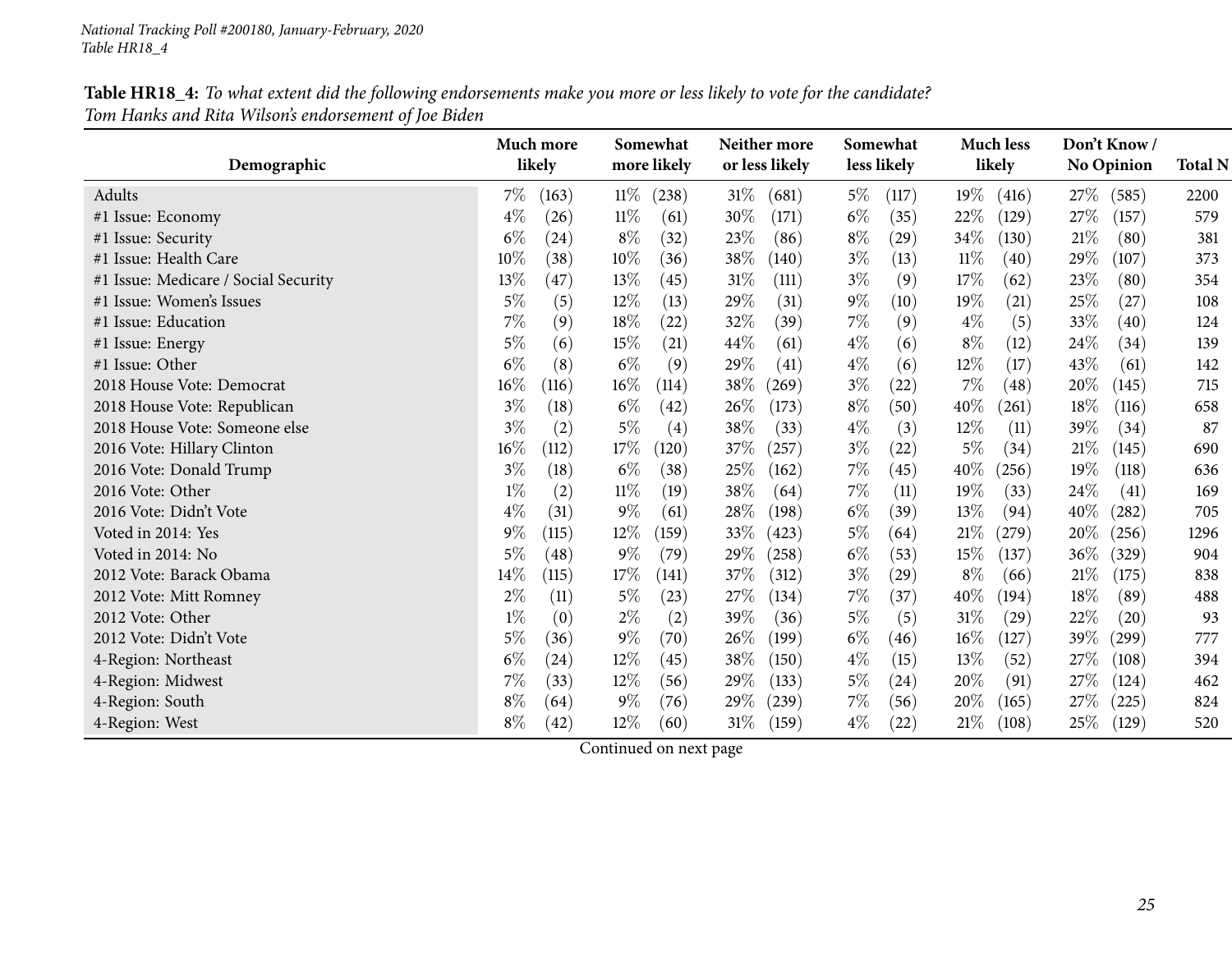Table HR18\_4: To what extent did the following endorsements make you more or less likely to vote for the candidate? *Tom Hanks and Rita Wilson's endorsement of Joe Biden*

|                                                       | Much more |       |        | Somewhat    |        | Neither more   |       | Somewhat    |        | <b>Much less</b> |      | Don't Know/ |                |
|-------------------------------------------------------|-----------|-------|--------|-------------|--------|----------------|-------|-------------|--------|------------------|------|-------------|----------------|
| Demographic                                           | likely    |       |        | more likely |        | or less likely |       | less likely |        | likely           |      | No Opinion  | <b>Total N</b> |
| Adults                                                | $7\%$     | (163) | $11\%$ | (238)       | 31%    | (681)          | $5\%$ | (117)       | $19\%$ | (416)            | 27\% | (585)       | 2200           |
| Watch TV: Every day                                   | 9%        | (89)  | $11\%$ | (119)       | 33%    | (341)          | $5\%$ | (54)        | 18%    | (187)            | 24%  | (255)       | 1045           |
| Watch TV: Several times per week                      | $8\%$     | (44)  | $11\%$ | (63)        | 34%    | (186)          | $5\%$ | (28)        | $21\%$ | (114)            | 21\% | (115)       | 550            |
| Watch TV: About once per week                         | 5%        | (9)   | 14%    | (23)        | 29%    | (50)           | 7%    | (12)        | 17%    | (28)             | 28%  | (48)        | 170            |
| Watch TV: Several times per month                     | $4\%$     | (5)   | 7%     | (9)         | 32%    | (41)           | $6\%$ | (8)         | 14%    | (18)             | 36%  | (45)        | 127            |
| Watch TV: About once per month                        | $4\%$     | (2)   | $8\%$  | (4)         | $21\%$ | (12)           | $6\%$ | (3)         | 20%    | (11)             | 40%  | (22)        | 55             |
| Watch TV: Less often than once per month              | $7\%$     | (6)   | $10\%$ | (9)         | $21\%$ | (18)           | 10%   | (9)         | 16%    | (13)             | 36%  | (30)        | 84             |
| Watch TV: Never                                       | $5\%$     | (8)   | $6\%$  | (10)        | 20%    | (34)           | $2\%$ | (3)         | 27\%   | (45)             | 41\% | (69)        | 169            |
| Watch Movies: Every day                               | 13%       | (51)  | 13%    | (50)        | $21\%$ | (80)           | $6\%$ | (24)        | 19%    | (73)             | 27%  | (104)       | 383            |
| Watch Movies: Several times per week                  | 7%        | (43)  | 13%    | (76)        | 32%    | (192)          | 7%    | (40)        | 17%    | (104)            | 24%  | (142)       | 598            |
| Watch Movies: About once per week                     | 5%        | (21)  | 13%    | (49)        | 33%    | (129)          | $6\%$ | (23)        | 21%    | (80)             | 22%  | (85)        | 386            |
| Watch Movies: Several times per month                 | 7%        | (17)  | $8\%$  | (21)        | 38%    | (97)           | $4\%$ | (10)        | 14%    | (35)             | 29%  | (74)        | 255            |
| Watch Movies: About once per month                    | $5\%$     | (9)   | $5\%$  | (9)         | 40%    | (76)           | $2\%$ | (3)         | 17%    | (33)             | 31%  | (59)        | 189            |
| Watch Movies: Less often than once per month          | $5\%$     | (10)  | 10%    | (19)        | $31\%$ | (63)           | $5\%$ | (10)        | $21\%$ | (41)             | 28%  | (56)        | 199            |
| Watch Movies: Never                                   | $6\%$     | (11)  | 7%     | (13)        | 23%    | (45)           | $4\%$ | (7)         | 26%    | (50)             | 34%  | (65)        | 191            |
| Watch Sporting Events: Every day                      | 15%       | (21)  | 13%    | (18)        | 27%    | (36)           | $6\%$ | (7)         | 19%    | (26)             | 20%  | (27)        | 135            |
| Watch Sporting Events: Several times per week         | 12%       | (41)  | 17%    | (55)        | 28%    | (95)           | $5\%$ | (17)        | 22%    | (73)             | 16%  | (54)        | 335            |
| Watch Sporting Events: About once per week            | $8\%$     | (26)  | 13%    | (42)        | 35%    | (117)          | 7%    | (23)        | 17%    | (56)             | 21%  | (70)        | 334            |
| Watch Sporting Events: Several times per month        | $4\%$     | (9)   | 16%    | (32)        | 33%    | (65)           | $6\%$ | (11)        | 21%    | (41)             | 20%  | (40)        | 197            |
| Watch Sporting Events: About once per month           | $6\%$     | (9)   | 10%    | (16)        | 28%    | (47)           | 7%    | (11)        | 19%    | (31)             | 30%  | (49)        | 163            |
| Watch Sporting Events: Less often than once per month | $6\%$     | (18)  | $8\%$  | (25)        | 33%    | (102)          | $5\%$ | (16)        | 17%    | (52)             | 32%  | (98)        | 311            |
| Watch Sporting Events: Never                          | $5\%$     | (39)  | 7%     | (50)        | 30%    | (220)          | $4\%$ | (31)        | 19%    | (137)            | 34%  | (246)       | 723            |
| Cable TV: Currently subscribe                         | $8\%$     | (79)  | 12%    | (113)       | $31\%$ | (293)          | $5\%$ | (51)        | 17%    | (158)            | 26%  | (248)       | 941            |
| Cable TV: Subscribed in past                          | $5\%$     | (39)  | 10%    | (86)        | 34%    | (285)          | $5\%$ | (43)        | 21%    | (170)            | 25%  | (208)       | 830            |
| Cable TV: Never subscribed                            | $11\%$    | (46)  | $9\%$  | (38)        | 24%    | (104)          | $5\%$ | (23)        | 21%    | (88)             | 30%  | (130)       | 429            |
| Satellite TV: Currently subscribe                     | $8\%$     | (38)  | $8\%$  | (40)        | 33%    | (154)          | $6\%$ | (30)        | $21\%$ | (100)            | 23%  | (110)       | 472            |
| Satellite TV: Subscribed in past                      | 7%        | (47)  | 12%    | (78)        | 31%    | (198)          | $5\%$ | (35)        | 20%    | (128)            | 24%  | (156)       | 642            |
| Satellite TV: Never subscribed                        | 7%        | (77)  | $11\%$ | (120)       | 30%    | (329)          | $5\%$ | (52)        | 17%    | (188)            | 29%  | (319)       | 1086           |
| Streaming Services: Currently subscribe               | 7%        | (98)  | 12%    | (171)       | 31%    | (434)          | $6\%$ | (85)        | 18%    | (247)            | 25%  | (349)       | 1384           |
| Streaming Services: Subscribed in past                | 9%        | (19)  | $8\%$  | (17)        | 32%    | (67)           | $5\%$ | (9)         | 18%    | (36)             | 28%  | (58)        | 207            |
| Streaming Services: Never subscribed                  | 7%        | (45)  | $8\%$  | (50)        | 30%    | (180)          | $4\%$ | (23)        | 22%    | (133)            | 29%  | (178)       | 609            |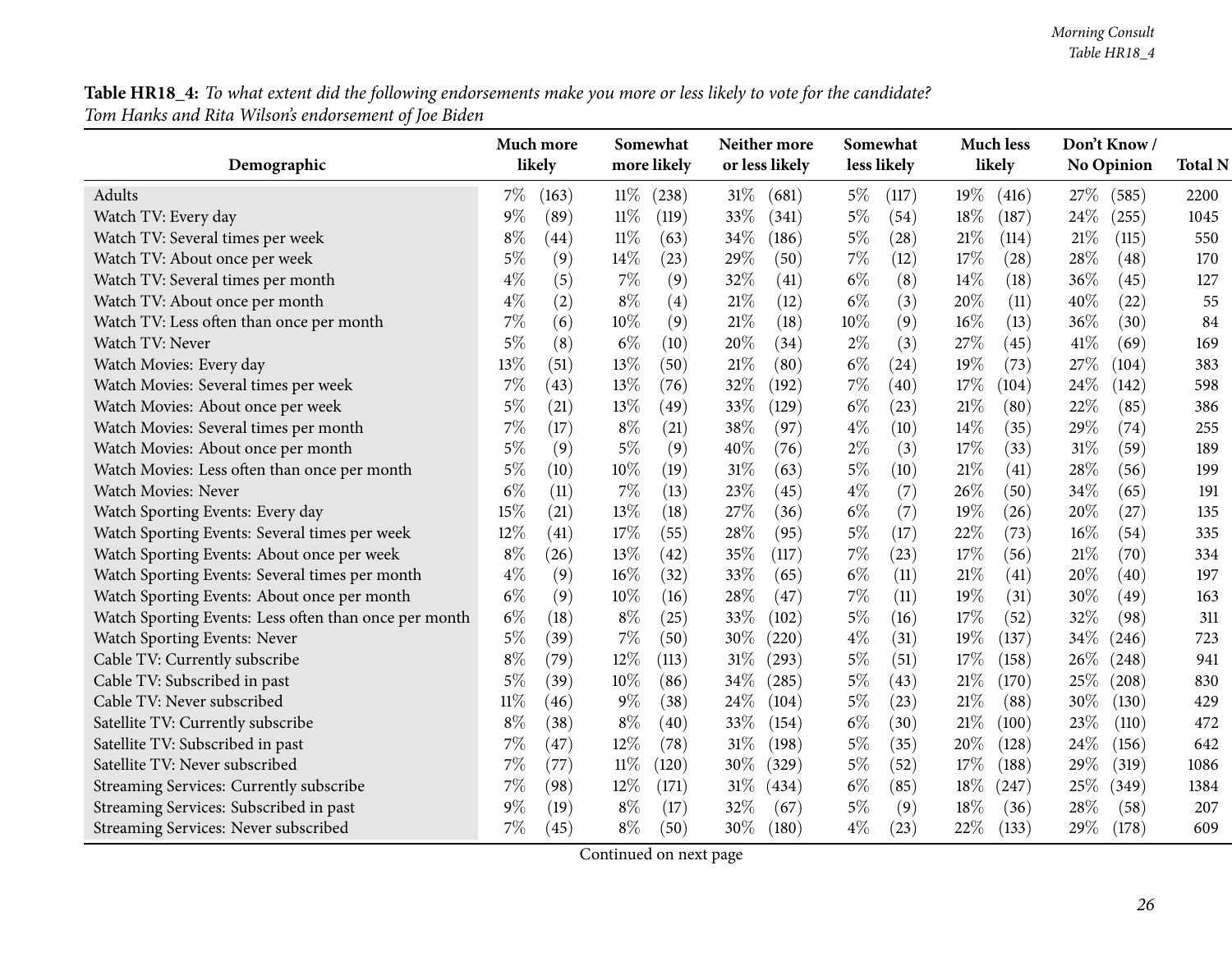| Table HR18_4: To what extent did the following endorsements make you more or less likely to vote for the candidate? |  |
|---------------------------------------------------------------------------------------------------------------------|--|
| Tom Hanks and Rita Wilson's endorsement of Joe Biden                                                                |  |

| Demographic              | Much more<br>likely | Somewhat<br>more likely | Neither more<br>or less likely | Somewhat<br>less likely | <b>Much less</b><br>likely | Don't Know/<br><b>No Opinion</b> | <b>Total N</b> |
|--------------------------|---------------------|-------------------------|--------------------------------|-------------------------|----------------------------|----------------------------------|----------------|
| Adults                   | $7\%$<br>(163)      | $11\%$<br>(238)         | $31\%$<br>(681)                | $5\%$<br>(117)          | $19\%$<br>(416)            | 27\%<br>(585)                    | 2200           |
| Film: An avid fan        | $10\%$<br>79)       | $14\%$<br>(107)         | $29\%$<br>(217)                | $5\%$<br>(41)           | $18\%$<br>(133)            | $24\%$<br>(180)                  | 757            |
| Film: A casual fan       | $6\%$<br>(73)       | $9\%$<br>(108)          | $34\%$<br>(397)                | $5\%$<br>(61)           | $18\%$<br>(215)            | $28\%$<br>(325)                  | 1179           |
| Film: Not a fan          | $4\%$<br>(11)       | $9\%$<br>(23)           | $26\%$<br>(67)                 | $6\%$<br>(15)           | 26\%<br>(68)               | $31\%$<br>(80)                   | 264            |
| Television: An avid fan  | $11\%$<br>(113)     | $12\%$<br>(130)         | $30\%$<br>(322)                | $5\%$<br>(54)           | $17\%$<br>(184)            | $25\%$<br>(267)                  | 1070           |
| Television: A casual fan | $5\%$<br>(46)       | $10\%$<br>(102)         | $32\%$<br>(321)                | $6\%$<br>(56)           | $20\%$<br>(193)            | 27\%<br>(270)                    | 988            |
| Television: Not a fan    | $2\%$<br>(3)        | $4\%$<br>(6)            | 27\%<br>(39)                   | $5\%$<br>(7)            | 27\%<br>(38)               | $34\%$<br>(49)                   | 142            |
| Music: An avid fan       | $9\%$<br>107        | $12\%$<br>(143)         | 29\%<br>(330)                  | $5\%$<br>(60)           | $16\%$<br>(183)            | $28\%$<br>(328)                  | 1151           |
| Music: A casual fan      | $6\%$<br>(52)       | $10\%$<br>(88)          | 35%<br>(319)                   | $6\%$<br>(51)           | 21%<br>(192)               | $24\%$<br>(218)                  | 921            |
| Music: Not a fan         | $3\%$<br>(3)        | $5\%$<br>(6)            | 25%<br>(32)                    | $5\%$<br>(6)            | $32\%$<br>(41)             | $31\%$<br>(40)                   | 128            |
| Fashion: An avid fan     | $14\%$<br>$^{(42)}$ | $14\%$<br>(41)          | 23\%<br>(69)                   | $6\%$<br>(17)           | $14\%$<br>(41)             | $28\%$<br>(83)                   | 294            |
| Fashion: A casual fan    | $8\%$<br>(79)       | $15\%$<br>(137)         | 28\%<br>(266)                  | $5\%$<br>(47)           | $16\%$<br>(150)            | $28\%$<br>(262)                  | 940            |
| Fashion: Not a fan       | $4\%$<br>(42)       | $6\%$<br>(59)           | $36\%$<br>347                  | $5\%$<br>(53)           | 23%<br>(225)               | $25\%$ (240)                     | 966            |

*Note:* Row proportions may total to larger than one-hundred percen<sup>t</sup> due to rounding. For more information visit [MorningConsultIntelligence.com](https://morningconsultintelligence.com).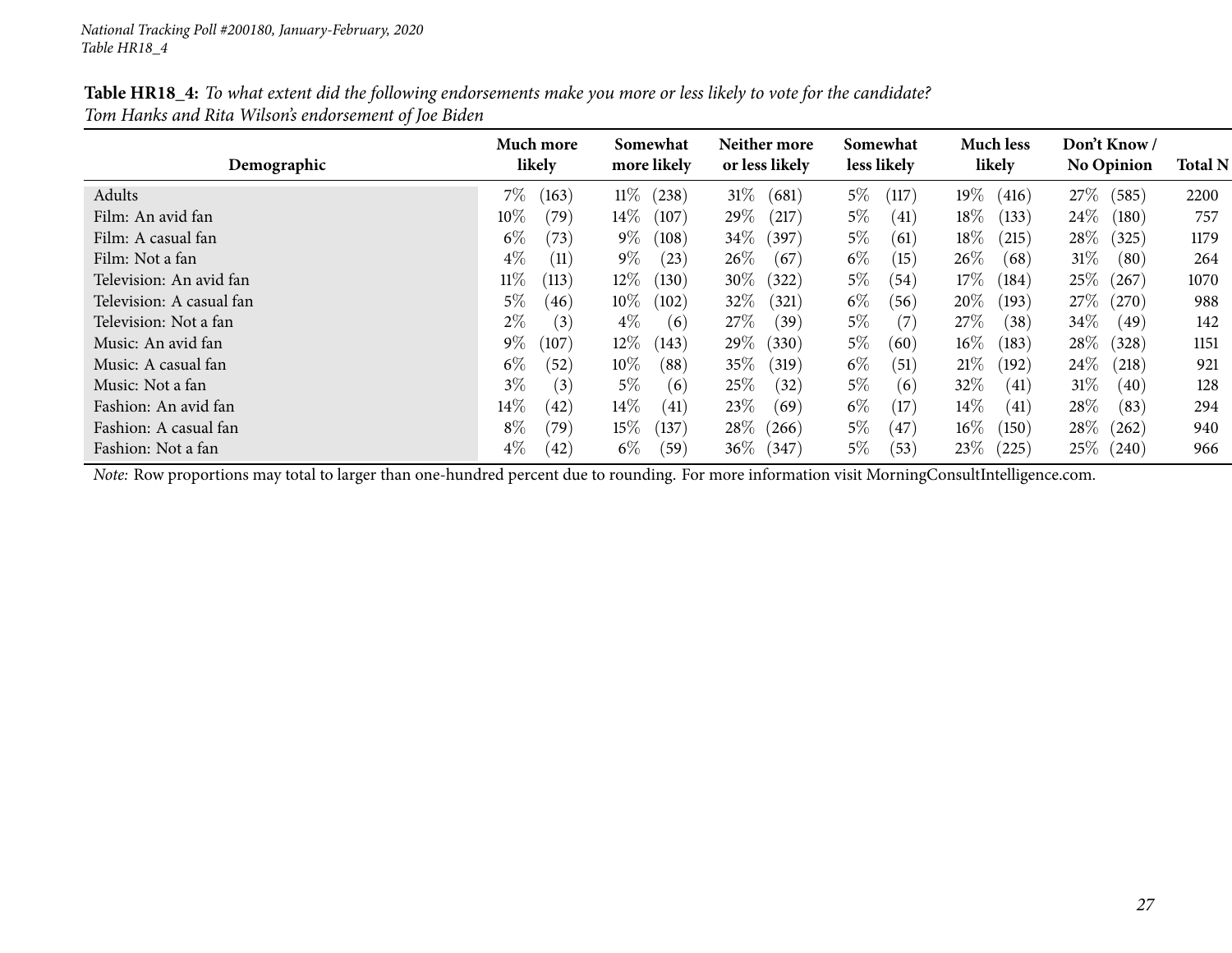${\bf Table\,HR18\_5:}$  To what extent did the following endorsements make you more or less likely to vote for the candidate? *Sharon Stone's endorsement of Pete Buttigieg*

<span id="page-27-0"></span>

|                          | Much more     | Somewhat       | Neither more   | Somewhat       | <b>Much less</b> | Don't Know/       |                |
|--------------------------|---------------|----------------|----------------|----------------|------------------|-------------------|----------------|
| Demographic              | likely        | more likely    | or less likely | less likely    | likely           | <b>No Opinion</b> | <b>Total N</b> |
| Adults                   | $3\%$<br>(61) | $7\%$<br>(144) | 33\%<br>(728)  | $6\%$<br>(128) | 18\%<br>(394)    | 34\%<br>(745)     | 2200           |
| Gender: Male             | $4\%$<br>(38) | $8\%$<br>(86)  | 31\%<br>(334)  | $6\%$<br>(67)  | $21\%$<br>(224)  | 29%<br>(312)      | 1062           |
| Gender: Female           | $2\%$<br>(23) | $5\%$<br>(58)  | 35%<br>(394)   | $5\%$<br>(60)  | 15%<br>(170)     | $38\%$<br>(433)   | 1138           |
| Age: 18-29               | $2\%$<br>(11) | $8\%$<br>(36)  | 27%<br>(126)   | $8\%$<br>(39)  | 14%<br>(65)      | 41\%<br>(189)     | 465            |
| Age: 30-44               | $5\%$<br>(25) | $7\%$<br>(39)  | 28%<br>(154)   | $6\%$<br>(35)  | 15%<br>(81)      | 39%<br>(214)      | 548            |
| Age: 45-54               | $2\%$<br>(8)  | $7\%$<br>(25)  | 33%<br>(115)   | $2\%$<br>(8)   | 16%<br>(54)      | 39%<br>(134)      | 344            |
| Age: 55-64               | $3\%$<br>(11) | $5\%$<br>(19)  | 41\%<br>(168)  | $6\%$<br>(25)  | 19%<br>(79)      | 26%<br>(105)      | 407            |
| Age: 65+                 | $1\%$<br>(6)  | $6\%$<br>(26)  | 37%<br>(163)   | $5\%$<br>(21)  | 27\%<br>(116)    | 24%<br>(104)      | 436            |
| Generation Z: 18-22      | $2\%$<br>(5)  | $8\%$<br>(17)  | 20%<br>(42)    | $9\%$<br>(20)  | 16%<br>(34)      | 45%<br>(96)       | 215            |
| Millennial: Age 23-38    | $3\%$<br>(20) | $8\%$<br>(46)  | 30%<br>(177)   | $6\%$<br>(38)  | 12%<br>(73)      | 40%<br>(236)      | 589            |
| Generation X: Age 39-54  | $4\%$<br>(20) | 7%<br>(37)     | 32%<br>(177)   | $4\%$<br>(23)  | 17%<br>(92)      | $37\%$<br>(204)   | 553            |
| Boomers: Age 55-73       | $2\%$<br>(15) | $5\%$<br>(41)  | 40%<br>(304)   | $6\%$<br>(42)  | 22%<br>(165)     | 24%<br>(184)      | 751            |
| PID: Dem (no lean)       | $5\%$<br>(40) | $10\%$<br>(74) | 39%<br>(297)   | $4\%$<br>(34)  | $8\%$<br>(62)    | 33%<br>(249)      | 756            |
| PID: Ind (no lean)       | $1\%$<br>(10) | $5\%$<br>(40)  | 34%<br>(257)   | $7\%$<br>(52)  | 13%<br>(101)     | 40%<br>(302)      | 761            |
| PID: Rep (no lean)       | $2\%$<br>(11) | $4\%$<br>(30)  | 25%<br>(173)   | $6\%$<br>(42)  | 34%<br>(232)     | 28%<br>(194)      | 682            |
| PID/Gender: Dem Men      | 7%<br>(24)    | 12%<br>(41)    | 35%<br>(122)   | $6\%$<br>(20)  | $12\%$<br>(43)   | 29%<br>(103)      | 353            |
| PID/Gender: Dem Women    | $4\%$<br>(16) | $8\%$<br>(33)  | 43%<br>(175)   | $3\%$<br>(14)  | $5\%$<br>(19)    | 36%<br>(146)      | 403            |
| PID/Gender: Ind Men      | $2\%$<br>(7)  | $6\%$<br>(21)  | 35%<br>(130)   | 7%<br>(24)     | 15%<br>(54)      | 36%<br>(131)      | 368            |
| PID/Gender: Ind Women    | $1\%$<br>(3)  | $5\%$<br>(19)  | 32%<br>(127)   | $7\%$<br>(28)  | 12%<br>(46)      | 44%<br>(171)      | 394            |
| PID/Gender: Rep Men      | $2\%$<br>(7)  | 7%<br>(25)     | 24\%<br>(81)   | 7%<br>(23)     | 37%<br>(127)     | 23%<br>(79)       | 341            |
| PID/Gender: Rep Women    | $1\%$<br>(4)  | $2\%$<br>(6)   | 27%<br>(92)    | $6\%$<br>(19)  | $31\%$<br>(105)  | 34%<br>(115)      | 342            |
| Ideo: Liberal (1-3)      | $5\%$<br>(31) | $11\%$<br>(69) | 47%<br>(289)   | $4\%$<br>(24)  | $6\%$<br>(37)    | 27%<br>(163)      | 613            |
| Ideo: Moderate (4)       | $4\%$<br>(20) | $6\%$<br>(34)  | 37%<br>(200)   | $8\%$<br>(41)  | 10%<br>(55)      | 34%<br>(184)      | 533            |
| Ideo: Conservative (5-7) | $1\%$<br>(4)  | $4\%$<br>(26)  | 27%<br>(200)   | $6\%$<br>(44)  | 34%<br>(250)     | 29%<br>(211)      | 736            |
| Educ: < College          | $3\%$<br>(47) | $6\%$<br>(95)  | 28%<br>(422)   | $6\%$<br>(92)  | 19%<br>(287)     | 38%<br>(569)      | 1512           |
| Educ: Bachelors degree   | $2\%$<br>(9)  | $7\%$<br>(29)  | 43%<br>(192)   | $5\%$<br>(21)  | $16\%$<br>(72)   | 27%<br>(121)      | 444            |
| Educ: Post-grad          | $2\%$<br>(6)  | $8\%$<br>(20)  | 47%<br>(114)   | $6\%$<br>(14)  | 15%<br>(35)      | 23%<br>(55)       | 244            |
| Income: Under 50k        | $3\%$<br>(34) | $6\%$<br>(75)  | 30%<br>(371)   | $5\%$<br>(67)  | 17%<br>(213)     | 38\%<br>(466)     | 1226           |
| Income: 50k-100k         | $3\%$<br>(17) | 7%<br>(47)     | 35%<br>(237)   | 7%<br>(48)     | 18%<br>(119)     | 30%<br>(199)      | 667            |
| Income: 100k+            | $3\%$<br>(10) | 7%<br>(22)     | 39%<br>(120)   | $4\%$<br>(12)  | 21%<br>(63)      | 26%<br>(80)       | 307            |
| Ethnicity: White         | $2\%$<br>(41) | $6\%$<br>(96)  | 35%<br>(596)   | $6\%$<br>(97)  | 20%<br>(343)     | 32%<br>(548)      | 1722           |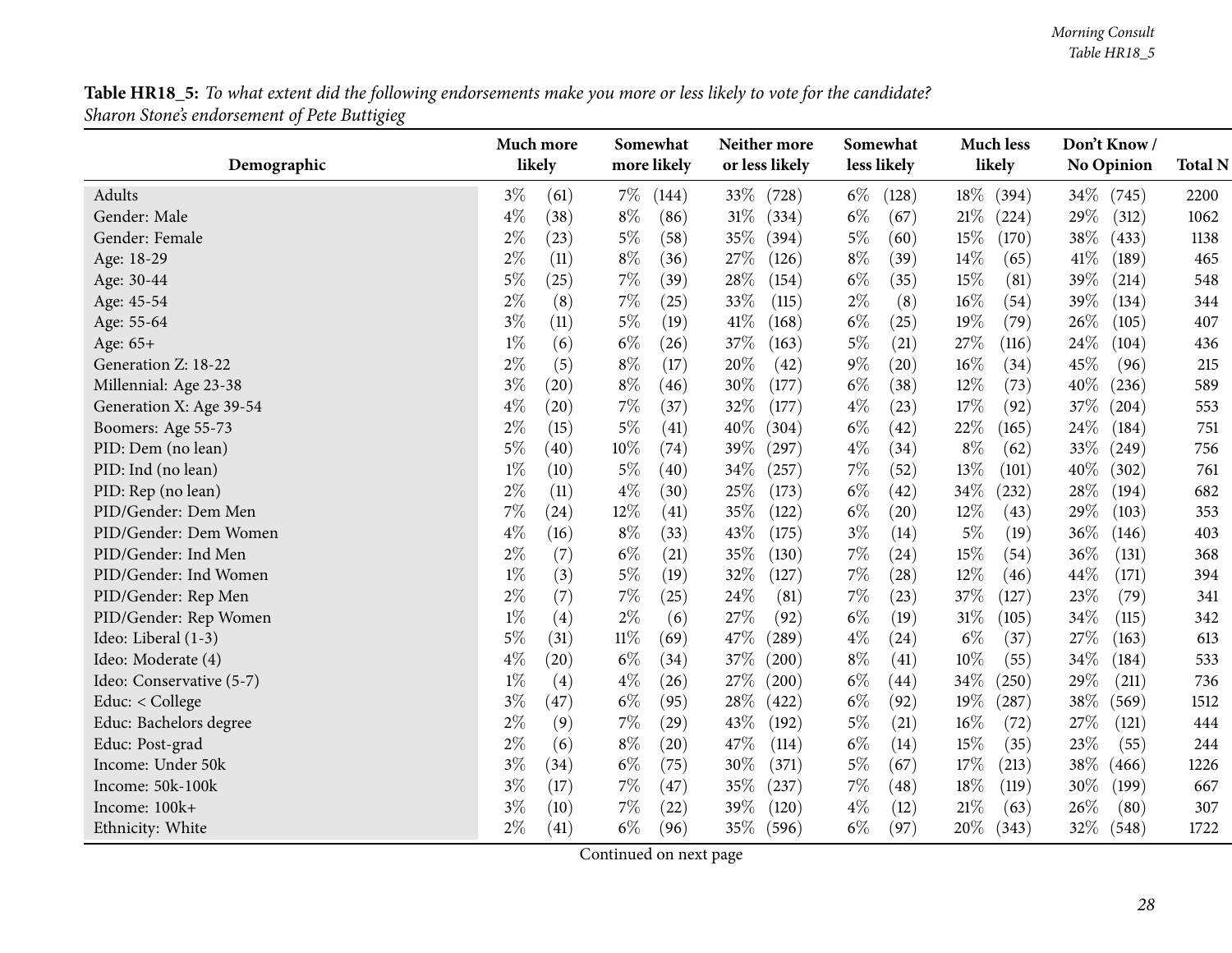| Table HR18_5: To what extent did the following endorsements make you more or less likely to vote for the candidate? |
|---------------------------------------------------------------------------------------------------------------------|
| Sharon Stone's endorsement of Pete Buttigieg                                                                        |

| Demographic                   | Much more<br>likely         | Somewhat<br>more likely | Neither more<br>or less likely | Somewhat<br>less likely | <b>Much less</b><br>likely | Don't Know/<br><b>No Opinion</b> | <b>Total N</b> |
|-------------------------------|-----------------------------|-------------------------|--------------------------------|-------------------------|----------------------------|----------------------------------|----------------|
| Adults                        | $3\%$<br>(61)               | $7\%$<br>(144)          | 33\%<br>(728)                  | $6\%$<br>(128)          | 18%<br>(394)               | 34\%<br>(745)                    | 2200           |
| Ethnicity: Hispanic           | $1\%$<br>(3)                | $9\%$<br>(32)           | 29%<br>(102)                   | $8\%$<br>(28)           | 15%<br>(53)                | $37\%$<br>(130)                  | 349            |
| Ethnicity: Afr. Am.           | 7%<br>(20)                  | $11\%$<br>(29)          | 30%<br>(83)                    | $4\%$<br>(11)           | 7%<br>(19)                 | 41%<br>(113)                     | 274            |
| Ethnicity: Other              | (0)                         | $9\%$<br>(19)           | 24%<br>(49)                    | 10%<br>(20)             | 16%<br>(32)                | 41%<br>(83)                      | 204            |
| Community: Urban              | $5\%$<br>$\left( 29\right)$ | $8\%$<br>(44)           | 30%<br>(169)                   | $5\%$<br>(29)           | 15%<br>(86)                | 36%<br>(202)                     | 559            |
| Community: Suburban           | $2\%$<br>(22)               | $7\%$<br>(65)           | 38%<br>(365)                   | $6\%$<br>(62)           | 17%<br>(169)               | 30%<br>(287)                     | 969            |
| Community: Rural              | $2\%$<br>(11)               | $5\%$<br>(35)           | 29%<br>(193)                   | $6\%$<br>(37)           | $21\%$<br>(140)            | 38%<br>(256)                     | 673            |
| Employ: Private Sector        | $4\%$<br>(24)               | $6\%$<br>(41)           | 34\%<br>(220)                  | $7\%$<br>(42)           | 19%<br>(126)               | 30%<br>(198)                     | 652            |
| Employ: Government            | $1\%$<br>(1)                | $7\%$<br>(10)           | 34\%<br>(49)                   | $3\%$<br>(4)            | 21%<br>(31)                | 34%<br>(49)                      | 145            |
| Employ: Self-Employed         | $4\%$<br>(9)                | $9\%$<br>(20)           | 38%<br>(81)                    | 7%<br>(16)              | 16%<br>(34)                | 25%<br>(54)                      | 214            |
| Employ: Homemaker             | $1\%$<br>(2)                | $6\%$<br>(9)            | 30%<br>(50)                    | $4\%$<br>(6)            | 15%<br>(25)                | 45%<br>(76)                      | 169            |
| Employ: Retired               | $2\%$<br>(10)               | $5\%$<br>(25)           | 39%<br>(186)                   | $5\%$<br>(26)           | 23%<br>(109)               | 26%<br>(127)                     | 483            |
| Employ: Unemployed            | $3\%$<br>(7)                | $8\%$<br>(19)           | 23%<br>(54)                    | $5\%$<br>(12)           | 13%<br>(29)                | 48%<br>(112)                     | 233            |
| Employ: Other                 | $2\%$<br>(4)                | $4\%$<br>(7)            | 33%<br>(61)                    | 7%<br>(13)              | $11\%$<br>(20)             | 43%<br>(79)                      | 184            |
| Military HH: Yes              | $2\%$<br>(8)                | $7\%$<br>(24)           | 33%<br>(117)                   | $5\%$<br>(19)           | 23%<br>(82)                | 29%<br>(103)                     | 353            |
| Military HH: No               | $3\%$<br>(54)               | 7%<br>(120)             | 33%<br>(610)                   | $6\%$<br>(109)          | 17\%<br>(312)              | 35%<br>(641)                     | 1847           |
| RD/WT: Right Direction        | $2\%$<br>(17)               | $5\%$<br>(45)           | 24\%<br>(196)                  | $7\%$<br>(61)           | 31%<br>(251)               | $31\%$<br>(250)                  | 820            |
| RD/WT: Wrong Track            | $3\%$<br>(45)               | 7%<br>(99)              | 39%<br>(532)                   | $5\%$<br>(67)           | 10%<br>(143)               | 36\%<br>(495)                    | 1380           |
| Trump Job Approve             | $2\%$<br>(15)               | $4\%$<br>(34)           | 26\%<br>(239)                  | $6\%$<br>(58)           | 32%<br>(290)               | 30%<br>(275)                     | 912            |
| Trump Job Disapprove          | $4\%$<br>(46)               | $9\%$<br>(104)          | 39%<br>(466)                   | $6\%$<br>(66)           | $8\%$<br>(95)              | 34%<br>(403)                     | 1180           |
| Trump Job Strongly Approve    | $2\%$<br>(11)               | $3\%$<br>(13)           | 21%<br>(104)                   | $4\%$<br>(21)           | 42%<br>(207)               | 28%<br>(138)                     | 494            |
| Trump Job Somewhat Approve    | $1\%$<br>(5)                | $5\%$<br>(21)           | 32%<br>(135)                   | $9\%$<br>(37)           | 20%<br>(83)                | 33%<br>(137)                     | 418            |
| Trump Job Somewhat Disapprove | $1\%$<br>(4)                | $5\%$<br>(16)           | 38%<br>(110)                   | $11\%$<br>(31)          | $9\%$<br>(27)              | 35%<br>(102)                     | 290            |
| Trump Job Strongly Disapprove | $5\%$<br>(42)               | $10\%$<br>(89)          | 40%<br>(356)                   | $4\%$<br>(34)           | $8\%$<br>(68)              | 34%<br>(300)                     | 890            |
| Favorable of Trump            | $2\%$<br>(17)               | $4\%$<br>(33)           | 26%<br>(229)                   | $7\%$<br>(59)           | 32%<br>(283)               | 30\%<br>(264)                    | 886            |
| Unfavorable of Trump          | $4\%$<br>(43)               | $9\%$<br>(108)          | 39%<br>(467)                   | $6\%$<br>(66)           | $9\%$<br>(102)             | 34%<br>(402)                     | 1189           |
| Very Favorable of Trump       | $2\%$<br>(13)               | $2\%$<br>(12)           | 20%<br>(104)                   | $6\%$<br>(31)           | 41\%<br>(208)              | 28%<br>(143)                     | 511            |
| Somewhat Favorable of Trump   | $1\%$<br>(5)                | $6\%$<br>(21)           | 33\%<br>(126)                  | $7\%$<br>(28)           | 20%<br>(75)                | 32%<br>(121)                     | 375            |
| Somewhat Unfavorable of Trump | $1\%$<br>(1)                | $7\%$<br>(15)           | 36%<br>(78)                    | $10\%$<br>(22)          | 14%<br>(31)                | 32%<br>(71)                      | 218            |
| Very Unfavorable of Trump     | $4\%$<br>(41)               | $10\%$<br>(94)          | $40\%$<br>(390)                | $5\%$<br>(44)           | 7%<br>(71)                 | 34\%<br>(332)                    | 972            |
|                               |                             |                         |                                |                         |                            |                                  |                |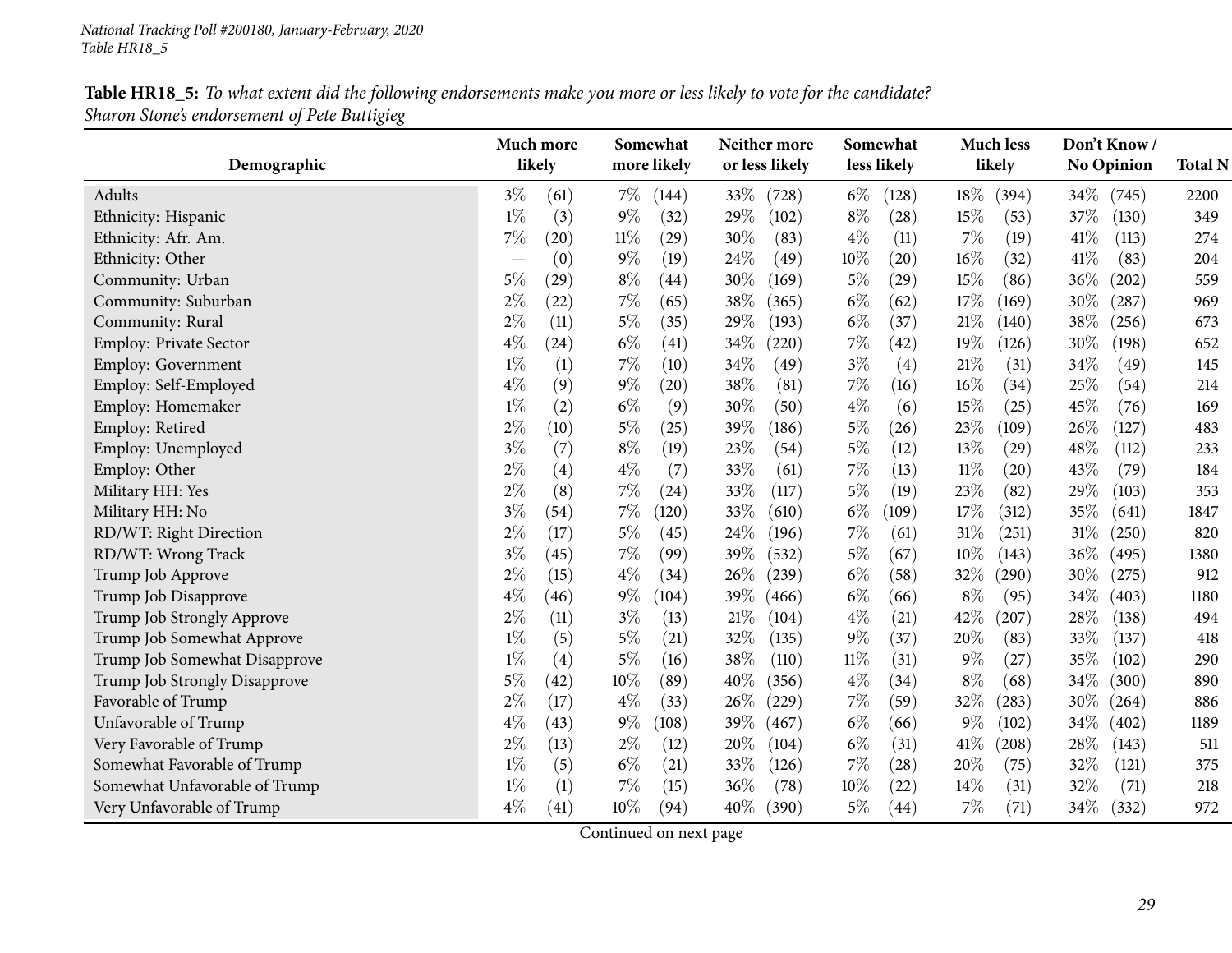Table HR18\_5: To what extent did the following endorsements make you more or less likely to vote for the candidate? *Sharon Stone's endorsement of Pete Buttigieg*

|                                      | Much more     | Somewhat       | Neither more    | Somewhat       | <b>Much less</b> | Don't Know/     |                |
|--------------------------------------|---------------|----------------|-----------------|----------------|------------------|-----------------|----------------|
| Demographic                          | likely        | more likely    | or less likely  | less likely    | likely           | No Opinion      | <b>Total N</b> |
| Adults                               | $3\%$<br>(61) | $7\%$<br>(144) | 33\%<br>(728)   | $6\%$<br>(128) | $18\%$<br>(394)  | $34\%$<br>(745) | 2200           |
| #1 Issue: Economy                    | $2\%$<br>(13) | $5\%$<br>(29)  | 32%<br>(187)    | $5\%$<br>(32)  | 20%<br>(115)     | 35\%<br>(202)   | 579            |
| #1 Issue: Security                   | $2\%$<br>(8)  | $4\%$<br>(15)  | 25\%<br>(94)    | $8\%$<br>(32)  | 32%<br>(121)     | 29%<br>(112)    | 381            |
| #1 Issue: Health Care                | 5%<br>(17)    | $9\%$<br>(33)  | 37%<br>(139)    | $5\%$<br>(18)  | $11\%$<br>(39)   | 34%<br>(126)    | 373            |
| #1 Issue: Medicare / Social Security | $2\%$<br>(9)  | $8\%$<br>(29)  | 34\%<br>(122)   | $6\%$<br>(21)  | 18%<br>(65)      | 31%<br>(109)    | 354            |
| #1 Issue: Women's Issues             | $1\%$<br>(2)  | $4\%$<br>(4)   | $31\%$<br>(33)  | $4\%$<br>(4)   | 18\%<br>(19)     | 42\%<br>(45)    | 108            |
| #1 Issue: Education                  | $4\%$<br>(5)  | $11\%$<br>(14) | 33%<br>(40)     | $5\%$<br>(6)   | $8\%$<br>(10)    | 39%<br>(49)     | 124            |
| #1 Issue: Energy                     | $4\%$<br>(6)  | $10\%$<br>(15) | 43%<br>(59)     | 7%<br>(9)      | $6\%$<br>(8)     | 30%<br>(42)     | 139            |
| #1 Issue: Other                      | $2\%$<br>(2)  | $4\%$<br>(6)   | 37%<br>(52)     | $4\%$<br>(6)   | 12%<br>(17)      | 42%<br>(60)     | 142            |
| 2018 House Vote: Democrat            | $6\%$<br>(41) | $9\%$<br>(67)  | 45%<br>(322)    | 5%<br>(36)     | 7%<br>(48)       | 28%<br>(201)    | 715            |
| 2018 House Vote: Republican          | $1\%$<br>(8)  | $4\%$<br>(25)  | 27\%<br>(180)   | $7\%$<br>(49)  | 37\%<br>(241)    | 24\%<br>(155)   | 658            |
| 2018 House Vote: Someone else        | (0)           | $5\%$<br>(4)   | 30%<br>(26)     | $4\%$<br>(3)   | 12%<br>(11)      | 50%<br>(43)     | 87             |
| 2016 Vote: Hillary Clinton           | $5\%$<br>(35) | $10\%$<br>(68) | 45\%<br>(309)   | 5%<br>(38)     | $5\%$<br>(37)    | 29%<br>(203)    | 690            |
| 2016 Vote: Donald Trump              | 2%<br>(13)    | $3\%$<br>(18)  | 27%<br>(171)    | 7%<br>(43)     | 37\%<br>(235)    | 25\%<br>(156)   | 636            |
| 2016 Vote: Other                     | $1\%$<br>(2)  | $7\%$<br>(11)  | 40%<br>(68)     | $4\%$<br>(7)   | 20%<br>(33)      | 29%<br>(49)     | 169            |
| 2016 Vote: Didn't Vote               | $2\%$<br>(12) | $7\%$<br>(47)  | 26\%<br>(180)   | $6\%$<br>(40)  | 13\%<br>(89)     | 48\%<br>(338)   | 705            |
| Voted in 2014: Yes                   | $4\%$<br>(46) | $7\%$<br>(91)  | 38\%<br>(487)   | $6\%$<br>(74)  | $21\%$<br>(269)  | 25%<br>(329)    | 1296           |
| Voted in 2014: No                    | $2\%$<br>(15) | $6\%$<br>(54)  | 27\%<br>(240)   | $6\%$<br>(54)  | $14\%$<br>(126)  | 46%<br>(416)    | 904            |
| 2012 Vote: Barack Obama              | 5%<br>(45)    | $10\%$<br>(80) | $44\%$<br>(365) | $4\%$<br>(35)  | $8\%$<br>(71)    | 29%<br>(242)    | 838            |
| 2012 Vote: Mitt Romney               | $1\%$<br>(3)  | $3\%$<br>(14)  | 29%<br>(142)    | 7%<br>(35)     | 37%<br>(183)     | 23%<br>(111)    | 488            |
| 2012 Vote: Other                     | $2\%$<br>(2)  | $3\%$<br>(2)   | 36%<br>(34)     | $4\%$<br>(4)   | $31\%$<br>(29)   | 25%<br>(23)     | 93             |
| 2012 Vote: Didn't Vote               | $2\%$<br>(12) | $6\%$<br>(48)  | 24\%<br>(187)   | $7\%$<br>(53)  | 14%<br>(111)     | 47\%<br>(366)   | 777            |
| 4-Region: Northeast                  | $2\%$<br>(8)  | $7\%$<br>(28)  | 40%<br>(159)    | $6\%$<br>(24)  | $11\%$<br>(43)   | 34\%<br>(132)   | 394            |
| 4-Region: Midwest                    | $3\%$<br>(12) | 5%<br>(25)     | 32%<br>(148)    | $3\%$<br>(14)  | 20%<br>(92)      | 37%<br>(171)    | 462            |
| 4-Region: South                      | $3\%$<br>(27) | $6\%$<br>(52)  | 30%<br>(247)    | $6\%$<br>(48)  | 21%<br>(170)     | 34%<br>(280)    | 824            |
| 4-Region: West                       | $3\%$<br>(13) | 7%<br>(39)     | 33\%<br>(174)   | $8\%$<br>(41)  | 17%<br>(90)      | $31\%$<br>(163) | 520            |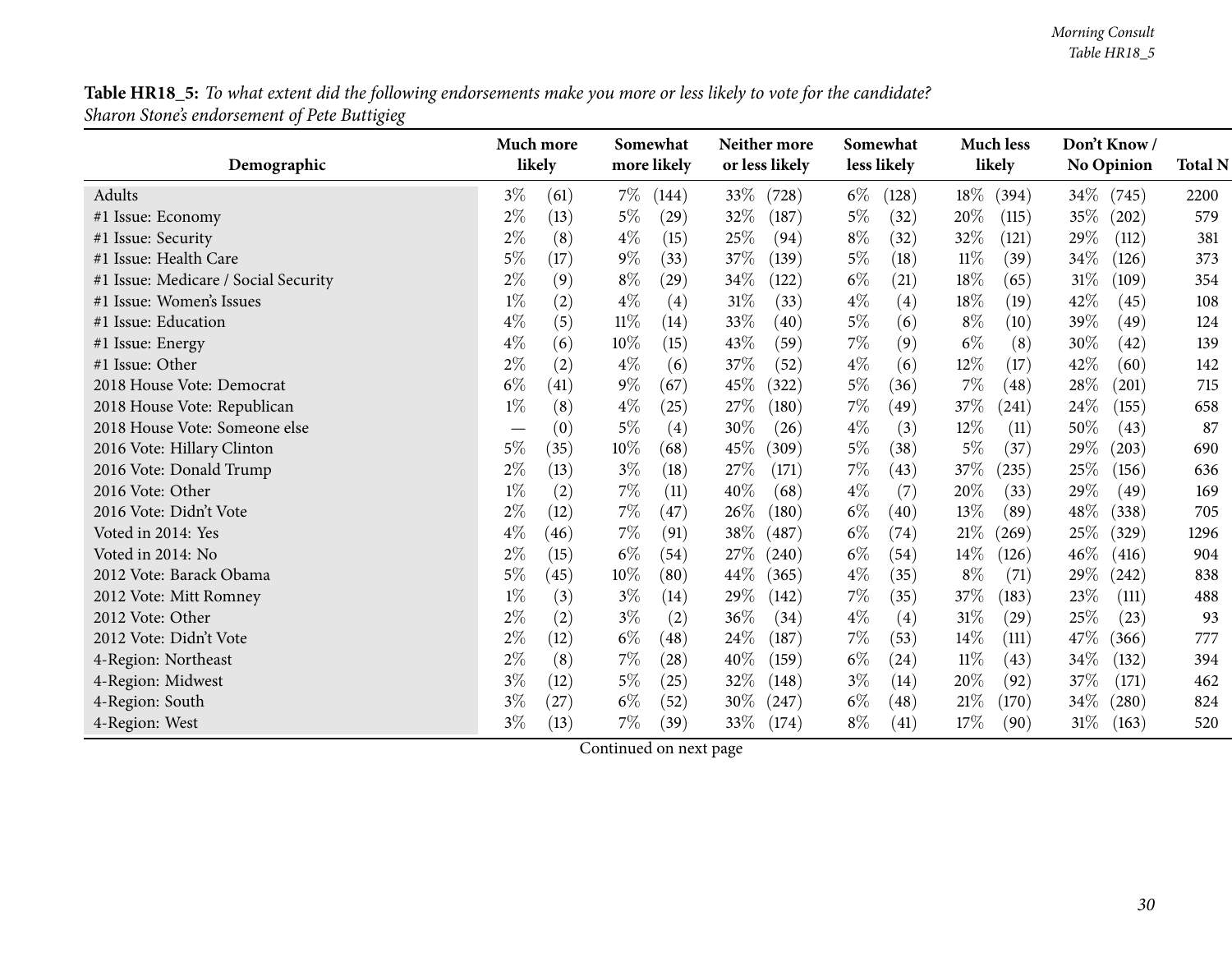#### Table HR18\_5: To what extent did the following endorsements make you more or less likely to vote for the candidate? *Sharon Stone's endorsement of Pete Buttigieg*

| Demographic                                           |       | Somewhat<br>Much more<br>likely<br>more likely |        | Neither more<br>or less likely | Somewhat<br>less likely |        | <b>Much less</b><br>likely |        |              | Don't Know/<br>No Opinion |              |                |
|-------------------------------------------------------|-------|------------------------------------------------|--------|--------------------------------|-------------------------|--------|----------------------------|--------|--------------|---------------------------|--------------|----------------|
|                                                       |       |                                                |        |                                |                         |        |                            |        |              |                           |              | <b>Total N</b> |
| Adults                                                | $3\%$ | (61)                                           | $7\%$  | (144)                          | $33\%$<br>(728)         | $6\%$  | (128)                      |        | $18\%$ (394) |                           | $34\%$ (745) | 2200           |
| Watch TV: Every day                                   | $4\%$ | (41)                                           | 7%     | (73)                           | 35%<br>(362)            | $6\%$  | (63)                       | $16\%$ | (172)        | 32%                       | (335)        | 1045           |
| Watch TV: Several times per week                      | $2\%$ | (14)                                           | $6\%$  | (34)                           | 37%<br>(201)            | $6\%$  | (33)                       | 19%    | (105)        | 30\%                      | (163)        | 550            |
| Watch TV: About once per week                         | $3\%$ | (5)                                            | $9\%$  | (16)                           | 32%<br>(55)             | $2\%$  | (3)                        | 23%    | (39)         | 30%                       | (51)         | 170            |
| Watch TV: Several times per month                     | $1\%$ | (1)                                            | $5\%$  | (6)                            | 34\%<br>(43)            | $8\%$  | (10)                       | $11\%$ | (14)         | 41\%                      | (52)         | 127            |
| Watch TV: About once per month                        |       | (0)                                            | $11\%$ | (6)                            | 15%<br>(8)              | $13\%$ | (7)                        | $11\%$ | (6)          | 50%                       | (27)         | 55             |
| Watch TV: Less often than once per month              |       | (0)                                            | $6\%$  | (5)                            | 28\%<br>(23)            | $8\%$  | (7)                        | 17%    | (14)         | 41\%                      | (35)         | 84             |
| Watch TV: Never                                       |       | (0)                                            | $3\%$  | (5)                            | 21%<br>(35)             | $3\%$  | (4)                        | 26%    | (44)         | 48%                       | (81)         | 169            |
| Watch Movies: Every day                               | $7\%$ | $^{(29)}$                                      | $10\%$ | (38)                           | 24%<br>(94)             | $5\%$  | (21)                       | 17%    | (66)         | 35%                       | (136)        | 383            |
| Watch Movies: Several times per week                  | $2\%$ | (15)                                           | $6\%$  | (37)                           | 35%<br>(207)            | $8\%$  | (47)                       | 18%    | (106)        | $31\%$                    | (184)        | 598            |
| Watch Movies: About once per week                     | $2\%$ | (9)                                            | 7%     | (29)                           | 35%<br>(135)            | $5\%$  | (21)                       | 21%    | (80)         | 29%                       | (113)        | 386            |
| Watch Movies: Several times per month                 | $2\%$ | (5)                                            | $4\%$  | (11)                           | 37%<br>(93)             | $7\%$  | (17)                       | 13%    | (32)         | 38%                       | (96)         | 255            |
| Watch Movies: About once per month                    |       | (0)                                            | $5\%$  | (10)                           | 40%<br>(75)             | $3\%$  | (5)                        | $14\%$ | (27)         | 39%                       | (73)         | 189            |
| Watch Movies: Less often than once per month          |       | (1)                                            | $4\%$  | (9)                            | 39\%<br>(77)            | $5\%$  | (10)                       | 19%    | (38)         | 33%                       | (65)         | 199            |
| Watch Movies: Never                                   | $2\%$ | (3)                                            | $6\%$  | (11)                           | 24\%<br>(46)            | $4\%$  | (8)                        | 23%    | (45)         | 41\%                      | (79)         | 191            |
| Watch Sporting Events: Every day                      | 10%   | (14)                                           | $6\%$  | (8)                            | 29%<br>(39)             | $8\%$  | (10)                       | 17%    | (23)         | 30%                       | (41)         | 135            |
| Watch Sporting Events: Several times per week         | $3\%$ | (9)                                            | $9\%$  | (29)                           | 38%<br>(127)            | $5\%$  | (16)                       | 22%    | (72)         | 25%                       | (82)         | 335            |
| Watch Sporting Events: About once per week            | $3\%$ | (11)                                           | $9\%$  | (30)                           | 37\%<br>(125)           | $8\%$  | (26)                       | 17%    | (57)         | 26\%                      | (85)         | 334            |
| Watch Sporting Events: Several times per month        | $2\%$ | (4)                                            | $8\%$  | (16)                           | 36%<br>(70)             | $7\%$  | (14)                       | 17%    | (33)         | 30%                       | (59)         | 197            |
| Watch Sporting Events: About once per month           | $3\%$ | (5)                                            | $4\%$  | (6)                            | $31\%$<br>(50)          | $11\%$ | (18)                       | 14%    | (23)         | 37%                       | (61)         | 163            |
| Watch Sporting Events: Less often than once per month | $2\%$ | (6)                                            | $5\%$  | (15)                           | 32%<br>(98)             | $5\%$  | (14)                       | 17%    | (52)         | 40%                       | (126)        | 311            |
| Watch Sporting Events: Never                          | $2\%$ | (12)                                           | $5\%$  | (40)                           | 30\%<br>(217)           | $4\%$  | (29)                       | 18%    | (133)        | 40%                       | (291)        | 723            |
| Cable TV: Currently subscribe                         | $4\%$ | (34)                                           | $9\%$  | (81)                           | 35%<br>(327)            | $5\%$  | (49)                       | $16\%$ | (154)        | $31\%$                    | (296)        | 941            |
| Cable TV: Subscribed in past                          | $2\%$ | (13)                                           | $5\%$  | (42)                           | 36\%<br>(300)           | $5\%$  | (43)                       | 19%    | (157)        | 33\%                      | (275)        | 830            |
| Cable TV: Never subscribed                            | $3\%$ | (14)                                           | 5%     | (22)                           | 23\%<br>(100)           | $8\%$  | (36)                       | 19%    | (83)         | 41\%                      | (174)        | 429            |
| Satellite TV: Currently subscribe                     | $4\%$ | (18)                                           | $5\%$  | (24)                           | 35%<br>(166)            | $5\%$  | (25)                       | 20%    | (94)         | 31%                       | (146)        | 472            |
| Satellite TV: Subscribed in past                      | $3\%$ | (20)                                           | $8\%$  | (54)                           | 33%<br>(212)            | $6\%$  | (36)                       | 17%    | (112)        | $32\%$                    | (208)        | 642            |
| Satellite TV: Never subscribed                        | $2\%$ | (24)                                           | $6\%$  | (66)                           | 32%<br>(349)            | $6\%$  | (67)                       | 17%    | (189)        | $36\%$                    | (391)        | 1086           |
| Streaming Services: Currently subscribe               | $4\%$ | (49)                                           | $6\%$  | (87)                           | 35%<br>(478)            | $5\%$  | (76)                       | 17%    | (231)        | 34%                       | (464)        | 1384           |
| Streaming Services: Subscribed in past                | $2\%$ | (5)                                            | 10%    | (22)                           | 32%<br>(66)             | $9\%$  | (19)                       | 13%    | (27)         | 33%                       | (68)         | 207            |
| Streaming Services: Never subscribed                  | $1\%$ | (8)                                            | $6\%$  | (35)                           | 30\%<br>(183)           | $5\%$  | (33)                       | 22\%   | (136)        | 35\%                      | (213)        | 609            |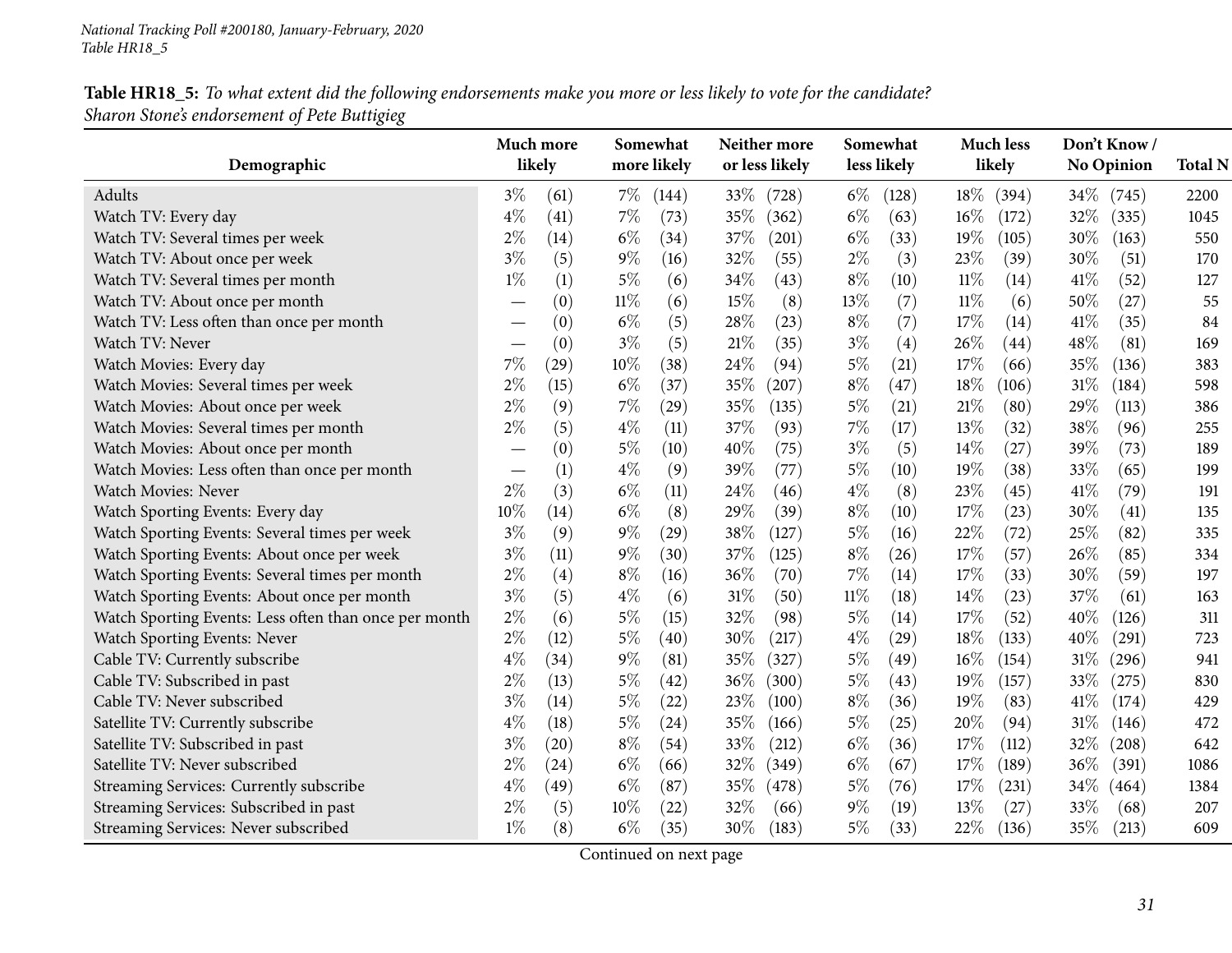Table HR18\_5: To what extent did the following endorsements make you more or less likely to vote for the candidate? *Sharon Stone's endorsement of Pete Buttigieg*

| Demographic              | Much more<br>likely | Somewhat<br>more likely | Neither more<br>or less likely | Somewhat<br>less likely | <b>Much less</b><br>likely    | Don't Know/<br><b>No Opinion</b> | <b>Total N</b> |
|--------------------------|---------------------|-------------------------|--------------------------------|-------------------------|-------------------------------|----------------------------------|----------------|
| Adults                   | $3\%$<br>(61)       | 7%<br>(144)             | 33\%<br>(728)                  | $6\%$<br>(128)          | $18\%$<br>(394)               | 34\% (745)                       | 2200           |
| Film: An avid fan        | $5\%$<br>(34)       | $8\%$<br>(64)           | $33\%$<br>(248)                | $5\%$<br>(41)           | $16\%$<br>(118)               | $33\%$<br>(252)                  | 757            |
| Film: A casual fan       | $2\%$<br>(25)       | $6\%$<br>(70)           | $34\%$<br>(407)                | $5\%$<br>(65)           | $18\%$<br>(216)               | $34\%$<br>(397)                  | 1179           |
| Film: Not a fan          | $1\%$<br>(3)        | $4\%$<br>(10)           | $28\%$<br>(73)                 | $8\%$<br>(22)           | $22\%$<br>(59)                | $36\%$<br>(96)                   | 264            |
| Television: An avid fan  | $4\%$<br>(41)       | $7\%$<br>(76)           | $34\%$<br>(367)                | $6\%$<br>(60)           | $16\%$<br>(175)               | 33\%<br>(352)                    | 1070           |
| Television: A casual fan | $2\%$<br>(21)       | $6\%$<br>(60)           | 33\%<br>(325)                  | $6\%$<br>(58)           | $19\%$<br>$\left( 187\right)$ | $34\%$<br>(337)                  | 988            |
| Television: Not a fan    | (0)<br>—            | $6\%$<br>(9)            | 25%<br>(35)                    | $7\%$<br>(10)           | 23%<br>(32)                   | $40\%$<br>(57)                   | 142            |
| Music: An avid fan       | $4\%$<br>(44)       | $8\%$<br>(89)           | $31\%$<br>(358)                | $6\%$<br>(72`           | $14\%$<br>(166)               | $37\%$<br>(422)                  | 1151           |
| Music: A casual fan      | $2\%$<br>(15)       | $5\%$<br>(50)           | 37\%<br>(340)                  | $5\%$<br>(47)           | 21%<br>(191)                  | $30\%$<br>(278)                  | 921            |
| Music: Not a fan         | $1\%$<br>(2)        | $4\%$<br>(6)            | 23%<br>(30)                    | $6\%$<br>(8)            | 29 $\%$<br>(37)               | $35\%$<br>(45)                   | 128            |
| Fashion: An avid fan     | 10%<br>$^{'}28)$    | $10\%$<br>(28)          | $28\%$<br>(82)                 | $6\%$<br>(18)           | $11\%$<br>(33)                | $35\%$<br>(104)                  | 294            |
| Fashion: A casual fan    | $2\%$<br>(23)       | $7\%$<br>(69)           | $31\%$<br>(293)                | $6\%$<br>(61)           | 17%<br>(156)                  | $36\%$<br>(339)                  | 940            |
| Fashion: Not a fan       | $1\%$<br>(11)       | $5\%$<br>(47)           | $36\%$<br>(352)                | $5\%$<br>(49            | $21\%$<br>(204)               | 31%<br>(302)                     | 966            |

*Note:* Row proportions may total to larger than one-hundred percen<sup>t</sup> due to rounding. For more information visit [MorningConsultIntelligence.com](https://morningconsultintelligence.com).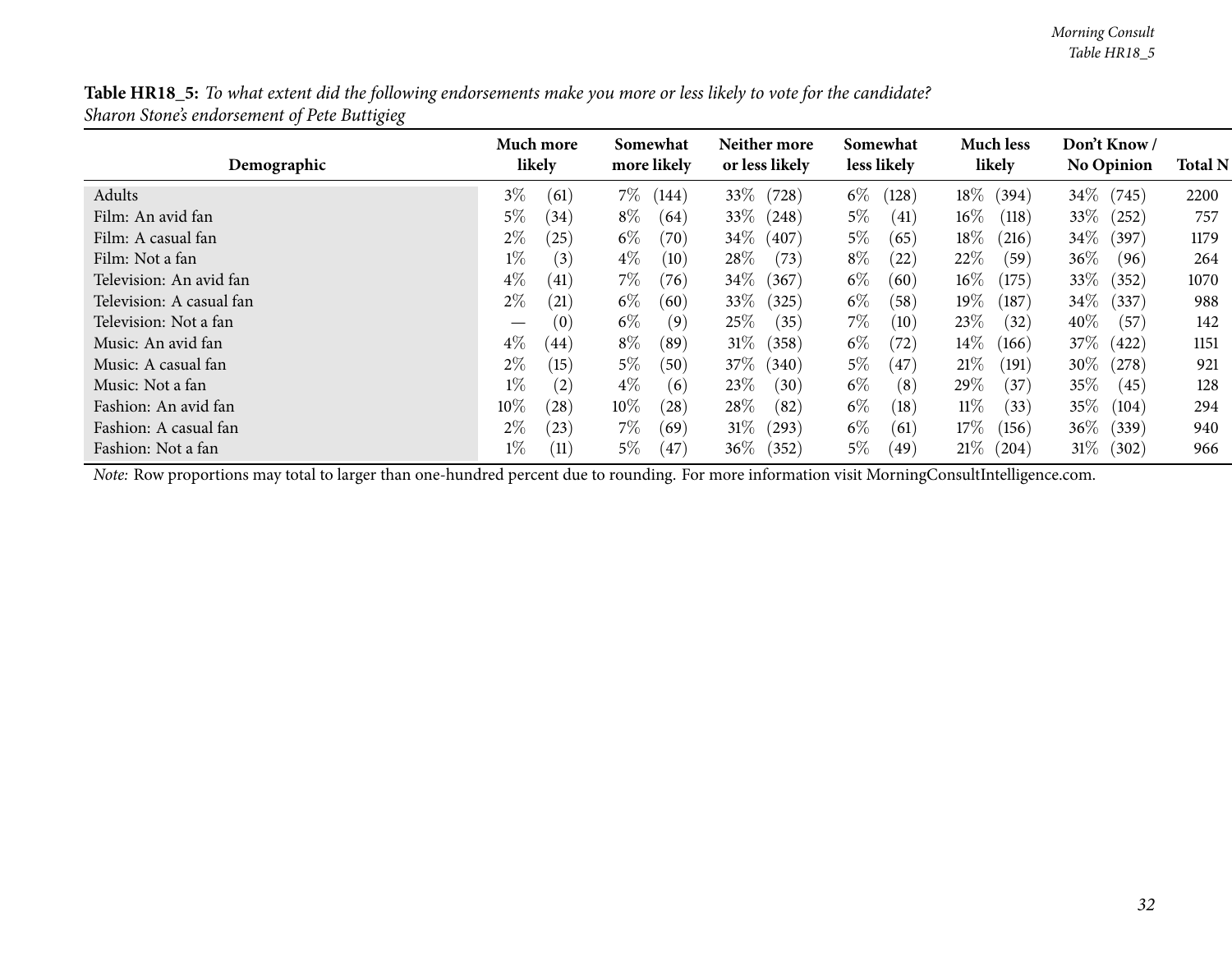| Table HR18_6: To what extent did the following endorsements make you more or less likely to vote for the candidate? |
|---------------------------------------------------------------------------------------------------------------------|
| Kevin Costner's endorsement of Pete Buttigieg                                                                       |

<span id="page-32-0"></span>

|                          | Much more |                    | Somewhat |             | Neither more   | Somewhat |             | <b>Much less</b> |        |                   | Don't Know/ |                |
|--------------------------|-----------|--------------------|----------|-------------|----------------|----------|-------------|------------------|--------|-------------------|-------------|----------------|
| Demographic              | likely    |                    |          | more likely | or less likely |          | less likely |                  | likely | <b>No Opinion</b> |             | <b>Total N</b> |
| Adults                   | $3\%$     | (66)               | $8\%$    | (165)       | 33\%<br>(720)  | $6\%$    | (135)       | $17\%$           | (374)  | $34\%$            | (739)       | 2200           |
| Gender: Male             | $4\%$     | (37)               | $10\%$   | (101)       | 30\%<br>(319)  | $7\%$    | (78)        | 20%              | (214)  | 29\%              | (312)       | 1062           |
| Gender: Female           | $2\%$     | $\left( 28\right)$ | $6\%$    | (64)        | 35%<br>(402)   | $5\%$    | (57)        | 14\%             | (160)  | 37\%              | (426)       | 1138           |
| Age: 18-29               | $2\%$     | (12)               | $9\%$    | (42)        | 28\%<br>(129)  | $8\%$    | (39)        | 14\%             | (66)   | 38\%              | (178)       | 465            |
| Age: 30-44               | $5\%$     | (27)               | $7\%$    | (41)        | 29%<br>(157)   | $7\%$    | (39)        | 12%              | (66)   | 40%               | (218)       | 548            |
| Age: 45-54               | $3\%$     | (10)               | $7\%$    | (24)        | 32%<br>(112)   | $4\%$    | (13)        | 16%              | (56)   | 38%               | (130)       | 344            |
| Age: 55-64               | $3\%$     | (11)               | $6\%$    | (24)        | 42\%<br>(172)  | $5\%$    | (21)        | 19%              | (76)   | 25%               | (102)       | 407            |
| Age: $65+$               | $2\%$     | (7)                | $8\%$    | (34)        | 35%<br>(151)   | $5\%$    | (24)        | 25%              | (110)  | 25\%              | (111)       | 436            |
| Generation Z: 18-22      | $1\%$     | (2)                | $7\%$    | (15)        | 23%<br>(48)    | $10\%$   | (22)        | 17%              | (37)   | 42%               | (90)        | 215            |
| Millennial: Age 23-38    | $4\%$     | (24)               | $9\%$    | (53)        | 29%<br>(174)   | $7\%$    | (41)        | $11\%$           | (66)   | 39%               | (232)       | 589            |
| Generation X: Age 39-54  | $4\%$     | (22)               | $7\%$    | (40)        | 32%<br>(175)   | $5\%$    | (27)        | $16\%$           | (86)   | 37%               | (203)       | 553            |
| Boomers: Age 55-73       | $2\%$     | (16)               | $7\%$    | (56)        | 40%<br>(297)   | $6\%$    | (41)        | 21%              | (154)  | 25\%              | (186)       | 751            |
| PID: Dem (no lean)       | $6\%$     | (43)               | $12\%$   | (91)        | 36\%<br>(273)  | $5\%$    | (36)        | $8\%$            | (62)   | 33\%              | (252)       | 756            |
| PID: Ind (no lean)       | $1\%$     | (10)               | $5\%$    | (41)        | 35%<br>(266)   | $7\%$    | (54)        | 13%              | (97)   | 39%               | (294)       | 761            |
| PID: Rep (no lean)       | $2\%$     | (13)               | $5\%$    | (33)        | 27\%<br>(182)  | $7\%$    | (45)        | 32%              | (215)  | 28%               | (194)       | 682            |
| PID/Gender: Dem Men      | 7%        | (26)               | $14\%$   | (48)        | 30%<br>(104)   | 7%       | (24)        | $11\%$           | (37)   | 33%               | (115)       | 353            |
| PID/Gender: Dem Women    | $4\%$     | (17)               | $11\%$   | (43)        | 42%<br>(168)   | $3\%$    | (13)        | $6\%$            | (25)   | 34%               | (137)       | 403            |
| PID/Gender: Ind Men      | $1\%$     | (5)                | $7\%$    | (25)        | 36\%<br>(131)  | $9\%$    | (32)        | 15%              | (55)   | 32%               | (119)       | 368            |
| PID/Gender: Ind Women    | $1\%$     | (5)                | $4\%$    | (16)        | 34\%<br>(135)  | $6\%$    | (22)        | $11\%$           | (42)   | 44\%              | (174)       | 394            |
| PID/Gender: Rep Men      | $2\%$     | (7)                | $8\%$    | (29)        | 24%<br>(83)    | $7\%$    | (22)        | 36%              | (122)  | 23%               | (78)        | 341            |
| PID/Gender: Rep Women    | $2\%$     | (7)                | $1\%$    | (5)         | 29%<br>(98)    | $7\%$    | (23)        | 27%              | (94)   | 34%               | (115)       | 342            |
| Ideo: Liberal (1-3)      | $5\%$     | (33)               | 13%      | (77)        | 45%<br>(274)   | $5\%$    | (33)        | $5\%$            | (32)   | 27%               | (164)       | 613            |
| Ideo: Moderate (4)       | $4\%$     | (19)               | $8\%$    | (45)        | 36%<br>(193)   | $7\%$    | (38)        | $11\%$           | (56)   | $34\%$            | (182)       | 533            |
| Ideo: Conservative (5-7) | $1\%$     | (8)                | $4\%$    | (32)        | 28\%<br>(207)  | $7\%$    | (50)        | $31\%$           | (229)  | 28\%              | (210)       | 736            |
| Educ: < College          | $3\%$     | (45)               | $7\%$    | (104)       | 28\%<br>(425)  | $7\%$    | (100)       | 18%              | (275)  | 37%               | (563)       | 1512           |
| Educ: Bachelors degree   | $3\%$     | (15)               | 7%       | (33)        | 42%<br>(187)   | $5\%$    | (22)        | 15%              | (66)   | 27%               | (122)       | 444            |
| Educ: Post-grad          | $2\%$     | (6)                | $12\%$   | (29)        | 44%<br>(108)   | $5\%$    | (13)        | 13%              | (32)   | 22%               | (55)        | 244            |
| Income: Under 50k        | $3\%$     | (32)               | $7\%$    | (81)        | 30\%<br>(368)  | $6\%$    | (72)        | 17%              | (213)  | 37\%              | (459)       | 1226           |
| Income: 50k-100k         | $3\%$     | (22)               | $8\%$    | (56)        | 36\%<br>(239)  | $8\%$    | (51)        | $16\%$           | (105)  | 29%               | (195)       | 667            |
| Income: 100k+            | $4\%$     | (12)               | $9\%$    | (29)        | 37%<br>(113)   | $4\%$    | (12)        | 18%              | (57)   | 27%               | (84)        | 307            |
| Ethnicity: White         | $3\%$     | (45)               | $7\%$    | (121)       | 34\%<br>(591)  | $6\%$    | (104)       | 18\%             | (315)  | 32\%              | (546)       | 1722           |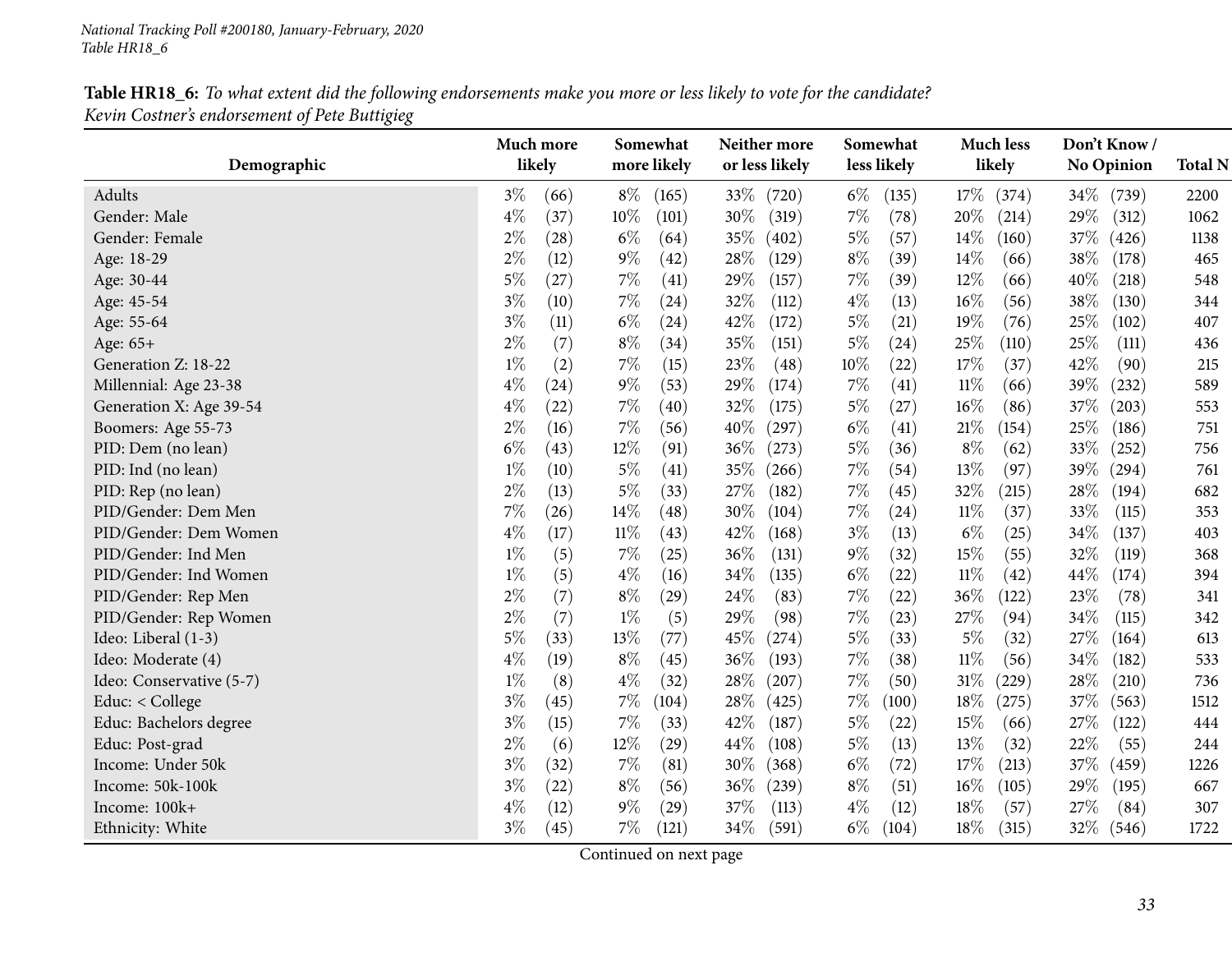${\bf Table\,HR18\_6}\!$  To what extent did the following endorsements make you more or less likely to vote for the candidate? *Kevin Costner's endorsement of Pete Buttigieg*

|                               | Much more<br>likely | Somewhat<br>more likely | Neither more<br>or less likely | Somewhat<br>less likely | <b>Much less</b><br>likely | Don't Know/<br><b>No Opinion</b> | <b>Total N</b> |
|-------------------------------|---------------------|-------------------------|--------------------------------|-------------------------|----------------------------|----------------------------------|----------------|
| Demographic                   |                     |                         |                                |                         |                            |                                  |                |
| Adults                        | $3\%$<br>(66)       | $8\%$<br>(165)          | 33\%<br>(720)                  | $6\%$<br>(135)          | 17%<br>(374)               | 34\%<br>(739)                    | 2200           |
| Ethnicity: Hispanic           | $3\%$<br>(10)       | $9\%$<br>(32)           | 28%<br>(99)                    | $8\%$<br>(27)           | 18%<br>(63)                | 34%<br>(119)                     | 349            |
| Ethnicity: Afr. Am.           | 7%<br>(19)          | $10\%$<br>(27)          | 27%<br>(74)                    | $4\%$<br>(11)           | $11\%$<br>(29)             | 41\%<br>(114)                    | 274            |
| Ethnicity: Other              | $1\%$<br>(1)        | $9\%$<br>(18)           | 27%<br>(56)                    | 10%<br>(20)             | 15%<br>(30)                | 39%<br>(80)                      | 204            |
| Community: Urban              | $6\%$<br>(32)       | $9\%$<br>(52)           | 29%<br>(161)                   | $7\%$<br>(37)           | 16%<br>(87)                | 34%<br>(190)                     | 559            |
| Community: Suburban           | $3\%$<br>(25)       | $8\%$<br>(78)           | 38%<br>(368)                   | $6\%$<br>(57)           | 16%<br>(155)               | 29%<br>(285)                     | 969            |
| Community: Rural              | $1\%$<br>(8)        | $5\%$<br>(36)           | 28%<br>(191)                   | $6\%$<br>(42)           | 20%<br>(132)               | 39%<br>(264)                     | 673            |
| Employ: Private Sector        | 5%<br>(29)          | $8\%$<br>(54)           | 34%<br>(224)                   | 7%<br>(48)              | 16%<br>(101)               | 30%<br>(196)                     | 652            |
| <b>Employ: Government</b>     | $1\%$<br>(2)        | $12\%$<br>(17)          | 27%<br>(39)                    | $4\%$<br>(6)            | 21%<br>(30)                | 35%<br>(51)                      | 145            |
| Employ: Self-Employed         | $5\%$<br>(11)       | $10\%$<br>(21)          | 36%<br>(78)                    | 7%<br>(16)              | 17%<br>(37)                | 24%<br>(52)                      | 214            |
| Employ: Homemaker             | $1\%$<br>(2)        | $4\%$<br>(6)            | 36%<br>(60)                    | $3\%$<br>(5)            | 15%<br>(26)                | 41\%<br>(69)                     | 169            |
| Employ: Retired               | $2\%$<br>(8)        | $8\%$<br>(38)           | 36%<br>(175)                   | $5\%$<br>(24)           | 23%<br>(109)               | 27%<br>(128)                     | 483            |
| Employ: Unemployed            | $3\%$<br>(8)        | $5\%$<br>(13)           | 26%<br>(60)                    | $4\%$<br>(9)            | 13%<br>(31)                | 48%<br>(112)                     | 233            |
| Employ: Other                 | $3\%$<br>(5)        | $5\%$<br>(9)            | 29%<br>(53)                    | $8\%$<br>(15)           | $11\%$<br>(21)             | 44%<br>(81)                      | 184            |
| Military HH: Yes              | $2\%$<br>(7)        | 7%<br>(26)              | 34%<br>(121)                   | $6\%$<br>(23)           | 22%<br>(78)                | 28%<br>(98)                      | 353            |
| Military HH: No               | $3\%$<br>(59)       | $8\%$<br>(140)          | 32%<br>(600)                   | $6\%$<br>(113)          | 16%<br>(296)               | 35%<br>(640)                     | 1847           |
| RD/WT: Right Direction        | $2\%$<br>(18)       | $6\%$<br>(49)           | 26%<br>(211)                   | $7\%$<br>(58)           | 29%<br>(237)               | 30%<br>(246)                     | 820            |
| RD/WT: Wrong Track            | $3\%$<br>(48)       | $8\%$<br>(117)          | 37%<br>(509)                   | $6\%$<br>(77)           | $10\%$<br>(137)            | 36%<br>(492)                     | 1380           |
| Trump Job Approve             | $2\%$<br>(17)       | $4\%$<br>(38)           | 28%<br>(252)                   | 7%<br>(61)              | 30%<br>(275)               | 30%<br>(269)                     | 912            |
| Trump Job Disapprove          | $4\%$<br>(49)       | $10\%$<br>(123)         | 38%<br>(448)                   | $5\%$<br>(63)           | $8\%$<br>(95)              | 34%<br>(403)                     | 1180           |
| Trump Job Strongly Approve    | $2\%$<br>(11)       | $4\%$<br>(18)           | 23%<br>(112)                   | $4\%$<br>(20)           | 40%<br>(199)               | 27%<br>(133)                     | 494            |
| Trump Job Somewhat Approve    | $1\%$<br>(6)        | $5\%$<br>(20)           | 33%<br>(140)                   | 10%<br>(41)             | 18%<br>(75)                | 32%<br>(136)                     | 418            |
| Trump Job Somewhat Disapprove | $2\%$<br>(5)        | 10%<br>(28)             | 37%<br>(107)                   | $8\%$<br>(24)           | $6\%$<br>(18)              | 38%<br>(109)                     | 290            |
| Trump Job Strongly Disapprove | $5\%$<br>(44)       | $11\%$<br>(95)          | 38%<br>(341)                   | $4\%$<br>(39)           | $9\%$<br>(77)              | 33%<br>(294)                     | 890            |
| Favorable of Trump            | $2\%$<br>(21)       | $5\%$<br>(41)           | 27%<br>(235)                   | $7\%$<br>(60)           | 30%<br>$^{'}266)$          | 30%<br>(263)                     | 886            |
| Unfavorable of Trump          | $4\%$<br>(42)       | 10%<br>(120)            | 38%<br>(456)                   | $6\%$<br>(67)           | 9%<br>(102)                | 34%<br>(402)                     | 1189           |
| Very Favorable of Trump       | $3\%$<br>(15)       | $4\%$<br>(22)           | 22%<br>(112)                   | $5\%$<br>(24)           | 39%<br>(197)               | 28%<br>(141)                     | 511            |
| Somewhat Favorable of Trump   | $2\%$<br>(7)        | $5\%$<br>(20)           | 33%<br>(123)                   | 10%<br>(36)             | 18%<br>(69)                | 32%<br>(122)                     | 375            |
| Somewhat Unfavorable of Trump | $1\%$<br>(1)        | $10\%$<br>(22)          | 36%<br>(79)                    | $9\%$<br>(19)           | 7%<br>(16)                 | 36%<br>(79)                      | 218            |
| Very Unfavorable of Trump     | $4\%$<br>(41)       | $10\%$<br>(98)          | 39\%<br>(377)                  | $5\%$<br>(47)           | $9\%$<br>(86)              | 33%<br>(323)                     | 972            |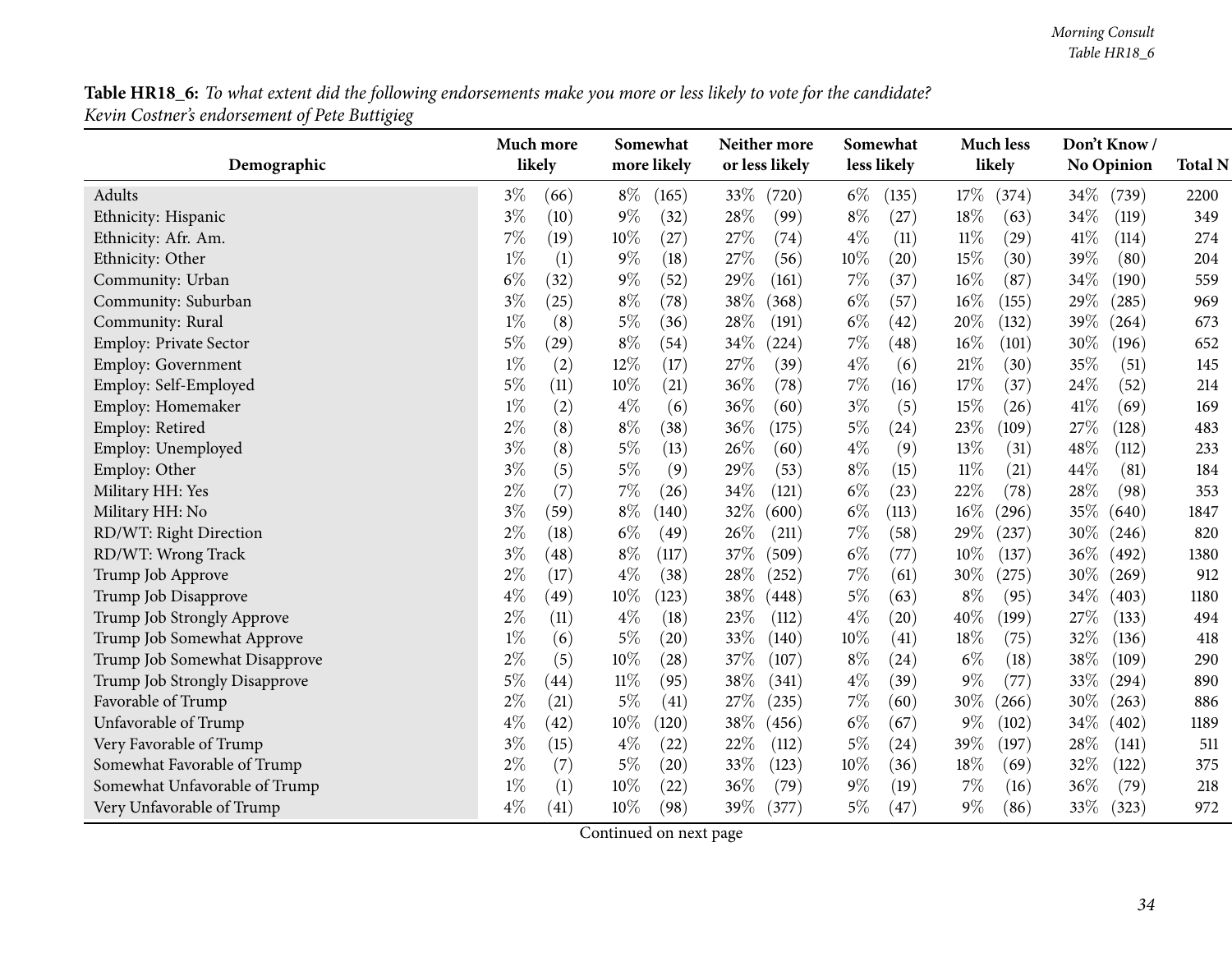#### Table HR18\_6: To what extent did the following endorsements make you more or less likely to vote for the candidate? *Kevin Costner's endorsement of Pete Buttigieg*

|                                      | Much more                              | Somewhat       | Neither more    | Somewhat       | <b>Much less</b> | Don't Know/       |                |
|--------------------------------------|----------------------------------------|----------------|-----------------|----------------|------------------|-------------------|----------------|
| Demographic                          | likely                                 | more likely    | or less likely  | less likely    | likely           | <b>No Opinion</b> | <b>Total N</b> |
| Adults                               | $3\%$<br>(66)                          | $8\%$<br>(165) | 33\%<br>(720)   | $6\%$<br>(135) | $17\%$<br>(374)  | $34\%$<br>(739)   | 2200           |
| #1 Issue: Economy                    | $2\%$<br>(13)                          | $7\%$<br>(39)  | 33\%<br>(190)   | $6\%$<br>(33)  | 20%<br>(114)     | 33%<br>(191)      | 579            |
| #1 Issue: Security                   | $3\%$<br>(11)                          | $4\%$<br>(17)  | 25\%<br>(96)    | $8\%$<br>(30)  | $31\%$<br>(118)  | 29%<br>(111)      | 381            |
| #1 Issue: Health Care                | $5\%$<br>(20)                          | $9\%$<br>(32)  | 36\%<br>(136)   | $5\%$<br>(18)  | 10%<br>(38)      | 35%<br>(130)      | 373            |
| #1 Issue: Medicare / Social Security | $3\%$<br>(9)                           | $9\%$<br>(31)  | 34\%<br>(120)   | $6\%$<br>(20)  | 18%<br>(65)      | 31%<br>(109)      | 354            |
| #1 Issue: Women's Issues             | $1\%$<br>(2)                           | $11\%$<br>(12) | 29%<br>(31)     | $5\%$<br>(5)   | 13%<br>(14)      | 41\%<br>(44)      | 108            |
| #1 Issue: Education                  | $4\%$<br>(5)                           | $11\%$<br>(14) | 26%<br>(32)     | $9\%$<br>(11)  | $6\%$<br>(7)     | 44%<br>(55)       | 124            |
| #1 Issue: Energy                     | $2\%$<br>(2)                           | $9\%$<br>(13)  | 49%<br>(69)     | $8\%$<br>(11)  | $6\%$<br>(8)     | 26%<br>(37)       | 139            |
| #1 Issue: Other                      | $3\%$<br>(5)                           | $5\%$<br>(8)   | 33%<br>(47)     | $6\%$<br>(9)   | $8\%$<br>(11)    | 45%<br>(64)       | 142            |
| 2018 House Vote: Democrat            | $6\%$<br>(44)                          | 11%<br>(82)    | 43\%<br>(307)   | $4\%$<br>(32)  | 7%<br>(47)       | 29\%<br>(204)     | 715            |
| 2018 House Vote: Republican          | $2\%$<br>(12)                          | $4\%$<br>(25)  | 28\%<br>(184)   | $8\%$<br>(52)  | 35%<br>(229)     | 24%<br>(155)      | 658            |
| 2018 House Vote: Someone else        | (0)<br>$\hspace{0.1mm}-\hspace{0.1mm}$ | $5\%$<br>(4)   | $31\%$<br>(27)  | $6\%$<br>(5)   | 13\%<br>(11)     | 46%<br>(40)       | 87             |
| 2016 Vote: Hillary Clinton           | $6\%$<br>(41)                          | $12\%$<br>(80) | 41\%<br>(283)   | $5\%$<br>(32)  | $6\%$<br>(38)    | $31\%$<br>(216)   | 690            |
| 2016 Vote: Donald Trump              | $2\%$<br>(13)                          | $4\%$<br>(25)  | 28%<br>(175)    | $7\%$<br>(47)  | $35\%$<br>(220)  | 24%<br>(156)      | 636            |
| 2016 Vote: Other                     | $1\%$<br>(2)                           | $5\%$<br>(9)   | 44%<br>(74)     | $8\%$<br>(13)  | 17%<br>(30)      | 25%<br>(42)       | 169            |
| 2016 Vote: Didn't Vote               | $2\%$<br>(11)                          | $7\%$<br>(51)  | 27\%<br>(188)   | $6\%$<br>(44)  | 12%<br>(86)      | 46%<br>(325)      | 705            |
| Voted in 2014: Yes                   | $4\%$<br>(50)                          | $8\%$<br>(108) | 37\%<br>(477)   | $6\%$<br>(78)  | $19\%$<br>(251)  | 26%<br>(333)      | 1296           |
| Voted in 2014: No                    | $2\%$<br>(16)                          | $6\%$<br>(58)  | 27\%<br>(244)   | $6\%$<br>(57)  | $14\%$<br>(123)  | 45\%<br>(406)     | 904            |
| 2012 Vote: Barack Obama              | $5\%$<br>$\left( 44\right)$            | $11\%$<br>(94) | 41%<br>(340)    | $5\%$<br>(41)  | $8\%$<br>(64)    | 30%<br>(255)      | 838            |
| 2012 Vote: Mitt Romney               | $1\%$<br>(6)                           | $4\%$<br>(18)  | 30\%<br>(148)   | $7\%$<br>(33)  | $36\%$<br>(174)  | 23%<br>(110)      | 488            |
| 2012 Vote: Other                     | $2\%$<br>(2)                           | $3\%$<br>(3)   | 36%<br>(34)     | $9\%$<br>(9)   | $26\%$<br>(24)   | 23\%<br>(22)      | 93             |
| 2012 Vote: Didn't Vote               | $2\%$<br>(14)                          | $7\%$<br>(51)  | 26\%<br>(199)   | $7\%$<br>(52)  | $14\%$<br>(112)  | 45%<br>(349)      | 777            |
| 4-Region: Northeast                  | $2\%$<br>(8)                           | $9\%$<br>(36)  | 39\%<br>(155)   | $7\%$<br>(28)  | $11\%$<br>(43)   | $31\%$<br>(124)   | 394            |
| 4-Region: Midwest                    | $3\%$<br>(16)                          | $7\%$<br>(30)  | 32%<br>(148)    | $4\%$<br>(20)  | 18\%<br>(83)     | 36%<br>(165)      | 462            |
| 4-Region: South                      | $3\%$<br>(26)                          | $7\%$<br>(55)  | $31\%$<br>(251) | $6\%$<br>(47)  | 20%<br>(162)     | 34%<br>(283)      | 824            |
| 4-Region: West                       | $3\%$<br>(16)                          | $8\%$<br>(44)  | 32%<br>(166)    | $8\%$<br>(41)  | 17%<br>(86)      | 32\%<br>(167)     | 520            |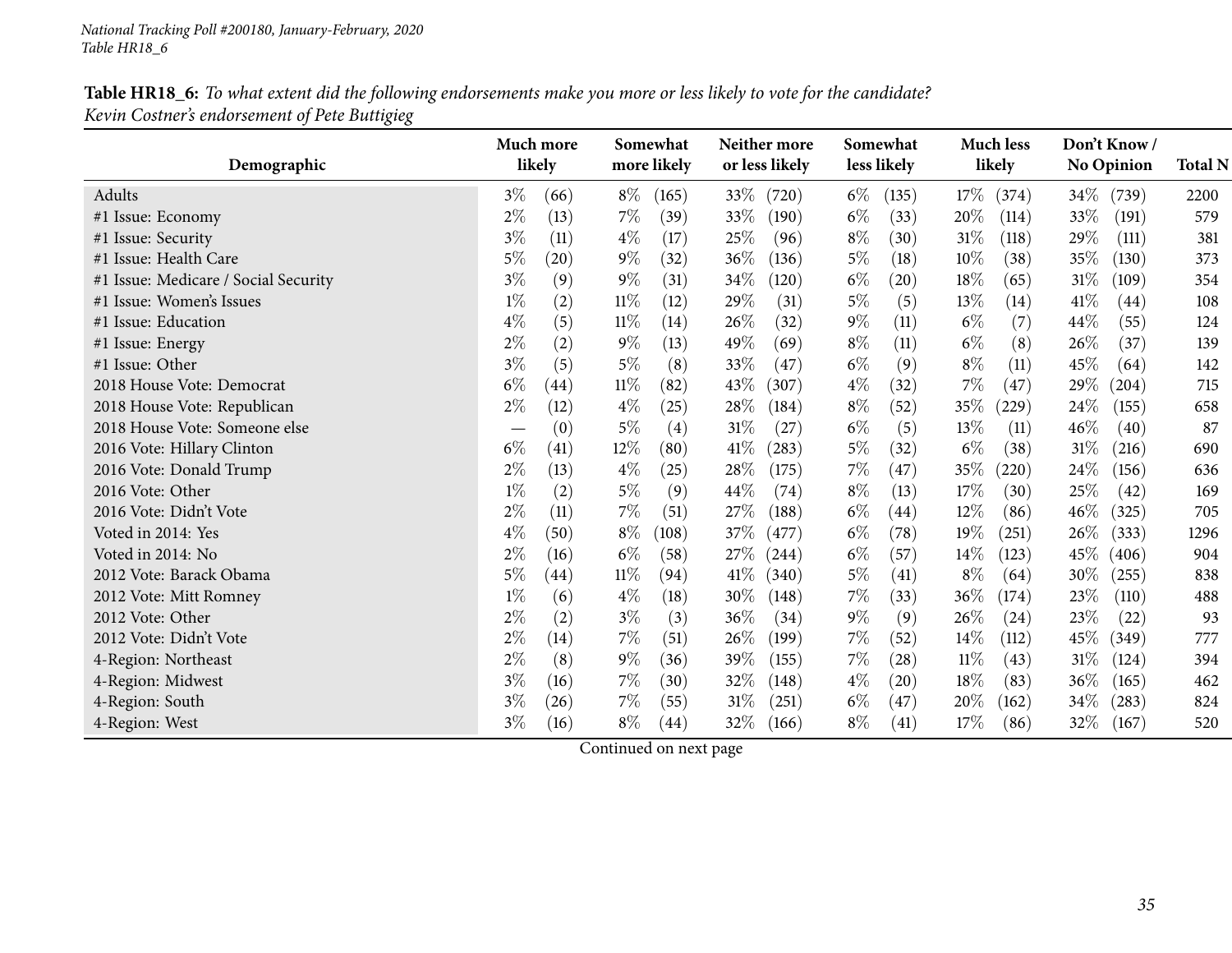${\bf Table\,HR18\_6}\!$  To what extent did the following endorsements make you more or less likely to vote for the candidate? *Kevin Costner's endorsement of Pete Buttigieg*

|                                                       | Much more |      |        | Somewhat    |        | Neither more   |       | Somewhat    |        | <b>Much less</b> |        | Don't Know/       |                |
|-------------------------------------------------------|-----------|------|--------|-------------|--------|----------------|-------|-------------|--------|------------------|--------|-------------------|----------------|
| Demographic                                           | likely    |      |        | more likely |        | or less likely |       | less likely |        | likely           |        | <b>No Opinion</b> | <b>Total N</b> |
| Adults                                                | $3\%$     | (66) | $8\%$  | (165)       | 33%    | (720)          | $6\%$ | (135)       | $17\%$ | (374)            | $34\%$ | (739)             | 2200           |
| Watch TV: Every day                                   | $4\%$     | (42) | $8\%$  | (81)        | 34%    | (352)          | $6\%$ | (68)        | $16\%$ | (167)            | 32%    | (335)             | 1045           |
| Watch TV: Several times per week                      | $3\%$     | (14) | $8\%$  | (44)        | 38%    | (207)          | $6\%$ | (33)        | 17%    | (95)             | 29%    | (157)             | 550            |
| Watch TV: About once per week                         | $3\%$     | (5)  | $10\%$ | (16)        | 30%    | (51)           | $7\%$ | (12)        | 18%    | (31)             | 32%    | (55)              | 170            |
| Watch TV: Several times per month                     | $2\%$     | (2)  | $9\%$  | (11)        | 32%    | (40)           | $5\%$ | (7)         | 13%    | (17)             | 39%    | (50)              | 127            |
| Watch TV: About once per month                        |           | (0)  | $9\%$  | (5)         | 23%    | (12)           | $4\%$ | (2)         | 14%    | (8)              | 50%    | (27)              | 55             |
| Watch TV: Less often than once per month              | $2\%$     | (2)  | $5\%$  | (4)         | 27%    | (22)           | $8\%$ | (7)         | 19%    | (16)             | 39%    | (33)              | 84             |
| Watch TV: Never                                       |           | (0)  | $2\%$  | (4)         | $21\%$ | (36)           | $4\%$ | (7)         | 24%    | (41)             | 49%    | (82)              | 169            |
| Watch Movies: Every day                               | $8\%$     | (31) | 10%    | (38)        | $25\%$ | (94)           | 7%    | (26)        | 14%    | (55)             | 36%    | (138)             | 383            |
| Watch Movies: Several times per week                  | $2\%$     | (14) | 7%     | (42)        | 35%    | (209)          | $8\%$ | (50)        | 17%    | (101)            | 30%    | (182)             | 598            |
| Watch Movies: About once per week                     | $2\%$     | (8)  | $9\%$  | (35)        | 37%    | (144)          | $4\%$ | (15)        | 19%    | (72)             | 29%    | (112)             | 386            |
| Watch Movies: Several times per month                 | $2\%$     | (6)  | $7\%$  | (18)        | $31\%$ | (78)           | $9\%$ | (22)        | 12%    | (29)             | 40%    | (101)             | 255            |
| Watch Movies: About once per month                    | $2\%$     | (4)  | $4\%$  | (8)         | 39%    | (73)           | $2\%$ | (4)         | 17%    | (32)             | 36%    | (68)              | 189            |
| Watch Movies: Less often than once per month          |           | (1)  | $5\%$  | (10)        | 38%    | (76)           | $4\%$ | (8)         | 21%    | (41)             | 31%    | (62)              | 199            |
| Watch Movies: Never                                   | $2\%$     | (3)  | $7\%$  | (13)        | 24%    | (46)           | $5\%$ | (10)        | 23%    | (44)             | 39%    | (75)              | 191            |
| Watch Sporting Events: Every day                      | 9%        | (13) | $9\%$  | (12)        | 25%    | (34)           | $7\%$ | (9)         | 17%    | (23)             | 33%    | (44)              | 135            |
| Watch Sporting Events: Several times per week         | 5%        | (15) | $9\%$  | (29)        | 34%    | (113)          | $8\%$ | (26)        | 20%    | (67)             | 25%    | (85)              | 335            |
| Watch Sporting Events: About once per week            | $3\%$     | (9)  | 13\%   | (44)        | 38%    | (127)          | 5%    | (15)        | 16%    | (55)             | 25%    | (83)              | 334            |
| Watch Sporting Events: Several times per month        | $2\%$     | (4)  | $9\%$  | (18)        | 38%    | (75)           | $8\%$ | (16)        | 16%    | (31)             | 27%    | (54)              | 197            |
| Watch Sporting Events: About once per month           | $3\%$     | (5)  | $6\%$  | (9)         | 34%    | (56)           | $8\%$ | (13)        | $11\%$ | (18)             | 38%    | (62)              | 163            |
| Watch Sporting Events: Less often than once per month | $2\%$     | (7)  | $4\%$  | (13)        | 31%    | (97)           | $6\%$ | (18)        | 18%    | (57)             | 38%    | (120)             | 311            |
| Watch Sporting Events: Never                          | $2\%$     | (14) | $6\%$  | (40)        | 30%    | (218)          | $5\%$ | (38)        | 17%    | (123)            | 40%    | (290)             | 723            |
| Cable TV: Currently subscribe                         | $4\%$     | (42) | $9\%$  | (85)        | 34%    | (318)          | $6\%$ | (56)        | 15%    | (141)            | 32%    | (300)             | 941            |
| Cable TV: Subscribed in past                          | $1\%$     | (12) | $6\%$  | (53)        | 36%    | (295)          | $6\%$ | (49)        | 17%    | (144)            | 33%    | (277)             | 830            |
| Cable TV: Never subscribed                            | $3\%$     | (12) | $6\%$  | (27)        | 25%    | (107)          | 7%    | (31)        | 21%    | (89)             | 38%    | (161)             | 429            |
| Satellite TV: Currently subscribe                     | $5\%$     | (24) | $6\%$  | (26)        | 33%    | (154)          | $7\%$ | (31)        | 19%    | (91)             | 31%    | (145)             | 472            |
| Satellite TV: Subscribed in past                      | $3\%$     | (20) | $8\%$  | (54)        | 35%    | (225)          | $6\%$ | (36)        | 16%    | (103)            | 32%    | (205)             | 642            |
| Satellite TV: Never subscribed                        | $2\%$     | (22) | $8\%$  | (85)        | 31%    | (341)          | $6\%$ | (68)        | 17%    | (180)            | 36%    | (389)             | 1086           |
| Streaming Services: Currently subscribe               | $4\%$     | (51) | $8\%$  | (111)       | 34%    | (474)          | $6\%$ | (79)        | 15%    | (213)            | 33%    | (456)             | 1384           |
| Streaming Services: Subscribed in past                | $4\%$     | (8)  | $9\%$  | (19)        | 33%    | (68)           | 7%    | (14)        | 16%    | (32)             | 32%    | (66)              | 207            |
| Streaming Services: Never subscribed                  | $1\%$     | (7)  | $6\%$  | (36)        | 29%    | (178)          | $7\%$ | (42)        | 21%    | (128)            | 36%    | (217)             | 609            |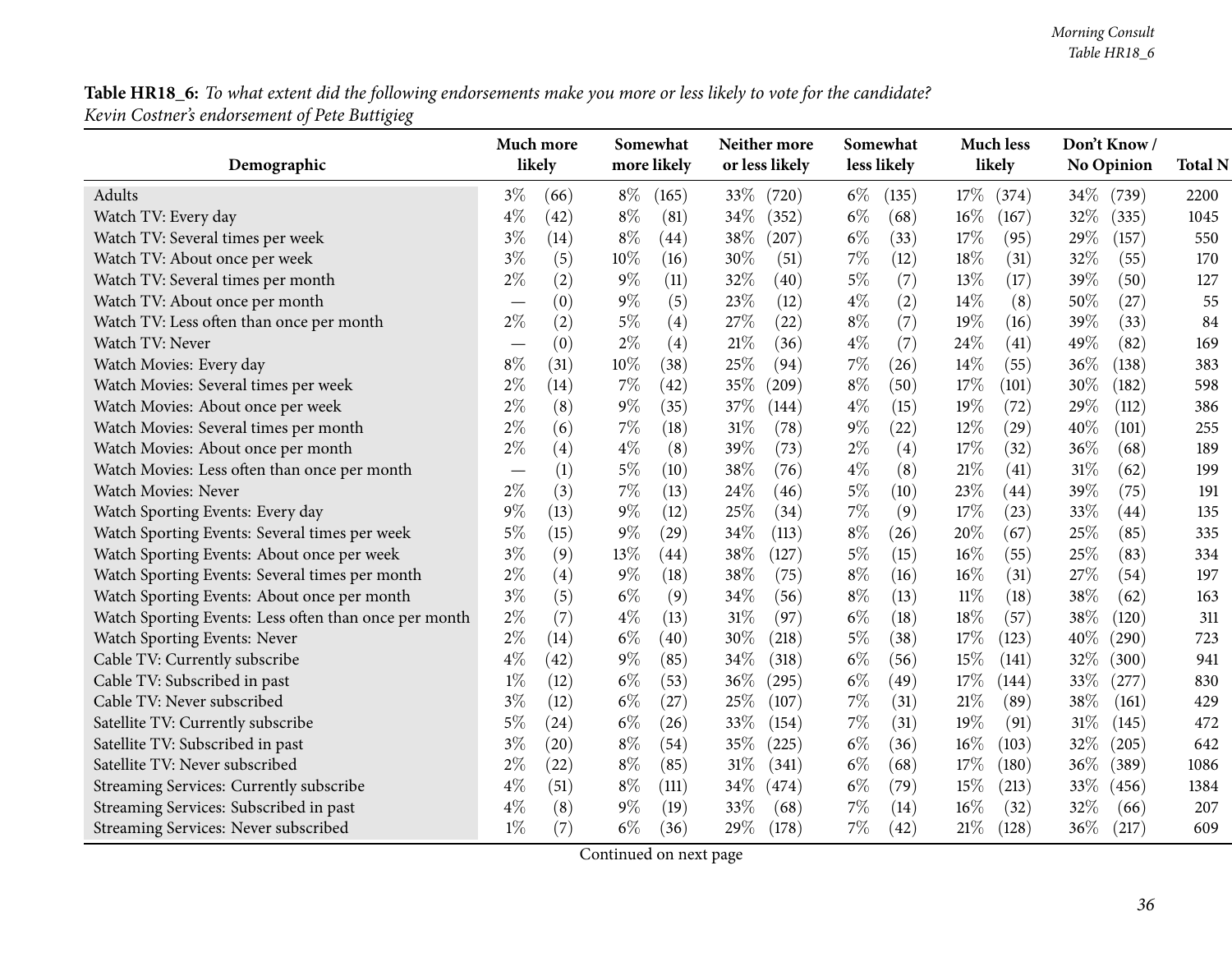| Table HR18_6: To what extent did the following endorsements make you more or less likely to vote for the candidate? |
|---------------------------------------------------------------------------------------------------------------------|
| Kevin Costner's endorsement of Pete Buttigieg                                                                       |

| Demographic              | Much more<br>likely        | Somewhat<br>more likely | Neither more<br>or less likely | Somewhat<br>less likely | <b>Much less</b><br>likely | Don't Know/<br><b>No Opinion</b> | <b>Total N</b> |
|--------------------------|----------------------------|-------------------------|--------------------------------|-------------------------|----------------------------|----------------------------------|----------------|
| Adults                   | $3\%$<br>(66)              | $8\%$<br>(165)          | 33\%<br>(720)                  | $6\%$<br>(135)          | $17\%$<br>(374)            | 34\% (739)                       | 2200           |
| Film: An avid fan        | $5\%$<br>(36)              | $11\%$<br>(81)          | $33\%$<br>(248)                | $5\%$<br>(36)           | $15\%$<br>(111)            | $32\%$ (246)                     | 757            |
| Film: A casual fan       | $2\%$<br>$^{'}25)$         | $6\%$<br>(75)           | $34\%$<br>(399)                | $7\%$<br>(82)           | $17\%$<br>(198)            | 34\% (400)                       | 1179           |
| Film: Not a fan          | $2\%$<br>(5)               | $4\%$<br>(9)            | $28\%$<br>(74)                 | $7\%$<br>(18)           | 25%<br>(65)                | $35\%$<br>(93)                   | 264            |
| Television: An avid fan  | $4\%$<br>(43)              | $9\%$<br>(99)           | $32\%$<br>(344)                | $6\%$<br>(59)           | $16\%$<br>(174)            | $33\%$<br>(351)                  | 1070           |
| Television: A casual fan | $2\%$<br>(21)              | $6\%$<br>(60)           | $34\%$<br>(336)                | $7\%$<br>(69)           | $17\%$<br>(167)            | 34\% (334)                       | 988            |
| Television: Not a fan    | $1\%$<br>$\left( 2\right)$ | $5\%$<br>(7)            | $28\%$<br>(40)                 | $5\%$<br>(7)            | 23%<br>(33)                | $38\%$<br>(54)                   | 142            |
| Music: An avid fan       | $4\%$<br>(45)              | $9\%$<br>(98)           | 31%<br>(352)                   | $7\%$<br>(77)           | $14\%$<br>(161)            | $36\%$<br>(418)                  | 1151           |
| Music: A casual fan      | $2\%$<br>(18)              | $6\%$<br>(57            | 37%<br>(342)                   | $6\%$<br>(53)           | $19\%$<br>(176)            | $30\%$<br>(275)                  | 921            |
| Music: Not a fan         | $3\%$<br>(3)               | $8\%$<br>(10)           | $20\%$<br>(26)                 | $4\%$<br>(5)            | $29\%$<br>(37)             | $36\%$<br>(46)                   | 128            |
| Fashion: An avid fan     | $9\%$<br>$^{'}27$          | $10\%$<br>(30)          | $26\%$<br>(76)                 | $5\%$<br>(16)           | $12\%$<br>(36)             | $37\%$<br>(108)                  | 294            |
| Fashion: A casual fan    | $3\%$<br>$^{'}29)$         | $9\%$<br>(85)           | 31%<br>(292)                   | $6\%$<br>(60)           | $15\%$<br>(138)            | $36\%$<br>(336)                  | 940            |
| Fashion: Not a fan       | $1\%$<br>$\left( 9\right)$ | $5\%$<br>(50)           | $36\%$<br>(352)                | $6\%$<br>(59)           | 21%<br>(200)               | $31\%$<br>(295)                  | 966            |

*Note:* Row proportions may total to larger than one-hundred percen<sup>t</sup> due to rounding. For more information visit [MorningConsultIntelligence.com](https://morningconsultintelligence.com).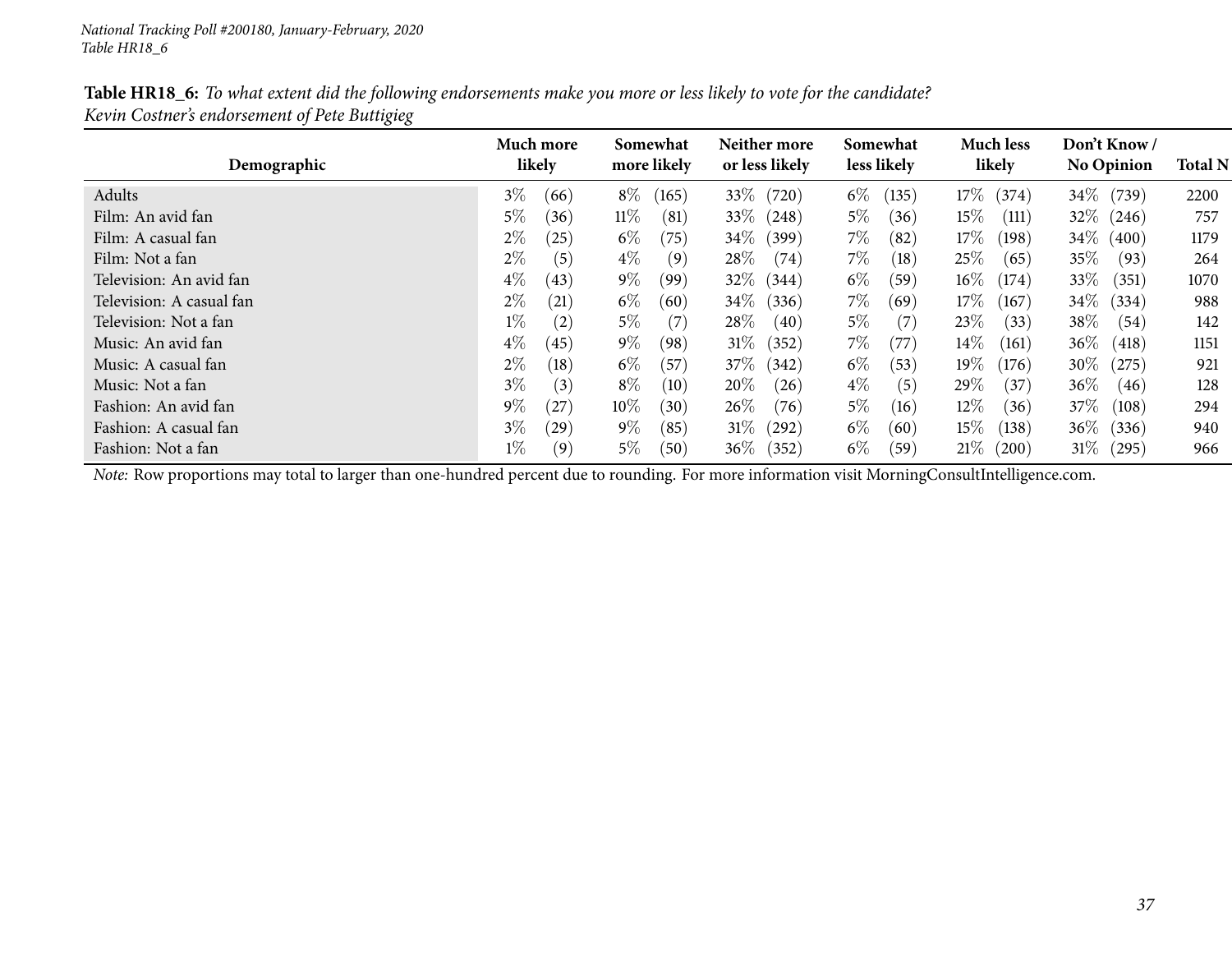*Morning Consult Table HR19*

| Demographic              |        | <b>Yes</b> |        | <b>No</b> | <b>Total N</b> |
|--------------------------|--------|------------|--------|-----------|----------------|
| Adults                   | $11\%$ | (245)      | 89%    | (1955)    | 2200           |
| Gender: Male             | 13%    | (135)      | 87%    | (927)     | 1062           |
| Gender: Female           | $10\%$ | (111)      | $90\%$ | (1027)    | 1138           |
| Age: 18-29               | 19%    | (90)       | $81\%$ | (375)     | 465            |
| Age: 30-44               | 15%    | (84)       | 85%    | (463)     | 548            |
| Age: 45-54               | $8\%$  | (28)       | 92%    | (316)     | 344            |
| Age: 55-64               | $5\%$  | (20)       | 95%    | (387)     | 407            |
| Age: 65+                 | $5\%$  | (23)       | 95%    | (413)     | 436            |
| Generation Z: 18-22      | 19%    | (41)       | $81\%$ | (174)     | 215            |
| Millennial: Age 23-38    | $16\%$ | (97)       | $84\%$ | (493)     | 589            |
| Generation X: Age 39-54  | $12\%$ | (64)       | $88\%$ | (488)     | 553            |
| Boomers: Age 55-73       | $5\%$  | (38)       | 95%    | (713)     | 751            |
| PID: Dem (no lean)       | $12\%$ | (94)       | 88%    | (663)     | 756            |
| PID: Ind (no lean)       | 12%    | (88)       | 88%    | (673)     | 761            |
| PID: Rep (no lean)       | $9\%$  | (64)       | $91\%$ | (619)     | 682            |
| PID/Gender: Dem Men      | $14\%$ | (48)       | 86%    | (306)     | 353            |
| PID/Gender: Dem Women    | $11\%$ | (46)       | 89%    | (357)     | 403            |
| PID/Gender: Ind Men      | 14\%   | (50)       | $86\%$ | (317)     | 368            |
| PID/Gender: Ind Women    | $10\%$ | (37)       | $90\%$ | (356)     | 394            |
| PID/Gender: Rep Men      | $11\%$ | (36)       | 89%    | (304)     | 341            |
| PID/Gender: Rep Women    | $8\%$  | (27)       | 92%    | (314)     | 342            |
| Ideo: Liberal (1-3)      | 17%    | (104)      | 83%    | (509)     | 613            |
| Ideo: Moderate (4)       | $11\%$ | (58)       | 89%    | (475)     | 533            |
| Ideo: Conservative (5-7) | $6\%$  | (43)       | 94%    | (693)     | 736            |
| Educ: < College          | $11\%$ | (168)      | 89%    | (1345)    | 1512           |
| Educ: Bachelors degree   | 10%    | (43)       | 90%    | (401)     | 444            |
| Educ: Post-grad          | 14\%   | (35)       | 86%    | (209)     | 244            |
| Income: Under 50k        | $11\%$ | (137)      | 89%    | (1088)    | 1226           |
| Income: 50k-100k         | $9\%$  | (63)       | 91%    | (604)     | 667            |
| Income: 100k+            | 15%    | (45)       | 85%    | (263)     | 307            |
| Ethnicity: White         | 10%    | (165)      | 90%    | (1557)    | 1722           |
| Ethnicity: Hispanic      | 18%    | (63)       | 82%    | (286)     | 349            |
| Ethnicity: Afr. Am.      | 15%    | (41)       | 85%    | (234)     | 274            |

Table HR19: Is there a celebrity whose endorsement would make you more likely to vote for a candidate you weren't previously planning to vote for?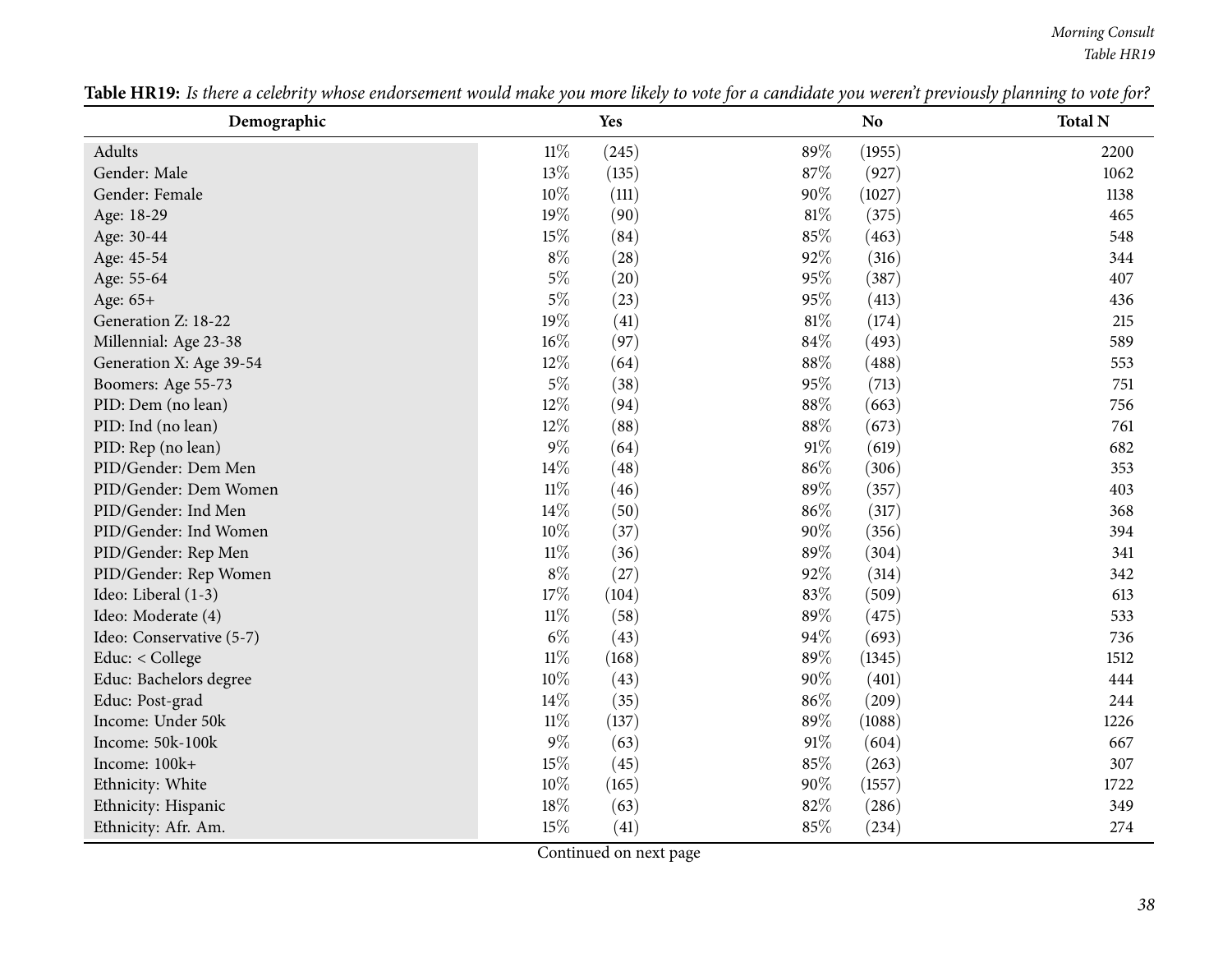| Demographic                   |        | Yes   |        | N <sub>o</sub> | <b>Total N</b> |
|-------------------------------|--------|-------|--------|----------------|----------------|
| <b>Adults</b>                 | $11\%$ | (245) | 89%    | (1955)         | 2200           |
| Ethnicity: Other              | 20%    | (40)  | $80\%$ | (164)          | 204            |
| Community: Urban              | 18\%   | (102) | 82%    | (457)          | 559            |
| Community: Suburban           | $9\%$  | (91)  | $91\%$ | (878)          | 969            |
| Community: Rural              | $8\%$  | (53)  | 92%    | (619)          | 673            |
| Employ: Private Sector        | $11\%$ | (73)  | 89%    | (580)          | 652            |
| <b>Employ: Government</b>     | $17\%$ | (24)  | 83%    | (120)          | 145            |
| Employ: Self-Employed         | 13%    | (29)  | 87%    | (186)          | 214            |
| Employ: Homemaker             | $7\%$  | (13)  | 93%    | (156)          | 169            |
| Employ: Retired               | $6\%$  | (27)  | 94%    | (456)          | 483            |
| Employ: Unemployed            | 10%    | (24)  | 90%    | (210)          | 233            |
| Employ: Other                 | 16%    | (30)  | 84%    | (154)          | 184            |
| Military HH: Yes              | 12%    | (42)  | 88%    | (310)          | 353            |
| Military HH: No               | $11\%$ | (203) | 89%    | (1644)         | 1847           |
| RD/WT: Right Direction        | $11\%$ | (92)  | 89%    | (728)          | 820            |
| RD/WT: Wrong Track            | $11\%$ | (153) | 89%    | (1227)         | 1380           |
| Trump Job Approve             | $10\%$ | (89)  | 90%    | (823)          | 912            |
| Trump Job Disapprove          | 13%    | (149) | $87\%$ | (1031)         | 1180           |
| Trump Job Strongly Approve    | $8\%$  | (40)  | 92%    | (453)          | 494            |
| Trump Job Somewhat Approve    | 12%    | (49)  | $88\%$ | (370)          | 418            |
| Trump Job Somewhat Disapprove | 10%    | (29)  | 90%    | (261)          | 290            |
| Trump Job Strongly Disapprove | 13%    | (120) | 87%    | (770)          | 890            |
| Favorable of Trump            | $10\%$ | (86)  | 90%    | (800)          | 886            |
| Unfavorable of Trump          | 12%    | (144) | 88%    | (1045)         | 1189           |
| Very Favorable of Trump       | $9\%$  | (47)  | $91\%$ | (463)          | 511            |
| Somewhat Favorable of Trump   | 10%    | (39)  | 90%    | (337)          | 375            |
| Somewhat Unfavorable of Trump | $9\%$  | (20)  | 91%    | (198)          | 218            |
| Very Unfavorable of Trump     | 13%    | (124) | 87%    | (847)          | 972            |

| Table HR.<br>. candidate vou •<br>make vou more<br>° endorsement<br>likelv<br>celebrit<br>whose<br>weren<br><i>breviousl</i> y<br>there<br>plannın<br>vote tor<br>uv.<br>would<br>' to | to vote for? |
|----------------------------------------------------------------------------------------------------------------------------------------------------------------------------------------|--------------|
|----------------------------------------------------------------------------------------------------------------------------------------------------------------------------------------|--------------|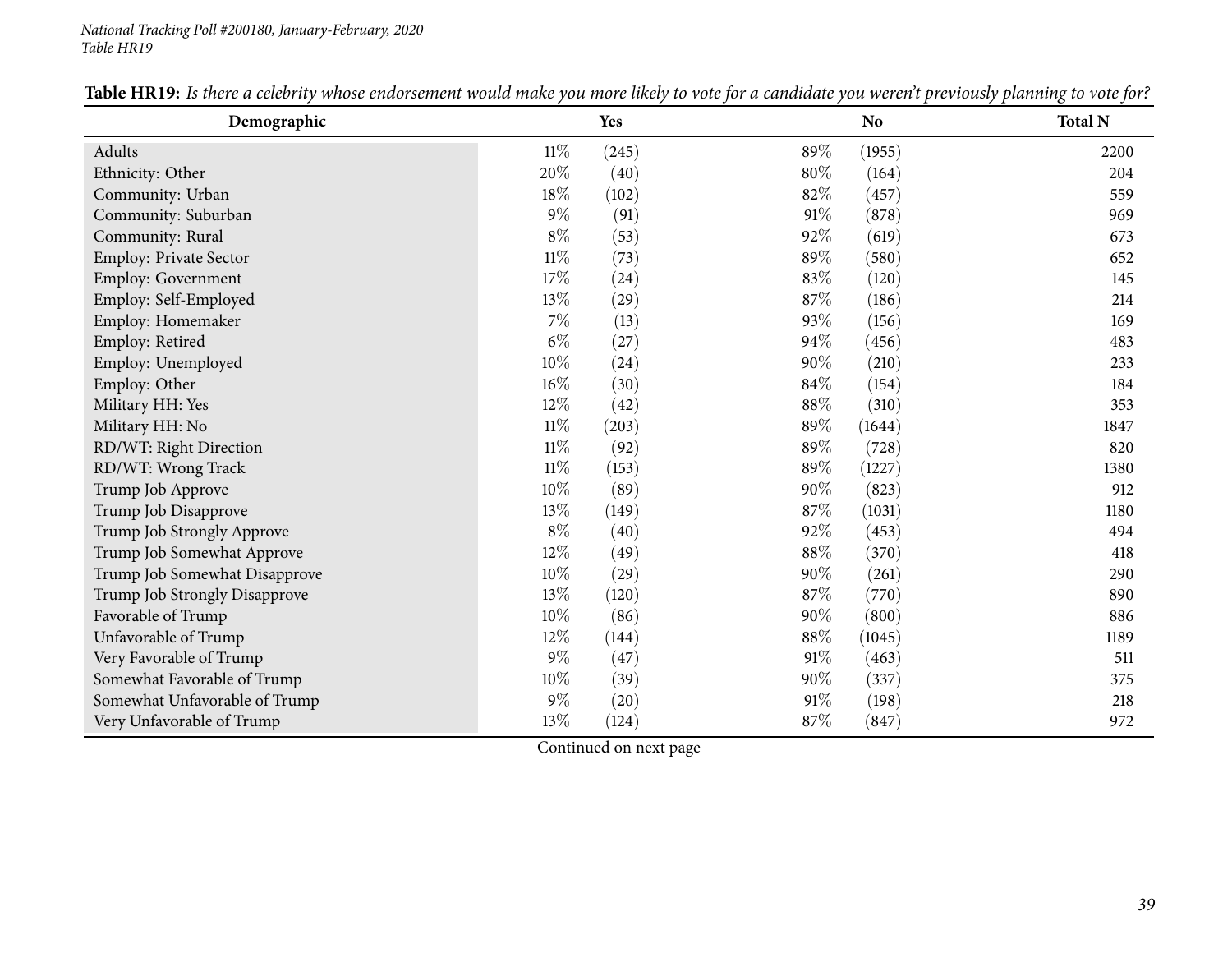*Morning Consult Table HR19*

| Demographic                              |        | Yes   |        | <b>No</b> | <b>Total N</b> |
|------------------------------------------|--------|-------|--------|-----------|----------------|
| Adults                                   | $11\%$ | (245) | 89%    | (1955)    | 2200           |
| #1 Issue: Economy                        | 10%    | (59)  | $90\%$ | (519)     | 579            |
| #1 Issue: Security                       | $9\%$  | (35)  | 91%    | (347)     | 381            |
| #1 Issue: Health Care                    | 10%    | (39)  | 90%    | (334)     | 373            |
| #1 Issue: Medicare / Social Security     | 10%    | (37)  | 90%    | (317)     | 354            |
| #1 Issue: Women's Issues                 | 20%    | (21)  | 80%    | (86)      | 108            |
| #1 Issue: Education                      | 15%    | (19)  | 85%    | (105)     | 124            |
| #1 Issue: Energy                         | 15%    | (21)  | 85%    | (118)     | 139            |
| #1 Issue: Other                          | 10%    | (14)  | 90%    | (128)     | 142            |
| 2018 House Vote: Democrat                | 14%    | (101) | 86%    | (615)     | 715            |
| 2018 House Vote: Republican              | $8\%$  | (54)  | 92%    | (604)     | 658            |
| 2018 House Vote: Someone else            | $9\%$  | (7)   | 91%    | (79)      | 87             |
| 2016 Vote: Hillary Clinton               | 13\%   | (91)  | 87%    | (599)     | 690            |
| 2016 Vote: Donald Trump                  | 10%    | (61)  | 90%    | (575)     | 636            |
| 2016 Vote: Other                         | 10%    | (17)  | 90%    | (152)     | 169            |
| 2016 Vote: Didn't Vote                   | $11\%$ | (76)  | 89%    | (629)     | 705            |
| Voted in 2014: Yes                       | $11\%$ | (147) | 89%    | (1149)    | 1296           |
| Voted in 2014: No                        | $11\%$ | (99)  | 89%    | (806)     | 904            |
| 2012 Vote: Barack Obama                  | 13%    | (111) | 87%    | (727)     | 838            |
| 2012 Vote: Mitt Romney                   | $7\%$  | (36)  | 93%    | (452)     | 488            |
| 2012 Vote: Other                         | $4\%$  | (3)   | 96%    | (90)      | 93             |
| 2012 Vote: Didn't Vote                   | 12%    | (95)  | 88%    | (681)     | 777            |
| 4-Region: Northeast                      | 10%    | (40)  | 90%    | (353)     | 394            |
| 4-Region: Midwest                        | $10\%$ | (48)  | 90%    | (414)     | 462            |
| 4-Region: South                          | $9\%$  | (77)  | 91%    | (747)     | 824            |
| 4-Region: West                           | 15%    | (80)  | 85%    | (440)     | 520            |
| Watch TV: Every day                      | $12\%$ | (121) | 88%    | (924)     | 1045           |
| Watch TV: Several times per week         | 12\%   | (65)  | 88%    | (485)     | 550            |
| Watch TV: About once per week            | 12\%   | (20)  | 88%    | (150)     | 170            |
| Watch TV: Several times per month        | $9\%$  | (12)  | 91%    | (115)     | 127            |
| Watch TV: About once per month           | 12%    | (6)   | 88%    | (48)      | 55             |
| Watch TV: Less often than once per month | $11\%$ | (10)  | 89%    | (74)      | 84             |
| Watch TV: Never                          | $7\%$  | (12)  | 93%    | (158)     | 169            |

Table HR19: Is there a celebrity whose endorsement would make you more likely to vote for a candidate you weren't previously planning to vote for?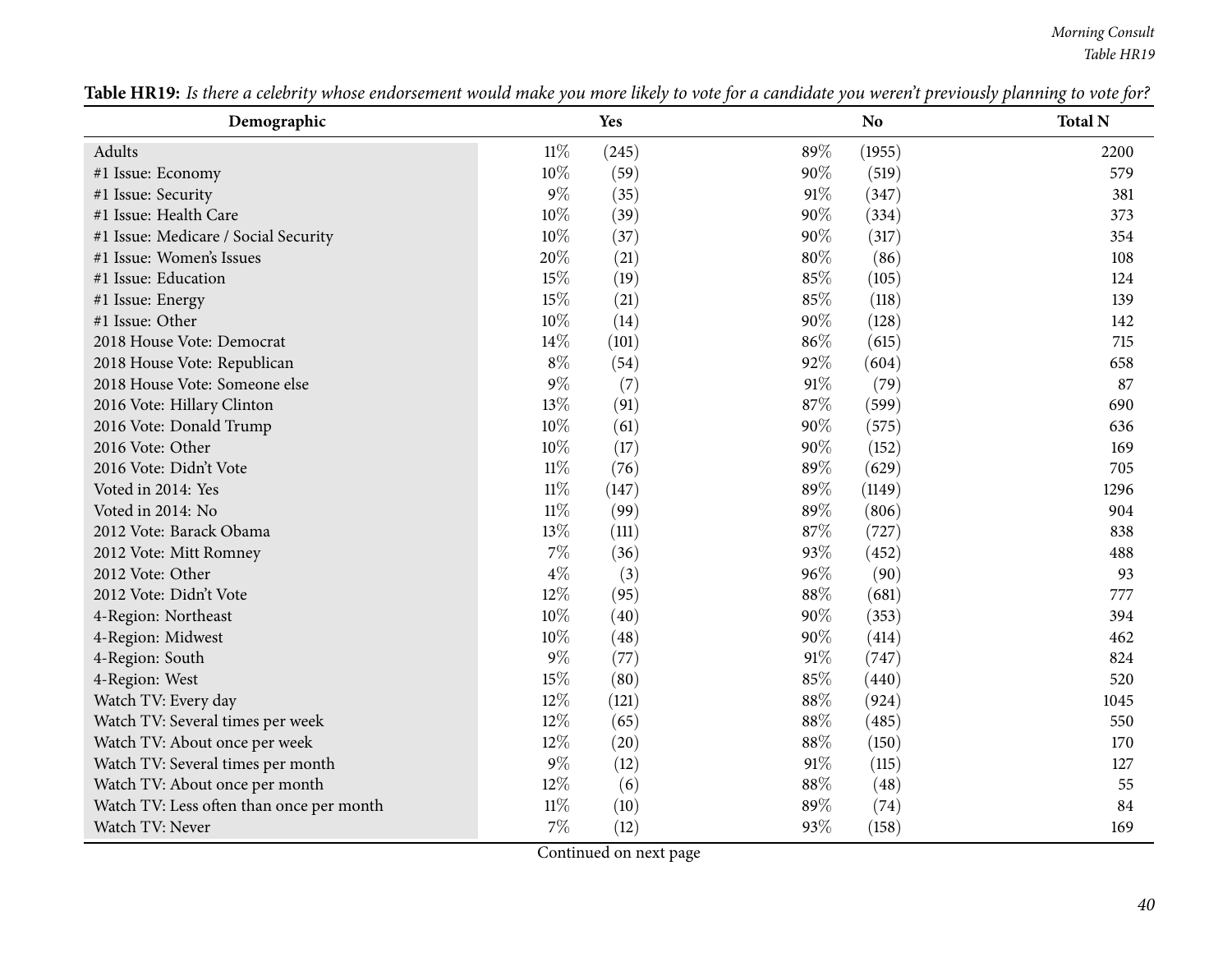| Demographic                                           |        | Yes   |        | <b>No</b> | <b>Total N</b> |
|-------------------------------------------------------|--------|-------|--------|-----------|----------------|
| Adults                                                | $11\%$ | (245) | 89%    | (1955)    | 2200           |
| Watch Movies: Every day                               | 18%    | (70)  | 82%    | (313)     | 383            |
| Watch Movies: Several times per week                  | 14\%   | (82)  | 86%    | (515)     | 598            |
| Watch Movies: About once per week                     | 10%    | (38)  | 90%    | (348)     | 386            |
| Watch Movies: Several times per month                 | $7\%$  | (18)  | 93%    | (237)     | 255            |
| Watch Movies: About once per month                    | $8\%$  | (16)  | 92%    | (173)     | 189            |
| Watch Movies: Less often than once per month          | $8\%$  | (15)  | 92%    | (184)     | 199            |
| <b>Watch Movies: Never</b>                            | $3\%$  | (7)   | 97%    | (185)     | 191            |
| Watch Sporting Events: Every day                      | 23%    | (31)  | 77%    | (104)     | 135            |
| Watch Sporting Events: Several times per week         | $14\%$ | (47)  | 86%    | (289)     | 335            |
| Watch Sporting Events: About once per week            | $14\%$ | (47)  | 86%    | (287)     | 334            |
| Watch Sporting Events: Several times per month        | 10%    | (20)  | 90%    | (177)     | 197            |
| Watch Sporting Events: About once per month           | 14%    | (22)  | 86%    | (141)     | 163            |
| Watch Sporting Events: Less often than once per month | $6\%$  | (18)  | 94%    | (294)     | 311            |
| Watch Sporting Events: Never                          | $8\%$  | (61)  | 92%    | (663)     | 723            |
| Cable TV: Currently subscribe                         | $11\%$ | (99)  | 89%    | (842)     | 941            |
| Cable TV: Subscribed in past                          | $11\%$ | (87)  | 89%    | (743)     | 830            |
| Cable TV: Never subscribed                            | 14\%   | (59)  | 86%    | (370)     | 429            |
| Satellite TV: Currently subscribe                     | $11\%$ | (50)  | 89%    | (422)     | 472            |
| Satellite TV: Subscribed in past                      | $13\%$ | (86)  | 87%    | (556)     | 642            |
| Satellite TV: Never subscribed                        | 10%    | (109) | 90%    | (977)     | 1086           |
| Streaming Services: Currently subscribe               | $11\%$ | (159) | 89%    | (1226)    | 1384           |
| Streaming Services: Subscribed in past                | 15%    | (32)  | 85%    | (175)     | 207            |
| Streaming Services: Never subscribed                  | $9\%$  | (55)  | $91\%$ | (554)     | 609            |
| Film: An avid fan                                     | $15\%$ | (115) | 85%    | (642)     | 757            |
| Film: A casual fan                                    | $9\%$  | (107) | 91%    | (1072)    | 1179           |
| Film: Not a fan                                       | $9\%$  | (23)  | 91%    | (240)     | 264            |
| Television: An avid fan                               | $11\%$ | (122) | 89%    | (948)     | 1070           |
| Television: A casual fan                              | 10%    | (103) | 90%    | (885)     | 988            |
| Television: Not a fan                                 | 14\%   | (20)  | 86%    | (122)     | 142            |
| Music: An avid fan                                    | $15\%$ | (168) | 85%    | (983)     | 1151           |
| Music: A casual fan                                   | $7\%$  | (67)  | 93%    | (853)     | 921            |
| Music: Not a fan                                      | $8\%$  | (10)  | 92%    | (118)     | 128            |

| y whose endorsement would make you more likely to vote for a candidate y<br>Table HR19:<br>planning to vote for?<br>. previously : |
|------------------------------------------------------------------------------------------------------------------------------------|
|------------------------------------------------------------------------------------------------------------------------------------|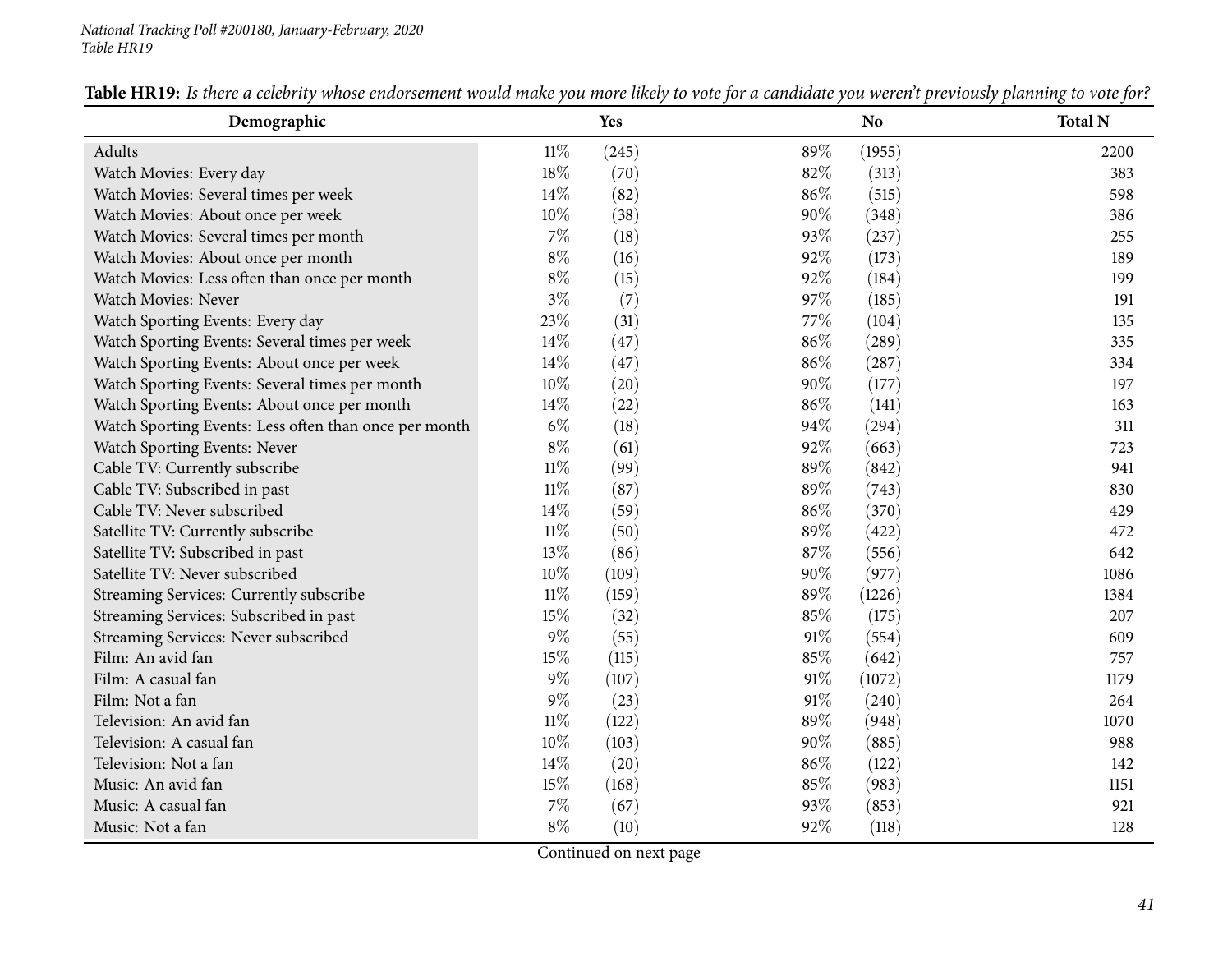*Morning Consult Table HR19*

| Demographic           |        | <b>Yes</b> |        | No     | <b>Total N</b> |
|-----------------------|--------|------------|--------|--------|----------------|
| Adults                | $11\%$ | (245)      | 89%    | (1955) | 2200           |
| Fashion: An avid fan  | 22%    | (63)       | $78\%$ | (230)  | 294            |
| Fashion: A casual fan | $12\%$ | (114)      | 88\%   | (826)  | 940            |
| Fashion: Not a fan    | $7\%$  | (68)       | $93\%$ | (898)  | 966            |

Table HR19: Is there a celebrity whose endorsement would make you more likely to vote for a candidate you weren't previously planning to vote for?

*Note:* Row proportions may total to larger than one-hundred percen<sup>t</sup> due to rounding. For more information visit [MorningConsultIntelligence.com](https://morningconsultintelligence.com).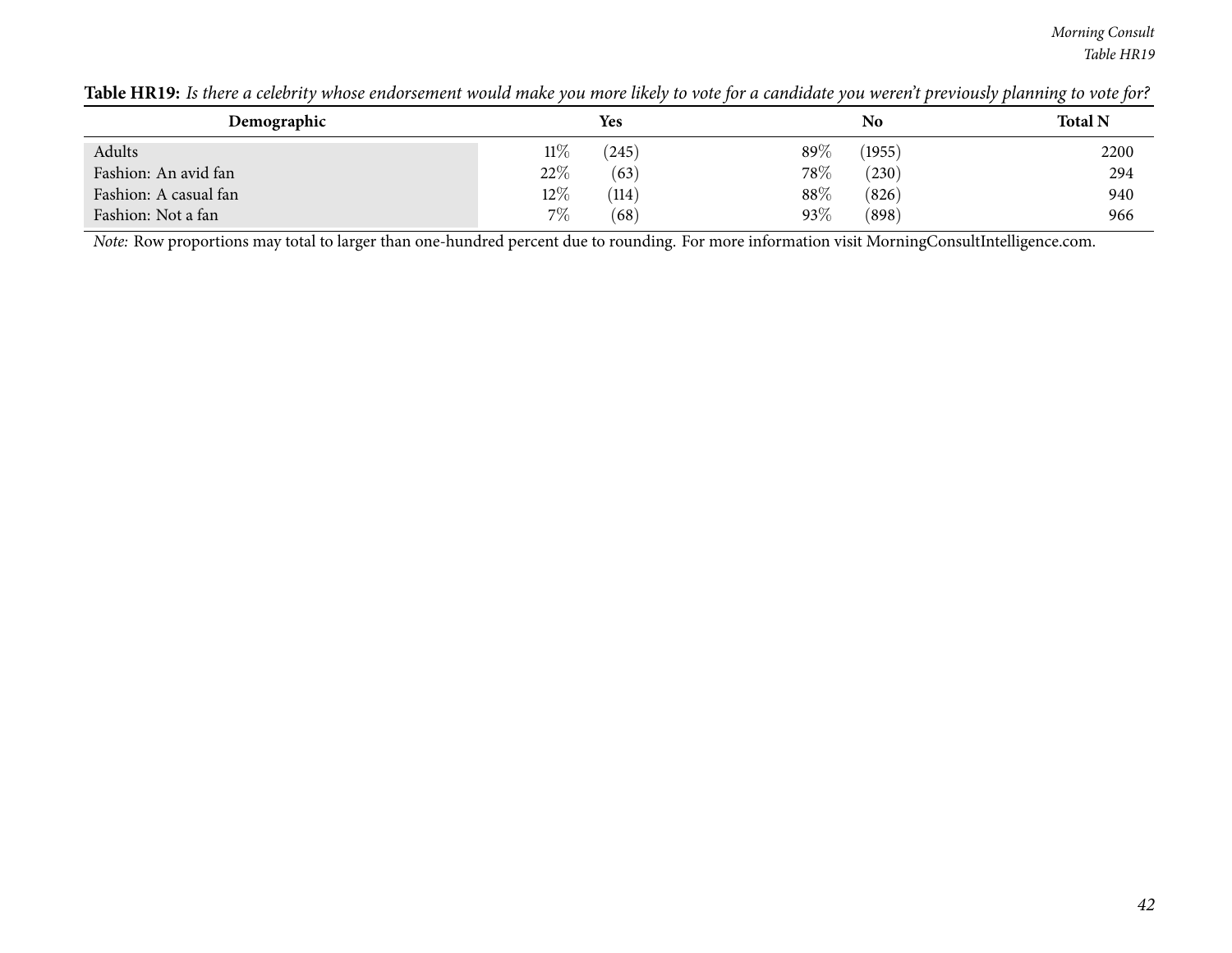*TV shows*

|                          |              | Watch TV:      |                | Watch TV:      |               | Watch TV:     |                |                         |
|--------------------------|--------------|----------------|----------------|----------------|---------------|---------------|----------------|-------------------------|
|                          |              | <b>Several</b> | Watch TV:      | Several        | Watch TV:     | Less often    |                |                         |
|                          | Watch TV:    | times per      | About once     | times per      | About once    | than once     | Watch TV:      |                         |
| Demographic              | Every day    | week           | per week       | month          | per month     | per month     | <b>Never</b>   | <b>Tota</b>             |
| Adults                   | 48\%(1045)   | 25% (550)      | 8\% (170)      | $6\%$ (127)    | $2\%$<br>(55) | $4\%$<br>(84) | $8\%$ (169)    | 220                     |
| Gender: Male             | 45\% (478)   | $26\%$ (276)   | $10\%$ (101)   | $5\%$<br>(50)  | $3\%$<br>(32) | $4\%$<br>(39) | $8\%$<br>(86)  | 10 <sub>6</sub>         |
| Gender: Female           | 50% (567)    | 24\% (274)     | $6\%$<br>(69)  | 7%<br>(77)     | $2\%$<br>(23) | $4\%$<br>(45) | $7\%$<br>(83)  | 113                     |
| Age: 18-29               | 40\% (186)   | 29\% (136)     | $12\%$<br>(56) | $8\%$<br>(36)  | $3\%$<br>(14) | $2\%$<br>(10) | $6\%$<br>(27)  | 4 <sub>6</sub>          |
| Age: 30-44               | 50\% (273)   | 26\% (143)     | $8\%$<br>(43)  | $5\%$<br>(25)  | $4\%$<br>(20) | $4\%$<br>(20) | $4\%$<br>(24)  | 54                      |
| Age: 45-54               | 44\% (152)   | 22%<br>(77)    | 10%<br>(34)    | 7%<br>(23)     | $3\%$<br>(9)  | $6\%$<br>(20) | $8\%$<br>(28)  | 34                      |
| Age: 55-64               | 50\% (205)   | 23\%<br>(92)   | $5\%$<br>(21)  | $6\%$<br>(25)  | $1\%$<br>(5)  | $4\%$<br>(15) | $11\%$<br>(44) | 40                      |
| Age: 65+                 | 52\% (229)   | 23\% (102)     | $4\%$<br>(16)  | $4\%$<br>(19)  | $1\%$<br>(6)  | $4\%$<br>(18) | 11%<br>(47)    | 4 <sup>3</sup>          |
| Generation Z: 18-22      | 34\% (73)    | 29%<br>(63)    | 14%<br>(31)    | $11\%$<br>(23) | 5%<br>(10)    | $1\%$<br>(2)  | $5\%$<br>(12)  | $\overline{2}$          |
| Millennial: Age 23-38    | 45\% (266)   | 28\% (165)     | $9\%$<br>(52)  | 5%<br>(29)     | $3\%$<br>(17) | $4\%$<br>(26) | $6\%$<br>(35)  | 58                      |
| Generation X: Age 39-54  | 49\% (271)   | $23\%$ (128)   | $9\%$<br>(51)  | $6\%$<br>(31)  | $3\%$<br>(16) | $4\%$<br>(23) | $6\%$<br>(32)  | 5 <sup>1</sup>          |
| Boomers: Age 55-73       | 52% (391)    | 22\% (168)     | $4\%$<br>(32)  | $5\%$<br>(40)  | $1\%$<br>(11) | $4\%$<br>(27) | $11\%$<br>(81) | 7.                      |
| PID: Dem (no lean)       | 49\% (371)   | 26\% (200)     | $7\%$<br>(54)  | $5\%$<br>(41)  | $2\%$<br>(16) | $4\%$<br>(27) | $6\%$<br>(47)  | 75                      |
| PID: Ind (no lean)       | 43\% (324)   | 25% (189)      | $10\%$<br>(75) | $6\%$<br>(49)  | $3\%$<br>(20) | $6\%$<br>(43) | $8\%$<br>(62)  | $\overline{7}$          |
| PID: Rep (no lean)       | 51\% (350)   | $24\%$ (161)   | $6\%$<br>(42)  | $6\%$<br>(38)  | $3\%$<br>(18) | $2\%$<br>(14) | $9\%$<br>(60)  | 68                      |
| PID/Gender: Dem Men      | $46\%$ (161) | 29\%<br>(101)  | $8\%$<br>(28)  | $4\%$<br>(15)  | $2\%$<br>(7)  | 5%<br>(17)    | 7%<br>(24)     | 3 <sup>1</sup>          |
| PID/Gender: Dem Women    | 52% (210)    | 25%<br>(99)    | $6\%$<br>(26)  | $6\%$<br>(26)  | $2\%$<br>(9)  | $2\%$<br>(10) | $6\%$<br>(24)  | 4 <sub>0</sub>          |
| PID/Gender: Ind Men      | $41\%$ (152) | 25%<br>(92)    | 13%<br>(47)    | $5\%$<br>(17)  | $4\%$<br>(13) | $4\%$<br>(16) | $8\%$<br>(30)  | 3 <sub>6</sub>          |
| PID/Gender: Ind Women    | 44\% (172)   | $25\%$<br>(97) | $7\%$<br>(28)  | $8\%$<br>(31)  | $2\%$<br>(7)  | $7\%$<br>(27) | $8\%$<br>(32)  | 39                      |
| PID/Gender: Rep Men      | 48\% (165)   | 24\%<br>(83)   | $8\%$<br>(26)  | $5\%$<br>(18)  | $3\%$<br>(11) | $2\%$<br>(6)  | $9\%$<br>(32)  | $\overline{\mathbf{3}}$ |
| PID/Gender: Rep Women    | 54\% (184)   | 23\%<br>(78)   | $5\%$<br>(16)  | $6\%$<br>(20)  | $2\%$<br>(7)  | $2\%$<br>(8)  | $8\%$<br>(27)  | 34                      |
| Ideo: Liberal (1-3)      | $51\%$ (312) | 29\% (177)     | $8\%$<br>(47)  | $4\%$<br>(22)  | $3\%$<br>(19) | $3\%$<br>(16) | $3\%$<br>(20)  | 6                       |
| Ideo: Moderate (4)       | $51\%$ (271) | 24\% (128)     | $6\%$<br>(33)  | $6\%$<br>(31)  | $2\%$<br>(11) | $4\%$<br>(24) | $7\%$<br>(35)  | 5.                      |
| Ideo: Conservative (5-7) | 47\% (343)   | 26\% (188)     | $6\%$<br>(43)  | $7\%$<br>(50)  | $2\%$<br>(14) | $4\%$<br>(33) | $9\%$<br>(66)  | 73                      |
| Educ: < College          | 48\% (728)   | $23\%$ (350)   | $8\%$<br>(118) | $6\%$<br>(88)  | $2\%$<br>(38) | $4\%$<br>(60) | $9\%$<br>(130) | 15 <sub>1</sub>         |
| Educ: Bachelors degree   | 45\% (202)   | 30\% (134)     | $9\%$<br>(39)  | $4\%$<br>(18)  | $3\%$<br>(11) | $3\%$<br>(14) | $6\%$<br>(26)  | 4 <sub>4</sub>          |
| Educ: Post-grad          | 47\% (116)   | $27\%$ (65)    | $5\%$<br>(13)  | $8\%$<br>(21)  | $2\%$<br>(6)  | $4\%$<br>(10) | $5\%$<br>(13)  | 24                      |

Continued on next page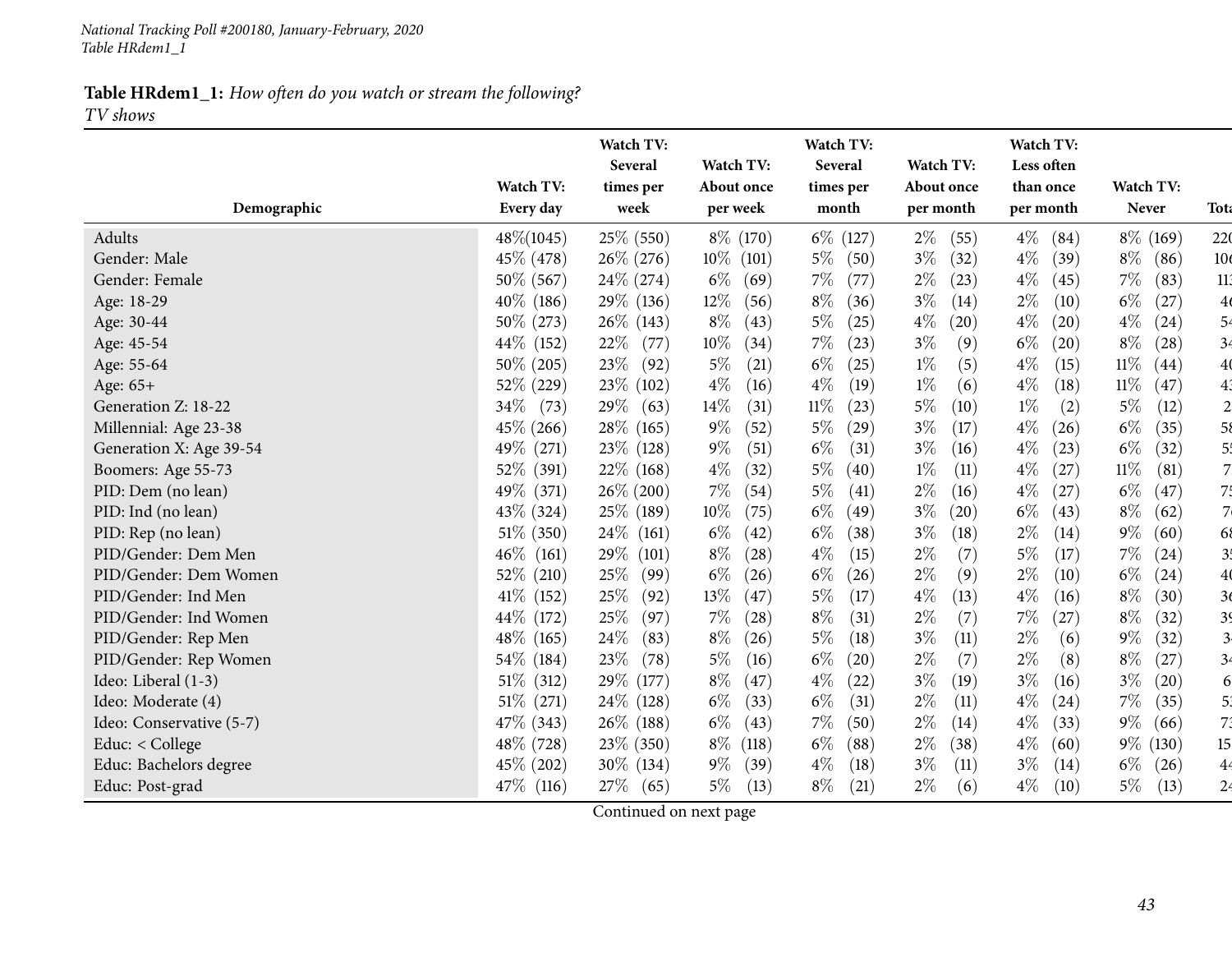|                               |                | Watch TV:<br>Several | Watch TV:      | Watch TV:<br>Several | Watch TV:     | Watch TV:<br>Less often     |                |                |
|-------------------------------|----------------|----------------------|----------------|----------------------|---------------|-----------------------------|----------------|----------------|
|                               | Watch TV:      | times per            | About once     | times per            | About once    | than once                   | Watch TV:      |                |
| Demographic                   | Every day      | week                 | per week       | month                | per month     | per month                   | Never          | Tota           |
| Adults                        | $48\% (1045)$  | 25\% (550)           | $8\%$ (170)    | $6\%$ (127)          | $2\%$<br>(55) | $4\%$<br>(84)               | $8\%$ (169)    | 220            |
| Income: Under 50k             | 47\% (574)     | 24\% (288)           | $6\%$<br>(77)  | $6\%$<br>(79)        | $3\%$<br>(36) | $5\%$<br>(57)               | $9\%$<br>(114) | 122            |
| Income: 50k-100k              | $50\%$ (331)   | 25\% (164)           | $9\%$<br>(63)  | $5\%$<br>(33)        | $2\%$<br>(12) | $3\%$<br>(21)               | $6\%$<br>(43)  | 66             |
| Income: 100k+                 | 45\% (140)     | 32\%<br>(98)         | $10\%$<br>(30) | $5\%$<br>(15)        | $2\%$<br>(6)  | $2\%$<br>(7)                | $4\%$<br>(12)  | 3 <sub>0</sub> |
| Ethnicity: White              | 50\% (855)     | $25\%$ (436)         | $6\%$<br>(110) | $6\%$<br>(100)       | $2\%$<br>(32) | $3\%$<br>(50)               | $8\%$<br>(138) | 172            |
| Ethnicity: Hispanic           | 43\% (149)     | 23\%<br>(80)         | $13\%$<br>(47) | $6\%$<br>(21)        | $3\%$<br>(11) | $5\%$<br>(18)               | $6\%$<br>(22)  | 34             |
| Ethnicity: Afr. Am.           | 44\% (120)     | 23\%<br>(62)         | $9\%$<br>(25)  | $7\%$<br>(19)        | $6\%$<br>(16) | $5\%$<br>(15)               | $6\%$<br>(17)  | 2 <sub>1</sub> |
| Ethnicity: Other              | $34\%$<br>(70) | 25%<br>(51)          | 17%<br>(35)    | $4\%$<br>(7)         | $3\%$<br>(7)  | $9\%$<br>(19)               | 7%<br>(14)     | 2 <sub>0</sub> |
| Community: Urban              | 48% (270)      | $26\%$ (147)         | $8\%$<br>(43)  | $5\%$<br>(30)        | $3\%$<br>(15) | $4\%$<br>(24)               | $5\%$<br>(30)  | 5 <sup>t</sup> |
| Community: Suburban           | 47\% (458)     | 24\% (237)           | $9\%$<br>(90)  | $6\%$<br>(60)        | $2\%$<br>(21) | $3\%$<br>(31)               | 7%<br>(72)     | 96             |
| Community: Rural              | 47\% (317)     | $25\%$ (166)         | $6\%$<br>(38)  | $5\%$<br>(37)        | $3\%$<br>(19) | $4\%$<br>$\left( 29\right)$ | 10%<br>(67)    | 67             |
| <b>Employ: Private Sector</b> | $45\%$ (295)   | 29\% (187)           | $8\%$<br>(52)  | $6\%$<br>(42)        | $2\%$<br>(15) | $3\%$<br>(17)               | 7%<br>(46)     | 65             |
| <b>Employ: Government</b>     | 53%<br>(77)    | 23%<br>(34)          | 13%<br>(19)    | $5\%$<br>(7)         | $1\%$<br>(1)  | $3\%$<br>(4)                | $2\%$<br>(3)   | 14             |
| Employ: Self-Employed         | 47\% (100)     | 29%<br>(63)          | $6\%$<br>(12)  | $6\%$<br>(13)        | $2\%$<br>(5)  | $8\%$<br>(16)               | $2\%$<br>(5)   | 2 <sup>1</sup> |
| Employ: Homemaker             | $44\%$<br>(74) | 24\%<br>(40)         | $11\%$<br>(18) | $9\%$<br>(16)        | $3\%$<br>(5)  | $2\%$<br>(3)                | $8\%$<br>(13)  | 16             |
| Employ: Retired               | 53% (255)      | 21%<br>(101)         | $5\%$<br>(24)  | $6\%$<br>(27)        | $1\%$<br>(7)  | $4\%$<br>(17)               | $11\%$<br>(52) | 48             |
| Employ: Unemployed            | 52\% (120)     | 22%<br>(51)          | $7\%$<br>(17)  | $6\%$<br>(15)        | $4\%$<br>(10) | $1\%$<br>(2)                | $8\%$<br>(18)  | 2 <sup>1</sup> |
| Employ: Other                 | 45\%<br>(82)   | 24%<br>(43)          | $6\%$<br>(11)  | $3\%$<br>(6)         | $2\%$<br>(4)  | $9\%$<br>(17)               | $11\%$<br>(21) | 18             |
| Military HH: Yes              | 50\% (176)     | 25\%<br>(88)         | $6\%$<br>(22)  | $4\%$<br>(14)        | $2\%$<br>(7)  | $5\%$<br>(16)               | $8\%$<br>(30)  | 3 <sup>1</sup> |
| Military HH: No               | 47\% (869)     | $25\%$ (462)         | $8\%$ (149)    | $6\%$<br>(113)       | $3\%$<br>(48) | $4\%$<br>(68)               | $8\%$<br>(139) | 184            |
| RD/WT: Right Direction        | $46\%$ (381)   | $26\%$ (210)         | $7\%$<br>(55)  | $6\%$<br>(52)        | $3\%$<br>(24) | $3\%$<br>(24)               | $9\%$<br>(73)  | 82             |
| RD/WT: Wrong Track            | $48\%$ (664)   | 25\% (340)           | $8\%$<br>(116) | $5\%$<br>(75)        | $2\%$<br>(30) | $4\%$<br>(60)               | $7\%$<br>(96)  | 138            |
| Trump Job Approve             | 47\% (429)     | 25% (224)            | $7\%$<br>(62)  | $7\%$<br>(67)        | $2\%$<br>(22) | $3\%$<br>(27)               | $9\%$<br>(82)  | 9              |
| Trump Job Disapprove          | 48\% (568)     | $26\%$ (310)         | $8\%$ (100)    | $5\%$<br>(55)        | $3\%$<br>(30) | $4\%$<br>(51)               | $6\%$<br>(68)  | 118            |
| Trump Job Strongly Approve    | 49% (242)      | $24\%$ (118)         | $4\%$<br>(22)  | $8\%$<br>(38)        | $2\%$<br>(9)  | $3\%$<br>(15)               | $10\%$<br>(50) | 49             |
| Trump Job Somewhat Approve    | 45\% (187)     | $25\%$ (106)         | $10\%$<br>(40) | $7\%$<br>(29)        | $3\%$<br>(13) | $3\%$<br>(12)               | $8\%$<br>(32)  | $\overline{4}$ |
| Trump Job Somewhat Disapprove | 43\% (126)     | $29\%$ (84)          | $7\%$<br>(19)  | $5\%$<br>(16)        | $3\%$<br>(7)  | $6\%$<br>(17)               | 7%<br>(21)     | 2 <sup>c</sup> |
| Trump Job Strongly Disapprove | $50\%$ (442)   | 25\% (226)           | $9\%$<br>(81)  | $4\%$<br>(39)        | $3\%$<br>(23) | $4\%$<br>(34)               | $5\%$<br>(47)  | 89             |

Continued on next page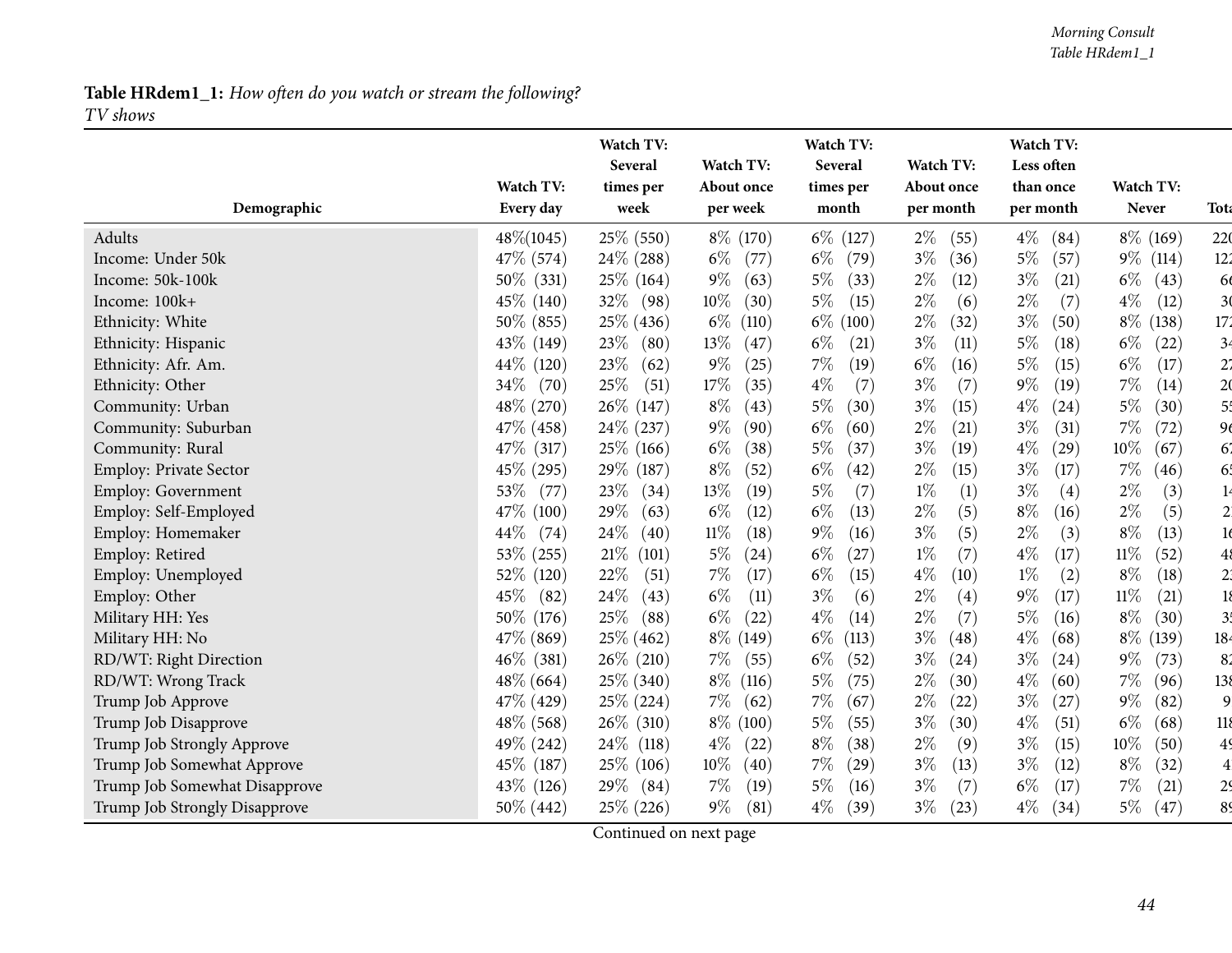*TV shows*

|                                      |                | Watch TV:<br><b>Several</b> | Watch TV:      | Watch TV:<br>Several | Watch TV:     | Watch TV:<br>Less often     |                |                |
|--------------------------------------|----------------|-----------------------------|----------------|----------------------|---------------|-----------------------------|----------------|----------------|
|                                      | Watch TV:      | times per                   | About once     | times per            | About once    | than once                   | Watch TV:      |                |
| Demographic                          | Every day      | week                        | per week       | month                | per month     | per month                   | Never          | <b>Tota</b>    |
| Adults                               | 48\%(1045)     | 25\% (550)                  | $8\%$ (170)    | $6\%$ (127)          | $2\%$<br>(55) | $4\%$<br>(84)               | $8\%$ (169)    | 220            |
| Favorable of Trump                   | 47\% (418)     | 25\% (220)                  | $6\%$<br>(55)  | $7\%$<br>(60)        | $3\%$<br>(24) | $4\%$<br>(33)               | $9\%$<br>(76)  | 88             |
| Unfavorable of Trump                 | 48\% (576)     | 26\% (309)                  | $8\%$<br>(99)  | $5\%$<br>(63)        | $2\%$<br>(27) | $4\%$<br>(47)               | $6\%$<br>(69)  | 118            |
| Very Favorable of Trump              | $50\%$ (255)   | $23\%$ (117)                | $6\%$<br>(29)  | $7\%$<br>(36)        | $3\%$<br>(14) | $2\%$<br>(12)               | $9\%$<br>(47)  |                |
| Somewhat Favorable of Trump          | 44\% (163)     | 28\% (103)                  | $7\%$<br>(25)  | $6\%$<br>(24)        | $3\%$<br>(10) | $6\%$<br>(21)               | $8\%$<br>(29)  | 3 <sub>1</sub> |
| Somewhat Unfavorable of Trump        | $46\%$ (100)   | $26\%$<br>(57)              | $10\%$<br>(22) | $4\%$<br>(9)         | $2\%$<br>(4)  | $4\%$<br>(9)                | $8\%$<br>(17)  | $\overline{2}$ |
| Very Unfavorable of Trump            | 49\% (476)     | 26\% (252)                  | $8\%$<br>(77)  | $6\%$<br>(54)        | $2\%$<br>(23) | $4\%$<br>(37)               | 5%<br>(53)     | 97             |
| #1 Issue: Economy                    | 47\% (273)     | 25\% (147)                  | $8\%$<br>(47)  | $6\%$<br>(34)        | $1\%$<br>(8)  | $4\%$<br>(23)               | $8\%$<br>(46)  | 57             |
| #1 Issue: Security                   | 44\% (169)     | 30\%<br>(115)               | $6\%$<br>(22)  | 7%<br>(26)           | $2\%$<br>(8)  | $5\%$<br>(18)               | $6\%$<br>(24)  | 3 <sub>l</sub> |
| #1 Issue: Health Care                | 49\% (183)     | 23\%<br>(86)                | $9\%$<br>(34)  | 7%<br>(25)           | $3\%$<br>(11) | $3\%$<br>(12)               | $6\%$<br>(22)  | 3 <sup>1</sup> |
| #1 Issue: Medicare / Social Security | 55% (194)      | 18\%<br>(63)                | $7\%$<br>(24)  | $4\%$<br>(15)        | $2\%$<br>(6)  | $4\%$<br>(15)               | $11\%$<br>(38) | 35             |
| #1 Issue: Women's Issues             | $50\%$<br>(54) | 35%<br>(37)                 | $3\%$<br>(3)   | $3\%$<br>(4)         | $4\%$<br>(4)  | (0)                         | $5\%$<br>(5)   | 10             |
| #1 Issue: Education                  | 41\%<br>(51)   | 24\%<br>(30)                | $8\%$<br>(10)  | 12%<br>(15)          | $4\%$<br>(5)  | $3\%$<br>(4)                | $7\%$<br>(8)   | 12             |
| #1 Issue: Energy                     | 47\%<br>(65)   | $30\%$<br>(42)              | $12\%$<br>(16) | (2)<br>$1\%$         | $3\%$<br>(5)  | $4\%$<br>(6)                | $3\%$<br>(4)   | 13             |
| #1 Issue: Other                      | $40\%$<br>(56) | 21%<br>(30)                 | $10\%$<br>(15) | $5\%$<br>(7)         | 5%<br>(7)     | $4\%$<br>(5)                | $16\%$<br>(23) | 1 <sup>2</sup> |
| 2018 House Vote: Democrat            | 52% (374)      | 26\% (183)                  | $7\%$<br>(47)  | $5\%$<br>(35)        | $2\%$<br>(17) | $4\%$<br>(28)               | $5\%$<br>(33)  | $\overline{7}$ |
| 2018 House Vote: Republican          | 51\% (333)     | 26\% (170)                  | $5\%$<br>(32)  | $4\%$<br>(29)        | $2\%$<br>(15) | $4\%$<br>(24)               | $8\%$<br>(55)  | 65             |
| 2018 House Vote: Someone else        | $43\%$<br>(37) | 20%<br>(17)                 | 14\%<br>(12)   | $4\%$<br>(3)         | $1\%$<br>(1)  | $5\%$<br>(4)                | 14%<br>(12)    |                |
| 2016 Vote: Hillary Clinton           | $51\%$ (355)   | 25\% (176)                  | $7\%$<br>(48)  | $4\%$<br>(28)        | $3\%$<br>(18) | $4\%$<br>(26)               | $6\%$<br>(40)  | 69             |
| 2016 Vote: Donald Trump              | 52% (328)      | 25\% (158)                  | $5\%$<br>(32)  | $5\%$<br>(33)        | $2\%$<br>(12) | $3\%$<br>$\left( 21\right)$ | $8\%$<br>(53)  | 63             |
| 2016 Vote: Other                     | $48\%$<br>(81) | 29\%<br>(50)                | $8\%$<br>(13)  | $4\%$<br>(7)         | $1\%$<br>(2)  | $2\%$<br>(3)                | $8\%$<br>(13)  | 16             |
| 2016 Vote: Didn't Vote               | $40\%$ (281)   | 24\% (167)                  | $11\%$<br>(77) | $8\%$<br>(59)        | $3\%$<br>(23) | $5\%$<br>(34)               | $9\%$<br>(63)  | 7 <sub>0</sub> |
| Voted in 2014: Yes                   | 50\% (653)     | 26\% (335)                  | $7\%$<br>(85)  | $4\%$<br>(57)        | $2\%$<br>(32) | $4\%$<br>(46)               | $7\%$<br>(88)  | 129            |
| Voted in 2014: No                    | 43\% (392)     | $24\%$ (215)                | $9\%$<br>(85)  | $8\%$<br>(70)        | $3\%$<br>(23) | $4\%$<br>(38)               | $9\%$<br>(81)  | 90             |
| 2012 Vote: Barack Obama              | 53\% (444)     | $24\%$ (203)                | $8\%$<br>(66)  | $4\%$<br>(31)        | $2\%$<br>(21) | $4\%$<br>(32)               | $5\%$<br>(42)  | 83             |
| 2012 Vote: Mitt Romney               | $51\%$ (249)   | 26\% (126)                  | $5\%$<br>(26)  | $4\%$<br>(21)        | $2\%$<br>(9)  | $3\%$<br>(16)               | $8\%$<br>(41)  | 48             |
| 2012 Vote: Other                     | 33\%<br>(31)   | $30\%$<br>(28)              | $6\%$<br>(6)   | $8\%$<br>(8)         | $3\%$<br>(3)  | $2\%$<br>(2)                | 16%<br>(15)    |                |
| 2012 Vote: Didn't Vote               | $41\%$ (317)   | 25\% (192)                  | $9\%$<br>(73)  | $9\%$<br>(67)        | $3\%$<br>(23) | $4\%$<br>(34)               | $9\%$<br>(71)  | 71             |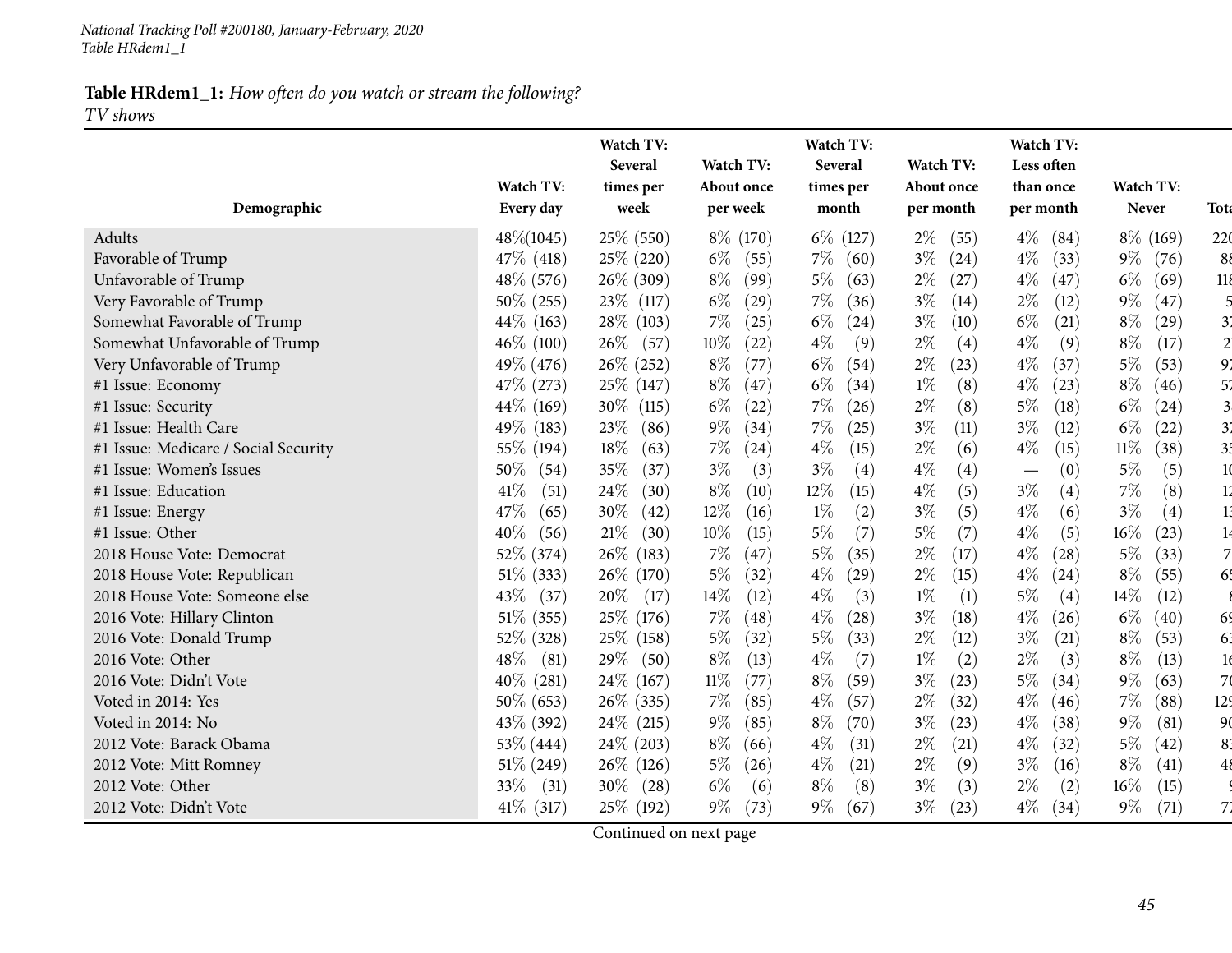*TV shows*

|                                                       |                | Watch TV:                              |                                        | Watch TV:                       |               | Watch TV:                                |                                 |                 |
|-------------------------------------------------------|----------------|----------------------------------------|----------------------------------------|---------------------------------|---------------|------------------------------------------|---------------------------------|-----------------|
|                                                       |                | Several                                | Watch TV:                              | Several                         | Watch TV:     | Less often                               |                                 |                 |
|                                                       | Watch TV:      | times per                              | About once                             | times per                       | About once    | than once                                | Watch TV:                       |                 |
| Demographic                                           | Every day      | week                                   | per week                               | month                           | per month     | per month                                | <b>Never</b>                    | Tota            |
| Adults                                                | 48\%(1045)     | 25\% (550)                             | 8% (170)                               | $6\%$ (127)                     | $2\%$<br>(55) | $4\%$<br>(84)                            | $8\%$ (169)                     | 220             |
| 4-Region: Northeast                                   | $51\%$ (202)   | 25% (97)                               | $7\%$<br>(27)                          | $6\%$<br>(24)                   | $2\%$<br>(8)  | $2\%$<br>(7)                             | 7%<br>(29)                      | 39              |
| 4-Region: Midwest                                     | 47\% (216)     | 27\% (124)                             | $6\%$<br>(30)                          | $5\%$<br>(23)                   | $3\%$<br>(13) | $4\%$<br>(17)                            | $9\%$<br>(40)                   | 4 <sub>6</sub>  |
| 4-Region: South                                       | 48% (398)      | $25\%$ (206)                           | $8\%$<br>(65)                          | $6\%$<br>(49)                   | $1\%$<br>(12) | $4\%$<br>(33)                            | $7\%$<br>(60)                   | 8 <sup>2</sup>  |
| 4-Region: West                                        | 44\% (229)     | 24\% (123)                             | $9\%$<br>(49)                          | $6\%$<br>(31)                   | $4\%$<br>(21) | $5\%$<br>(27)                            | $8\%$<br>(40)                   | 52              |
| Watch TV: Every day                                   | $100\% (1045)$ | (0)<br>$\overline{\phantom{0}}$        | (0)                                    | (0)                             | (0)           | (0)                                      | (0)                             | 10 <sub>4</sub> |
| Watch TV: Several times per week                      | (0)            | $100\%$ (550)                          | (0)<br>$\overline{\phantom{m}}$        | (0)                             | (0)           | (0)                                      | (0)                             | 5 <sup>1</sup>  |
| Watch TV: About once per week                         | (0)            | (0)<br>$\qquad \qquad$                 | 100\% (170)                            | (0)                             | (0)           | (0)                                      | (0)                             | 17              |
| Watch TV: Several times per month                     | (0)            | (0)                                    | (0)                                    | $100\%$ (127)                   | (0)           | (0)                                      | (0)                             | 11              |
| Watch TV: About once per month                        | (0)            | (0)<br>$\hspace{0.1mm}-\hspace{0.1mm}$ | (0)<br>$\hspace{0.1mm}-\hspace{0.1mm}$ | (0)                             | 100%<br>(55)  | (0)<br>$\overline{\phantom{m}}$          | (0)                             |                 |
| Watch TV: Less often than once per month              | (0)            | (0)                                    | (0)<br>$\overline{\phantom{m}}$        | (0)                             | (0)           | $100\%$<br>(84)                          | (0)<br>$\overline{\phantom{0}}$ |                 |
| Watch TV: Never                                       | (0)            | (0)<br>$\overbrace{\phantom{12333}}$   | (0)<br>$\overline{\phantom{m}}$        | (0)<br>$\overline{\phantom{m}}$ | (0)           | (0)                                      | $100\%$ (<br>(169)              | 16              |
| Watch Movies: Every day                               | 80\% (307)     | 12%<br>(45)                            | $6\%$<br>(21)                          | $1\%$<br>(5)                    | (1)           | $1\%$<br>(2)                             | $1\%$<br>(2)                    | 3 <sub>6</sub>  |
| Watch Movies: Several times per week                  | 49% (295)      | 38\% (225)                             | $6\%$<br>(36)                          | $3\%$<br>(17)                   | $1\%$<br>(5)  | $1\%$<br>(5)                             | $2\%$<br>(15)                   | 59              |
| Watch Movies: About once per week                     | 44\% (168)     | 33\% (128)                             | $16\%$<br>(60)                         | $4\%$<br>(16)                   | $2\%$<br>(10) | $1\%$<br>(3)                             | (1)<br>$\overline{\phantom{m}}$ | 38              |
| Watch Movies: Several times per month                 | 42\% (108)     | 19%<br>(49)                            | 10%<br>(25)                            | 21%<br>(52)                     | $3\%$<br>(7)  | $2\%$<br>(6)                             | $3\%$<br>(7)                    | 2!              |
| Watch Movies: About once per month                    | 34\%<br>(64)   | 28\%<br>(52)                           | $9\%$<br>(16)                          | 12%<br>(23)                     | 9%<br>(17)    | 7%<br>(13)                               | $2\%$<br>(3)                    | 18              |
| Watch Movies: Less often than once per month          | $36\%$<br>(72) | 20%<br>(39)                            | $5\%$<br>(10)                          | $6\%$<br>(11)                   | $5\%$<br>(10) | 24%<br>(47)                              | $5\%$<br>(10)                   | 19              |
| Watch Movies: Never                                   | 16\%<br>(31)   | $6\%$<br>(12)                          | $1\%$<br>(2)                           | $2\%$<br>(3)                    | $3\%$<br>(6)  | $4\%$<br>(7)                             | $68\%$<br>(131)                 |                 |
| Watch Sporting Events: Every day                      | 70\%<br>(95)   | 21%<br>(29)                            | $4\%$<br>(6)                           | (2)<br>$1\%$                    | $2\%$<br>(2)  | (0)<br>$\overbrace{\phantom{123221111}}$ | $1\%$<br>(2)                    | 1.              |
| Watch Sporting Events: Several times per week         | 50\% (167)     | 40%<br>(133)                           | $6\%$<br>(19)                          | (5)<br>$1\%$                    | $1\%$<br>(5)  | $1\%$<br>(4)                             | $1\%$<br>(3)                    | 31              |
| Watch Sporting Events: About once per week            | 58\% (195)     | 24\%<br>(82)                           | 10%<br>(33)                            | $3\%$<br>(11)                   | $1\%$<br>(5)  | $1\%$<br>(5)                             | $1\%$<br>(4)                    | 3 <sub>1</sub>  |
| Watch Sporting Events: Several times per month        | $51\%$ (100)   | 26%<br>(52)                            | $8\%$<br>(15)                          | $7\%$<br>(15)                   | $2\%$<br>(5)  | $4\%$<br>(7)                             | (3)<br>$1\%$                    | 19              |
| Watch Sporting Events: About once per month           | 37\%<br>(61)   | $31\%$<br>(51)                         | $12\%$<br>(19)                         | 10%<br>(16)                     | $6\%$<br>(9)  | $3\%$<br>(5)                             | $1\%$<br>(2)                    |                 |
| Watch Sporting Events: Less often than once per month | 48\% (150)     | 19%<br>(59)                            | 12\%<br>(36)                           | 10%<br>(30)                     | $3\%$<br>(10) | $6\%$<br>(19)                            | $3\%$<br>(8)                    |                 |
| Watch Sporting Events: Never                          | 38\% (277)     | $20\%$ (144)                           | $6\%$<br>(42)                          | $7\%$<br>(50)                   | $3\%$<br>(19) | $6\%$<br>(43)                            | $21\%$ (148)                    | 7 <sup>′</sup>  |
| Cable TV: Currently subscribe                         | 50\% (472)     | $23\%$ (218)                           | $9\%$<br>(89)                          | $5\%$<br>(47)                   | $2\%$<br>(22) | $3\%$<br>(31)                            | $7\%$<br>(62)                   | 9.              |
| Cable TV: Subscribed in past                          | 46\% (379)     | $28\%$ (235)                           | $8\%$<br>(66)                          | 7%<br>(57)                      | $2\%$<br>(19) | $4\%$<br>(33)                            | $5\%$<br>(41)                   | 83              |
| Cable TV: Never subscribed                            | 45\% (194)     | 23\%<br>(97)                           | $4\%$<br>(16)                          | $5\%$<br>(24)                   | $3\%$<br>(13) | $5\%$<br>(20)                            | $16\%$<br>(67)                  |                 |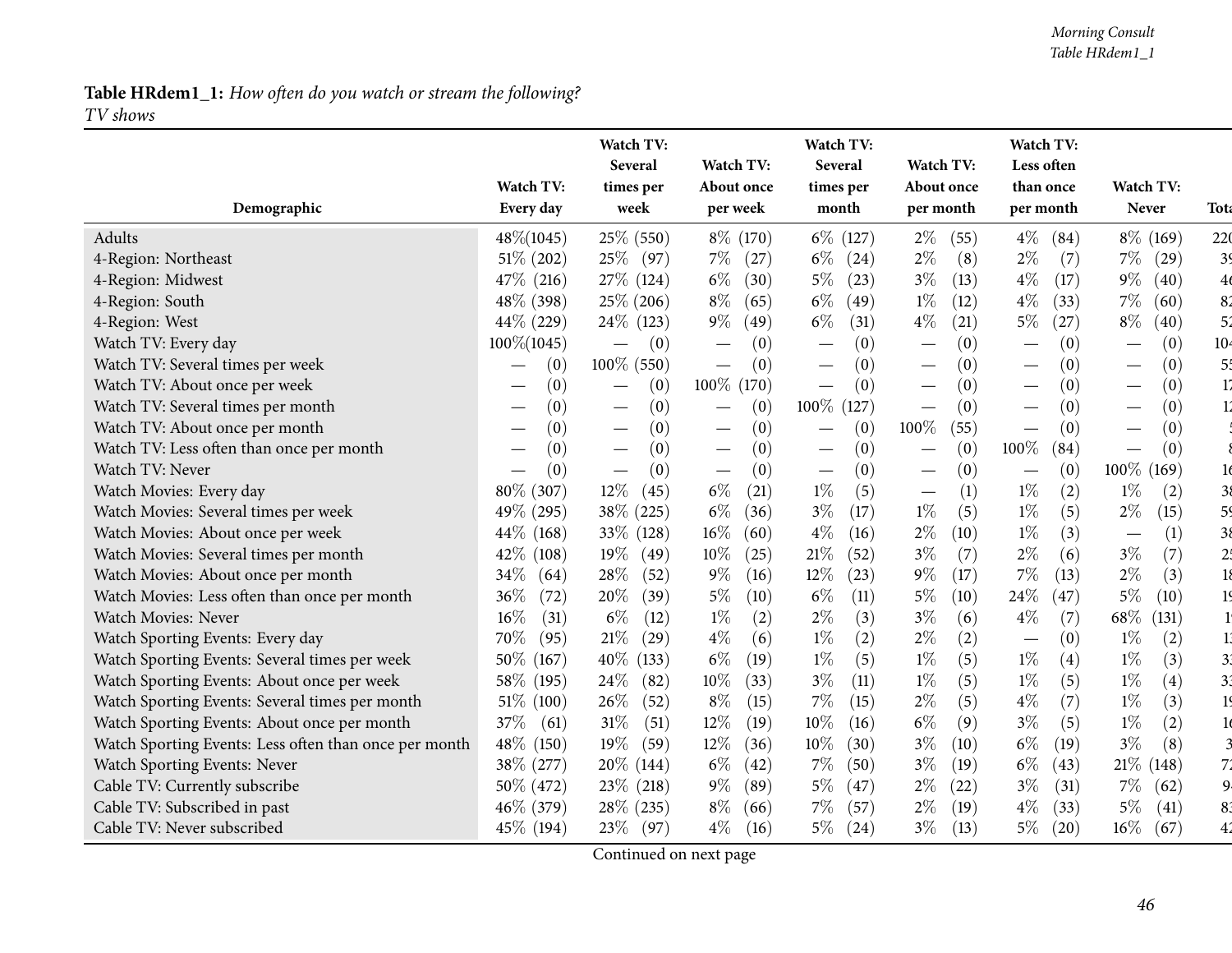*TV shows*

|                                         |                        | Watch TV:<br>Several | Watch TV:              | Watch TV:<br>Several | Watch TV:               | Watch TV:<br>Less often |                           |                |
|-----------------------------------------|------------------------|----------------------|------------------------|----------------------|-------------------------|-------------------------|---------------------------|----------------|
| Demographic                             | Watch TV:<br>Every day | times per<br>week    | About once<br>per week | times per<br>month   | About once<br>per month | than once<br>per month  | Watch TV:<br><b>Never</b> | Tota           |
| Adults                                  | 48\%(1045)             | $25\%$ (550)         | $8\%$ (170)            | $6\%$ (127)          | $2\%$<br>(55)           | $4\%$<br>(84)           | $8\%$ (169)               | 220            |
| Satellite TV: Currently subscribe       | 48\% (228)             | $26\%$ (125)         | $5\%$<br>(24)          | $5\%$<br>(24)        | $2\%$<br>(8)            | $3\%$<br>(13)           | $11\%$<br>(50)            | 4,             |
| Satellite TV: Subscribed in past        | 48\% (307)             | $25\%$ (163)         | $10\%$<br>(62)         | $6\%$<br>(38)        | $2\%$<br>(15)           | $4\%$<br>(27)           | 5%<br>(30)                | 64             |
| Satellite TV: Never subscribed          | 47\% (511)             | $24\%$ (262)         | $8\%$<br>(85)          | $6\%$<br>(65)        | $3\%$<br>(31)           | $4\%$<br>(44)           | $8\%$<br>(89)             | 108            |
| Streaming Services: Currently subscribe | 49\% (685)             | 27\% (379)           | $8\%$<br>(111)         | $6\%$<br>(85)        | $3\%$<br>(39)           | $3\%$<br>(41)           | $3\%$<br>(45)             | 138            |
| Streaming Services: Subscribed in past  | $34\%$ (70)            | 27\% (57)            | $15\%$<br>(30)         | $8\%$<br>(16)        | $2\%$<br>(5)            | $6\%$<br>(12)           | $8\%$<br>(17)             | 20             |
| Streaming Services: Never subscribed    | 48\% (290)             | $19\%$ (114)         | $5\%$<br>(29)          | $4\%$<br>(26)        | $2\%$<br>(11)           | $5\%$<br>(32)           | 18\% (107)                | 60             |
| Film: An avid fan                       | 56\% (427)             | 24\% (183)           | $6\%$<br>(49)          | $4\%$<br>(27)        | $2\%$<br>(19)           | $3\%$<br>(22)           | $4\%$<br>(30)             | 75             |
| Film: A casual fan                      | 44\% (521)             | $26\%$ (306)         | $9\%$ (101)            | $8\%$<br>(92)        | $3\%$<br>(30)           | $5\%$<br>(55)           | $6\%$<br>(74)             | 117            |
| Film: Not a fan                         | 37\% (97)              | $23\%$ (61)          | $8\%$<br>(21)          | $3\%$<br>(8)         | $2\%$<br>(6)            | $2\%$<br>(6)            | 25%<br>(66)               | 26             |
| Television: An avid fan                 | 65\% (700)             | $21\%$ (228)         | $3\%$<br>(32)          | $3\%$<br>(32)        | $1\%$<br>(10)           | $2\%$<br>(18)           | $5\%$<br>(49)             | 107            |
| Television: A casual fan                | 34\% (335)             | 30\% (296)           | $12\%$ (122)           | $8\%$<br>(76)        | $4\%$<br>(39)           | $5\%$<br>(48)           | $7\%$<br>(71)             | 98             |
| Television: Not a fan                   | $7\%$<br>(9)           | $18\%$ (25)          | $12\%$<br>(17)         | 13\%<br>(18)         | $4\%$<br>(6)            | $13\%$<br>(18)          | 34\%<br>(49)              | 14             |
| Music: An avid fan                      | 50\% (572)             | $24\%$ (274)         | $9\%$ (103)            | $6\%$<br>(72)        | $3\%$<br>(33)           | $4\%$<br>(42)           | $5\%$<br>(56)             | 11             |
| Music: A casual fan                     | 48\% (440)             | 27\% (249)           | $6\%$<br>(57)          | $5\%$<br>(44)        | $2\%$<br>(20)           | $4\%$<br>(35)           | $8\%$<br>(75)             | 9.             |
| Music: Not a fan                        | $26\%$ (33)            | $21\%$<br>(27)       | $8\%$<br>(10)          | $9\%$<br>(11)        | $1\%$<br>(2)            | $5\%$<br>(7)            | 30\%<br>(38)              |                |
| Fashion: An avid fan                    | 55\% (163)             | $20\%$<br>(59)       | $8\%$<br>(22)          | $7\%$<br>(20)        | $3\%$<br>(10)           | $2\%$<br>(7)            | $4\%$<br>(12)             | 2 <sup>5</sup> |
| Fashion: A casual fan                   | $47\%$ (443)           | $26\% (248)$         | $8\%$<br>(79)          | $6\%$<br>(53)        | $3\%$<br>(25)           | $4\%$<br>(37)           | $6\%$<br>(57)             | 94             |
| Fashion: Not a fan                      | $46\% (440)$           | $25\% (243)$         | $7\%$<br>(69)          | $6\%$<br>(54)        | $2\%$<br>(19)           | $4\%$<br>(40)           | $10\%$<br>(101)           | 96             |

*Note:* Row proportions may total to larger than one-hundred percen<sup>t</sup> due to rounding. For more information visit [MorningConsultIntelligence.com](https://morningconsultintelligence.com).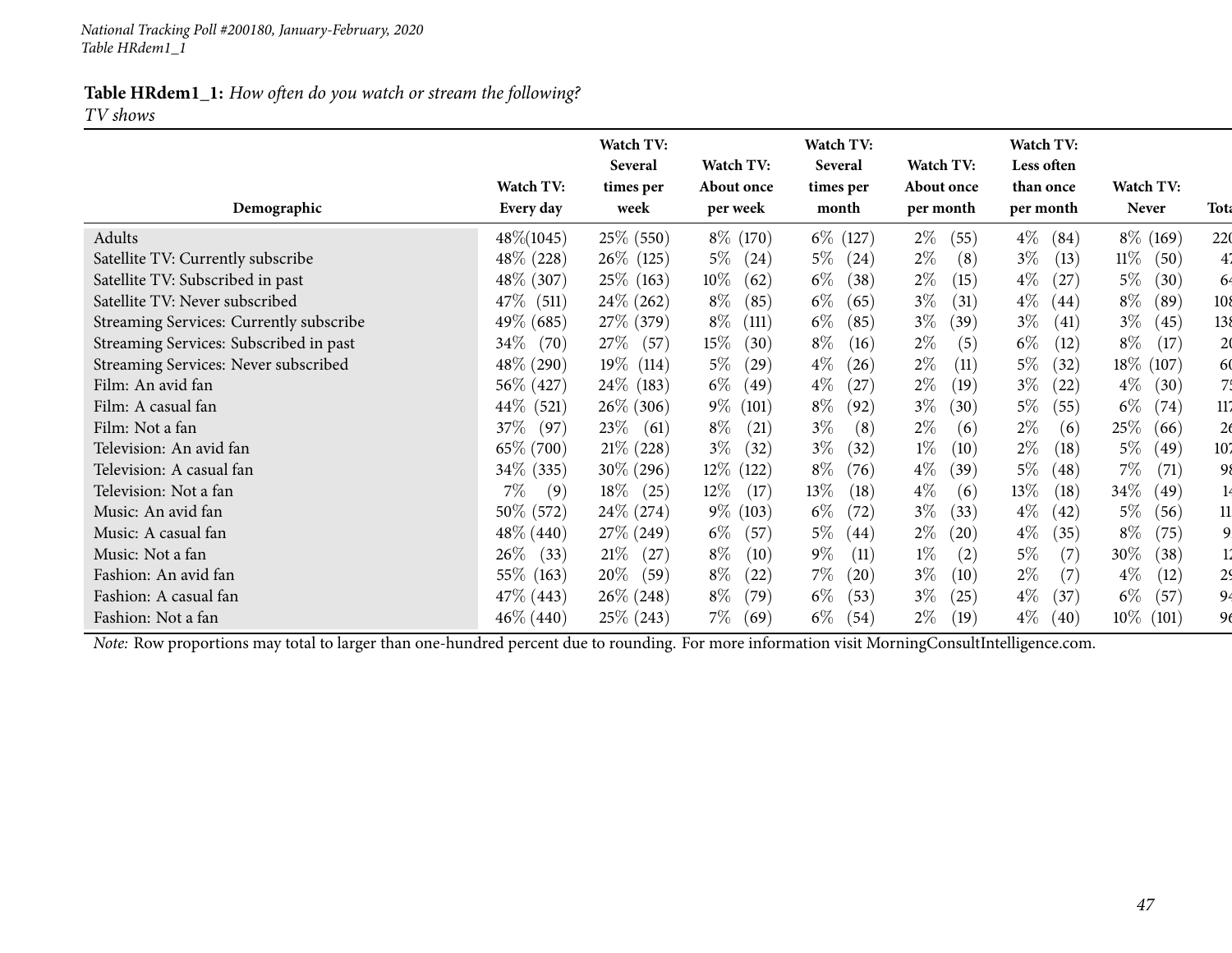#### *Morning Consult Table HRdem1\_2*

## **Table HRdem1\_2:** *How often do you watch or stream the following? Movies*

|                          |                 | Watch<br><b>Movies:</b> | Watch          | Watch<br>Movies: | Watch           | Watch<br><b>Movies: Less</b> |                |                 |
|--------------------------|-----------------|-------------------------|----------------|------------------|-----------------|------------------------------|----------------|-----------------|
|                          | Watch           | Several                 | Movies:        | Several          | Movies:         | often than                   | Watch          |                 |
|                          | Movies:         | times per               | About once     | times per        | About once      | once per                     | Movies:        |                 |
| Demographic              | Every day       | week                    | per week       | month            | per month       | month                        | <b>Never</b>   | <b>Tota</b>     |
| Adults                   | 17\% (383)      | 27% (598)               | $18\%$ (386)   | $12\%$ (255)     | 9% (189)        | 9\% (199)                    | $9\%$<br>(191) | 220             |
| Gender: Male             | $18\%$ (196)    | $30\%$ (320)            | $18\%$ (186)   | $11\%$<br>(118)  | $7\%$<br>(74)   | $7\%$<br>(71)                | $9\%$<br>(97)  | 10 <sub>6</sub> |
| Gender: Female           | $16\%$ (187)    | $24\%$ (278)            | $18\%$ (200)   | 12\% (137)       | $10\%$<br>(114) | $11\%$ (129)                 | $8\%$<br>(95)  | 113             |
| Age: 18-29               | 24\% (112)      | 28\% (128)              | $20\%$<br>(93) | $12\%$<br>(55)   | $7\%$<br>(31)   | $5\%$<br>(22)                | $5\%$<br>(24)  | 4 <sub>6</sub>  |
| Age: 30-44               | 25\% (137)      | 30\% (165)              | 17%<br>(94)    | 10%<br>(57)      | $7\%$<br>(36)   | $6\%$<br>(33)                | $5\%$<br>(26)  | 54              |
| Age: 45-54               | $14\%$<br>(47)  | $24\%$<br>(82)          | $19\%$<br>(64) | $11\%$<br>(37)   | 14%<br>(50)     | $8\%$<br>(29)                | 10%<br>(34)    | 34              |
| Age: 55-64               | $11\%$<br>(46)  | $26\%$ (104)            | 19%<br>(78)    | 13%<br>(55)      | $9\%$<br>(36)   | $11\%$<br>(43)               | 11%<br>(45)    | 4 <sub>0</sub>  |
| Age: 65+                 | $9\%$<br>(40)   | 27\% (118)              | 13%<br>(57)    | 12%<br>(51)      | $9\%$<br>(37)   | 17%<br>(72)                  | 14%<br>(62)    | 4 <sup>3</sup>  |
| Generation Z: 18-22      | 20%<br>(43)     | 26\%<br>(55)            | 20%<br>(43)    | 16%<br>(34)      | $8\%$<br>(18)   | $4\%$<br>(9)                 | $6\%$<br>(13)  | $\overline{c}$  |
| Millennial: Age 23-38    | 25\% (147)      | 29\% (172)              | $18\%$ (108)   | $9\%$<br>(55)    | $7\%$<br>(42)   | $6\%$<br>(36)                | $5\%$<br>(29)  | 58              |
| Generation X: Age 39-54  | 19\% (107)      | 27\% (149)              | $18\%$<br>(99) | 11%<br>(60)      | $10\%$<br>(56)  | $7\%$<br>(38)                | $8\%$<br>(43)  | 5 <sup>1</sup>  |
| Boomers: Age 55-73       | $11\%$<br>(83)  | 28\% (207)              | $16\%$ (119)   | 12%<br>(91)      | $9\%$<br>(64)   | 12%<br>(93)                  | 12%<br>(94)    | 7.              |
| PID: Dem (no lean)       | 17%<br>(125)    | $31\%$ (232)            | $18\%$ (133)   | $11\%$<br>(83)   | $8\%$<br>(61)   | $9\%$<br>(65)                | $7\%$<br>(56)  | 75              |
| PID: Ind (no lean)       | $18\%$<br>(137) | 25\% (192)              | $16\%$ (124)   | 12%<br>(94)      | $10\%$<br>(80)  | $9\%$<br>(70)                | $8\%$<br>(64)  | 7               |
| PID: Rep (no lean)       | $18\%$<br>(121) | 25\% (173)              | $19\%$ (128)   | 11%<br>(78)      | $7\%$<br>(48)   | $9\%$<br>(64)                | $10\%$<br>(71) | 68              |
| PID/Gender: Dem Men      | 19%<br>(65)     | 34\% (122)              | 16%<br>(55)    | 10%<br>(36)      | $5\%$<br>(19)   | $8\%$<br>(27)                | $8\%$<br>(29)  | 3 <sup>1</sup>  |
| PID/Gender: Dem Women    | 15%<br>(60)     | 28\%<br>(111)           | 19%<br>(78)    | $11\%$<br>(46)   | 10%<br>(42)     | 10%<br>(38)                  | $7\%$<br>(27)  | 4 <sub>0</sub>  |
| PID/Gender: Ind Men      | 17%<br>(64)     | 27\% (100)              | $18\%$<br>(66) | $11\%$<br>(42)   | $11\%$<br>(40)  | $6\%$<br>(23)                | $9\%$<br>(32)  | 36              |
| PID/Gender: Ind Women    | 18%<br>(72)     | 23\%<br>(92)            | 15%<br>(58)    | 13%<br>(53)      | $10\%$<br>(40)  | $12\%$<br>(47)               | $8\%$<br>(31)  | 39              |
| PID/Gender: Rep Men      | 19%<br>(66)     | 29%<br>(98)             | $19\%$<br>(65) | 12%<br>(40)      | $5\%$<br>(16)   | $6\%$<br>(21)                | 10%<br>(35)    | 3 <sup>1</sup>  |
| PID/Gender: Rep Women    | $16\%$<br>(55)  | 22%<br>(75)             | $19\%$<br>(63) | $11\%$<br>(38)   | $9\%$<br>(32)   | 13%<br>(43)                  | $11\%$<br>(36) | 3 <sup>2</sup>  |
| Ideo: Liberal (1-3)      | $16\%$<br>(97)  | $31\%$ (189)            | $21\%$ (130)   | 13%<br>(79)      | $9\%$<br>(53)   | $7\%$<br>(40)                | $4\%$<br>(25)  | 6               |
| Ideo: Moderate (4)       | 22%<br>(118)    | 26\% (136)              | 13\%<br>(71)   | 12%<br>(64)      | $8\%$<br>(41)   | 12%<br>(62)                  | $8\%$<br>(40)  | 5.              |
| Ideo: Conservative (5-7) | $13\%$<br>(96)  | 26\% (195)              | $19\%$ (140)   | 11%<br>(83)      | $9\%$<br>(68)   | 10%<br>(74)                  | $11\%$<br>(81) | 7 <sup>2</sup>  |
| Educ: < College          | 20\% (306)      | 28\% (419)              | $15\%$ (232)   | $11\%$<br>(163)  | $8\%$<br>(121)  | $9\%$ (130)                  | $9\%$<br>(141) | 15 <sup>1</sup> |
| Educ: Bachelors degree   | $11\%$<br>(51)  | 27%<br>(118)            | 22%<br>(99)    | 12%<br>(53)      | $9\%$<br>(41)   | $11\%$<br>(51)               | 7%<br>(32)     | 44              |
| Educ: Post-grad          | $10\%$<br>(25)  | 25\%<br>(61)            | 23\%<br>(55)   | $16\%$<br>(39)   | $11\%$<br>(27)  | $8\%$<br>(19)                | 7%<br>(18)     | 24              |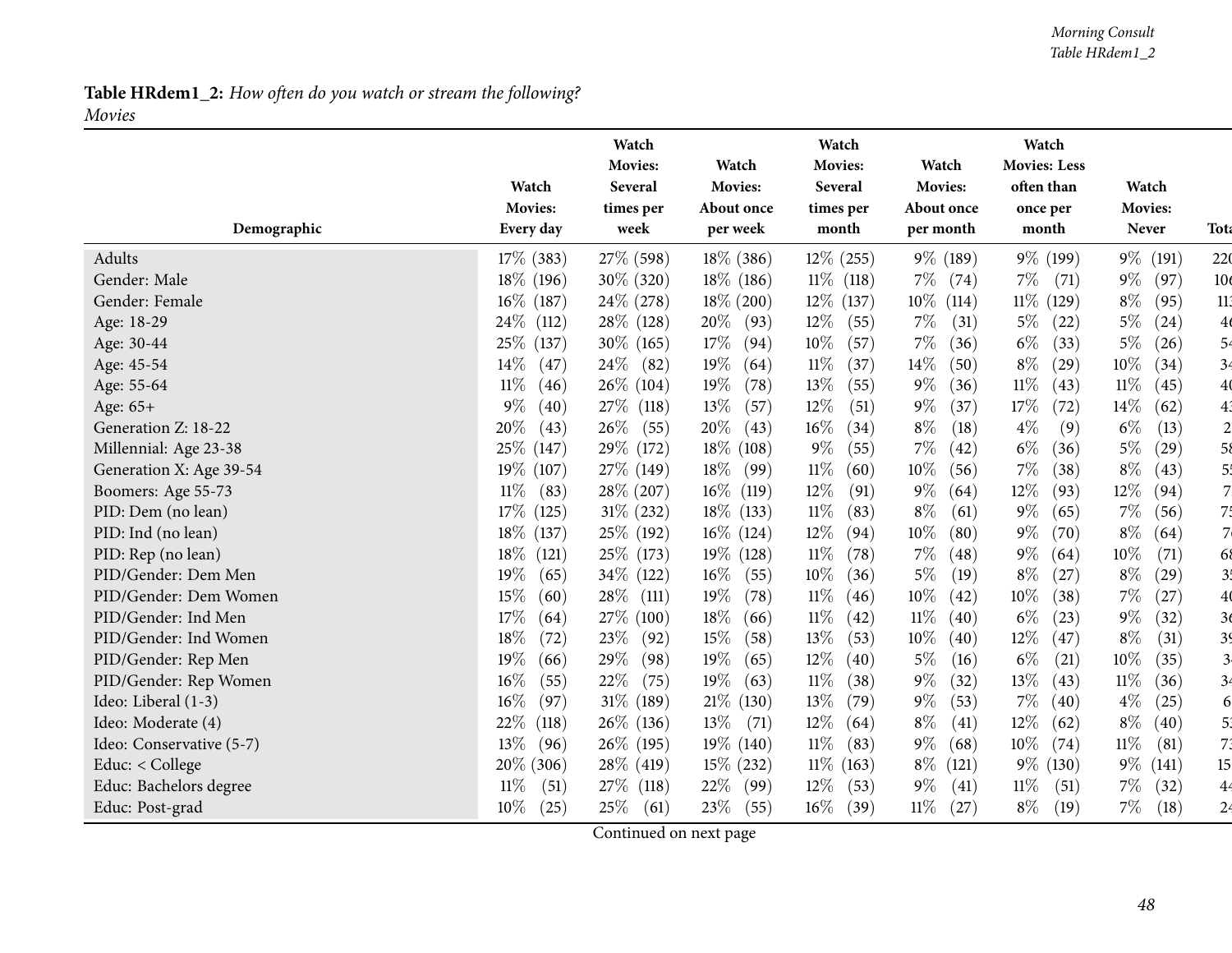*National Tracking Poll #200180, January-February, <sup>2020</sup> Table HRdem1\_2*

## **Table HRdem1\_2:** *How often do you watch or stream the following? Movies*

|                               |                             | Watch<br><b>Movies:</b> | Watch                  | Watch<br>Movies:   | Watch                   | Watch<br><b>Movies: Less</b> |                         |                |
|-------------------------------|-----------------------------|-------------------------|------------------------|--------------------|-------------------------|------------------------------|-------------------------|----------------|
|                               | Watch                       | Several                 | <b>Movies:</b>         | Several            | Movies:                 | often than                   | Watch                   |                |
| Demographic                   | <b>Movies:</b><br>Every day | times per<br>week       | About once<br>per week | times per<br>month | About once<br>per month | once per<br>month            | <b>Movies:</b><br>Never | <b>Tota</b>    |
| Adults                        | $17\%$ (383)                | 27\% (598)              | $18\%$ (386)           | $12\%$ (255)       | 9% (189)                | 9\% (199)                    | 9% (191)                | 220            |
| Income: Under 50k             | 20% (251)                   | 27\% (330)              | $13\%$ (161)           | $11\%$ (139)       | $9\%$<br>(116)          | 8% (103)                     | $10\%$ (126)            | 122            |
| Income: 50k-100k              | 13%<br>(84)                 | 28\% (188)              | 23\% (156)             | 12%<br>(80)        | $6\%$<br>(42)           | $10\%$<br>(66)               | $8\%$<br>(51)           | 66             |
| Income: 100k+                 | $16\%$<br>(48)              | $26\%$ (80)             | 22\%<br>(69)           | 12%<br>(35)        | $10\%$<br>(31)          | $10\%$<br>(30)               | $5\%$<br>(14)           | 3 <sub>0</sub> |
| Ethnicity: White              | $16\% (274)$                | 27\% (467)              | $18\%$ (313)           | $12\%$ (207)       | $8\%$ (146)             | $9\%$<br>(163)               | $9\%$<br>(152)          | 172            |
| Ethnicity: Hispanic           | 21%<br>(72)                 | 33\% (115)              | 19%<br>(67)            | $8\%$<br>(27)      | $7\%$<br>(24)           | $6\%$<br>(20)                | $7\%$<br>(24)           | 34             |
| Ethnicity: Afr. Am.           | 24\%<br>(67)                | $26\%$<br>(72)          | 13%<br>(35)            | 11%<br>(31)        | $12\%$<br>(32)          | $5\%$<br>(13)                | $8\%$<br>(23)           | 2 <sub>7</sub> |
| Ethnicity: Other              | 20%<br>(42)                 | 29%<br>(58)             | $19\%$<br>(38)         | $8\%$<br>(17)      | $5\%$<br>(11)           | $11\%$<br>(23)               | $8\%$<br>(16)           | 2 <sub>0</sub> |
| Community: Urban              | 22\%<br>(121)               | 30\% (169)              | $14\%$<br>(78)         | $10\%$<br>(55)     | $9\%$<br>(51)           | $8\%$<br>(43)                | $7\%$<br>(41)           | 5 <sup>t</sup> |
| Community: Suburban           | 14\%<br>(139)               | $26\%$ (254)            | 20\% (192)             | $12\%$<br>(120)    | $9\%$<br>(89)           | 10%<br>(94)                  | $8\%$<br>(82)           | 96             |
| Community: Rural              | $18\%$<br>(123)             | 26\% (174)              | $17\%$<br>(116)        | 12%<br>(80)        | 7%<br>(49)              | $9\%$<br>(62)                | 10%<br>(69)             | 67             |
| Employ: Private Sector        | 14\%<br>(90)                | 27\% (177)              | 22\%<br>(141)          | 13%<br>(84)        | $9\%$<br>(60)           | $8\%$<br>(55)                | $7\%$<br>(45)           | 65             |
| Employ: Government            | $22\%$<br>(33)              | 23%<br>(34)             | 27\%<br>(39)           | 13%<br>(18)        | $4\%$<br>(5)            | $5\%$<br>(7)                 | $6\%$<br>(9)            | 1 <sup>2</sup> |
| Employ: Self-Employed         | 19%<br>(41)                 | 34\%<br>(72)            | 15%<br>(32)            | $9\%$<br>(18)      | $9\%$<br>(19)           | $11\%$<br>(23)               | $4\%$<br>(9)            | 2 <sub>i</sub> |
| Employ: Homemaker             | 24%<br>(41)                 | 23%<br>(38)             | 18%<br>(30)            | $8\%$<br>(14)      | 7%<br>(12)              | 10%<br>(16)                  | 10%<br>(17)             | 16             |
| Employ: Retired               | $11\%$<br>(54)              | 28\% (133)              | 14\%<br>(67)           | 12%<br>(60)        | $9\%$<br>(46)           | 13%<br>(61)                  | 13%<br>(62)             | 48             |
| Employ: Unemployed            | 29%<br>(67)                 | 29%<br>(68)             | $13\%$<br>(29)         | $8\%$<br>(18)      | $9\%$<br>(20)           | $4\%$<br>(9)                 | $9\%$<br>(22)           | 2 <sup>1</sup> |
| Employ: Other                 | 23%<br>(42)                 | $24\%$ (44)             | $12\%$<br>(21)         | $11\%$<br>(20)     | $8\%$<br>(15)           | $12\%$<br>(22)               | 10%<br>(19)             | 18             |
| Military HH: Yes              | 17%<br>(61)                 | 28\% (100)              | $17\%$<br>(60)         | $9\%$<br>(31)      | $9\%$<br>(31)           | $9\%$<br>(33)                | $10\%$<br>(36)          | 3 <sup>1</sup> |
| Military HH: No               | $17\%$ (322)                | 27\% (497)              | $18\%$ (326)           | 12\% (223)         | $9\%$<br>(157)          | $9\%$ (166)                  | $8\%$<br>(155)          | 184            |
| RD/WT: Right Direction        | $16\%$ (133)                | $25\%$ (208)            | $18\%$ (148)           | $12\%$<br>(95)     | $9\%$<br>(76)           | $10\%$<br>(79)               | $10\%$<br>(82)          | 82             |
| RD/WT: Wrong Track            | 18\% (250)                  | 28\% (390)              | $17\%$ (238)           | $12\%$<br>(160)    | $8\%$<br>(112)          | $9\%$ (120)                  | $8\%$<br>(110)          | 138            |
| Trump Job Approve             | 17%<br>(159)                | $25\%$ (227)            | $19\%$ (171)           | $12\%$ (107)       | $8\%$<br>(74)           | $9\%$<br>(84)                | 10%<br>(89)             | 9              |
| Trump Job Disapprove          | $18\%$ (213)                | $30\%$ (349)            | $17\%$ (203)           | $11\%$ (130)       | $9\%$<br>(101)          | $9\%$<br>(105)               | $7\%$<br>(80)           | 118            |
| Trump Job Strongly Approve    | $18\%$<br>(86)              | $22\%$ (110)            | $20\%$<br>(97)         | 12%<br>(59)        | $8\%$<br>(41)           | $10\%$<br>(51)               | 10%<br>(50)             | 49             |
| Trump Job Somewhat Approve    | 17%<br>(72)                 | $28\%$ (118)            | 18%<br>(74)            | $12\%$<br>(48)     | $8\%$<br>(33)           | $8\%$<br>(34)                | $9\%$<br>(39)           | $\overline{4}$ |
| Trump Job Somewhat Disapprove | 15%<br>(44)                 | 33\%<br>(96)            | 17%<br>(50)            | 11%<br>(33)        | $9\%$<br>(25)           | $7\%$<br>(21)                | $8\%$<br>(22)           | 2 <sup>5</sup> |
| Trump Job Strongly Disapprove | $19\%$ (169)                | 28% (253)               | $17\%$ (153)           | $11\%$<br>(97)     | $9\%$<br>(76)           | $9\%$<br>(84)                | $6\%$<br>(58)           | 89             |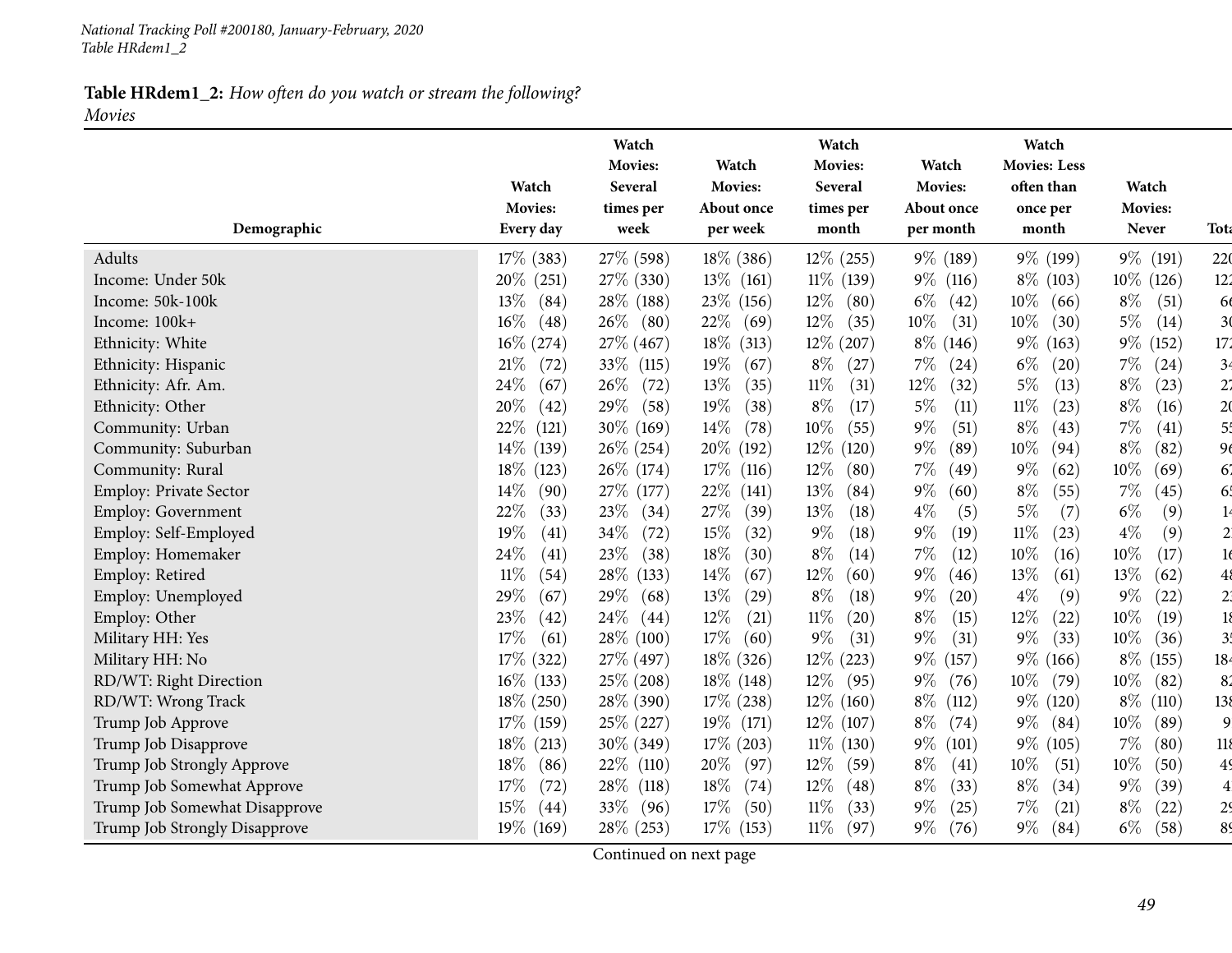#### *Morning Consult Table HRdem1\_2*

## **Table HRdem1\_2:** *How often do you watch or stream the following? Movies*

|                                      |                 | Watch<br><b>Movies:</b> | Watch           | Watch<br><b>Movies:</b> | Watch          | Watch<br><b>Movies: Less</b> |                |                         |
|--------------------------------------|-----------------|-------------------------|-----------------|-------------------------|----------------|------------------------------|----------------|-------------------------|
|                                      | Watch           | Several                 | <b>Movies:</b>  | Several                 | <b>Movies:</b> | often than                   | Watch          |                         |
|                                      | Movies:         | times per               | About once      | times per               | About once     | once per                     | <b>Movies:</b> |                         |
| Demographic                          | Every day       | week                    | per week        | month                   | per month      | month                        | Never          | Tota                    |
| Adults                               | $17\%$ (383)    | 27\% (598)              | $18\%$ (386)    | $12\%$ (255)            | 9% (189)       | $9\%$ (199)                  | $9\%$<br>(191) | 220                     |
| Favorable of Trump                   | 17\% (152)      | $24\%$ (212)            | $19\%$ (165)    | $12\%$ (104)            | $8\%$<br>(75)  | $10\%$ (89)                  | 10%<br>(90)    | 88                      |
| Unfavorable of Trump                 | $18\%$ (216)    | $30\%$ (355)            | $17\%$ (203)    | $11\%$ (136)            | $8\%$<br>(98)  | $9\%$ (103)                  | $7\%$<br>(79)  | 118                     |
| Very Favorable of Trump              | 19%<br>(99)     | $22\%$ (110)            | $20\%$<br>(101) | $12\%$<br>(60)          | $8\%$<br>(41)  | $9\%$<br>(47)                | 10%<br>(52)    |                         |
| Somewhat Favorable of Trump          | $14\%$<br>(52)  | 27\% (101)              | $17\%$<br>(64)  | $12\%$<br>(44)          | $9\%$<br>(34)  | $11\%$<br>(41)               | 10%<br>(38)    | 3 <sup>7</sup>          |
| Somewhat Unfavorable of Trump        | 19%<br>(42)     | $31\%$<br>(68)          | $12\%$<br>(27)  | 14\%<br>(32)            | $9\%$<br>(19)  | $6\%$<br>(14)                | $7\%$<br>(16)  | $\overline{2}$          |
| Very Unfavorable of Trump            | 18\% (174)      | 29\% (287)              | 18\% (176)      | $11\%$ (104)            | $8\%$<br>(79)  | $9\%$<br>(89)                | $6\%$<br>(63)  | 97                      |
| #1 Issue: Economy                    | $21\%$ (124)    | $30\%$ (176)            | 15%<br>(87)     | $10\%$<br>(57)          | 7%<br>(42)     | $8\%$<br>(47)                | $8\%$<br>(46)  | 57                      |
| #1 Issue: Security                   | 16\%<br>(62)    | $24\%$<br>(90)          | 19%<br>(71)     | $11\%$<br>(43)          | $8\%$<br>(32)  | 13%<br>(50)                  | $8\%$<br>(32)  | $\overline{\mathbf{3}}$ |
| #1 Issue: Health Care                | $16\%$<br>(59)  | $30\%$<br>(113)         | 18\%<br>(66)    | $13\%$<br>(49)          | $9\%$<br>(32)  | $8\%$<br>(31)                | $6\%$<br>(23)  | 3 <sup>1</sup>          |
| #1 Issue: Medicare / Social Security | $16\%$<br>(57)  | 22%<br>(79)             | 17%<br>(62)     | $12\%$<br>(42)          | $8\%$<br>(27)  | $12\%$<br>$\left( 41\right)$ | 14%<br>(48)    | 35                      |
| #1 Issue: Women's Issues             | 25%<br>(26)     | 25%<br>(27)             | 19%<br>(20)     | 7%<br>(8)               | 13%<br>(14)    | $6\%$<br>(7)                 | $5\%$<br>(6)   | 10                      |
| #1 Issue: Education                  | 13%<br>(17)     | 28%<br>(34)             | 22%<br>(28)     | 17%<br>(21)             | $8\%$<br>(10)  | $5\%$<br>(6)                 | 7%<br>(8)      | $\overline{12}$         |
| #1 Issue: Energy                     | 15%<br>(21)     | 34\%<br>(47)            | 23%<br>(32)     | 10%<br>(14)             | $9\%$<br>(12)  | $7\%$<br>(9)                 | $2\%$<br>(3)   | 1 <sub>1</sub>          |
| #1 Issue: Other                      | $11\%$<br>(16)  | 22%<br>(31)             | $14\%$<br>(20)  | 15%<br>(22)             | 14%<br>(20)    | $6\%$<br>(9)                 | $17\%$<br>(25) | 1 <sup>2</sup>          |
| 2018 House Vote: Democrat            | $16\%$<br>(114) | 29\% (206)              | $20\%$ (143)    | $11\%$<br>(82)          | $9\%$<br>(61)  | $9\%$<br>(64)                | $6\%$<br>(44)  | $\overline{7}$          |
| 2018 House Vote: Republican          | 15%<br>(99)     | 24\% (159)              | $21\%$ (138)    | $11\%$<br>(73)          | $8\%$<br>(52)  | $11\%$<br>(73)               | 10%<br>(65)    | 65                      |
| 2018 House Vote: Someone else        | 13%<br>(12)     | $28\%$<br>(25)          | 15%<br>(13)     | 7%<br>(6)               | 12%<br>(11)    | 12%<br>(10)                  | 12%<br>(11)    |                         |
| 2016 Vote: Hillary Clinton           | 17%<br>(117)    | 29% (203)               | $19\%$ (128)    | $10\%$<br>(72)          | $9\%$<br>(62)  | $9\%$<br>(62)                | $7\%$<br>(47)  | 69                      |
| 2016 Vote: Donald Trump              | 14\%<br>(90)    | $26\%$ (163)            | $20\%$ (124)    | 12\%<br>(77)            | $8\%$<br>(49)  | $11\%$<br>(70)               | 10%<br>(63)    | 63                      |
| 2016 Vote: Other                     | 12%<br>(21)     | $36\%$ (60)             | $16\%$<br>(27)  | 10%<br>(16)             | $8\%$<br>(14)  | $9\%$<br>(15)                | 10%<br>(16)    | 16                      |
| 2016 Vote: Didn't Vote               | 22\%<br>(155)   | 24\% (172)              | $15\%$ (107)    | 13%<br>(89)             | $9\%$<br>(63)  | $7\%$<br>(53)                | $9\%$<br>(65)  | 7 <sub>0</sub>          |
| Voted in 2014: Yes                   | $14\%$<br>(185) | 28% (369)               | $19\%$ (241)    | $12\%$<br>(150)         | $8\%$<br>(105) | 10%<br>(131)                 | $9\%$<br>(114) | 12 <sub>5</sub>         |
| Voted in 2014: No                    | 22\% (197)      | 25\% (229)              | $16\%$ (144)    | $12\%$<br>(105)         | $9\%$<br>(83)  | $8\%$<br>(68)                | $9\%$<br>(78)  | 90                      |
| 2012 Vote: Barack Obama              | $17\%$ (142)    | $30\% (250)$            | $17\%$ (143)    | $12\%$ (102)            | $8\%$<br>(67)  | $9\%$<br>(77)                | 7%<br>(58)     | 83                      |
| 2012 Vote: Mitt Romney               | 12%<br>(57)     | 28\% (135)              | $18\%$<br>(87)  | $12\%$<br>(57)          | $10\%$<br>(48) | $11\%$<br>(53)               | $11\%$<br>(52) | 48                      |
| 2012 Vote: Other                     | 7%<br>(6)       | $26\%$ (24)             | $18\%$<br>(16)  | 10%<br>(9)              | 10%<br>(9)     | $11\%$<br>(11)               | 19%<br>(18)    |                         |
| 2012 Vote: Didn't Vote               | 23\% (177)      | 24\% (187)              | $18\%$ (139)    | $11\%$<br>(86)          | $8\%$<br>(65)  | $8\%$<br>(59)                | $8\%$<br>(65)  | 71                      |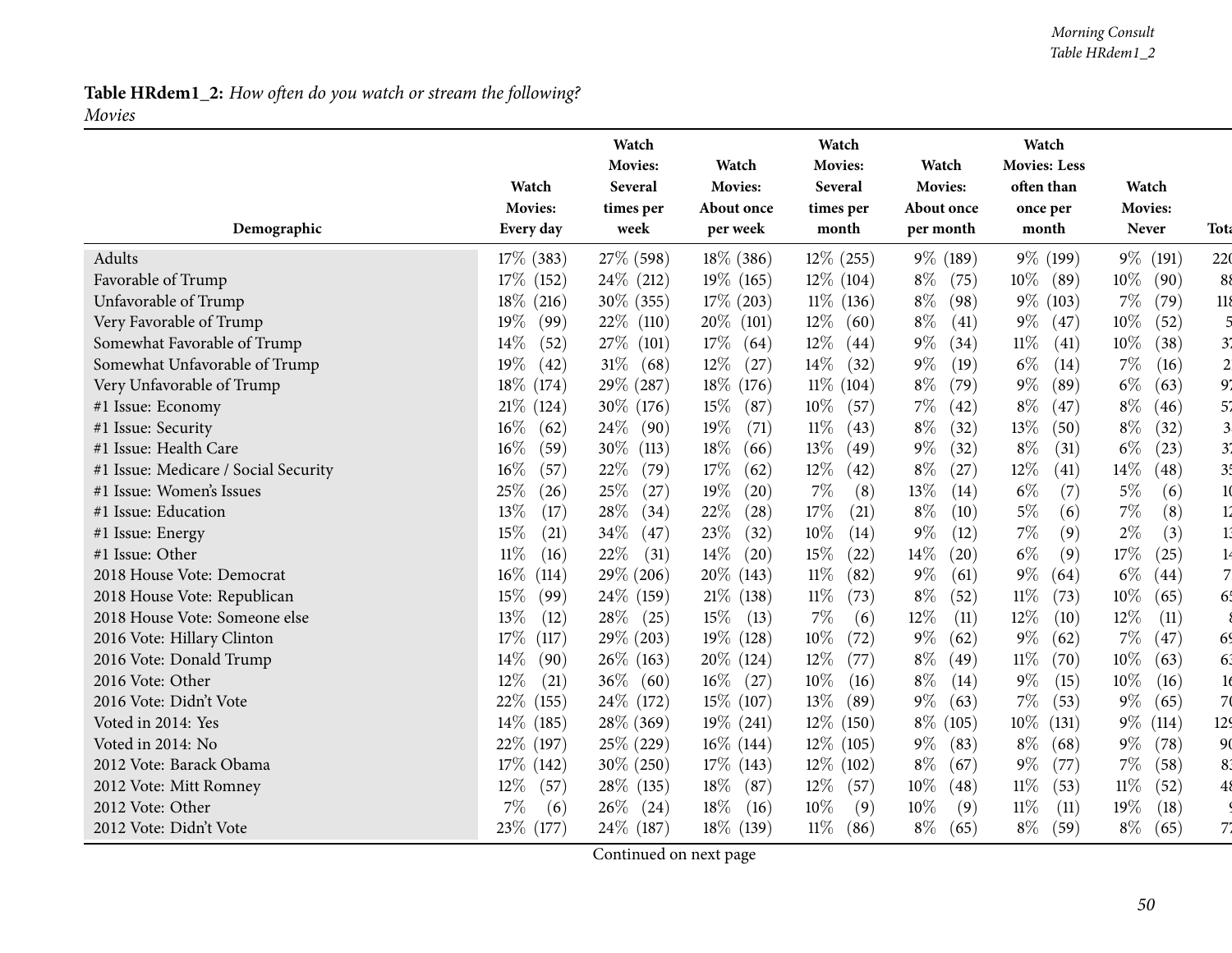|                                                       | Watch                       | Watch<br>Movies:<br>Several              | Watch<br>Movies:                | Watch<br>Movies:<br>Several              | Watch<br>Movies:                     | Watch<br><b>Movies: Less</b><br>often than | Watch                                  |                 |
|-------------------------------------------------------|-----------------------------|------------------------------------------|---------------------------------|------------------------------------------|--------------------------------------|--------------------------------------------|----------------------------------------|-----------------|
| Demographic                                           | <b>Movies:</b><br>Every day | times per<br>week                        | About once<br>per week          | times per<br>month                       | About once<br>per month              | once per<br>month                          | <b>Movies:</b><br><b>Never</b>         | <b>Tota</b>     |
| Adults                                                | $17\%$ (383)                | 27\% (598)                               | $18\%$ (386)                    | $12\%$ (255)                             | 9% (189)                             | $9\%$ (199)                                | $9\%$<br>(191)                         | 220             |
| 4-Region: Northeast                                   | $14\%$<br>(54)              | 29\% (116)                               | $17\%$<br>(68)                  | $11\%$<br>(44)                           | $9\%$<br>(35)                        | $10\%$<br>(40)                             | $9\%$<br>(36)                          | 39              |
| 4-Region: Midwest                                     | 14%<br>(66)                 | 26\% (120)                               | $17\%$<br>(80)                  | 12%<br>(56)                              | $10\%$<br>(45)                       | $10\%$<br>(47)                             | $10\%$<br>(47)                         | 4 <sub>6</sub>  |
| 4-Region: South                                       | $20\%$ (166)                | $26\%$ (215)                             | $18\%$ (149)                    | $11\%$<br>(90)                           | $9\%$<br>(73)                        | $7\%$<br>(60)                              | $9\%$<br>(71)                          | 82              |
| 4-Region: West                                        | 19%<br>(97)                 | 28\% (146)                               | $17\%$<br>(88)                  | 12%<br>(64)                              | 7%<br>(36)                           | 10%<br>(52)                                | 7%<br>(37)                             | 52              |
| Watch TV: Every day                                   | 29\% (307)                  | 28\% (295)                               | $16\%$ (168)                    | $10\%$<br>(108)                          | $6\%$<br>(64)                        | $7\%$<br>(72)                              | $3\%$<br>(31)                          | 10 <sub>4</sub> |
| Watch TV: Several times per week                      | $8\%$<br>(45)               | $41\%$ (225)                             | $23\%$ (128)                    | $9\%$<br>(49)                            | $9\%$<br>(52)                        | 7%<br>(39)                                 | $2\%$<br>(12)                          | 55              |
| Watch TV: About once per week                         | 12%<br>(21)                 | $21\%$<br>(36)                           | 35%<br>(60)                     | 15%<br>(25)                              | 10%<br>(16)                          | $6\%$<br>(10)                              | $1\%$<br>(2)                           | 17              |
| Watch TV: Several times per month                     | (5)<br>$4\%$                | 13%<br>(17)                              | 13%<br>(16)                     | 41\%<br>(52)                             | 18%<br>(23)                          | $9\%$<br>(11)                              | (3)<br>$2\%$                           | $\overline{11}$ |
| Watch TV: About once per month                        | $1\%$<br>(1)                | 10%<br>(5)                               | 18%<br>(10)                     | 13%<br>(7)                               | 31%<br>(17)                          | 18%<br>(10)                                | $10\%$<br>(6)                          |                 |
| Watch TV: Less often than once per month              | $2\%$<br>(2)                | $6\%$<br>(5)                             | $4\%$<br>(3)                    | $7\%$<br>(6)                             | $16\%$<br>(13)                       | 56%<br>(47)                                | $9\%$<br>(7)                           |                 |
| Watch TV: Never                                       | $1\%$<br>(2)                | $9\%$<br>(15)                            | (1)                             | (7)<br>$4\%$                             | $2\%$<br>(3)                         | $6\%$<br>(10)                              | $77\%$<br>(131)                        | 16              |
| Watch Movies: Every day                               | 100% (383)                  | (0)                                      | (0)                             | (0)                                      | (0)                                  | (0)                                        | (0)                                    | 3 <sub>6</sub>  |
| Watch Movies: Several times per week                  | (0)                         | $100\%$ (598)                            | (0)<br>$\overline{\phantom{m}}$ | (0)                                      | (0)                                  | (0)                                        | (0)                                    | 59              |
| Watch Movies: About once per week                     | (0)                         | (0)<br>$\overbrace{\phantom{123221111}}$ | 100\% (386)                     | (0)                                      | (0)                                  | (0)                                        | (0)                                    | 38              |
| Watch Movies: Several times per month                 | (0)                         | (0)<br>$\hspace{0.1mm}-\hspace{0.1mm}$   | (0)                             | $100\%$ (255)                            | (0)                                  | (0)                                        | (0)                                    | 2 <sup>1</sup>  |
| Watch Movies: About once per month                    | (0)                         | (0)                                      | (0)                             | (0)                                      | 100\% (189)                          | (0)                                        | (0)                                    | 18              |
| Watch Movies: Less often than once per month          | (0)                         | (0)                                      | (0)                             | (0)<br>$\overline{\phantom{0}}$          | (0)<br>$\overbrace{\phantom{13333}}$ | $100\%$ (<br>(199)                         | (0)<br>$\hspace{0.1mm}-\hspace{0.1mm}$ | 19              |
| Watch Movies: Never                                   | (0)                         | (0)<br>$\overline{\phantom{m}}$          | (0)<br>$\overline{\phantom{m}}$ | (0)<br>$\overbrace{\phantom{123221111}}$ | (0)                                  | (0)                                        | 100%<br>(191)                          |                 |
| Watch Sporting Events: Every day                      | 38%<br>(51)                 | 25%<br>(33)                              | 19%<br>(26)                     | $8\%$<br>(11)                            | $4\%$<br>(5)                         | $3\%$<br>(4)                               | $3\%$<br>(4)                           |                 |
| Watch Sporting Events: Several times per week         | 20%<br>(69)                 | 39\% (129)                               | 19%<br>(63)                     | $9\%$<br>(30)                            | $6\%$<br>(21)                        | $6\%$<br>(18)                              | $1\%$<br>(5)                           | 3 <sup>2</sup>  |
| Watch Sporting Events: About once per week            | 17%<br>(57)                 | 29%<br>(97)                              | 23%<br>(78)                     | $11\%$<br>(35)                           | $8\%$<br>(27)                        | $8\%$<br>(26)                              | $4\%$<br>(14)                          | 3 <sup>1</sup>  |
| Watch Sporting Events: Several times per month        | 17%<br>(33)                 | 27%<br>(53)                              | 18%<br>(35)                     | 16%<br>(32)                              | 10%<br>(19)                          | $9\%$<br>(18)                              | $3\%$<br>(6)                           | 19              |
| Watch Sporting Events: About once per month           | $11\%$<br>(18)              | 28\%<br>(45)                             | $21\%$<br>(34)                  | 10%<br>(16)                              | 20%<br>(32)                          | $8\%$<br>(13)                              | $3\%$<br>(4)                           |                 |
| Watch Sporting Events: Less often than once per month | $14\%$<br>(45)              | 26\%<br>(82)                             | 17%<br>(53)                     | 18%<br>(57)                              | $8\%$<br>(26)                        | 13\%<br>(40)                               | $2\%$<br>(7)                           |                 |
| Watch Sporting Events: Never                          | 15\% (109)                  | 22\% (158)                               | 13\%<br>(97)                    | 10%<br>(73)                              | $8\%$<br>(57)                        | $11\%$<br>(79)                             | 21%<br>(151)                           | 71              |

Continued on next page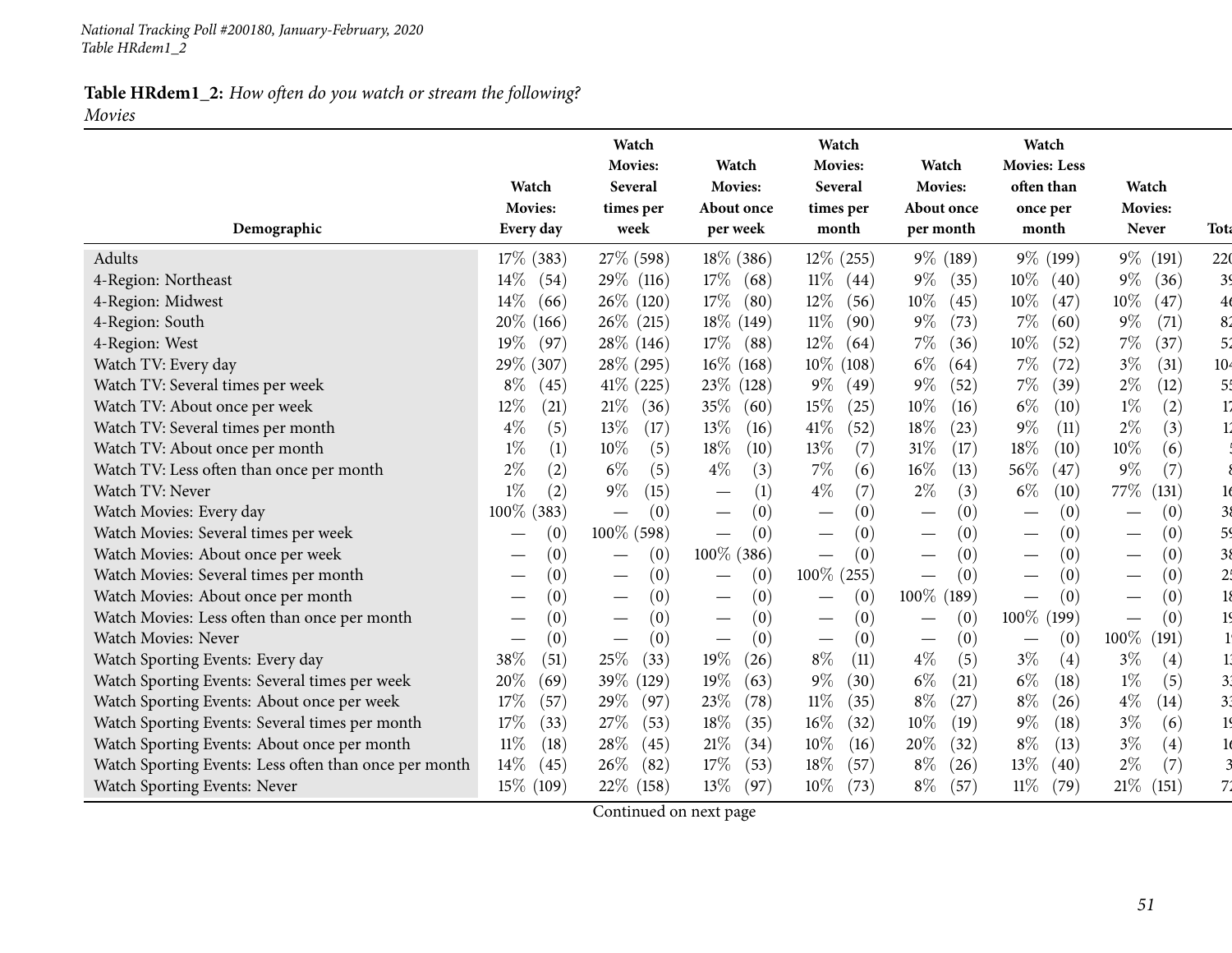#### *Morning Consult Table HRdem1\_2*

## **Table HRdem1\_2:** *How often do you watch or stream the following? Movies*

| Demographic                             | Watch<br><b>Movies:</b><br>Every day | Watch<br><b>Movies:</b><br>Several<br>times per<br>week | Watch<br><b>Movies:</b><br>About once<br>per week | Watch<br>Movies:<br>Several<br>times per<br>month | Watch<br><b>Movies:</b><br>About once<br>per month | Watch<br><b>Movies: Less</b><br>often than<br>once per<br>month | Watch<br><b>Movies:</b><br><b>Never</b> | <b>Tota</b>    |
|-----------------------------------------|--------------------------------------|---------------------------------------------------------|---------------------------------------------------|---------------------------------------------------|----------------------------------------------------|-----------------------------------------------------------------|-----------------------------------------|----------------|
| Adults                                  | $17\%$ (383)                         | 27\% (598)                                              | $18\%$ (386)                                      | $12\%$ (255)                                      | 9% (189)                                           | $9\%$ (199)                                                     | $9\%$<br>(191)                          | 220            |
| Cable TV: Currently subscribe           | $17\%$ (156)                         | $26\% (249)$                                            | 19\% (179)                                        | $12\%$ (117)                                      | $9\%$<br>(85)                                      | $8\%$<br>(74)                                                   | $9\%$<br>(80)                           | 9.             |
| Cable TV: Subscribed in past            | 19% (158)                            | $29\% (244)$                                            | $18\%$ (149)                                      | $12\%$<br>(96)                                    | $8\%$<br>(66)                                      | $9\%$<br>(73)                                                   | $5\%$<br>(45)                           | 83             |
| Cable TV: Never subscribed              | $16\%$<br>(68)                       | $24\%$ (105)                                            | $13\%$<br>(58)                                    | $10\%$<br>(42)                                    | $9\%$<br>(38)                                      | $12\%$<br>(52)                                                  | $16\%$<br>(67)                          | 42             |
| Satellite TV: Currently subscribe       | $18\%$<br>(85)                       | $24\%$ (112)                                            | $17\%$<br>(82)                                    | $11\%$<br>(51)                                    | $8\%$<br>(39)                                      | $9\%$<br>(42)                                                   | 13\%<br>(60)                            | 47             |
| Satellite TV: Subscribed in past        | 22\% (144)                           | 27\% (174)                                              | $17\%$ (<br>(110)                                 | $12\%$<br>(76)                                    | $7\%$<br>(48)                                      | $8\%$<br>(54)                                                   | $6\%$<br>(36)                           | 64             |
| Satellite TV: Never subscribed          | $14\%$ (153)                         | 29\% (312)                                              | $18\%$ (194)                                      | $12\%$ (127)                                      | 9% (102)                                           | $9\%$ (103)                                                     | $9\%$<br>(95)                           | 108            |
| Streaming Services: Currently subscribe | $20\% (278)$                         | $31\% (426)$                                            | $19\%$ (268)                                      | $13\%$ (174)                                      | $8\%$<br>(115)                                     | $6\%$<br>(81)                                                   | $3\%$<br>(43)                           | 138            |
| Streaming Services: Subscribed in past  | 15%<br>(31)                          | $30\%$ (63)                                             | $16\%$<br>(33)                                    | $12\%$<br>(24)                                    | $9\%$<br>(20)                                      | $12\%$<br>(25)                                                  | $6\%$<br>(12)                           | 2 <sub>0</sub> |
| Streaming Services: Never subscribed    | $12\%$<br>(74)                       | $18\%$ (110)                                            | $14\%$<br>(85)                                    | $9\%$<br>(56)                                     | $9\%$<br>(54)                                      | $15\%$<br>(93)                                                  | 22\%<br>(137)                           | 60             |
| Film: An avid fan                       | 33\% (252)                           | $34\% (260)$                                            | $16\%$ (122)                                      | $7\%$<br>(50)                                     | $4\%$<br>(32)                                      | $3\%$<br>(20)                                                   | $3\%$<br>(22)                           | 75             |
| Film: A casual fan                      | $10\%$ (114)                         | $24\%$ (286)                                            | 20\% (232)                                        | $16\%$ (186)                                      | $11\%$ (134)                                       | 12\% (147)                                                      | $7\%$<br>(80)                           | 117            |
| Film: Not a fan                         | $6\%$<br>(17)                        | $20\%$ (52)                                             | $12\%$<br>(32)                                    | $7\%$<br>(19)                                     | $9\%$<br>(23)                                      | $12\%$<br>(32)                                                  | 34%<br>(89)                             | 26             |
| Television: An avid fan                 | 25\% (267)                           | $31\%$ (328)                                            | $16\%$ (169)                                      | $9\%$<br>(94)                                     | $7\%$<br>(72)                                      | $7\%$<br>(78)                                                   | $6\%$<br>(62)                           | 107            |
| Television: A casual fan                | $11\%$ (109)                         | $26\%$ (254)                                            | 20\% (197)                                        | $14\%$ (141)                                      | $10\%$ (103)                                       | $10\%$ (100)                                                    | $9\%$<br>(84)                           | 98             |
| Television: Not a fan                   | $5\%$<br>(6)                         | $12\%$<br>(17)                                          | $14\%$<br>(20)                                    | 13\%<br>(19)                                      | $10\%$<br>(14)                                     | $15\%$<br>(21)                                                  | 32\%<br>(45)                            | 14             |
| Music: An avid fan                      | $23\%$ (261)                         | 28\% (328)                                              | $16\%$ (189)                                      | $11\%$<br>(124)                                   | $8\%$<br>(97)                                      | $8\%$<br>(93)                                                   | $5\%$<br>(59)                           | 11             |
| Music: A casual fan                     | $12\%$<br>(112)                      | $27\%$ (246)                                            | $20\%$ (181)                                      | $12\%$ (112)                                      | $9\%$<br>(85)                                      | $10\%$<br>(94)                                                  | $10\%$<br>(91)                          | 9              |
| Music: Not a fan                        | 7%<br>(9)                            | $19\%$<br>(24)                                          | $13\%$<br>(16)                                    | 15%<br>(19)                                       | $5\%$<br>(7)                                       | $10\%$<br>(13)                                                  | 32\%<br>(41)                            | 12             |
| Fashion: An avid fan                    | 33\%<br>(96)                         | 29\%<br>(86)                                            | $15\%$<br>(45)                                    | $9\%$<br>(27)                                     | $5\%$<br>(15)                                      | $4\%$<br>(11)                                                   | 5%<br>(14)                              | 2 <sup>5</sup> |
| Fashion: A casual fan                   | 18\% (172)                           | 27\% (250)                                              | $17\%$ (162)                                      | $13\%$ (122)                                      | $9\%$<br>(84)                                      | $9\%$<br>(88)                                                   | $7\%$<br>(62)                           | 94             |
| Fashion: Not a fan                      | $12\%$<br>(115)                      | 27\% (262)                                              | 18\% (179)                                        | $11\%$ (105)                                      | $9\%$<br>(89)                                      | $10\%$ (101)                                                    | $12\%$<br>(115)                         | 96             |

*Note:* Row proportions may total to larger than one-hundred percen<sup>t</sup> due to rounding. For more information visit [MorningConsultIntelligence.com](https://morningconsultintelligence.com).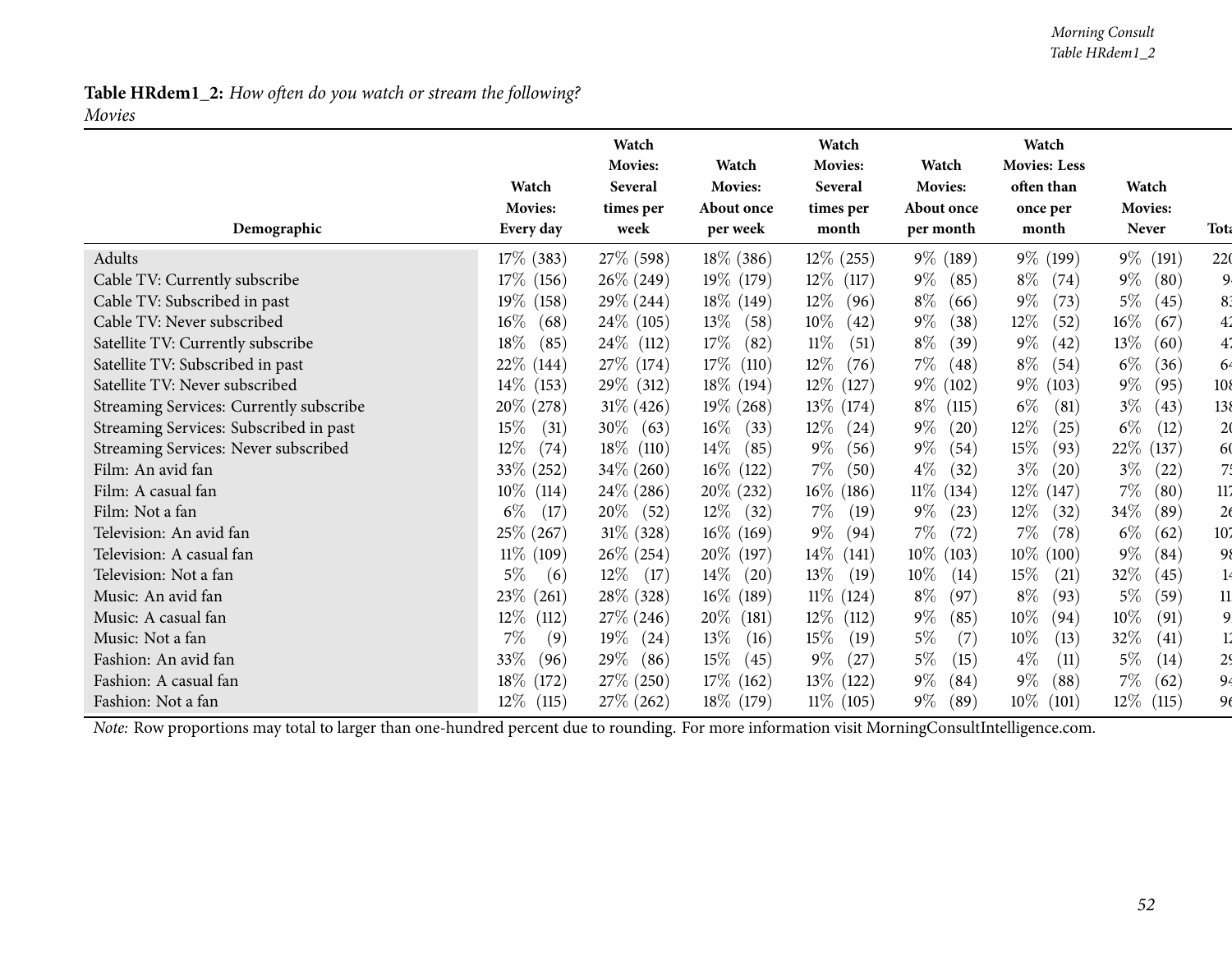**Table HRdem1\_3:** *How often do you watch or stream the following? Sporting events*

|                          |                | Watch<br>Sporting | Watch           | Watch<br>Sporting | Watch          | Watch<br>Sporting   |              |                 |
|--------------------------|----------------|-------------------|-----------------|-------------------|----------------|---------------------|--------------|-----------------|
|                          | Watch          | Events:           | Sporting        | Events:           | Sporting       | <b>Events: Less</b> | Watch        |                 |
|                          | Sporting       | <b>Several</b>    | Events:         | Several           | Events:        | often than          | Sporting     |                 |
|                          | Events:        | times per         | About once      | times per         | About once     | once per            | Events:      |                 |
| Demographic              | Every day      | week              | per week        | month             | per month      | month               | <b>Never</b> | Tota            |
| Adults                   | $6\%$ (135)    | $15\%$ (335)      | $15\%$ (334)    | 9% (197)          | $7\%$ (163)    | $14\%$ (311)        | 33\% (723)   | 220             |
| Gender: Male             | $9\%$<br>(95)  | $23\%$ (246)      | $19\%$ (201)    | $8\%$<br>(87)     | $7\%$<br>(70)  | $11\%$ (116)        | $23\% (247)$ | 10 <sub>6</sub> |
| Gender: Female           | $4\%$<br>(40)  | $8\%$<br>(90)     | $12\%$ (133)    | $10\%$<br>(110)   | $8\%$<br>(94)  | 17\% (195)          | $42\%$ (476) | 113             |
| Age: 18-29               | 7%<br>(31)     | $12\%$<br>(57)    | 17%<br>(77)     | $8\%$<br>(36)     | 12%<br>(53)    | 13\%<br>(59)        | 33\% (152)   | 4 <sub>6</sub>  |
| Age: 30-44               | 10%<br>(57)    | 20%<br>(110)      | 13%<br>(69)     | $7\%$<br>(40)     | $7\%$<br>(40)  | $16\%$<br>(90)      | 26\% (143)   | 54              |
| Age: 45-54               | $5\%$<br>(16)  | 15%<br>(50)       | 14\%<br>(47)    | $11\%$<br>(39)    | $5\%$<br>(17)  | 17%<br>(57)         | 34\% (118)   | 34              |
| Age: 55-64               | $3\%$<br>(14)  | $14\%$<br>(56)    | $19\%$<br>(78)  | 10%<br>(42)       | 7%<br>(29)     | 10%<br>(42)         | $36\%$ (147) | 40              |
| Age: 65+                 | $4\%$<br>(18)  | $14\%$<br>(62)    | 15%<br>(63)     | $9\%$<br>(41)     | $6\%$<br>(24)  | 15%<br>(63)         | $38\%$ (164) | 4 <sup>3</sup>  |
| Generation Z: 18-22      | $6\%$<br>(13)  | $11\%$<br>(24)    | $12\%$<br>(27)  | $5\%$<br>(10)     | 17%<br>(37)    | $13\%$<br>(27)      | 36\%<br>(77) | $\overline{c}$  |
| Millennial: Age 23-38    | $9\%$<br>(53)  | $16\%$<br>(95)    | 15\%<br>(91)    | $9\%$<br>(51)     | $6\%$<br>(38)  | $15\%$<br>(87)      | 30\% (176)   | 58              |
| Generation X: Age 39-54  | 7%<br>(38)     | 18%<br>(98)       | 14\%<br>(75)    | 10%<br>(53)       | $6\%$<br>(36)  | 17%<br>(93)         | 29\% (160)   | 5 <sup>1</sup>  |
| Boomers: Age 55-73       | $4\%$<br>(26)  | $14\%$<br>(103)   | 17%<br>(131)    | 10%<br>(77)       | $6\%$<br>(46)  | 13%<br>(97)         | 36\% (271)   | 7.              |
| PID: Dem (no lean)       | $7\%$<br>(49)  | $18\%$ (137)      | $14\%$ (105)    | $10\%$<br>(74)    | 7%<br>(52)     | $13\%$<br>(98)      | 32% (242)    | 75              |
| PID: Ind (no lean)       | $4\%$<br>(31)  | $13\%$<br>(97)    | $15\%$<br>(113) | $8\%$<br>(60)     | $10\%$<br>(74) | $16\%$ (124)        | 35% (264)    | $\overline{7}$  |
| PID: Rep (no lean)       | $8\%$<br>(55)  | $15\%$ (102)      | $17\%$<br>(117) | $9\%$<br>(63)     | $6\%$<br>(38)  | 13\%<br>(90)        | 32\% (218)   | 68              |
| PID/Gender: Dem Men      | $9\%$<br>(33)  | 27\%<br>(96)      | 17%<br>(61)     | $7\%$<br>(26)     | $5\%$<br>(18)  | $9\%$<br>(33)       | 24\%<br>(86) | 3 <sup>1</sup>  |
| PID/Gender: Dem Women    | $4\%$<br>(16)  | $10\%$<br>(41)    | $11\%$<br>(44)  | 12%<br>(47)       | $8\%$<br>(33)  | $16\%$<br>(64)      | 39% (156)    | 40              |
| PID/Gender: Ind Men      | 7%<br>(24)     | $20\%$<br>(72)    | 19%<br>(70)     | $8\%$<br>(31)     | 10%<br>(37)    | 13%<br>(48)         | 23\%<br>(84) | 36              |
| PID/Gender: Ind Women    | $2\%$<br>(7)   | $6\%$<br>(24)     | $11\%$<br>(42)  | $7\%$<br>(29)     | $9\%$<br>(37)  | 19%<br>(75)         | 46\% (180)   | 3 <sup>5</sup>  |
| PID/Gender: Rep Men      | $11\%$<br>(38) | 23\%<br>(77)      | 20%<br>(70)     | $9\%$<br>(30)     | $4\%$<br>(14)  | $10\%$<br>(34)      | 23\%<br>(78) | 3 <sub>1</sub>  |
| PID/Gender: Rep Women    | 5%<br>(17)     | $7\%$<br>(24)     | 14\%<br>(47)    | 10%<br>(34)       | 7%<br>(24)     | 16%<br>(56)         | $41\%$ (140) | 34              |
| Ideo: Liberal (1-3)      | 7%<br>(42)     | 19%<br>(117)      | $14\%$<br>(85)  | $9\%$<br>(53)     | $8\%$<br>(50)  | 14\%<br>(85)        | $30\%$ (181) | 6               |
| Ideo: Moderate (4)       | 7%<br>(36)     | 15\%<br>(79)      | $17\%$<br>(91)  | 10%<br>(51)       | 7%<br>(36)     | $14\%$<br>(76)      | $31\%$ (165) | 5.              |
| Ideo: Conservative (5-7) | 7%<br>(50)     | $16\%$<br>(116)   | $16\%$<br>(118) | 10%<br>(71)       | 7%<br>(51)     | 13%<br>(99)         | $31\%$ (231) | 7 <sub>3</sub>  |
| Educ: < College          | $6\%$<br>(89)  | $14\%$ (207)      | $14\%$ (219)    | $9\%$ (130)       | $7\%$ (109)    | $14\%$<br>(215)     | 36\% (543)   | 15 <sub>l</sub> |
| Educ: Bachelors degree   | $7\%$<br>(29)  | 19%<br>(84)       | 15%<br>(67)     | $11\%$<br>(48)    | 7%<br>(29)     | $13\%$<br>(58)      | 29\% (127)   | 44              |
| Educ: Post-grad          | 7%<br>(17)     | 18\%<br>(44)      | 20\%<br>(48)    | $7\%$<br>(18)     | $10\%$<br>(25) | $16\%$<br>(38)      | 22\%<br>(53) | 24              |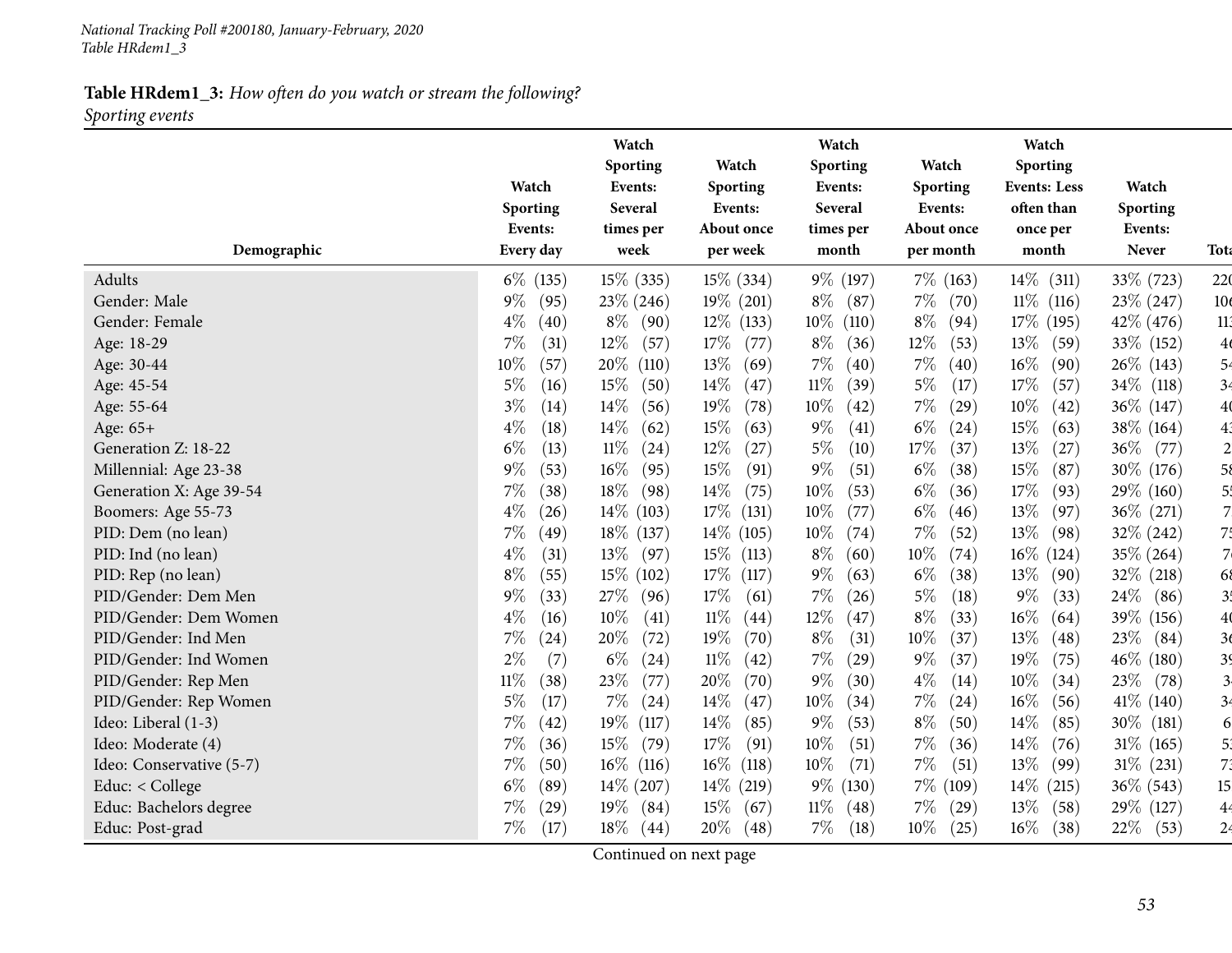#### *Morning Consult Table HRdem1\_3*

# **Table HRdem1\_3:** *How often do you watch or stream the following? Sporting events*

|                               | Watch<br>Sporting           | Watch<br>Sporting<br>Events:<br>Several | Watch<br>Sporting<br>Events: | Watch<br>Sporting<br>Events:<br>Several | Watch<br><b>Sporting</b><br>Events: | Watch<br><b>Sporting</b><br><b>Events: Less</b><br>often than | Watch<br>Sporting       |                |
|-------------------------------|-----------------------------|-----------------------------------------|------------------------------|-----------------------------------------|-------------------------------------|---------------------------------------------------------------|-------------------------|----------------|
| Demographic                   | Events:<br>Every day        | times per<br>week                       | About once<br>per week       | times per<br>month                      | About once<br>per month             | once per<br>month                                             | Events:<br><b>Never</b> | Tota           |
|                               |                             |                                         |                              |                                         |                                     |                                                               |                         |                |
| Adults                        | $6\%$ (135)                 | $15\%$ (335)                            | $15\%$ (334)                 | 9\% (197)                               | 7\% (163)                           | $14\%$ (311)                                                  | 33\% (723)              | 220            |
| Income: Under 50k             | $5\%$<br>(57)               | $14\%$ (171)                            | $13\%$ (164)                 | $8\%$<br>(98)                           | $8\%$<br>(96)                       | $14\%$ (167)                                                  | 39\% (472)              | 122            |
| Income: 50k-100k              | $6\%$<br>(43)               | $15\%$ (101)                            | 19% (126)                    | $10\%$<br>(68)                          | $7\%$<br>(46)                       | $16\%$ (104)                                                  | 27\% (179)              | 66             |
| Income: 100k+                 | $11\%$<br>(35)              | 21%<br>(64)                             | $14\%$<br>(45)               | $10\%$<br>(31)                          | $7\%$<br>(22)                       | $13\%$<br>(40)                                                | 23\%<br>(72)            | 3 <sub>0</sub> |
| Ethnicity: White              | $6\%$<br>(101)              | $15\%$ (259)                            | $15\%$ (260)                 | $9\%$<br>(154)                          | $7\%$<br>(125)                      | $14\%$ (240)                                                  | 34\% (583)              | 172            |
| Ethnicity: Hispanic           | $6\%$<br>(23)               | $18\%$<br>(63)                          | $14\%$<br>(48)               | $9\%$<br>(32)                           | $8\%$<br>(28)                       | $14\%$<br>(49)                                                | $31\%$ (107)            | 34             |
| Ethnicity: Afr. Am.           | 10%<br>$\left( 28\right)$   | 20%<br>(55)                             | 13%<br>(37)                  | 10%<br>(28)                             | $8\%$<br>(22)                       | 14%<br>(37)                                                   | 25%<br>(68)             | 2 <sub>1</sub> |
| Ethnicity: Other              | $3\%$<br>(6)                | $11\%$<br>(22)                          | 19%<br>(38)                  | $7\%$<br>(15)                           | $8\%$<br>(16)                       | 17%<br>(35)                                                   | 35%<br>(72)             | 2 <sub>0</sub> |
| Community: Urban              | $8\%$<br>$\left( 44\right)$ | $17\%$<br>(93)                          | 16%<br>(87)                  | $9\%$<br>(48)                           | $8\%$<br>(47)                       | 14\%<br>(76)                                                  | 29\% (165)              | 5 <sup>1</sup> |
| Community: Suburban           | $6\%$<br>(55)               | $17\%$ (168)                            | $16\%$ (152)                 | $9\%$<br>(87)                           | $8\%$<br>(76)                       | $11\%$<br>(110)                                               | 33% (320)               | 96             |
| Community: Rural              | $5\%$<br>(36)               | $11\%$<br>(74)                          | $14\%$<br>(95)               | $9\%$<br>(62)                           | $6\%$<br>(41)                       | $19\%$ (125)                                                  | 35% (239)               | 67             |
| <b>Employ: Private Sector</b> | $8\%$<br>(51)               | 19% (126)                               | 15%<br>(98)                  | 10%<br>(66)                             | 7%<br>(47)                          | $16\%$ (106)                                                  | 24\% (158)              | 65             |
| Employ: Government            | $11\%$<br>(16)              | $15\%$<br>(22)                          | 17%<br>(25)                  | 10%<br>(15)                             | $7\%$<br>(11)                       | 12%<br>(17)                                                   | 27%<br>(39)             | 14             |
| Employ: Self-Employed         | $7\%$<br>(16)               | 13\%<br>(28)                            | 24%<br>(51)                  | $9\%$<br>(18)                           | $6\%$<br>(14)                       | $10\%$<br>(22)                                                | $31\%$<br>(66)          | 2 <sub>i</sub> |
| Employ: Homemaker             | $2\%$<br>(4)                | $8\%$<br>(13)                           | $8\%$<br>(14)                | (5)<br>$3\%$                            | $9\%$<br>(16)                       | $21\%$<br>(35)                                                | 48%<br>(82)             | 1 <sub>d</sub> |
| Employ: Retired               | $4\%$<br>(18)               | $15\%$<br>(70)                          | $16\%$<br>(77)               | $11\%$<br>(54)                          | $4\%$<br>(20)                       | 13%<br>(64)                                                   | 37\% (179)              | 48             |
| Employ: Unemployed            | $7\%$<br>(16)               | 13%<br>(30)                             | $14\%$<br>(32)               | $8\%$<br>(19)                           | $8\%$<br>(20)                       | 10%<br>(23)                                                   | 40%<br>(94)             | 2 <sup>1</sup> |
| Employ: Other                 | $6\%$<br>(10)               | 15\%<br>(28)                            | $14\%$<br>(25)               | $8\%$<br>(14)                           | $7\%$<br>(13)                       | 15%<br>(28)                                                   | 35%<br>(64)             | 18             |
| Military HH: Yes              | 5%<br>(19)                  | $15\%$<br>(54)                          | 17%<br>(61)                  | $7\%$<br>(26)                           | $7\%$<br>(24)                       | 16%<br>(56)                                                   | 32\%<br>(113)           | 3 <sup>1</sup> |
| Military HH: No               | $6\%$<br>(117)              | $15\%$ (282)                            | $15\%$ (274)                 | $9\%$<br>(171)                          | $8\%$<br>(139)                      | $14\%$ (255)                                                  | $33\%$ (610)            | 184            |
| RD/WT: Right Direction        | 7%<br>(59)                  | $16\%$ (127)                            | $16\%$ (129)                 | $10\%$<br>(82)                          | $7\%$<br>(55)                       | $14\%$ (113)                                                  | 31% (255)               | 82             |
| RD/WT: Wrong Track            | $6\%$<br>(76)               | $15\%$ (208)                            | $15\%$ (205)                 | $8\%$<br>(115)                          | $8\%$ (109)                         | $14\%$ (198)                                                  | $34\%$ (469)            | 138            |
| Trump Job Approve             | 7%<br>(60)                  | $14\%$ (128)                            | $15\%$ (138)                 | $10\%$<br>(90)                          | $8\%$<br>(71)                       | 15\% (139)                                                    | $31\%$ (285)            | $\overline{9}$ |
| Trump Job Disapprove          | $6\%$<br>(73)               | $16\%$ (193)                            | 15\% (182)                   | 9% (101)                                | $7\%$<br>(87)                       | $14\%$ (162)                                                  | 32\% (382)              | 118            |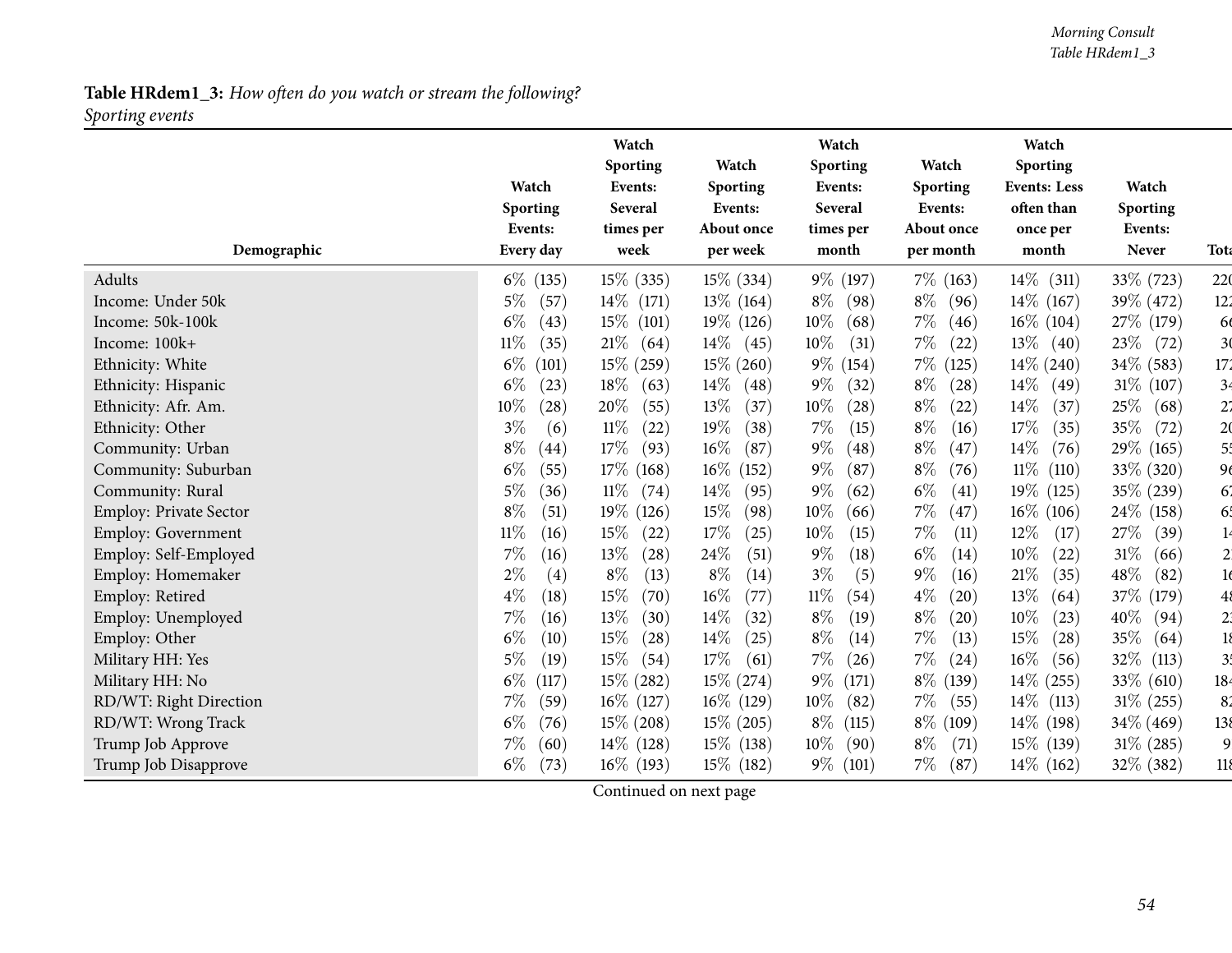**Table HRdem1\_3:** *How often do you watch or stream the following? Sporting events*

|                                      | Watch<br>Sporting | Watch<br>Sporting<br>Events:<br>Several | Watch<br>Sporting<br>Events: | Watch<br>Sporting<br>Events:<br>Several | Watch<br>Sporting<br>Events: | Watch<br>Sporting<br><b>Events: Less</b><br>often than | Watch<br>Sporting |                |
|--------------------------------------|-------------------|-----------------------------------------|------------------------------|-----------------------------------------|------------------------------|--------------------------------------------------------|-------------------|----------------|
|                                      | Events:           | times per                               | About once                   | times per                               | About once                   | once per                                               | Events:           |                |
| Demographic                          | Every day         | week                                    | per week                     | month                                   | per month                    | month                                                  | <b>Never</b>      | <b>Tota</b>    |
| Adults                               | $6\%$ (135)       | $15\%$ (335)                            | $15\%$ (334)                 | 9\% (197)                               | $7\%$ (163)                  | $14\%$<br>(311)                                        | 33\% (723)        | 220            |
| Trump Job Strongly Approve           | $7\%$<br>(33)     | $14\%$<br>(68)                          | $15\%$<br>(76)               | $9\%$<br>(43)                           | $6\%$<br>(28)                | 15%<br>(76)                                            | 34\% (170)        | 49             |
| Trump Job Somewhat Approve           | 7%<br>(27)        | $14\%$<br>(60)                          | 15%<br>(61)                  | $11\%$<br>(48)                          | 10%<br>(43)                  | $15\%$<br>(63)                                         | $28\%$ (116)      | 4              |
| Trump Job Somewhat Disapprove        | $9\%$<br>(25)     | 17\%<br>(49)                            | 14\%<br>(41)                 | $9\%$<br>(26)                           | $6\%$<br>(16)                | 14%<br>(42)                                            | 32%<br>(92)       | 2 <sub>5</sub> |
| Trump Job Strongly Disapprove        | $5\%$<br>(48)     | $16\%$ (144)                            | $16\%$ (141)                 | $8\%$<br>(75)                           | $8\%$<br>(71)                | $14\%$<br>(121)                                        | 33% (290)         | 89             |
| Favorable of Trump                   | $6\%$<br>(56)     | $14\%$ (125)                            | $15\%$ (133)                 | $9\%$<br>(84)                           | $9\%$<br>(75)                | 15\% (130)                                             | $32\%$ (283)      | 88             |
| Unfavorable of Trump                 | $6\%$<br>(76)     | $16\%$ (195)                            | $16\%$ (186)                 | $9\%$<br>(109)                          | $7\%$<br>(79)                | $14\%$<br>(171)                                        | $31\%$ (373)      | 118            |
| Very Favorable of Trump              | 7%<br>(33)        | $13\%$<br>(68)                          | $16\%$<br>(79)               | $9\%$<br>(46)                           | $8\%$<br>(38)                | 14%<br>(73)                                            | 34\% (172)        |                |
| Somewhat Favorable of Trump          | $6\%$<br>(23)     | 15\%<br>(57)                            | $14\%$<br>(54)               | 10%<br>(37)                             | 10%<br>(37)                  | 15%<br>(57)                                            | 29%<br>(111)      | 37             |
| Somewhat Unfavorable of Trump        | $8\%$<br>(18)     | $16\%$<br>(35)                          | $16\%$<br>(36)               | 10%<br>(21)                             | $5\%$<br>(10)                | 17%<br>(36)                                            | 28\%<br>(62)      | $\overline{2}$ |
| Very Unfavorable of Trump            | $6\%$<br>(59)     | $16\%$ (159)                            | 15% (150)                    | $9\%$<br>(88)                           | $7\%$<br>(69)                | $14\%$<br>(135)                                        | 32\%<br>(311)     | 97             |
| #1 Issue: Economy                    | $8\%$<br>(45)     | $17\%$ (100)                            | $14\%$<br>(80)               | $10\%$<br>(60)                          | $8\%$<br>(47)                | $12\%$<br>(69)                                         | 31\% (177)        | 57             |
| #1 Issue: Security                   | $6\%$<br>(23)     | 18%<br>(68)                             | 12%<br>(47)                  | $9\%$<br>(35)                           | $7\%$<br>(25)                | 16%<br>(62)                                            | 32\%<br>(121)     | $\mathfrak{Z}$ |
| #1 Issue: Health Care                | $7\%$<br>(25)     | 12%<br>(47)                             | 17%<br>(63)                  | $9\%$<br>(35)                           | $7\%$<br>(27)                | 17%<br>(64)                                            | $30\%$<br>(112)   | 3 <sup>1</sup> |
| #1 Issue: Medicare / Social Security | 7%<br>(23)        | 15%<br>(53)                             | 17%<br>(61)                  | $11\%$<br>(39)                          | $5\%$<br>(19)                | $11\%$<br>(39)                                         | 34\% (120)        | 3 <sup>1</sup> |
| #1 Issue: Women's Issues             | $4\%$<br>(5)      | $9\%$<br>(9)                            | $15\%$<br>(16)               | $5\%$<br>(6)                            | $9\%$<br>(9)                 | 12%<br>(13)                                            | 46\%<br>(49)      | 10             |
| #1 Issue: Education                  | $8\%$<br>(10)     | 17%<br>(21)                             | 15%<br>(18)                  | $7\%$<br>(8)                            | $7\%$<br>(9)                 | 17\%<br>$\left( 21\right)$                             | 30%<br>(37)       | 12             |
| #1 Issue: Energy                     | $2\%$<br>(3)      | 12%<br>(17)                             | 19%<br>(26)                  | 7%<br>(10)                              | 15%<br>(21)                  | $16\%$<br>(22)                                         | 30%<br>(41)       | 13             |
| #1 Issue: Other                      | $1\%$<br>(1)      | 15%<br>(21)                             | 16%<br>(23)                  | $3\%$<br>(4)                            | 4%<br>(6)                    | 15%<br>(21)                                            | 47%<br>(66)       | 14             |
| 2018 House Vote: Democrat            | $7\%$<br>(49)     | $19\%$ (134)                            | $16\%$ (116)                 | $9\%$<br>(66)                           | $7\%$<br>(53)                | 13%<br>(95)                                            | 28\% (201)        | $\overline{7}$ |
| 2018 House Vote: Republican          | $6\%$<br>(41)     | 17%<br>(112)                            | $16\%$ (105)                 | $8\%$<br>(56)                           | $8\%$<br>(50)                | 14\%<br>(95)                                           | 30\% (199)        | 65             |
| 2018 House Vote: Someone else        | $5\%$<br>(4)      | $8\%$<br>(7)                            | 15%<br>(13)                  | $3\%$<br>(3)                            | 7%<br>(6)                    | 23%<br>(20)                                            | 39%<br>(34)       |                |
| 2016 Vote: Hillary Clinton           | $6\%$<br>(44)     | 19\% (128)                              | $16\%$<br>(111)              | $9\%$<br>(62)                           | $8\%$<br>(52)                | $11\%$<br>(76)                                         | $31\%$ (215)      | 69             |
| 2016 Vote: Donald Trump              | $7\%$<br>(42)     | $16\%$ (104)                            | $16\%$<br>(101)              | 10%<br>(66)                             | $8\%$<br>(48)                | $14\%$<br>(89)                                         | 29\% (187)        | 63             |
| 2016 Vote: Other                     | $7\%$<br>(12)     | 15%<br>(26)                             | 20%<br>(33)                  | $7\%$<br>(12)                           | $4\%$<br>(6)                 | 18\%<br>(31)                                           | $29\%$ (49)       | 16             |
| 2016 Vote: Didn't Vote               | $5\%$<br>(37)     | $11\%$<br>(78)                          | $13\%$<br>(89)               | $8\%$<br>(56)                           | $8\%$<br>(57)                | $16\%$<br>(115)                                        | 39% (272)         | 7 <sub>0</sub> |

Continued on next page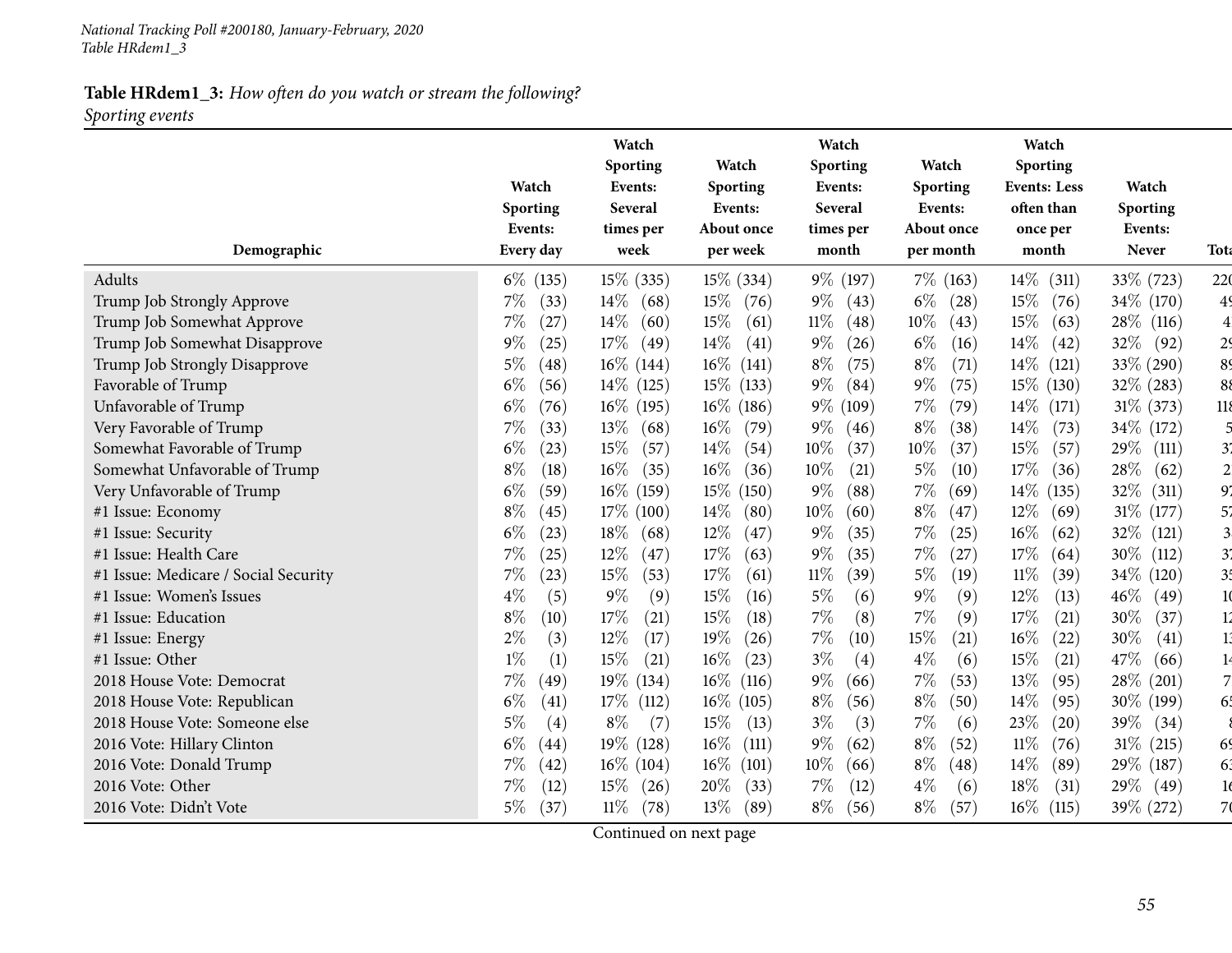#### *Morning Consult Table HRdem1\_3*

# **Table HRdem1\_3:** *How often do you watch or stream the following? Sporting events*

|                                              |               | Watch<br>Sporting | Watch           | Watch<br>Sporting | Watch          | Watch<br>Sporting   |              |                 |
|----------------------------------------------|---------------|-------------------|-----------------|-------------------|----------------|---------------------|--------------|-----------------|
|                                              | Watch         | Events:           | Sporting        | Events:           | Sporting       | <b>Events: Less</b> | Watch        |                 |
|                                              | Sporting      | <b>Several</b>    | Events:         | Several           | Events:        | often than          | Sporting     |                 |
|                                              | Events:       | times per         | About once      | times per         | About once     | once per            | Events:      |                 |
| Demographic                                  | Every day     | week              | per week        | month             | per month      | month               | Never        | <b>Tota</b>     |
| <b>Adults</b>                                | $6\%$ (135)   | $15\%$ (335)      | $15\%$ (334)    | 9\% (197)         | $7\%$ (163)    | $14\%$ (311)        | 33\% (723)   | 220             |
| Voted in 2014: Yes                           | $6\%$<br>(82) | $18\%$ (231)      | $18\%$ (227)    | $10\%$ (126)      | $7\%$<br>(94)  | 13\% (170)          | 28\% (366)   | 12 <sub>5</sub> |
| Voted in 2014: No                            | $6\%$<br>(54) | $12\%$ (104)      | $12\%$ (107)    | $8\%$<br>(71)     | $8\%$<br>(69)  | $16\%$ (142)        | $40\%$ (357) | 90              |
| 2012 Vote: Barack Obama                      | $6\%$<br>(52) | 18\% (149)        | $18\%$ (155)    | 10%<br>(80)       | $7\%$<br>(56)  | $13\%$<br>(113)     | 28% (233)    | 83              |
| 2012 Vote: Mitt Romney                       | $6\%$<br>(31) | 19%<br>(92)       | $15\%$<br>(76)  | $11\%$<br>(52)    | $6\%$<br>(32)  | 12%<br>(59)         | 30\% (147)   | 48              |
| 2012 Vote: Other                             | $4\%$<br>(4)  | 15%<br>(14)       | $8\%$<br>(8)    | $7\%$<br>(7)      | $11\%$<br>(10) | $16\%$<br>(15)      | 39\%<br>(37) |                 |
| 2012 Vote: Didn't Vote                       | $6\%$<br>(48) | 10%<br>(81)       | $12\%$<br>(95)  | 7%<br>(58)        | $8\%$<br>(66)  | $16\%$ (124)        | 39% (305)    | 71              |
| 4-Region: Northeast                          | $8\%$<br>(30) | 16%<br>(65)       | 15%<br>(57)     | 10%<br>(40)       | $9\%$<br>(35)  | $14\%$<br>(56)      | $28\%$ (111) | 39              |
| 4-Region: Midwest                            | $6\%$<br>(26) | 18%<br>(81)       | $19\%$<br>(87)  | $9\%$<br>(40)     | $7\%$<br>(31)  | $13\%$<br>(62)      | 29\% (134)   | 4 <sub>6</sub>  |
| 4-Region: South                              | 6%<br>(51)    | $15\%$<br>(120)   | $14\%$<br>(115) | $9\%$<br>(72)     | 7%<br>(57)     | $14\%$<br>(114)     | 36\% (295)   | 82              |
| 4-Region: West                               | $5\%$<br>(28) | $13\%$<br>(70)    | $14\%$<br>(75)  | $9\%$<br>(45)     | $8\%$<br>(40)  | $15\%$<br>(79)      | $35\%$ (183) | 52              |
| Watch TV: Every day                          | $9\%$<br>(95) | $16\%$ (167)      | 19\% (195)      | $10\%$ (100)      | $6\%$<br>(61)  | $14\%$ (150)        | 27\% (277)   | 10 <sup>2</sup> |
| Watch TV: Several times per week             | 5%<br>(29)    | $24\%$ (133)      | 15%<br>(82)     | $9\%$<br>(52)     | $9\%$<br>(51)  | $11\%$<br>(59)      | $26\%$ (144) | 5 <sup>t</sup>  |
| Watch TV: About once per week                | $3\%$<br>(6)  | $11\%$<br>(19)    | 20%<br>(33)     | $9\%$<br>(15)     | $11\%$<br>(19) | $21\%$<br>(36)      | 25\%<br>(42) | 17              |
| Watch TV: Several times per month            | $1\%$<br>(2)  | $4\%$<br>(5)      | $9\%$<br>(11)   | $11\%$<br>(15)    | 12%<br>(16)    | 23%<br>(30)         | 39%<br>(50)  | 12              |
| Watch TV: About once per month               | $4\%$<br>(2)  | $9\%$<br>(5)      | $9\%$<br>(5)    | (5)<br>$9\%$      | 17%<br>(9)     | 17%<br>(10)         | 34%<br>(19)  |                 |
| Watch TV: Less often than once per month     | (0)           | $5\%$<br>(4)      | $6\%$<br>(5)    | $9\%$<br>(7)      | $6\%$<br>(5)   | 23%<br>(19)         | 51\%<br>(43) |                 |
| Watch TV: Never                              | $1\%$<br>(2)  | $2\%$<br>(3)      | $2\%$<br>(4)    | $2\%$<br>(3)      | $1\%$<br>(2)   | $5\%$<br>(8)        | 88\% (148)   | 16              |
| Watch Movies: Every day                      | 13%<br>(51)   | $18\%$<br>(69)    | 15%<br>(57)     | 9%<br>(33)        | $5\%$<br>(18)  | 12%<br>(45)         | 28\% (109)   | 3 <sub>6</sub>  |
| Watch Movies: Several times per week         | $6\%$<br>(33) | 22\%<br>(129)     | $16\%$<br>(97)  | $9\%$<br>(53)     | $8\%$<br>(45)  | 14\%<br>(82)        | $26\%$ (158) | 59              |
| Watch Movies: About once per week            | 7%<br>(26)    | $16\%$<br>(63)    | 20%<br>(78)     | $9\%$<br>(35)     | $9\%$<br>(34)  | 14\%<br>(53)        | 25%<br>(97)  | 38              |
| Watch Movies: Several times per month        | $4\%$<br>(11) | 12%<br>(30)       | 14\%<br>(35)    | 13%<br>(32)       | $6\%$<br>(16)  | 23%<br>(57)         | 29%<br>(73)  | 2 <sup>t</sup>  |
| Watch Movies: About once per month           | $3\%$<br>(5)  | 11%<br>(21)       | $14\%$<br>(27)  | 10%<br>(19)       | 17%<br>(32)    | 14%<br>(26)         | 30%<br>(57)  | 18              |
| Watch Movies: Less often than once per month | $2\%$<br>(4)  | $9\%$<br>(18)     | 13\%<br>(26)    | $9\%$<br>(18)     | $7\%$<br>(13)  | 20%<br>(40)         | 39%<br>(79)  | 19              |
| <b>Watch Movies: Never</b>                   | $2\%$<br>(4)  | $2\%$<br>(5)      | $7\%$<br>(14)   | $3\%$<br>(6)      | $2\%$<br>(4)   | $4\%$<br>(7)        | 79%<br>(151) |                 |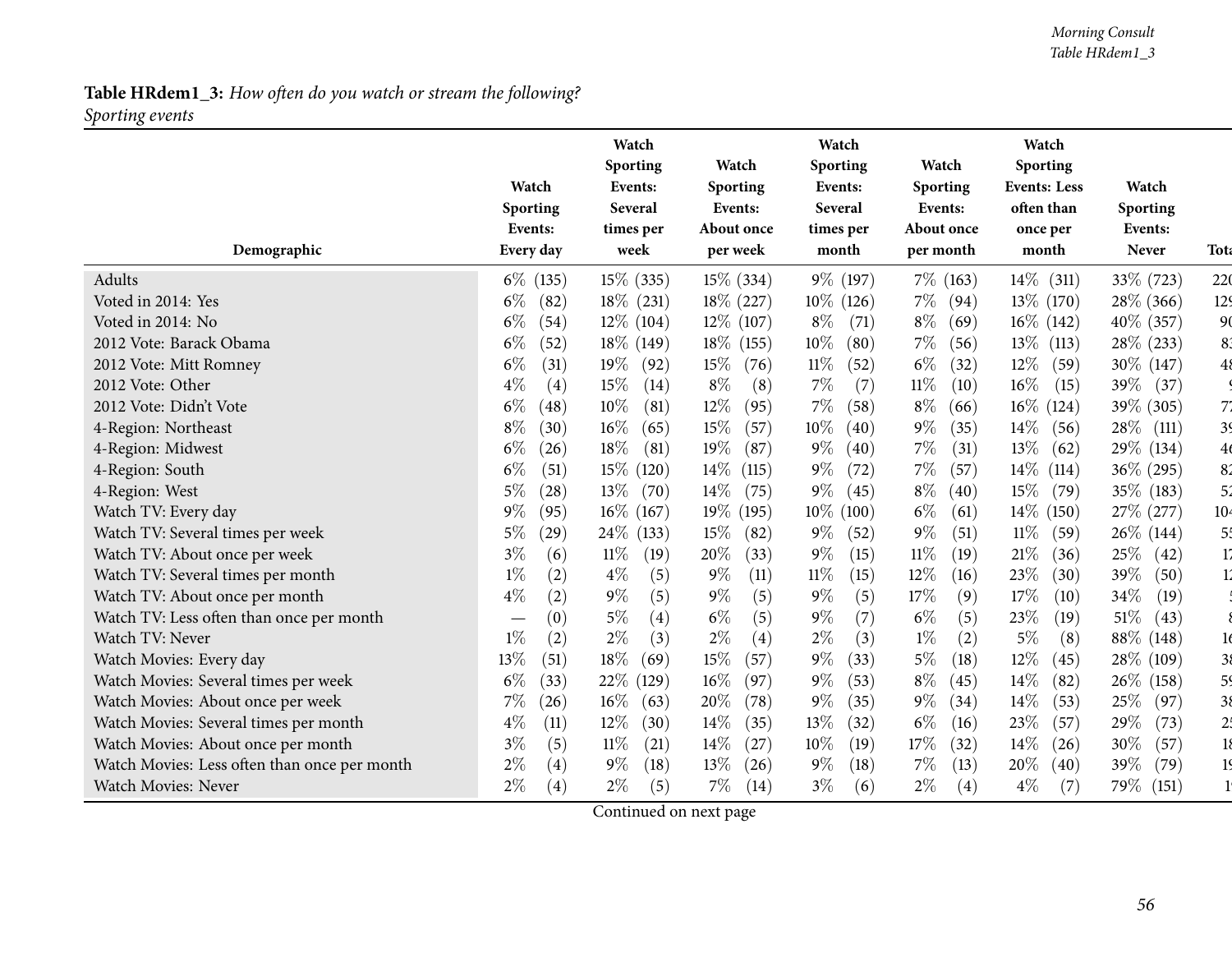# **Table HRdem1\_3:** *How often do you watch or stream the following? Sporting events*

|                                                       | Watch<br>Sporting<br>Events:           | Watch<br>Sporting<br>Events:<br>Several<br>times per | Watch<br>Sporting<br>Events:<br>About once | Watch<br>Sporting<br>Events:<br>Several<br>times per | Watch<br><b>Sporting</b><br>Events:<br>About once | Watch<br>Sporting<br><b>Events: Less</b><br>often than<br>once per | Watch<br>Sporting<br>Events: |                 |
|-------------------------------------------------------|----------------------------------------|------------------------------------------------------|--------------------------------------------|------------------------------------------------------|---------------------------------------------------|--------------------------------------------------------------------|------------------------------|-----------------|
| Demographic                                           | Every day                              | week                                                 | per week                                   | month                                                | per month                                         | month                                                              | Never                        | <b>Tota</b>     |
| Adults                                                | $6\%$ (135)                            | $15\%$ (335)                                         | $15\%$ (334)                               | 9\% (197)                                            | $7\%$ (163)                                       | $14\%$<br>(311)                                                    | 33\% (723)                   | 220             |
| Watch Sporting Events: Every day                      | $100\%$ (135)                          | (0)<br>$\overbrace{\phantom{aaaaa}}^{}$              | (0)                                        | (0)                                                  | (0)                                               | (0)                                                                | (0)                          | 13              |
| Watch Sporting Events: Several times per week         | (0)                                    | 100\% (335)                                          | (0)<br>$\overline{\phantom{m}}$            | (0)<br>$\overline{\phantom{0}}$                      | (0)<br>$\overline{\phantom{0}}$                   | (0)                                                                | (0)                          | 3 <sup>1</sup>  |
| Watch Sporting Events: About once per week            | (0)                                    | (0)<br>$\overbrace{\phantom{123221111}}$             | 100\% (334)                                | (0)                                                  | (0)                                               | (0)<br>$\hspace{0.1mm}-\hspace{0.1mm}$                             | (0)                          | 3 <sup>2</sup>  |
| Watch Sporting Events: Several times per month        | (0)                                    | (0)                                                  | (0)<br>$\overline{\phantom{m}}$            | $100\%$ (197)                                        | (0)                                               | (0)                                                                | (0)                          | 19              |
| Watch Sporting Events: About once per month           | (0)                                    | (0)<br>$\overbrace{\phantom{aaaaa}}$                 | (0)<br>$\overline{\phantom{m}}$            | (0)                                                  | $100\%$ (163)                                     | (0)                                                                | (0)                          |                 |
| Watch Sporting Events: Less often than once per month | (0)<br>$\hspace{0.1mm}-\hspace{0.1mm}$ | (0)                                                  | (0)<br>$\hspace{0.1mm}-\hspace{0.1mm}$     | (0)                                                  | (0)                                               | 100%<br>(311)                                                      | (0)                          |                 |
| Watch Sporting Events: Never                          | (0)                                    | (0)<br>$\hspace{0.1mm}-\hspace{0.1mm}$               | (0)                                        | (0)                                                  | (0)                                               | (0)                                                                | 100\% (723)                  | 7 <sup>′</sup>  |
| Cable TV: Currently subscribe                         | $8\%$<br>(78)                          | 19% (175)                                            | $15\%$ (<br>(141)                          | $10\%$<br>(94)                                       | $8\%$<br>(76)                                     | $11\%$ (106)                                                       | 29% (272)                    | 9.              |
| Cable TV: Subscribed in past                          | $4\%$<br>(37)                          | $14\%$<br>(118)                                      | $16\%$ (132)                               | 10%<br>(82)                                          | $6\%$<br>(54)                                     | 17\% (142)                                                         | $32\%$ (264)                 | 83              |
| Cable TV: Never subscribed                            | $5\%$<br>(20)                          | $10\%$<br>(42)                                       | $14\%$<br>(62)                             | $5\%$<br>(21)                                        | $8\%$<br>(34)                                     | 15%<br>(62)                                                        | 44\% (188)                   | 4 <sub>2</sub>  |
| Satellite TV: Currently subscribe                     | $9\%$<br>(43)                          | 19%<br>(89)                                          | $15\%$<br>(73)                             | $7\%$<br>(32)                                        | $6\%$<br>(27)                                     | $12\%$<br>(55)                                                     | $32\%$ (153)                 | 4 <sub>1</sub>  |
| Satellite TV: Subscribed in past                      | 5%<br>(35)                             | $16\%$ (100)                                         | $16\%$ (104)                               | 12\%<br>(77)                                         | $8\%$<br>(50)                                     | $16\%$ (103)                                                       | 27\% (172)                   | 64              |
| Satellite TV: Never subscribed                        | $5\%$<br>(57)                          | $13\%$ (146)                                         | $14\%$ (157)                               | $8\%$<br>(88)                                        | $8\%$<br>(86)                                     | $14\%$ (153)                                                       | 37% (399)                    | 108             |
| Streaming Services: Currently subscribe               | $6\%$<br>(89)                          | $16\%$ (220)                                         | $16\%$ (217)                               | $9\%$<br>(126)                                       | 7%<br>(98)                                        | $14\%$ (199)                                                       | $31\%$ (435)                 | 138             |
| Streaming Services: Subscribed in past                | $9\%$<br>(19)                          | $12\%$<br>(26)                                       | $14\%$<br>(30)                             | $9\%$<br>(19)                                        | $9\%$<br>(18)                                     | $19\%$<br>(38)                                                     | 28\%<br>(58)                 | 2 <sub>0</sub>  |
| Streaming Services: Never subscribed                  | $5\%$<br>(28)                          | $15\%$<br>(90)                                       | $14\%$<br>(87)                             | $8\%$<br>(52)                                        | $8\%$<br>(48)                                     | $12\%$<br>(74)                                                     | 38\% (231)                   | 60              |
| Film: An avid fan                                     | 10%<br>(74)                            | 17\% (130)                                           | $16\%$ (122)                               | $9\%$<br>(66)                                        | $6\%$<br>(46)                                     | 13\%<br>(101)                                                      | 29\% (218)                   | 75              |
| Film: A casual fan                                    | $4\%$<br>(52)                          | $15\%$ (181)                                         | $15\%$ (172)                               | $9\%$<br>(108)                                       | $8\%$<br>(93)                                     | $16\%$ (186)                                                       | 33% (387)                    | 117             |
| Film: Not a fan                                       | $3\%$<br>(9)                           | $9\%$<br>(24)                                        | $16\%$<br>(41)                             | $8\%$<br>(22)                                        | $9\%$<br>(24)                                     | $9\%$<br>(25)                                                      | 45\% (119)                   | 2 <sub>6</sub>  |
| Television: An avid fan                               | $9\%$<br>(97)                          | 19% (205)                                            | $15\%$<br>(161)                            | $9\%$<br>(95)                                        | $5\%$<br>(59)                                     | $13\%$ (138)                                                       | $30\%$ (316)                 | 10 <sub>7</sub> |
| Television: A casual fan                              | $4\%$<br>(38)                          | $12\%$<br>(117)                                      | $16\%$<br>(161)                            | $9\%$<br>(89)                                        | $9\%$<br>(92)                                     | $16\%$ (154)                                                       | 34\% (335)                   | 98              |
| Television: Not a fan                                 | (0)                                    | $9\%$<br>(13)                                        | $9\%$<br>(12)                              | $9\%$<br>(13)                                        | $9\%$<br>(13)                                     | $14\%$<br>(19)                                                     | $51\%$<br>(72)               | 14              |
| Music: An avid fan                                    | $8\%$<br>(93)                          | 17\% (192)                                           | $16\%$ (186)                               | $9\%$ (104)                                          | $8\%$<br>(90)                                     | $13\%$ (153)                                                       | 29\% (333)                   | 11              |
| Music: A casual fan                                   | $4\%$<br>(41)                          | $15\%$ (138)                                         | $14\%$ (132)                               | $9\%$<br>(84)                                        | 7%<br>(61)                                        | $16\%$ (143)                                                       | 35\% (322)                   | 9               |
| Music: Not a fan                                      | (1)<br>$1\%$                           | $4\%$<br>(6)                                         | 13\%<br>(17)                               | $7\%$<br>(9)                                         | $9\%$<br>(12)                                     | $12\%$<br>(15)                                                     | $53\%$ (68)                  | 11              |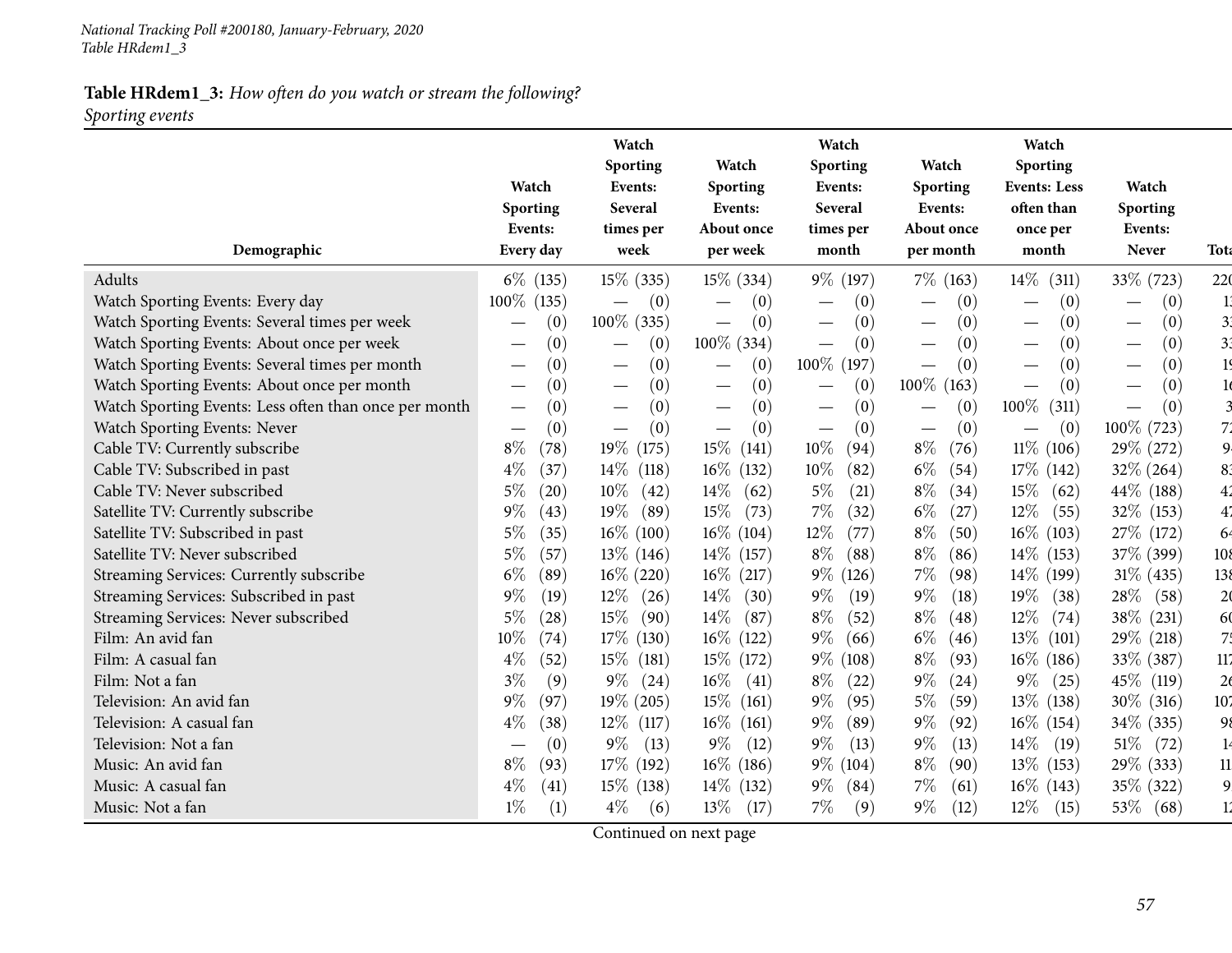*Morning Consult Table HRdem1\_3*

## **Table HRdem1\_3:** *How often do you watch or stream the following? Sporting events*

| Demographic           | Watch<br><b>Sporting</b><br>Events:<br>Every day | Watch<br><b>Sporting</b><br>Events:<br>Several<br>times per<br>week | Watch<br><b>Sporting</b><br>Events:<br>About once<br>per week | Watch<br><b>Sporting</b><br>Events:<br>Several<br>times per<br>month | Watch<br><b>Sporting</b><br>Events:<br>About once<br>per month | Watch<br><b>Sporting</b><br><b>Events: Less</b><br>often than<br>once per<br>month | Watch<br><b>Sporting</b><br>Events:<br><b>Never</b> | <b>Tota</b> |
|-----------------------|--------------------------------------------------|---------------------------------------------------------------------|---------------------------------------------------------------|----------------------------------------------------------------------|----------------------------------------------------------------|------------------------------------------------------------------------------------|-----------------------------------------------------|-------------|
| Adults                | $6\%$ (135)                                      | $15\%$ (335)                                                        | $15\%$ (334)                                                  | $9\%$ (197)                                                          | $7\%$ (163)                                                    | 14 $\%$<br>(311)                                                                   | 33\% (723)                                          | 220         |
| Fashion: An avid fan  | 14 $\%$<br>(40)                                  | $12\%$<br>(35)                                                      | $13\%$<br>(37)                                                | $10\%$<br>(29)                                                       | $8\%$<br>(22)                                                  | $13\%$<br>(38)                                                                     | $32\%$<br>(93)                                      | 29          |
| Fashion: A casual fan | $5\%$<br>(46)                                    | $16\%$ (155)                                                        | $16\%$ (147)                                                  | $10\%$<br>(90)                                                       | $9\%$<br>(80)                                                  | $15\%$ (141)                                                                       | $30\%$ (281)                                        | 94          |
| Fashion: Not a fan    | $5\%$<br>(49)                                    | $15\%$ (146)                                                        | $16\%$ (150)                                                  | $8\%$<br>(78)                                                        | $6\%$<br>(61)                                                  | $14\%$ (133)                                                                       | $36\%$ (349)                                        | 96          |

*Note:* Row proportions may total to larger than one-hundred percen<sup>t</sup> due to rounding. For more information visit [MorningConsultIntelligence.com](https://morningconsultintelligence.com).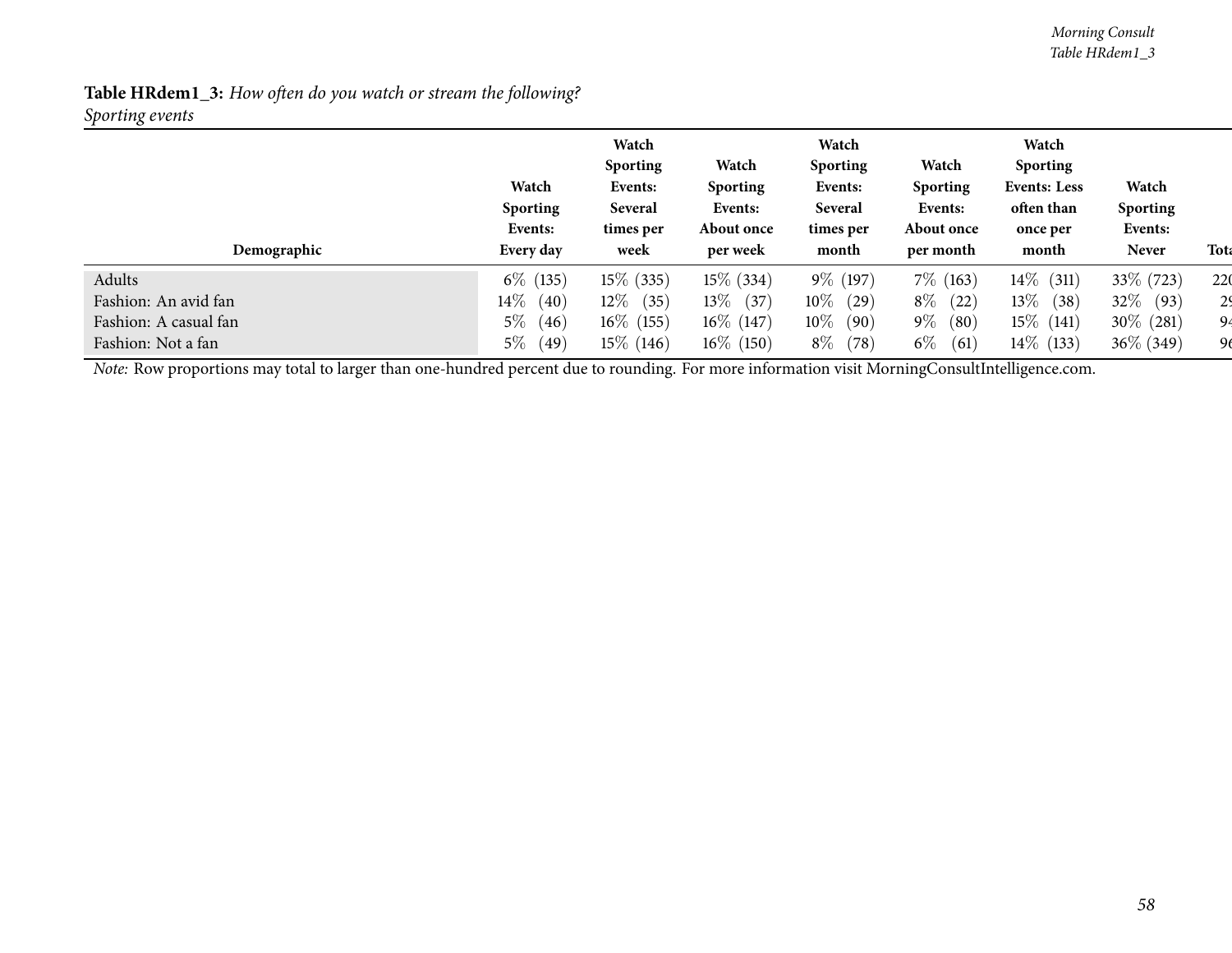#### *National Tracking Poll #200180, January-February, <sup>2020</sup> Table HRdem2\_1*

## Table HRdem2\_1: Do you, or anyone in your household, subscribe to the following? *Cable television*

|                          | <b>Cable TV: Currently</b> |           |        | <b>Cable TV: Subscribed</b> |        | <b>Cable TV: Never</b> |                |  |
|--------------------------|----------------------------|-----------|--------|-----------------------------|--------|------------------------|----------------|--|
| Demographic              |                            | subscribe |        | in past                     |        | subscribed             | <b>Total N</b> |  |
| Adults                   | 43%                        | (941)     | 38%    | (830)                       | 19%    | (429)                  | 2200           |  |
| Gender: Male             | 44%                        | (471)     | 37%    | (391)                       | 19%    | (199)                  | 1062           |  |
| Gender: Female           | 41\%                       | (470)     | 39%    | (439)                       | 20%    | (229)                  | 1138           |  |
| Age: 18-29               | 37%                        | (171)     | 40%    | (184)                       | 24%    | (110)                  | 465            |  |
| Age: 30-44               | 35%                        | (192)     | $41\%$ | (226)                       | 24%    | (129)                  | 548            |  |
| Age: 45-54               | 45%                        | (155)     | 36%    | (125)                       | 19%    | (64)                   | 344            |  |
| Age: 55-64               | 50%                        | (202)     | 36%    | (148)                       | 14%    | (57)                   | 407            |  |
| Age: 65+                 | 51%                        | (222)     | 34%    | (147)                       | 16%    | (68)                   | 436            |  |
| Generation Z: 18-22      | 41\%                       | (89)      | 37%    | (79)                        | 22%    | (47)                   | 215            |  |
| Millennial: Age 23-38    | 35%                        | (206)     | 40%    | (233)                       | 26%    | (151)                  | 589            |  |
| Generation X: Age 39-54  | 40%                        | (223)     | 40%    | (223)                       | 19%    | (107)                  | 553            |  |
| Boomers: Age 55-73       | 49%                        | (369)     | 36%    | (269)                       | 15%    | (114)                  | 751            |  |
| PID: Dem (no lean)       | 45%                        | (342)     | 37%    | $\left( 284\right)$         | 17%    | (131)                  | 756            |  |
| PID: Ind (no lean)       | 41%                        | (314)     | 39%    | (295)                       | 20%    | (151)                  | 761            |  |
| PID: Rep (no lean)       | 42%                        | (285)     | 37%    | (251)                       | 21%    | (147)                  | 682            |  |
| PID/Gender: Dem Men      | 47%                        | (167)     | 36%    | (128)                       | 17%    | (59)                   | 353            |  |
| PID/Gender: Dem Women    | 44%                        | (175)     | 39%    | (156)                       | $18\%$ | (72)                   | 403            |  |
| PID/Gender: Ind Men      | 41%                        | (149)     | 40%    | (146)                       | 20%    | (72)                   | 368            |  |
| PID/Gender: Ind Women    | 42%                        | (166)     | 38%    | (149)                       | 20%    | (79)                   | 394            |  |
| PID/Gender: Rep Men      | 46%                        | (156)     | 34%    | (117)                       | 20%    | (68)                   | 341            |  |
| PID/Gender: Rep Women    | 38%                        | (129)     | 39%    | (134)                       | 23%    | (79)                   | 342            |  |
| Ideo: Liberal (1-3)      | 43%                        | (263)     | 41\%   | (248)                       | 17%    | (102)                  | 613            |  |
| Ideo: Moderate (4)       | 46%                        | (245)     | 36%    | (192)                       | 18%    | (96)                   | 533            |  |
| Ideo: Conservative (5-7) | 43%                        | (319)     | 38%    | (281)                       | 19%    | (136)                  | 736            |  |
| Educ: < College          | 41%                        | (614)     | 38%    | (574)                       | 21%    | (324)                  | 1512           |  |
| Educ: Bachelors degree   | 46%                        | (203)     | 40%    | (176)                       | 15%    | (65)                   | 444            |  |
| Educ: Post-grad          | $51\%$                     | (125)     | 33%    | (80)                        | $16\%$ | (39)                   | 244            |  |
| Income: Under 50k        | 38%                        | (470)     | 40%    | (486)                       | 22%    | (269)                  | 1226           |  |
| Income: 50k-100k         | 46%                        | (306)     | 36%    | (239)                       | 18%    | (122)                  | 667            |  |
| Income: 100k+            | 54%                        | (165)     | 34%    | (105)                       | 12%    | (38)                   | 307            |  |
| Ethnicity: White         | 43%                        | (739)     | 38%    | (661)                       | 19%    | (322)                  | 1722           |  |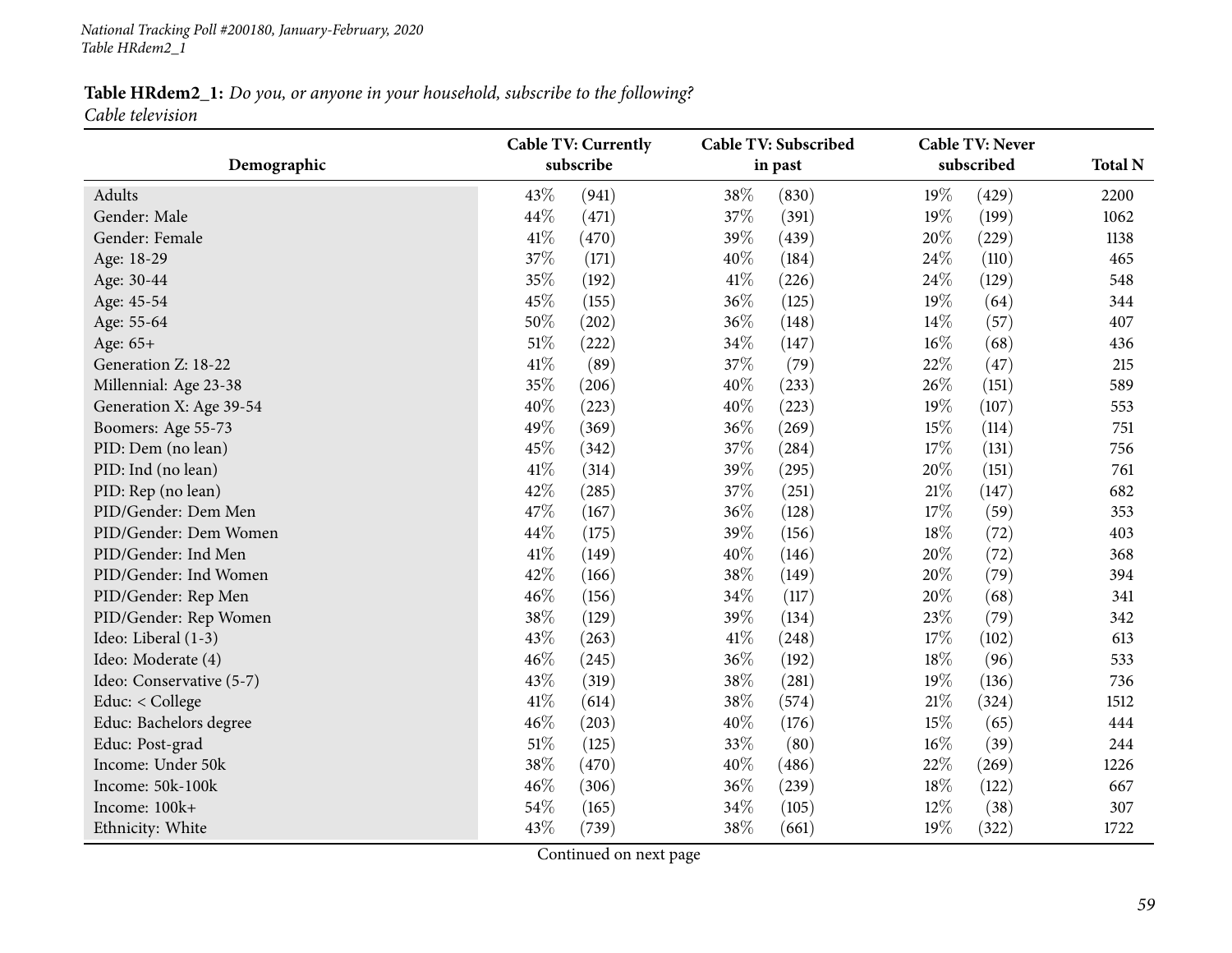# Table HRdem2\_1: Do you, or anyone in your household, subscribe to the following? *Cable television*

|                               | <b>Cable TV: Currently</b> |           |      | Cable TV: Subscribed | <b>Cable TV: Never</b> |            |                |  |
|-------------------------------|----------------------------|-----------|------|----------------------|------------------------|------------|----------------|--|
| Demographic                   |                            | subscribe |      | in past              |                        | subscribed | <b>Total N</b> |  |
| Adults                        | 43%                        | (941)     | 38%  | (830)                | 19%                    | (429)      | 2200           |  |
| Ethnicity: Hispanic           | 37%                        | (128)     | 39%  | (136)                | 24%                    | (86)       | 349            |  |
| Ethnicity: Afr. Am.           | 47%                        | (129)     | 32%  | (88)                 | 21\%                   | (57)       | 274            |  |
| Ethnicity: Other              | 36%                        | (73)      | 40%  | (81)                 | 24%                    | (50)       | 204            |  |
| Community: Urban              | 41%                        | (226)     | 37%  | (207)                | 22%                    | (125)      | 559            |  |
| Community: Suburban           | 50%                        | (487)     | 36%  | (349)                | 14%                    | (133)      | 969            |  |
| Community: Rural              | 34%                        | (228)     | 41%  | (274)                | 25%                    | (171)      | 673            |  |
| Employ: Private Sector        | 42%                        | (271)     | 39%  | (255)                | 19%                    | (126)      | 652            |  |
| Employ: Government            | 45%                        | (65)      | 42%  | (60)                 | 13%                    | (19)       | 145            |  |
| Employ: Self-Employed         | 46%                        | (98)      | 37%  | (78)                 | 18%                    | (38)       | 214            |  |
| Employ: Homemaker             | 36%                        | (60)      | 33%  | (56)                 | 31%                    | (53)       | 169            |  |
| Employ: Retired               | 50%                        | (242)     | 36%  | (173)                | 14%                    | (68)       | 483            |  |
| Employ: Unemployed            | 39%                        | (92)      | 34%  | (80)                 | 26%                    | (61)       | 233            |  |
| Employ: Other                 | 36%                        | (67)      | 42%  | (77)                 | 22%                    | (40)       | 184            |  |
| Military HH: Yes              | 47%                        | (167)     | 35%  | (123)                | 18%                    | (63)       | 353            |  |
| Military HH: No               | 42%                        | (774)     | 38%  | (707)                | 20%                    | (366)      | 1847           |  |
| RD/WT: Right Direction        | 41%                        | (335)     | 38%  | (310)                | 21\%                   | (174)      | 820            |  |
| RD/WT: Wrong Track            | 44%                        | (606)     | 38%  | (520)                | 18%                    | (255)      | 1380           |  |
| Trump Job Approve             | 41%                        | (371)     | 37%  | (335)                | 23%                    | (206)      | 912            |  |
| Trump Job Disapprove          | 44%                        | (525)     | 39%  | (461)                | 16%                    | (195)      | 1180           |  |
| Trump Job Strongly Approve    | 39%                        | (192)     | 39%  | (192)                | 22%                    | (109)      | 494            |  |
| Trump Job Somewhat Approve    | 43%                        | (179)     | 34%  | (143)                | 23%                    | (97)       | 418            |  |
| Trump Job Somewhat Disapprove | 46%                        | (135)     | 40%  | (117)                | 13%                    | (38)       | 290            |  |
| Trump Job Strongly Disapprove | 44%                        | (390)     | 39%  | (344)                | 18%                    | (157)      | 890            |  |
| Favorable of Trump            | 42%                        | (370)     | 37%  | (330)                | 21\%                   | (187)      | 886            |  |
| Unfavorable of Trump          | 44%                        | (518)     | 39%  | (462)                | 18%                    | (210)      | 1189           |  |
| Very Favorable of Trump       | 39%                        | (199)     | 40%  | (206)                | 21%                    | (106)      | 511            |  |
| Somewhat Favorable of Trump   | 45%                        | (170)     | 33%  | (124)                | 22%                    | (81)       | 375            |  |
| Somewhat Unfavorable of Trump | 47%                        | (103)     | 41\% | (88)                 | 12%                    | (27)       | 218            |  |
| Very Unfavorable of Trump     | 43%                        | (415)     | 38%  | (374)                | 19%                    | (183)      | 972            |  |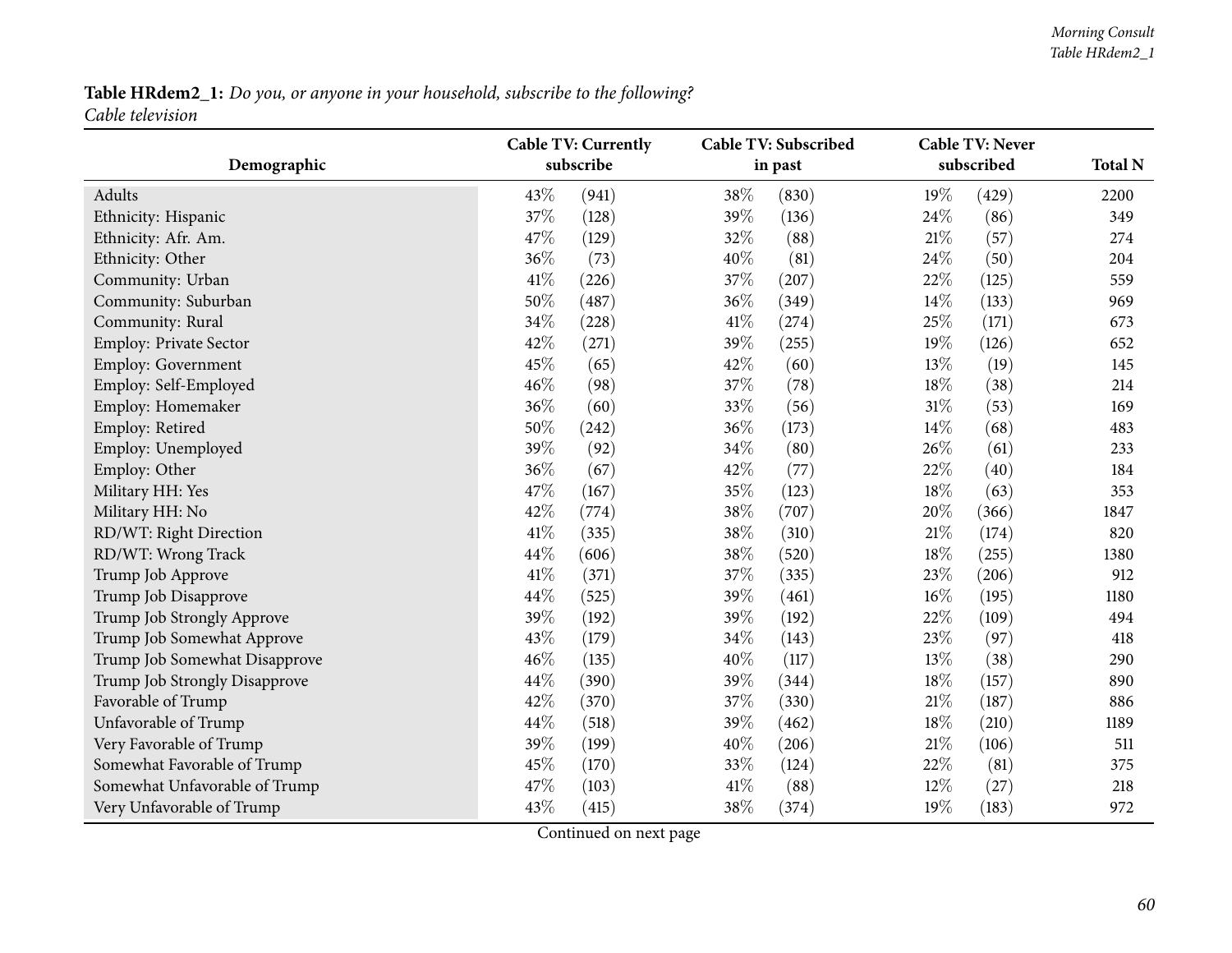#### Table HRdem2\_1: Do you, or anyone in your household, subscribe to the following? *Cable television*

**DemographicCable TV: Currently subscribeCable TV: Subscribedin pas<sup>t</sup> Cable TV: Never subscribed Total <sup>N</sup>**Adultss  $43\%$  (941)  $(38\% \quad (830) \quad 19\% \quad (429)$  2200 579 #1 Issue: Economy <sup>42</sup>% (243) <sup>39</sup>% (224) <sup>19</sup>% (111) <sup>579</sup> #1 Issue: Security  $42\%$   $(161)$   $38\%$   $(144)$   $20\%$   $(77)$   $381$ #1 Issue: Health Care  $45\%$   $(167)$   $38\%$   $(141)$   $18\%$   $(66)$   $373$ 41 Issue: Medicare / Social Security  $49\%$  (174)  $35\%$  (124)  $16\%$  (56)  $354$ <br>
49% (36)  $43\%$  (47)  $23\%$  (24)  $108$ #1 Issue: Women's Issues <sup>34</sup>% (36) <sup>43</sup>% (47) <sup>23</sup>% (24) <sup>108</sup> #1 Issue: Education**n**  $41\%$  (51)  $29\%$  (35)  $30\%$  (37)  $124$ #1 Issue: Energy  $45\%$   $(63)$   $37\%$   $(51)$   $18\%$   $(25)$   $139$ #1 Issue: Other  $33\%$   $(47)$   $45\%$   $(64)$   $22\%$   $(32)$   $142$  $2018$  House Vote: Democrat  $47\%$  (335)  $38\%$  (269)  $15\%$  (111) 715<br> $2018$  House Vote: Republican  $43\%$  (282)  $37\%$  (242)  $20\%$  (134) 658 <sup>2018</sup> House Vote: Republicann  $43\%$   $(282)$   $37\%$   $(242)$   $20\%$   $(134)$  658  $2018$  House Vote: Someone else  $46\%$   $40)$   $37\%$   $33)$   $17\%$   $15)$   $87$ <br> $2016$  Vote: Hillary Clinton  $49\%$   $340)$   $35\%$   $(242)$   $16\%$   $(108)$   $690$ <sup>2016</sup> Vote: Hillary Clintonn  $49\%$   $(340)$   $35\%$   $(242)$   $16\%$   $(108)$   $690$ <sup>2016</sup> Vote: Donald Trump $P$  and  $43\%$   $(276)$  and  $38\%$   $(244)$  and  $18\%$   $(116)$  636 2016 Vote: Other 2016 Vote: Other 36% (61)  $36\%$  (61)  $48\%$  (81)  $16\%$  (27)  $169\%$ <sup>2016</sup> Vote: Didn't Vote <sup>37</sup>% (263) <sup>37</sup>% (264) <sup>25</sup>% (177) <sup>705</sup> Voted in 2014: Yes  $47\%$   $(607)$   $36\%$   $(472)$   $17\%$   $(217)$   $1296$ Voted in 2014: No $37\%$   $(334)$   $40\%$   $(358)$   $23\%$   $(212)$   $904$  $2012 \text{ Vote: Barack Obama}$ <br>  $2012 \text{ Vote: Hart Romney}$   $2012 \text{ Vote: Mit Romney}$   $2012 \text{ Vote: Mit Romney}$   $44\%$   $(216)$   $38\%$   $(187)$   $17\%$   $(85)$   $488$ 2012 Vote: Mitt Romney  $44\%$   $(216)$   $38\%$   $(187)$   $17\%$   $(85)$   $488$ <br>2012 Vote: Other  $42\%$   $(39)$   $37\%$   $(35)$   $21\%$   $(19)$   $93$ 2012 Vote: Other 2012 Vote: Other 2012 Vote: Other 2012 Vote: Other 2012 Vote: Other 2013 <sup>2012</sup> Vote: Didn't Vote <sup>37</sup>% (285) <sup>39</sup>% (305) <sup>24</sup>% (187) <sup>777</sup> 4-Region: Northeast 63% (249)  $63\%$  (249)  $22\%$  (89)  $14\%$  (56)  $394$ 4-Region: Midwest 22% (193)  $42\%$  (193)  $37\%$  (170)  $22\%$  (99)  $462$ 4-Region: Southh  $40\%$  (330)  $40\%$  (332)  $20\%$  (161) 824 4-Region: West  $33\%$   $(169)$   $46\%$   $(239)$   $22\%$   $(112)$  520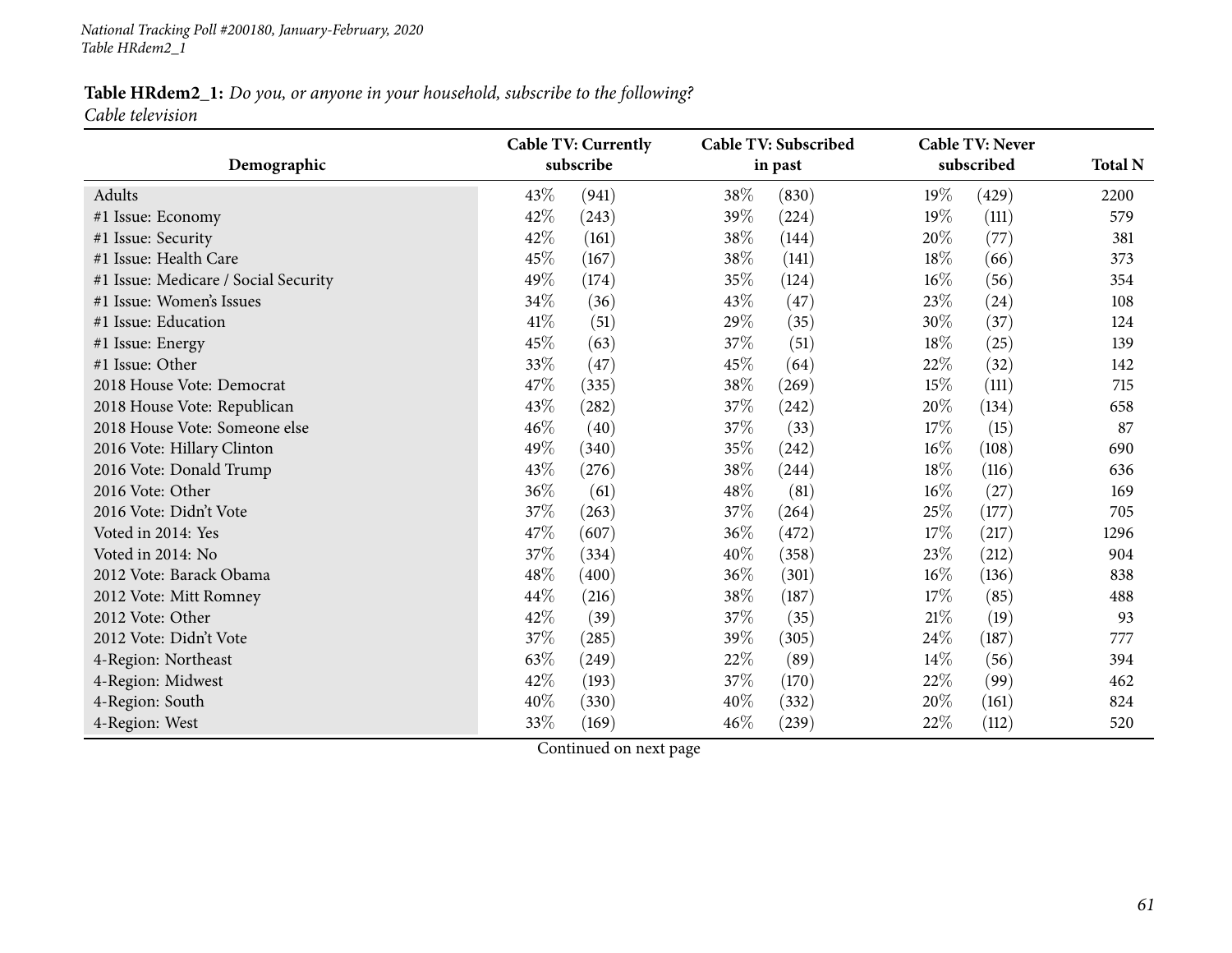## Table HRdem2\_1: Do you, or anyone in your household, subscribe to the following? *Cable television*

|                                                       |      | <b>Cable TV: Currently</b> |      | <b>Cable TV: Subscribed</b> |        | <b>Cable TV: Never</b> |                |
|-------------------------------------------------------|------|----------------------------|------|-----------------------------|--------|------------------------|----------------|
| Demographic                                           |      | subscribe                  |      | in past                     |        | subscribed             | <b>Total N</b> |
| Adults                                                | 43%  | (941)                      | 38%  | (830)                       | 19%    | (429)                  | 2200           |
| Watch TV: Every day                                   | 45%  | (472)                      | 36%  | (379)                       | 19%    | (194)                  | 1045           |
| Watch TV: Several times per week                      | 40%  | (218)                      | 43%  | (235)                       | 18%    | (97)                   | 550            |
| Watch TV: About once per week                         | 52%  | (89)                       | 39%  | (66)                        | $9\%$  | (16)                   | 170            |
| Watch TV: Several times per month                     | 37%  | (47)                       | 45%  | (57)                        | 19%    | (24)                   | 127            |
| Watch TV: About once per month                        | 41\% | (22)                       | 36%  | (19)                        | 24%    | (13)                   | 55             |
| Watch TV: Less often than once per month              | 37%  | (31)                       | 40%  | (33)                        | 24%    | (20)                   | 84             |
| Watch TV: Never                                       | 37%  | (62)                       | 24%  | (41)                        | 39%    | (67)                   | 169            |
| Watch Movies: Every day                               | 41\% | (156)                      | 41\% | (158)                       | 18%    | (68)                   | 383            |
| Watch Movies: Several times per week                  | 42%  | (249)                      | 41%  | (244)                       | 18%    | (105)                  | 598            |
| Watch Movies: About once per week                     | 46%  | (179)                      | 39%  | (149)                       | 15%    | (58)                   | 386            |
| Watch Movies: Several times per month                 | 46%  | (117)                      | 38%  | (96)                        | 16%    | (42)                   | 255            |
| Watch Movies: About once per month                    | 45%  | (85)                       | 35%  | (66)                        | 20%    | (38)                   | 189            |
| Watch Movies: Less often than once per month          | 37%  | (74)                       | 37%  | (73)                        | 26%    | (52)                   | 199            |
| Watch Movies: Never                                   | 42%  | (80)                       | 23%  | (45)                        | 35%    | (67)                   | 191            |
| Watch Sporting Events: Every day                      | 57%  | (78)                       | 27%  | (37)                        | 15%    | (20)                   | 135            |
| Watch Sporting Events: Several times per week         | 52%  | (175)                      | 35%  | (118)                       | 12%    | (42)                   | 335            |
| Watch Sporting Events: About once per week            | 42%  | (141)                      | 39%  | (132)                       | 18%    | (62)                   | 334            |
| Watch Sporting Events: Several times per month        | 47%  | (94)                       | 42%  | (82)                        | $11\%$ | (21)                   | 197            |
| Watch Sporting Events: About once per month           | 47%  | (76)                       | 33%  | (54)                        | 21\%   | (34)                   | 163            |
| Watch Sporting Events: Less often than once per month | 34%  | (106)                      | 46%  | (142)                       | 20%    | (62)                   | 311            |
| Watch Sporting Events: Never                          | 38%  | (272)                      | 37%  | (264)                       | 26%    | (188)                  | 723            |
| Cable TV: Currently subscribe                         | 100% | (941)                      |      | (0)                         |        | (0)                    | 941            |
| Cable TV: Subscribed in past                          |      | (0)                        | 100% | (830)                       |        | (0)                    | 830            |
| Cable TV: Never subscribed                            |      | (0)                        |      | (0)                         | 100%   | (429)                  | 429            |
| Satellite TV: Currently subscribe                     | 26%  | (123)                      | 50%  | (236)                       | 24%    | (112)                  | 472            |
| Satellite TV: Subscribed in past                      | 40%  | (254)                      | 53%  | (341)                       | $7\%$  | (47)                   | 642            |
| Satellite TV: Never subscribed                        | 52%  | (564)                      | 23%  | (253)                       | 25%    | (269)                  | 1086           |
| Streaming Services: Currently subscribe               | 43%  | (601)                      | 42%  | (587)                       | 14%    | (197)                  | 1384           |
| Streaming Services: Subscribed in past                | 37%  | (76)                       | 43%  | (89)                        | 20%    | (41)                   | 207            |
| Streaming Services: Never subscribed                  | 43%  | (264)                      | 25%  | (154)                       | 31%    | (191)                  | 609            |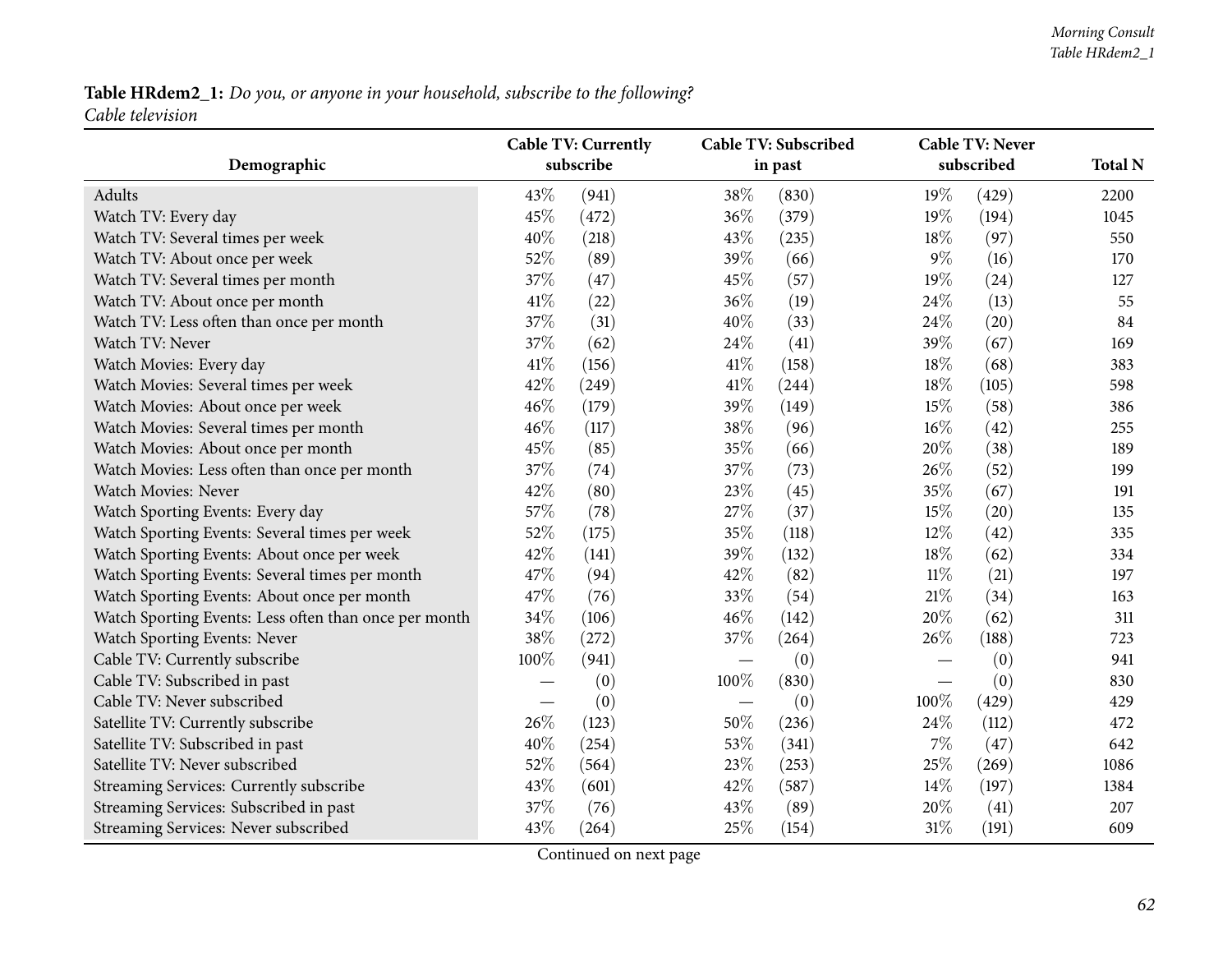| <b>Table HRdem2_1:</b> Do you, or anyone in your household, subscribe to the following? |  |  |  |
|-----------------------------------------------------------------------------------------|--|--|--|
| Cable television                                                                        |  |  |  |

| Demographic              | <b>Cable TV: Currently</b><br>subscribe | Cable TV: Subscribed<br>in past | <b>Cable TV: Never</b><br>subscribed | <b>Total N</b> |
|--------------------------|-----------------------------------------|---------------------------------|--------------------------------------|----------------|
| Adults                   | 43\%<br>(941)                           | 38%<br>(830)                    | 19%<br>(429)                         | 2200           |
| Film: An avid fan        | 45%<br>(342)                            | 36\%<br>(273)                   | 19%<br>(142)                         | 757            |
| Film: A casual fan       | 43\%<br>(508)                           | 40%<br>(470)                    | 17%<br>(201)                         | 1179           |
| Film: Not a fan          | 35%<br>(91)                             | 33\%<br>(87)                    | 32\%<br>(86)                         | 264            |
| Television: An avid fan  | 48\%<br>(512)                           | 36\%<br>(383)                   | $16\%$<br>(174)                      | 1070           |
| Television: A casual fan | 40\%<br>(390)                           | 39%<br>(389)                    | 21%<br>(209)                         | 988            |
| Television: Not a fan    | 27\%<br>(39)                            | 41\%<br>(58)                    | 32%<br>(46)                          | 142            |
| Music: An avid fan       | 43\%<br>(498)                           | 37\%<br>(431)                   | 19%<br>(222)                         | 1151           |
| Music: A casual fan      | 43\%<br>(399)                           | 39%<br>(363)                    | 17%<br>(158)                         | 921            |
| Music: Not a fan         | $34\%$<br>$\left( 44\right)$            | 28\%<br>(36)                    | 38\%<br>(48)                         | 128            |
| Fashion: An avid fan     | 50%<br>(148)                            | 31%<br>(91)                     | $19\%$<br>(55)                       | 294            |
| Fashion: A casual fan    | 43\%<br>(409)                           | 36%<br>(335)                    | 21%<br>(196)                         | 940            |
| Fashion: Not a fan       | 40\%<br>(384)                           | 42\%<br>(404)                   | $18\%$<br>(178)                      | 966            |

*Note:* Row proportions may total to larger than one-hundred percen<sup>t</sup> due to rounding. For more information visit [MorningConsultIntelligence.com](https://morningconsultintelligence.com).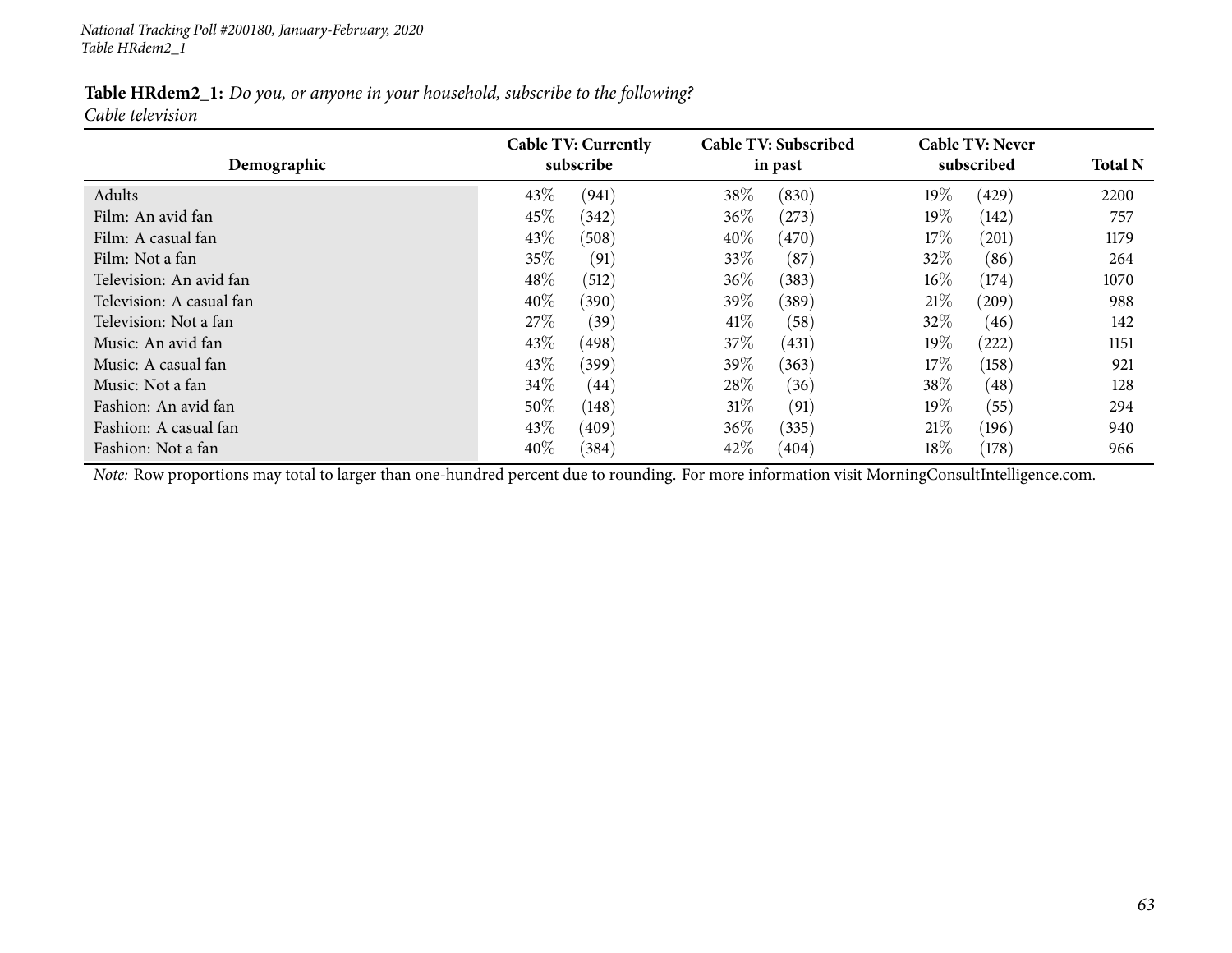# Table HRdem2\_2: Do you, or anyone in your household, subscribe to the following? *Satellite television*

|                          | <b>Satellite TV: Currently</b> |           |     | <b>Satellite TV:</b> |        | <b>Satellite TV: Never</b> |      |  |
|--------------------------|--------------------------------|-----------|-----|----------------------|--------|----------------------------|------|--|
| Demographic              |                                | subscribe |     | Subscribed in past   |        | subscribed                 |      |  |
| Adults                   | $21\%$                         | (472)     | 29% | (642)                | 49%    | (1086)                     | 2200 |  |
| Gender: Male             | 23%                            | (244)     | 29% | (304)                | 48%    | (513)                      | 1062 |  |
| Gender: Female           | 20%                            | (227)     | 30% | (338)                | 50%    | (573)                      | 1138 |  |
| Age: 18-29               | 20%                            | (93)      | 30% | (141)                | 50%    | (231)                      | 465  |  |
| Age: 30-44               | 21%                            | (112)     | 32% | (177)                | 47%    | (259)                      | 548  |  |
| Age: 45-54               | 15%                            | (51)      | 32% | (109)                | 53%    | (184)                      | 344  |  |
| Age: 55-64               | 21%                            | (87)      | 29% | (118)                | 50%    | (202)                      | 407  |  |
| Age: 65+                 | 29%                            | (128)     | 22% | (98)                 | 48%    | (210)                      | 436  |  |
| Generation Z: 18-22      | 23%                            | (50)      | 30% | (64)                 | 47%    | (101)                      | 215  |  |
| Millennial: Age 23-38    | 19%                            | (112)     | 30% | (175)                | 51%    | (303)                      | 589  |  |
| Generation X: Age 39-54  | 17%                            | (96)      | 34% | (188)                | 49%    | (269)                      | 553  |  |
| Boomers: Age 55-73       | 25%                            | (186)     | 27% | (206)                | 48%    | (359)                      | 751  |  |
| PID: Dem (no lean)       | 20%                            | (154)     | 27% | (206)                | 52%    | (396)                      | 756  |  |
| PID: Ind (no lean)       | 17%                            | (126)     | 32% | (242)                | 52%    | (394)                      | 761  |  |
| PID: Rep (no lean)       | 28%                            | (192)     | 28% | (194)                | 43%    | (296)                      | 682  |  |
| PID/Gender: Dem Men      | 24%                            | (84)      | 27% | (97)                 | 49%    | (173)                      | 353  |  |
| PID/Gender: Dem Women    | 17%                            | (70)      | 27% | (110)                | 55%    | (223)                      | 403  |  |
| PID/Gender: Ind Men      | 17%                            | (62)      | 31% | (116)                | 52%    | (190)                      | 368  |  |
| PID/Gender: Ind Women    | 16%                            | (63)      | 32% | (126)                | 52%    | (204)                      | 394  |  |
| PID/Gender: Rep Men      | 29%                            | (98)      | 27% | (92)                 | 44%    | (151)                      | 341  |  |
| PID/Gender: Rep Women    | 28%                            | (94)      | 30% | (102)                | 43%    | (145)                      | 342  |  |
| Ideo: Liberal (1-3)      | 18%                            | (109)     | 30% | (183)                | 52%    | (321)                      | 613  |  |
| Ideo: Moderate (4)       | 19%                            | (104)     | 31% | (163)                | 50%    | (266)                      | 533  |  |
| Ideo: Conservative (5-7) | 27%                            | (200)     | 27% | (202)                | 45%    | (334)                      | 736  |  |
| Educ: < College          | 21%                            | (324)     | 31% | (464)                | 48%    | (724)                      | 1512 |  |
| Educ: Bachelors degree   | 21%                            | (94)      | 28% | (124)                | $51\%$ | (225)                      | 444  |  |
| Educ: Post-grad          | 22%                            | (53)      | 22% | (55)                 | 56%    | (137)                      | 244  |  |
| Income: Under 50k        | 22%                            | (267)     | 28% | (348)                | 50%    | (611)                      | 1226 |  |
| Income: 50k-100k         | 22%                            | (145)     | 31% | (209)                | 47%    | (314)                      | 667  |  |
| Income: 100k+            | 20%                            | (60)      | 28% | (86)                 | 52%    | (161)                      | 307  |  |
| Ethnicity: White         | 21%                            | (360)     | 29% | (498)                | 50%    | (864)                      | 1722 |  |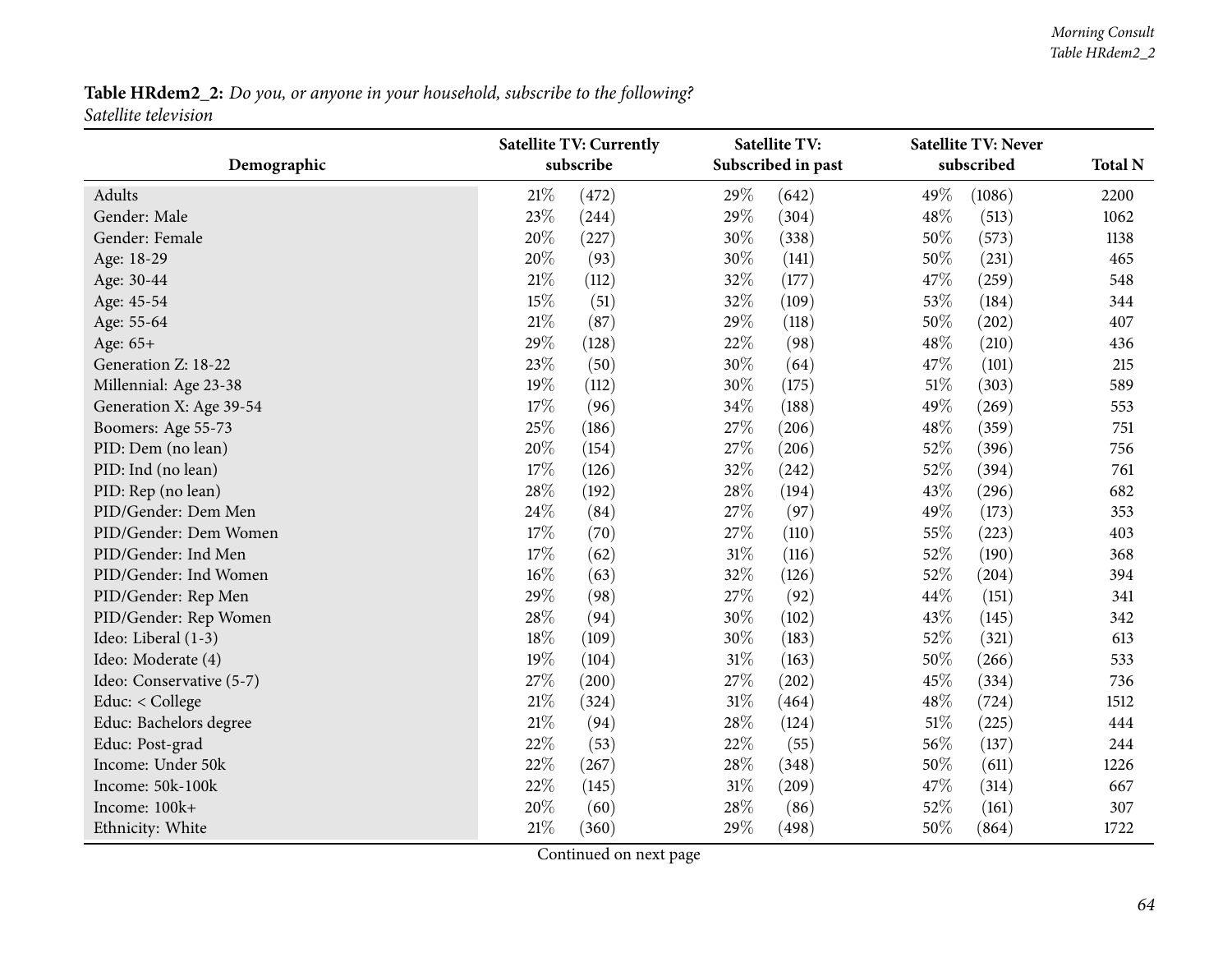*National Tracking Poll #200180, January-February, <sup>2020</sup> Table HRdem2\_2*

## Table HRdem2\_2: Do you, or anyone in your household, subscribe to the following? *Satellite television*

|                               | <b>Satellite TV: Currently</b> |           | <b>Satellite TV:</b> |                    | <b>Satellite TV: Never</b> |            |                |
|-------------------------------|--------------------------------|-----------|----------------------|--------------------|----------------------------|------------|----------------|
| Demographic                   |                                | subscribe |                      | Subscribed in past |                            | subscribed | <b>Total N</b> |
| Adults                        | 21%                            | (472)     | 29%                  | (642)              | 49\%                       | (1086)     | 2200           |
| Ethnicity: Hispanic           | 22%                            | (77)      | 32%                  | (111)              | 46%                        | (161)      | 349            |
| Ethnicity: Afr. Am.           | 26%                            | (71)      | 29%                  | (79)               | 45%                        | (124)      | 274            |
| Ethnicity: Other              | 20%                            | (41)      | 32%                  | (65)               | 48%                        | (99)       | 204            |
| Community: Urban              | 20%                            | (110)     | 28\%                 | (154)              | 53%                        | (295)      | 559            |
| Community: Suburban           | 18%                            | (170)     | 28\%                 | (275)              | 54%                        | (524)      | 969            |
| Community: Rural              | 29%                            | (192)     | 32%                  | (214)              | 40%                        | (267)      | 673            |
| Employ: Private Sector        | 21\%                           | (134)     | 30%                  | (193)              | 50%                        | (325)      | 652            |
| Employ: Government            | 17%                            | (24)      | 36%                  | (52)               | 47%                        | (68)       | 145            |
| Employ: Self-Employed         | 18%                            | (39)      | 33%                  | (71)               | 48%                        | (104)      | 214            |
| Employ: Homemaker             | 19%                            | (32)      | 26%                  | (44)               | 54%                        | (92)       | 169            |
| Employ: Retired               | 27%                            | (128)     | 27%                  | (132)              | 46%                        | (222)      | 483            |
| Employ: Unemployed            | 20%                            | (47)      | 24\%                 | (57)               | 55%                        | (129)      | 233            |
| Employ: Other                 | 18%                            | (33)      | $31\%$               | (57)               | 51%                        | (93)       | 184            |
| Military HH: Yes              | 26%                            | (92)      | $31\%$               | (110)              | 43%                        | (151)      | 353            |
| Military HH: No               | 21%                            | (380)     | 29%                  | (532)              | $51\%$                     | (935)      | 1847           |
| RD/WT: Right Direction        | 25%                            | (208)     | 30%                  | (242)              | 45%                        | (369)      | 820            |
| RD/WT: Wrong Track            | 19%                            | (263)     | 29%                  | (400)              | 52%                        | (717)      | 1380           |
| Trump Job Approve             | 24%                            | (220)     | 30%                  | (273)              | 46%                        | (418)      | 912            |
| Trump Job Disapprove          | 19%                            | (218)     | 29%                  | (342)              | 53%                        | (620)      | 1180           |
| Trump Job Strongly Approve    | 26%                            | (131)     | $31\%$               | (151)              | 43%                        | (212)      | 494            |
| Trump Job Somewhat Approve    | 21\%                           | (90)      | 29%                  | (122)              | 49%                        | (207)      | 418            |
| Trump Job Somewhat Disapprove | 20%                            | (57)      | 34%                  | (100)              | 46%                        | (133)      | 290            |
| Trump Job Strongly Disapprove | 18%                            | (162)     | 27%                  | (242)              | 55%                        | (486)      | 890            |
| Favorable of Trump            | 25%                            | (222)     | 30%                  | (267)              | 45%                        | (398)      | 886            |
| Unfavorable of Trump          | 18%                            | (219)     | 29%                  | (344)              | 53%                        | (627)      | 1189           |
| Very Favorable of Trump       | 26%                            | (135)     | 32%                  | (163)              | 42%                        | (213)      | 511            |
| Somewhat Favorable of Trump   | 23%                            | (87)      | 28\%                 | (104)              | 49%                        | (185)      | 375            |
| Somewhat Unfavorable of Trump | 21%                            | (47)      | 37%                  | (81)               | 41\%                       | (90)       | 218            |
| Very Unfavorable of Trump     | 18%                            | (172)     | 27\%                 | (262)              | 55%                        | (537)      | 972            |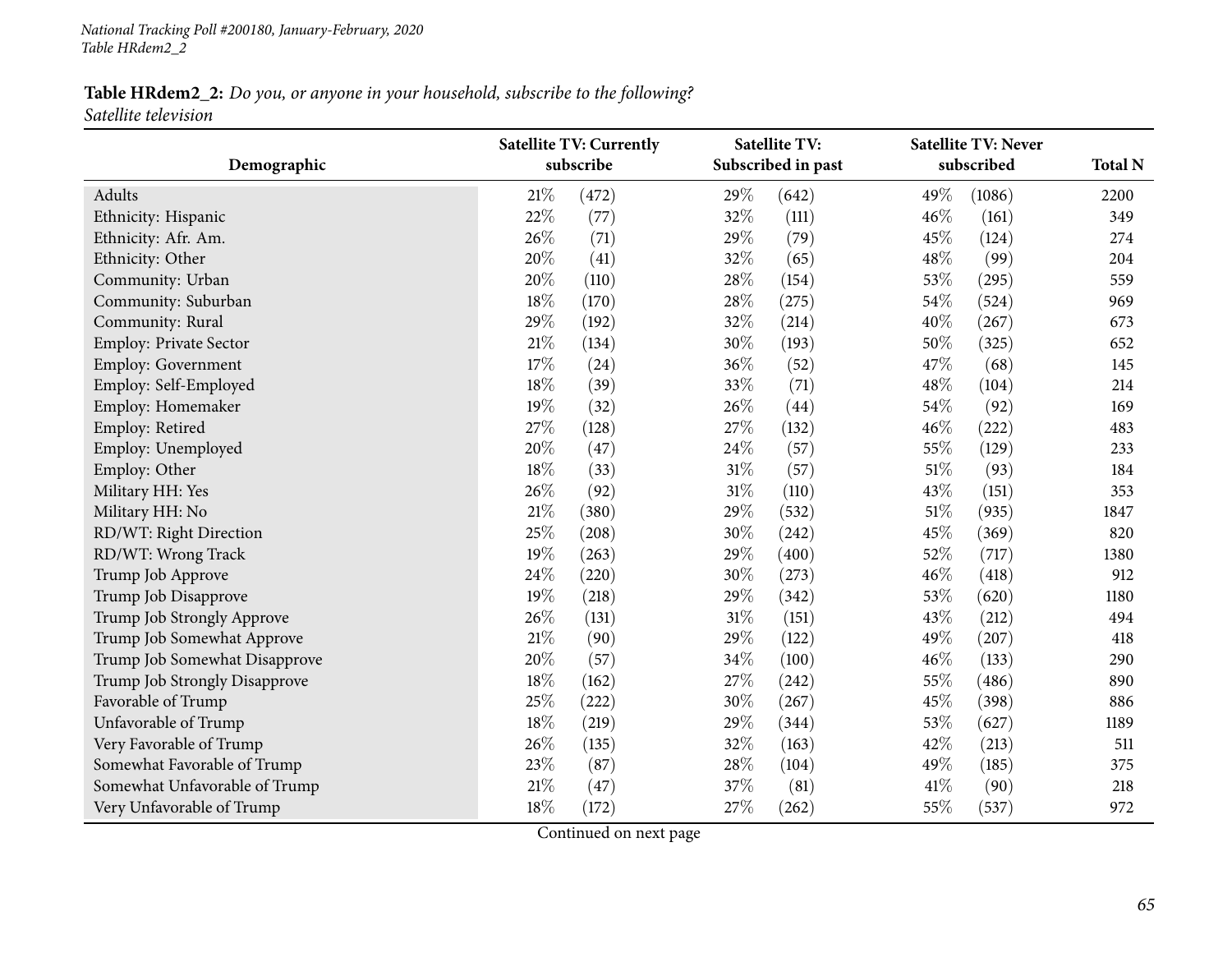# Table HRdem2\_2: Do you, or anyone in your household, subscribe to the following? *Satellite television*

|                                      |        | <b>Satellite TV: Currently</b> |        | <b>Satellite TV:</b> |        | <b>Satellite TV: Never</b> |      |
|--------------------------------------|--------|--------------------------------|--------|----------------------|--------|----------------------------|------|
| Demographic                          |        | subscribe                      |        | Subscribed in past   |        | subscribed                 |      |
| Adults                               | 21%    | (472)                          | 29%    | (642)                | 49%    | (1086)                     | 2200 |
| #1 Issue: Economy                    | 18%    | (107)                          | 32%    | (183)                | 50%    | (289)                      | 579  |
| #1 Issue: Security                   | 28%    | (108)                          | 26%    | (99)                 | 46%    | (174)                      | 381  |
| #1 Issue: Health Care                | 18%    | (69)                           | 30%    | (111)                | 52%    | (193)                      | 373  |
| #1 Issue: Medicare / Social Security | 25\%   | (88)                           | 28\%   | (100)                | 47%    | (166)                      | 354  |
| #1 Issue: Women's Issues             | $11\%$ | (12)                           | 26%    | (28)                 | 63%    | (67)                       | 108  |
| #1 Issue: Education                  | 20%    | (24)                           | 30%    | (37)                 | 51%    | (62)                       | 124  |
| #1 Issue: Energy                     | 23\%   | (32)                           | 32%    | (44)                 | 45%    | (63)                       | 139  |
| #1 Issue: Other                      | 22%    | (31)                           | 28%    | (40)                 | 50%    | (71)                       | 142  |
| 2018 House Vote: Democrat            | 19%    | (136)                          | 29%    | (205)                | 52\%   | (374)                      | 715  |
| 2018 House Vote: Republican          | 27%    | (178)                          | 27%    | (176)                | 46%    | (304)                      | 658  |
| 2018 House Vote: Someone else        | 20%    | (17)                           | 23%    | (20)                 | 57%    | (50)                       | 87   |
| 2016 Vote: Hillary Clinton           | 18%    | (122)                          | 28%    | (196)                | $54\%$ | (372)                      | 690  |
| 2016 Vote: Donald Trump              | 27%    | (169)                          | 28%    | (180)                | 45%    | (287)                      | 636  |
| 2016 Vote: Other                     | 16%    | (27)                           | 30%    | (50)                 | 54%    | (92)                       | 169  |
| 2016 Vote: Didn't Vote               | 22%    | (153)                          | 31%    | (216)                | 48%    | (336)                      | 705  |
| Voted in 2014: Yes                   | 22%    | (285)                          | 28%    | (363)                | 50\%   | (648)                      | 1296 |
| Voted in 2014: No                    | 21%    | (186)                          | $31\%$ | (280)                | 48%    | (438)                      | 904  |
| 2012 Vote: Barack Obama              | 17%    | (143)                          | 29%    | (241)                | 54%    | (454)                      | 838  |
| 2012 Vote: Mitt Romney               | $28\%$ | (136)                          | 28%    | (137)                | 44\%   | (216)                      | 488  |
| 2012 Vote: Other                     | 25%    | (24)                           | 26%    | (24)                 | 49%    | (45)                       | 93   |
| 2012 Vote: Didn't Vote               | $21\%$ | (166)                          | $31\%$ | (241)                | 48%    | (370)                      | 777  |
| 4-Region: Northeast                  | $14\%$ | (57)                           | 25%    | (98)                 | 61%    | (239)                      | 394  |
| 4-Region: Midwest                    | $21\%$ | (98)                           | $31\%$ | (142)                | 48\%   | (223)                      | 462  |
| 4-Region: South                      | 24\%   | (201)                          | $31\%$ | (254)                | 45\%   | (369)                      | 824  |
| 4-Region: West                       | 22%    | (116)                          | 29%    | (149)                | 49%    | (255)                      | 520  |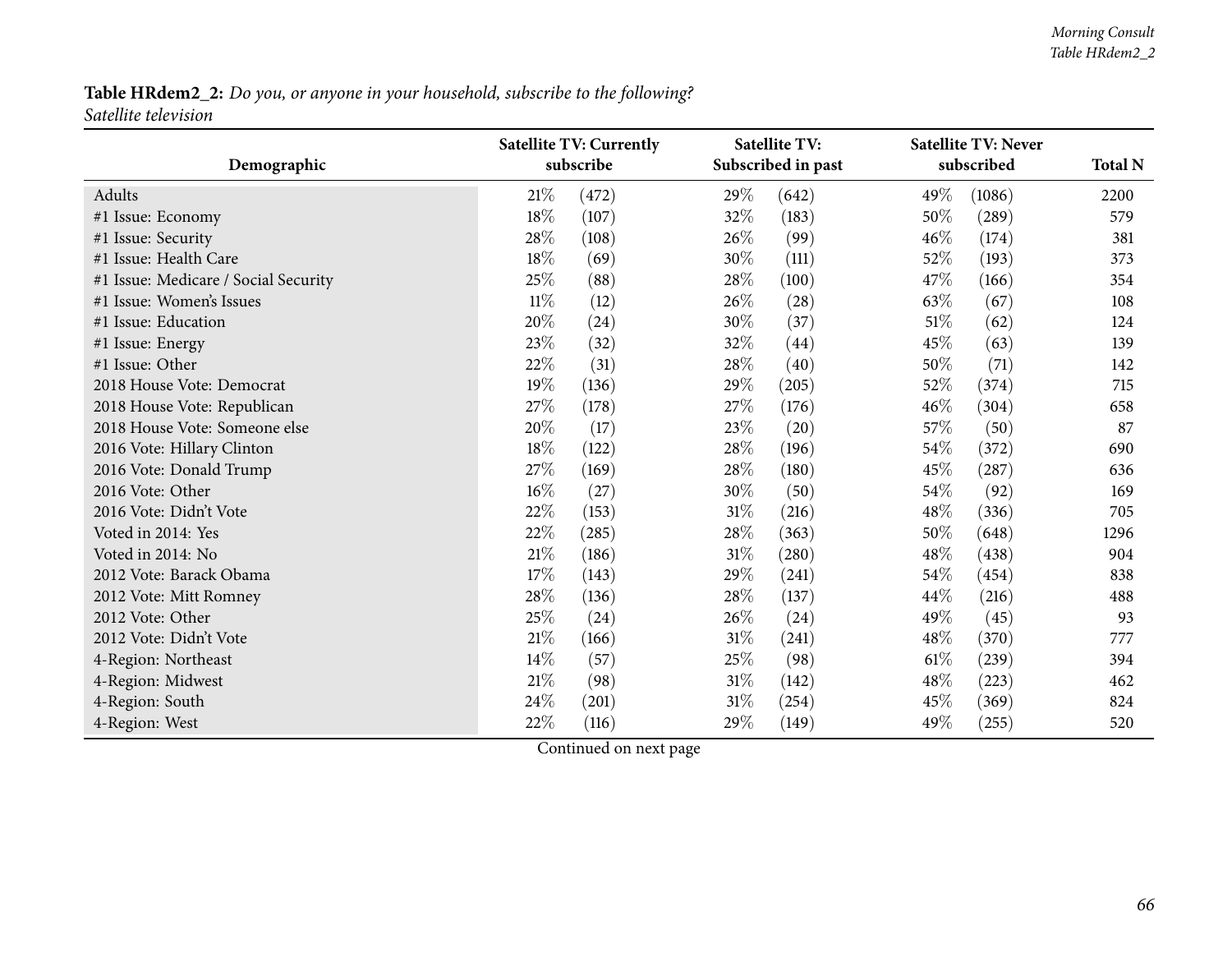## Table HRdem2\_2: Do you, or anyone in your household, subscribe to the following? *Satellite television*

|                                                       |        | <b>Satellite TV: Currently</b> |        | <b>Satellite TV:</b> |                                 | <b>Satellite TV: Never</b> |                |
|-------------------------------------------------------|--------|--------------------------------|--------|----------------------|---------------------------------|----------------------------|----------------|
| Demographic                                           |        | subscribe                      |        | Subscribed in past   |                                 | subscribed                 | <b>Total N</b> |
| Adults                                                | $21\%$ | (472)                          | 29%    | (642)                | 49%                             | (1086)                     | 2200           |
| Watch TV: Every day                                   | 22%    | (228)                          | 29%    | (307)                | 49%                             | (511)                      | 1045           |
| Watch TV: Several times per week                      | 23%    | (125)                          | 30%    | (163)                | 48%                             | (262)                      | 550            |
| Watch TV: About once per week                         | 14\%   | (24)                           | 36%    | (62)                 | 50%                             | (85)                       | 170            |
| Watch TV: Several times per month                     | 19%    | (24)                           | 30%    | (38)                 | $51\%$                          | (65)                       | 127            |
| Watch TV: About once per month                        | 15%    | (8)                            | 28%    | (15)                 | 57%                             | (31)                       | 55             |
| Watch TV: Less often than once per month              | $16\%$ | (13)                           | 32%    | (27)                 | 52%                             | (44)                       | 84             |
| Watch TV: Never                                       | 30%    | (50)                           | 18%    | (30)                 | 53%                             | (89)                       | 169            |
| Watch Movies: Every day                               | 22%    | (85)                           | 38%    | (144)                | 40%                             | (153)                      | 383            |
| Watch Movies: Several times per week                  | 19%    | (112)                          | 29%    | (174)                | 52%                             | (312)                      | 598            |
| Watch Movies: About once per week                     | $21\%$ | (82)                           | 29%    | (110)                | 50%                             | (194)                      | 386            |
| Watch Movies: Several times per month                 | 20%    | (51)                           | 30%    | (76)                 | 50%                             | (127)                      | 255            |
| Watch Movies: About once per month                    | 20%    | (39)                           | 25%    | (48)                 | 54%                             | (102)                      | 189            |
| Watch Movies: Less often than once per month          | $21\%$ | (42)                           | 27%    | (54)                 | 52%                             | (103)                      | 199            |
| Watch Movies: Never                                   | 31%    | (60)                           | 19%    | (36)                 | 50%                             | (95)                       | 191            |
| Watch Sporting Events: Every day                      | 32%    | (43)                           | 26%    | (35)                 | 42%                             | (57)                       | 135            |
| Watch Sporting Events: Several times per week         | 27%    | (89)                           | 30%    | (100)                | 43%                             | (146)                      | 335            |
| Watch Sporting Events: About once per week            | 22%    | (73)                           | 31%    | (104)                | 47%                             | (157)                      | 334            |
| Watch Sporting Events: Several times per month        | $16\%$ | (32)                           | 39%    | (77)                 | 44%                             | (88)                       | 197            |
| Watch Sporting Events: About once per month           | 16%    | (27)                           | $31\%$ | (50)                 | 53%                             | (86)                       | 163            |
| Watch Sporting Events: Less often than once per month | $18\%$ | (55)                           | 33%    | (103)                | 49%                             | (153)                      | 311            |
| Watch Sporting Events: Never                          | $21\%$ | (153)                          | 24\%   | (172)                | 55%                             | (399)                      | 723            |
| Cable TV: Currently subscribe                         | 13%    | (123)                          | 27%    | (254)                | 60%                             | (564)                      | 941            |
| Cable TV: Subscribed in past                          | 28%    | (236)                          | 41\%   | (341)                | 30%                             | (253)                      | 830            |
| Cable TV: Never subscribed                            | 26%    | (112)                          | $11\%$ | (47)                 | 63%                             | (269)                      | 429            |
| Satellite TV: Currently subscribe                     | 100%   | (472)                          |        | (0)                  |                                 | (0)                        | 472            |
| Satellite TV: Subscribed in past                      |        | (0)                            | 100%   | (642)                | $\hspace{0.1mm}-\hspace{0.1mm}$ | (0)                        | 642            |
| Satellite TV: Never subscribed                        |        | (0)                            |        | (0)                  | 100%                            | (1086)                     | 1086           |
| Streaming Services: Currently subscribe               | 19%    | (260)                          | 32%    | (444)                | 49%                             | (681)                      | 1384           |
| Streaming Services: Subscribed in past                | 23%    | (48)                           | 36%    | (75)                 | 41\%                            | (84)                       | 207            |
| Streaming Services: Never subscribed                  | 27%    | (164)                          | 20%    | (124)                | 53%                             | (321)                      | 609            |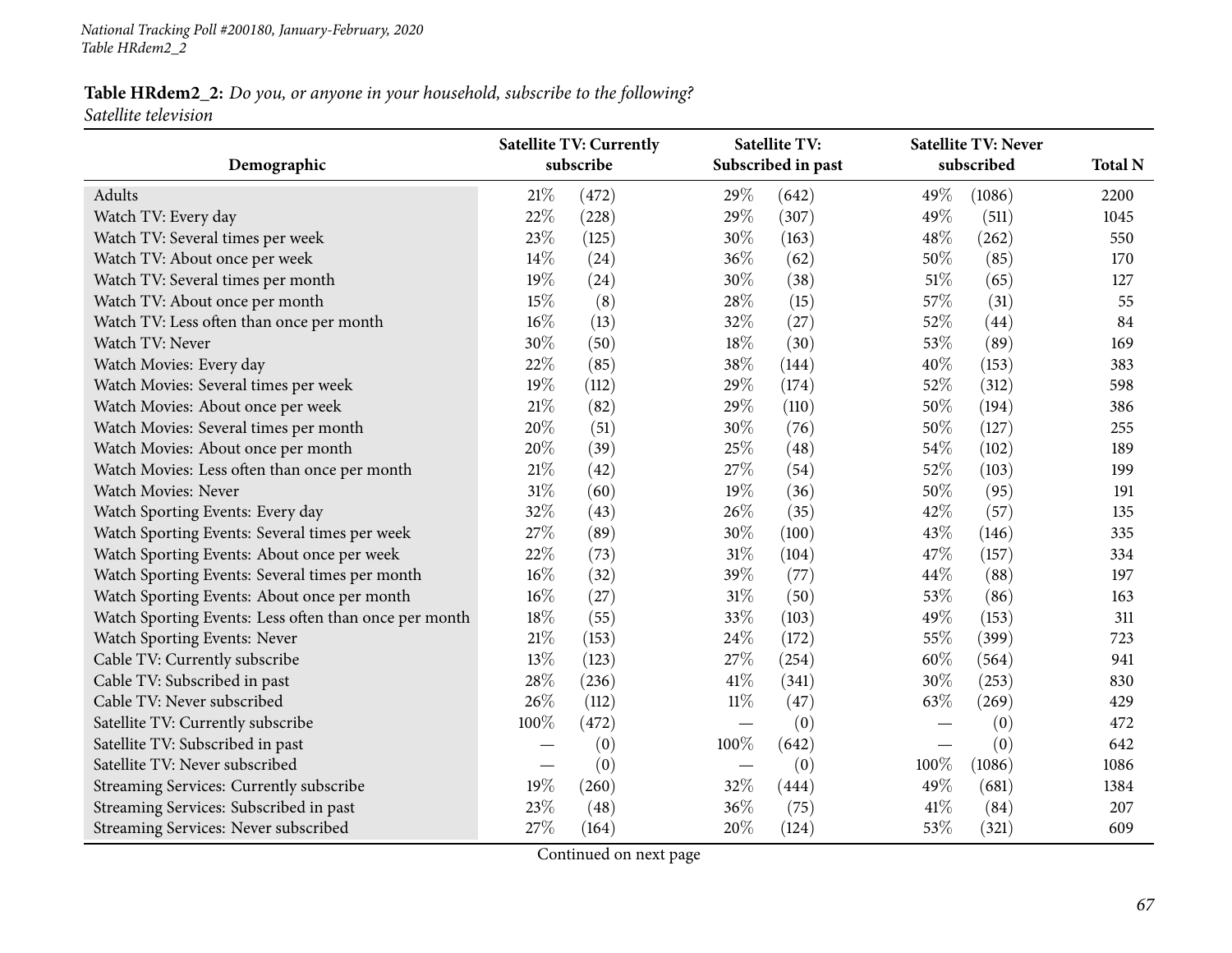| Table HRdem2_2: Do you, or anyone in your household, subscribe to the following? |  |
|----------------------------------------------------------------------------------|--|
| Satellite television                                                             |  |

| Demographic              | <b>Satellite TV: Currently</b><br>subscribe |       | Satellite TV:<br>Subscribed in past |            | <b>Satellite TV: Never</b><br>subscribed | <b>Total N</b> |      |
|--------------------------|---------------------------------------------|-------|-------------------------------------|------------|------------------------------------------|----------------|------|
| Adults                   | 21%                                         | (472) | 29\%                                | (642)      | 49%                                      | (1086)         | 2200 |
| Film: An avid fan        | $22\%$                                      | (169) | $31\%$                              | (231)      | 47\%                                     | (356)          | 757  |
| Film: A casual fan       | 20%                                         | (232) | $30\%$                              | (353)      | $50\%$                                   | (594)          | 1179 |
| Film: Not a fan          | 27%                                         | (70)  | 22\%                                | (58)       | $51\%$                                   | (135)          | 264  |
| Television: An avid fan  | 22%                                         | (237) | 30\%                                | (320)      | $48\%$                                   | (513)          | 1070 |
| Television: A casual fan | 21%                                         | (205) | 29\%                                | (283)      | $51\%$                                   | (500)          | 988  |
| Television: Not a fan    | 21%                                         | (30)  | 28\%                                | (40)       | $51\%$                                   | (73)           | 142  |
| Music: An avid fan       | 20%                                         | (227) | 32%                                 | (364)      | 49\%                                     | (560)          | 1151 |
| Music: A casual fan      | 24\%                                        | (221) | 27\%                                | (248)      | 49\%                                     | (452)          | 921  |
| Music: Not a fan         | $19\%$                                      | (24)  | 23\%                                | (30)       | 58\%                                     | (74)           | 128  |
| Fashion: An avid fan     | 23\%                                        | (67)  | 28\%                                | (82)       | 49\%                                     | (144)          | 294  |
| Fashion: A casual fan    | 20%                                         | (191) | 32%                                 | (302)      | 48\%                                     | (448)          | 940  |
| Fashion: Not a fan       | $22\%$                                      | (213) | 27%                                 | $^{'}259)$ | $51\%$                                   | (494)          | 966  |

*Note:* Row proportions may total to larger than one-hundred percen<sup>t</sup> due to rounding. For more information visit [MorningConsultIntelligence.com](https://morningconsultintelligence.com).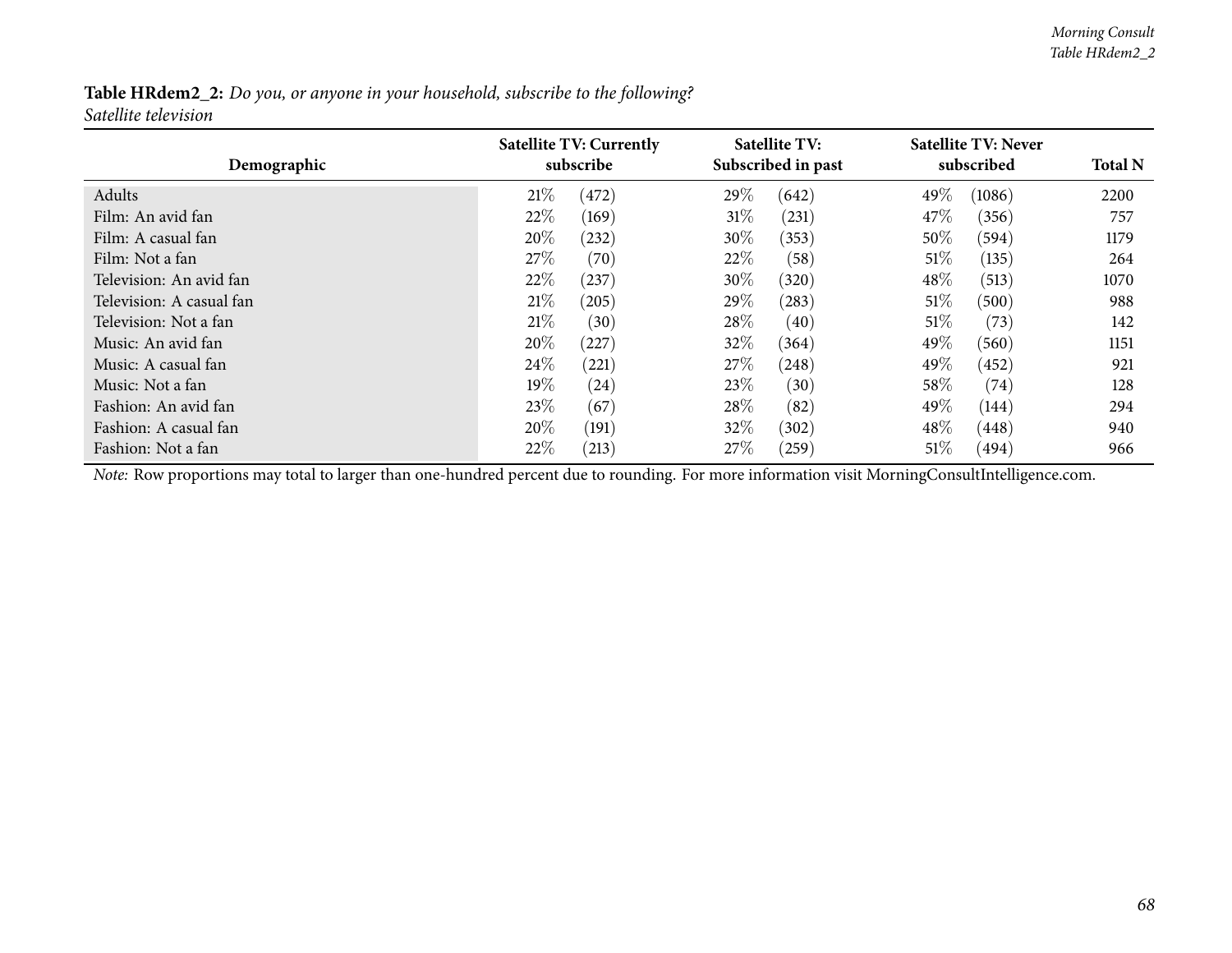*National Tracking Poll #200180, January-February, <sup>2020</sup> Table HRdem2\_3*

Table HRdem2\_3: Do you, or anyone in your household, subscribe to the following? *Streaming service(s)*

| Demographic              | <b>Streaming Services:</b><br><b>Currently subscribe</b> |        | <b>Streaming Services:</b><br>Subscribed in past |       | <b>Streaming Services:</b><br>Never subscribed |       | <b>Total N</b> |
|--------------------------|----------------------------------------------------------|--------|--------------------------------------------------|-------|------------------------------------------------|-------|----------------|
| Adults                   | 63%                                                      | (1384) | 9%                                               | (207) | 28%                                            | (609) | 2200           |
| Gender: Male             | 64%                                                      | (682)  | 9%                                               | (99)  | 27%                                            | (282) | 1062           |
| Gender: Female           | 62%                                                      | (703)  | 10%                                              | (108) | 29%                                            | (327) | 1138           |
| Age: 18-29               | 75%                                                      | (348)  | 10%                                              | (45)  | 15%                                            | (72)  | 465            |
| Age: 30-44               | 73%                                                      | (398)  | 10%                                              | (57)  | 17%                                            | (92)  | 548            |
| Age: 45-54               | 62%                                                      | (213)  | 14\%                                             | (47)  | 25%                                            | (85)  | 344            |
| Age: 55-64               | 54%                                                      | (219)  | $9\%$                                            | (37)  | 37%                                            | (151) | 407            |
| Age: 65+                 | 47%                                                      | (207)  | $5\%$                                            | (21)  | 48%                                            | (208) | 436            |
| Generation Z: 18-22      | 74%                                                      | (159)  | 12%                                              | (25)  | 14%                                            | (31)  | 215            |
| Millennial: Age 23-38    | 74%                                                      | (434)  | 10%                                              | (58)  | 17%                                            | (97)  | 589            |
| Generation X: Age 39-54  | 66%                                                      | (365)  | 12%                                              | (67)  | 22%                                            | (121) | 553            |
| Boomers: Age 55-73       | 52%                                                      | (387)  | $7\%$                                            | (55)  | 41\%                                           | (309) | 751            |
| PID: Dem (no lean)       | 66%                                                      | (501)  | $9\%$                                            | (68)  | 25%                                            | (187) | 756            |
| PID: Ind (no lean)       | 63%                                                      | (478)  | 10%                                              | (77)  | 27%                                            | (205) | 761            |
| PID: Rep (no lean)       | 59%                                                      | (405)  | $9\%$                                            | (61)  | 32%                                            | (216) | 682            |
| PID/Gender: Dem Men      | 70%                                                      | (246)  | 7%                                               | (25)  | 23%                                            | (83)  | 353            |
| PID/Gender: Dem Women    | 63%                                                      | (255)  | $11\%$                                           | (43)  | 26%                                            | (105) | 403            |
| PID/Gender: Ind Men      | 65%                                                      | (238)  | $11\%$                                           | (39)  | 25%                                            | (91)  | 368            |
| PID/Gender: Ind Women    | 61\%                                                     | (241)  | 10%                                              | (38)  | 29%                                            | (114) | 394            |
| PID/Gender: Rep Men      | 58%                                                      | (198)  | 10%                                              | (35)  | 32%                                            | (108) | 341            |
| PID/Gender: Rep Women    | 60%                                                      | (206)  | $8\%$                                            | (27)  | 32%                                            | (108) | 342            |
| Ideo: Liberal (1-3)      | 74%                                                      | (451)  | 7%                                               | (41)  | 20%                                            | (120) | 613            |
| Ideo: Moderate (4)       | 60%                                                      | (319)  | $11\%$                                           | (57)  | 30%                                            | (158) | 533            |
| Ideo: Conservative (5-7) | 59%                                                      | (435)  | $8\%$                                            | (61)  | 33%                                            | (241) | 736            |
| Educ: < College          | 62%                                                      | (930)  | $10\%$                                           | (149) | 29%                                            | (433) | 1512           |
| Educ: Bachelors degree   | 64%                                                      | (286)  | $9\%$                                            | (40)  | 26%                                            | (117) | 444            |
| Educ: Post-grad          | 69%                                                      | (168)  | 7%                                               | (17)  | 24%                                            | (59)  | 244            |
| Income: Under 50k        | 58%                                                      | (711)  | $11\%$                                           | (130) | 31%                                            | (385) | 1226           |
| Income: 50k-100k         | 67%                                                      | (447)  | $8\%$                                            | (55)  | 25%                                            | (165) | 667            |
| Income: 100k+            | 74%                                                      | (227)  | 7%                                               | (21)  | 19%                                            | (59)  | 307            |
| Ethnicity: White         | 64%                                                      | (1095) | 9%                                               | (153) | 27%                                            | (473) | 1722           |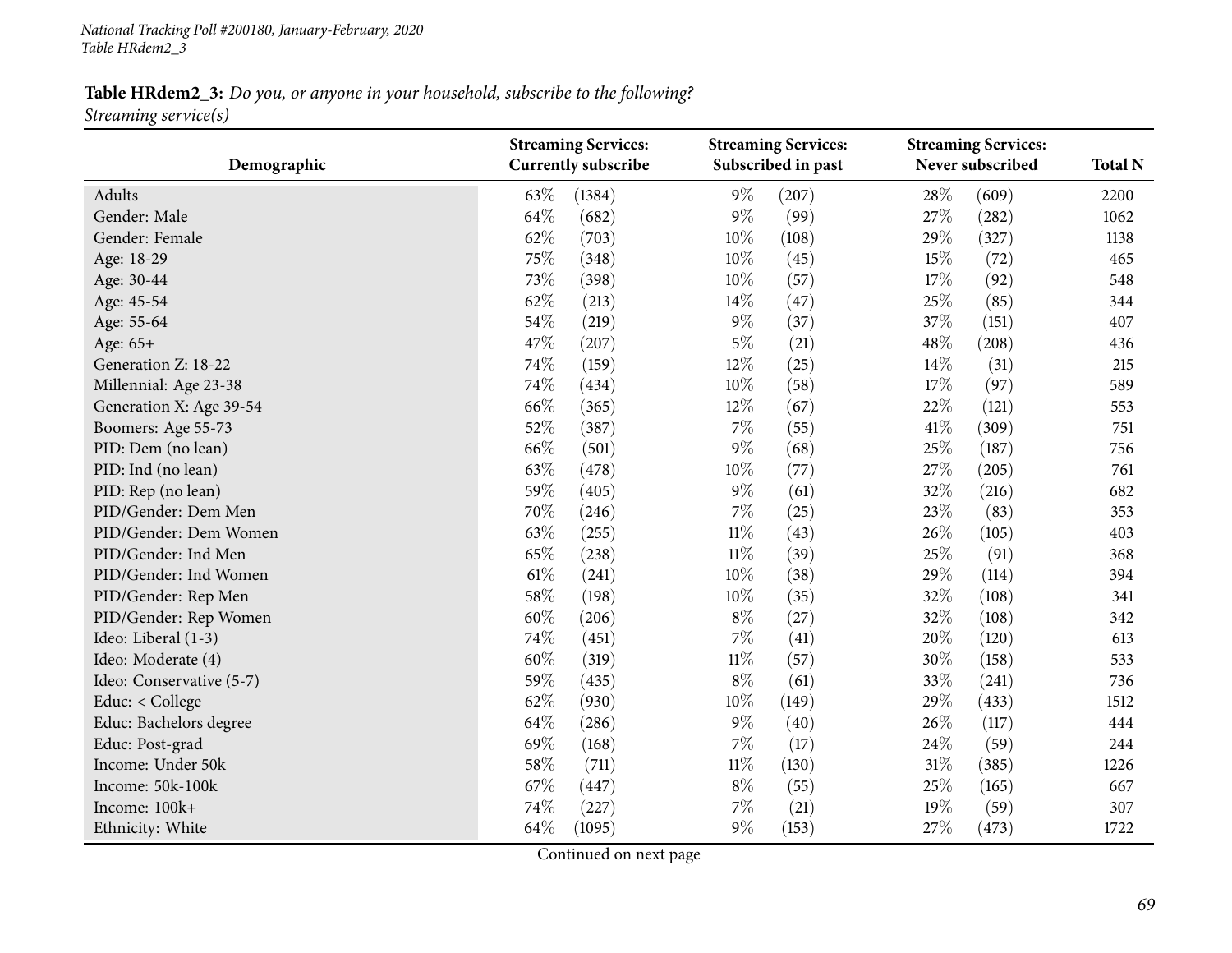# Table HRdem2\_3: Do you, or anyone in your household, subscribe to the following? *Streaming service(s)*

| Demographic                   | <b>Streaming Services:</b><br><b>Currently subscribe</b> | <b>Streaming Services:</b><br>Subscribed in past | <b>Streaming Services:</b><br>Never subscribed | <b>Total N</b> |
|-------------------------------|----------------------------------------------------------|--------------------------------------------------|------------------------------------------------|----------------|
|                               |                                                          |                                                  |                                                |                |
| Adults                        | 63%<br>(1384)<br>67%                                     | $9\%$<br>(207)                                   | 28%<br>(609)                                   | 2200           |
| Ethnicity: Hispanic           | (235)                                                    | 13%<br>(46)                                      | 20%<br>(69)                                    | 349            |
| Ethnicity: Afr. Am.           | 60%<br>(166)                                             | $9\%$<br>(25)                                    | 31%<br>(84)                                    | 274            |
| Ethnicity: Other              | 60%<br>(123)                                             | 14\%<br>(29)                                     | 25%<br>(52)                                    | 204            |
| Community: Urban              | 63%<br>(351)                                             | $12\%$<br>(65)                                   | 26%<br>(143)                                   | 559            |
| Community: Suburban           | 67%<br>(653)                                             | $8\%$<br>(76)                                    | 25%<br>(241)                                   | 969            |
| Community: Rural              | 57%<br>(381)                                             | $10\%$<br>(67)                                   | 33%<br>(225)                                   | 673            |
| Employ: Private Sector        | 68%<br>(446)                                             | 10%<br>(68)                                      | 21%<br>(139)                                   | 652            |
| Employ: Government            | 74%<br>(107)                                             | $9\%$<br>(12)                                    | 17%<br>(25)                                    | 145            |
| Employ: Self-Employed         | 71%<br>(153)                                             | $11\%$<br>(24)                                   | 18%<br>(38)                                    | 214            |
| Employ: Homemaker             | 65%<br>(109)                                             | 13%<br>(23)                                      | $22\%$<br>(37)                                 | 169            |
| Employ: Retired               | 50%<br>(244)                                             | $7\%$<br>(33)                                    | 43%<br>(206)                                   | 483            |
| Employ: Unemployed            | 56%<br>(132)                                             | $7\%$<br>(17)                                    | 36%<br>(85)                                    | 233            |
| Employ: Other                 | 56%<br>(104)                                             | 13%<br>(24)                                      | 31%<br>(56)                                    | 184            |
| Military HH: Yes              | 62%<br>(218)                                             | $9\%$<br>(33)                                    | 29%<br>(101)                                   | 353            |
| Military HH: No               | 63%<br>(1166)                                            | $9\%$<br>(174)                                   | 27%<br>(508)                                   | 1847           |
| RD/WT: Right Direction        | 60%<br>(492)                                             | $9\%$<br>(77)                                    | 31%<br>(251)                                   | 820            |
| RD/WT: Wrong Track            | 65%<br>(892)                                             | $9\%$<br>(130)                                   | 26%<br>(358)                                   | 1380           |
| Trump Job Approve             | 59%<br>(538)                                             | 10%<br>(95)                                      | 31%<br>(279)                                   | 912            |
| Trump Job Disapprove          | 66%<br>(774)                                             | $9\%$<br>(106)                                   | 25%<br>(300)                                   | 1180           |
| Trump Job Strongly Approve    | 58%<br>(288)                                             | $7\%$<br>(35)                                    | 34%<br>(170)                                   | 494            |
| Trump Job Somewhat Approve    | 60%<br>(250)                                             | $14\%$<br>(59)                                   | 26%<br>(109)                                   | 418            |
| Trump Job Somewhat Disapprove | 61\%<br>(178)                                            | $10\%$<br>(28)                                   | 29%<br>(83)                                    | 290            |
| Trump Job Strongly Disapprove | 67%<br>(596)                                             | $9\%$<br>(78)                                    | 24%<br>(216)                                   | 890            |
| Favorable of Trump            | 59%<br>(526)                                             | 10%<br>(87)                                      | 31%<br>(273)                                   | 886            |
| Unfavorable of Trump          | 67%<br>(792)                                             | $9\%$<br>(103)                                   | 25%<br>(294)                                   | 1189           |
| Very Favorable of Trump       | 59%<br>(301)                                             | $7\%$<br>(38)                                    | 34%<br>(171)                                   | 511            |
| Somewhat Favorable of Trump   | 60%<br>(224)                                             | $13\%$<br>(49)                                   | 27%<br>(102)                                   | 375            |
| Somewhat Unfavorable of Trump | 66%<br>(143)                                             | $11\%$<br>(24)                                   | 23%<br>(50)                                    | 218            |
| Very Unfavorable of Trump     | 67%<br>(649)                                             | $8\%$<br>(79)                                    | 25%<br>(244)                                   | 972            |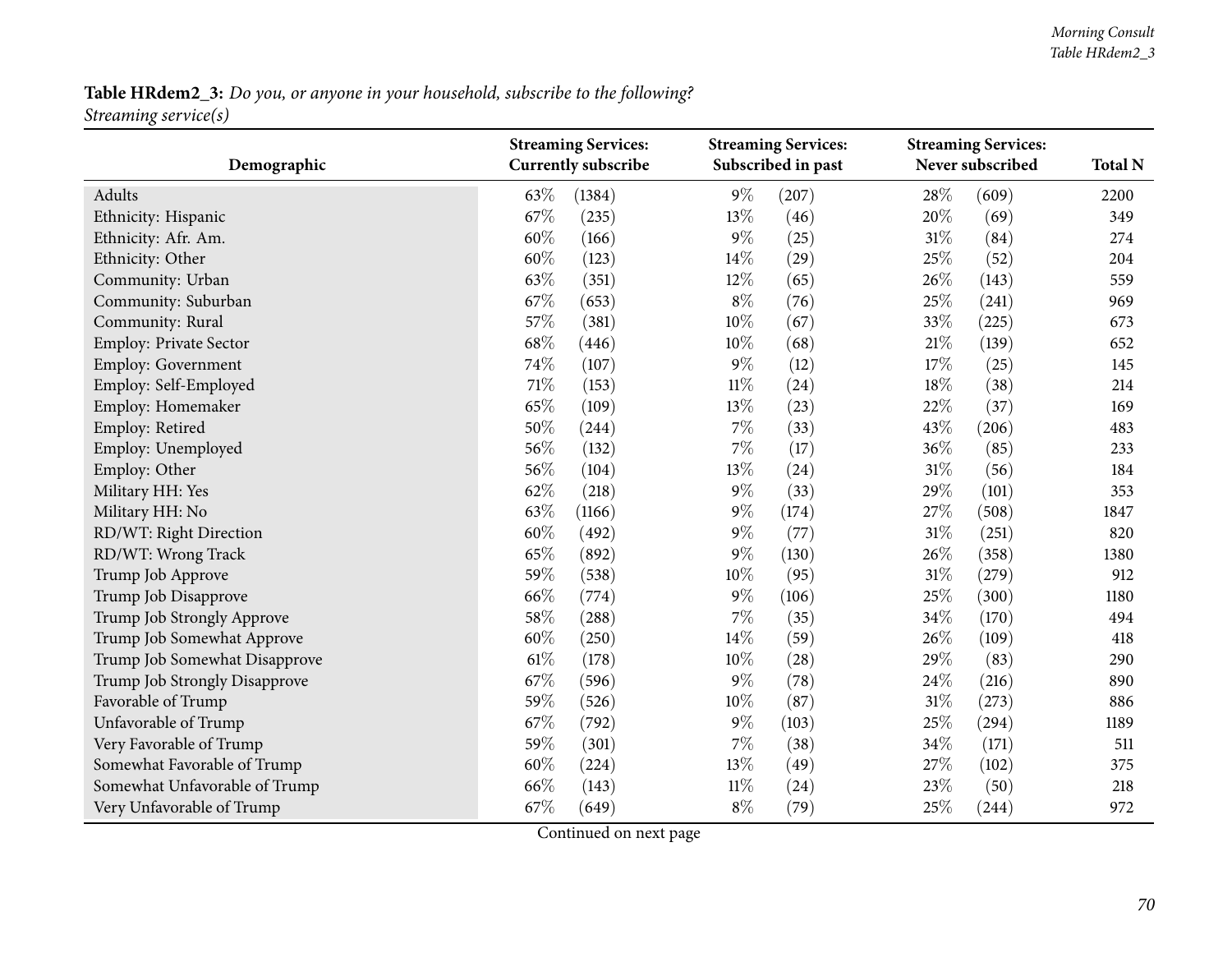*National Tracking Poll #200180, January-February, <sup>2020</sup> Table HRdem2\_3*

# Table HRdem2\_3: Do you, or anyone in your household, subscribe to the following? *Streaming service(s)*

| Demographic                          | <b>Streaming Services:</b><br><b>Currently subscribe</b> |        |        | <b>Streaming Services:</b><br>Subscribed in past |        | <b>Streaming Services:</b><br>Never subscribed |      |
|--------------------------------------|----------------------------------------------------------|--------|--------|--------------------------------------------------|--------|------------------------------------------------|------|
| Adults                               | 63\%                                                     | (1384) | $9\%$  | (207)                                            | 28%    | (609)                                          | 2200 |
| #1 Issue: Economy                    | 66\%                                                     | (385)  | $11\%$ | (66)                                             | 22\%   | (128)                                          | 579  |
| #1 Issue: Security                   | 59%                                                      | (226)  | 10%    | (39)                                             | 30%    | (116)                                          | 381  |
| #1 Issue: Health Care                | 67%                                                      | (249)  | $8\%$  | (30)                                             | 25%    | (95)                                           | 373  |
| #1 Issue: Medicare / Social Security | 48%                                                      | (170)  | $8\%$  | (28)                                             | 44%    | (156)                                          | 354  |
| #1 Issue: Women's Issues             | 71\%                                                     | (76)   | $11\%$ | (12)                                             | 18%    | (19)                                           | 108  |
| #1 Issue: Education                  | 66%                                                      | (82)   | $10\%$ | (13)                                             | 24%    | (29)                                           | 124  |
| #1 Issue: Energy                     | 77%                                                      | (106)  | $8\%$  | (11)                                             | 15%    | (21)                                           | 139  |
| #1 Issue: Other                      | 64%                                                      | (91)   | $6\%$  | (8)                                              | 31%    | (44)                                           | 142  |
| 2018 House Vote: Democrat            | 67\%                                                     | (479)  | $8\%$  | (59)                                             | 25%    | (177)                                          | 715  |
| 2018 House Vote: Republican          | 59%                                                      | (387)  | $9\%$  | (60)                                             | 32%    | (212)                                          | 658  |
| 2018 House Vote: Someone else        | 59%                                                      | (52)   | $3\%$  | (2)                                              | 38%    | (33)                                           | 87   |
| 2016 Vote: Hillary Clinton           | 66\%                                                     | (457)  | $8\%$  | (55)                                             | $26\%$ | (178)                                          | 690  |
| 2016 Vote: Donald Trump              | 60%                                                      | (384)  | $8\%$  | (51)                                             | 32%    | (201)                                          | 636  |
| 2016 Vote: Other                     | 75%                                                      | (127)  | $4\%$  | (7)                                              | $21\%$ | (36)                                           | 169  |
| 2016 Vote: Didn't Vote               | 59%                                                      | (416)  | 13%    | (94)                                             | 28%    | (194)                                          | 705  |
| Voted in 2014: Yes                   | 63%                                                      | (814)  | $8\%$  | (101)                                            | 29%    | (381)                                          | 1296 |
| Voted in 2014: No                    | 63%                                                      | (570)  | $12\%$ | (106)                                            | 25%    | (227)                                          | 904  |
| 2012 Vote: Barack Obama              | 64%                                                      | (540)  | $8\%$  | (68)                                             | 27%    | (230)                                          | 838  |
| 2012 Vote: Mitt Romney               | 57%                                                      | (278)  | $8\%$  | (41)                                             | 35%    | (169)                                          | 488  |
| 2012 Vote: Other                     | 58%                                                      | (54)   | $9\%$  | (8)                                              | 33%    | (31)                                           | 93   |
| 2012 Vote: Didn't Vote               | 65%                                                      | (509)  | $11\%$ | (89)                                             | 23%    | (179)                                          | 777  |
| 4-Region: Northeast                  | $64\%$                                                   | (253)  | $6\%$  | (24)                                             | 30%    | (117)                                          | 394  |
| 4-Region: Midwest                    | 63%                                                      | (293)  | $7\%$  | (34)                                             | 29%    | (136)                                          | 462  |
| 4-Region: South                      | 64%                                                      | (528)  | $11\%$ | (92)                                             | 25%    | (204)                                          | 824  |
| 4-Region: West                       | 60%                                                      | (311)  | $11\%$ | (57)                                             | 29%    | (152)                                          | 520  |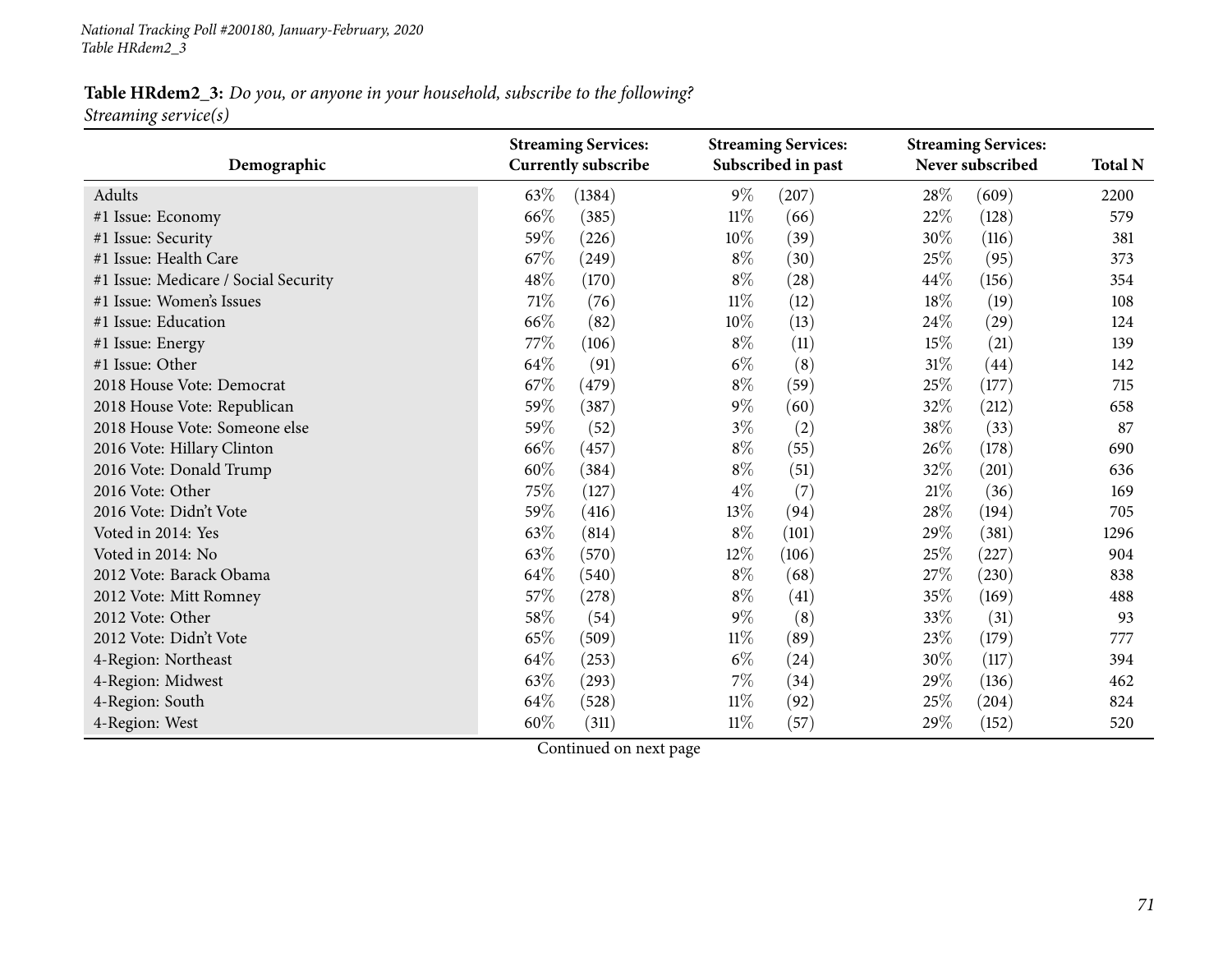# Table HRdem2\_3: Do you, or anyone in your household, subscribe to the following? *Streaming service(s)*

| Demographic                                           | <b>Streaming Services:</b><br><b>Currently subscribe</b> |        |        | <b>Streaming Services:</b><br>Subscribed in past |        | <b>Streaming Services:</b><br>Never subscribed |      |
|-------------------------------------------------------|----------------------------------------------------------|--------|--------|--------------------------------------------------|--------|------------------------------------------------|------|
| Adults                                                | 63%                                                      | (1384) | $9\%$  | (207)                                            | 28%    | (609)                                          | 2200 |
| Watch TV: Every day                                   | 66%                                                      | (685)  | $7\%$  | (70)                                             | 28%    | (290)                                          | 1045 |
| Watch TV: Several times per week                      | 69%                                                      | (379)  | 10%    | (57)                                             | $21\%$ | (114)                                          | 550  |
| Watch TV: About once per week                         | 65%                                                      | (111)  | 18%    | (30)                                             | 17%    | (29)                                           | 170  |
| Watch TV: Several times per month                     | 67%                                                      | (85)   | 13%    | (16)                                             | 20%    | (26)                                           | 127  |
| Watch TV: About once per month                        | 71%                                                      | (39)   | $9\%$  | (5)                                              | $21\%$ | (11)                                           | 55   |
| Watch TV: Less often than once per month              | 48%                                                      | (41)   | 14%    | (12)                                             | 38%    | (32)                                           | 84   |
| Watch TV: Never                                       | 27%                                                      | (45)   | 10%    | (17)                                             | 63%    | (107)                                          | 169  |
| Watch Movies: Every day                               | 73%                                                      | (278)  | $8\%$  | (31)                                             | 19%    | (74)                                           | 383  |
| Watch Movies: Several times per week                  | 71%                                                      | (426)  | 10%    | (63)                                             | 18%    | (110)                                          | 598  |
| Watch Movies: About once per week                     | 69%                                                      | (268)  | 9%     | (33)                                             | 22%    | (85)                                           | 386  |
| Watch Movies: Several times per month                 | 68%                                                      | (174)  | $9\%$  | (24)                                             | 22%    | (56)                                           | 255  |
| Watch Movies: About once per month                    | 61%                                                      | (115)  | 10%    | (20)                                             | 29%    | (54)                                           | 189  |
| Watch Movies: Less often than once per month          | 41\%                                                     | (81)   | 12%    | (25)                                             | 47%    | (93)                                           | 199  |
| Watch Movies: Never                                   | 22%                                                      | (43)   | $6\%$  | (12)                                             | 71%    | (137)                                          | 191  |
| Watch Sporting Events: Every day                      | 66%                                                      | (89)   | 14%    | (19)                                             | 21\%   | (28)                                           | 135  |
| Watch Sporting Events: Several times per week         | 66%                                                      | (220)  | $8\%$  | (26)                                             | 27%    | (90)                                           | 335  |
| Watch Sporting Events: About once per week            | 65%                                                      | (217)  | $9\%$  | (30)                                             | 26%    | (87)                                           | 334  |
| Watch Sporting Events: Several times per month        | 64%                                                      | (126)  | 10%    | (19)                                             | 26%    | (52)                                           | 197  |
| Watch Sporting Events: About once per month           | 60%                                                      | (98)   | $11\%$ | (18)                                             | 29%    | (48)                                           | 163  |
| Watch Sporting Events: Less often than once per month | 64%                                                      | (199)  | $12\%$ | (38)                                             | 24%    | (74)                                           | 311  |
| Watch Sporting Events: Never                          | 60%                                                      | (435)  | $8\%$  | (58)                                             | 32%    | (231)                                          | 723  |
| Cable TV: Currently subscribe                         | 64%                                                      | (601)  | $8\%$  | (76)                                             | 28%    | (264)                                          | 941  |
| Cable TV: Subscribed in past                          | 71%                                                      | (587)  | $11\%$ | (89)                                             | 19%    | (154)                                          | 830  |
| Cable TV: Never subscribed                            | 46%                                                      | (197)  | 10%    | (41)                                             | 44%    | (191)                                          | 429  |
| Satellite TV: Currently subscribe                     | 55%                                                      | (260)  | 10%    | (48)                                             | 35%    | (164)                                          | 472  |
| Satellite TV: Subscribed in past                      | 69%                                                      | (444)  | 12%    | (75)                                             | 19%    | (124)                                          | 642  |
| Satellite TV: Never subscribed                        | 63%                                                      | (681)  | $8\%$  | (84)                                             | 30%    | (321)                                          | 1086 |
| Streaming Services: Currently subscribe               | 100%                                                     | (1384) |        | (0)                                              |        | (0)                                            | 1384 |
| Streaming Services: Subscribed in past                |                                                          | (0)    | 100%   | (207)                                            |        | (0)                                            | 207  |
| Streaming Services: Never subscribed                  |                                                          | (0)    |        | (0)                                              | 100%   | (609)                                          | 609  |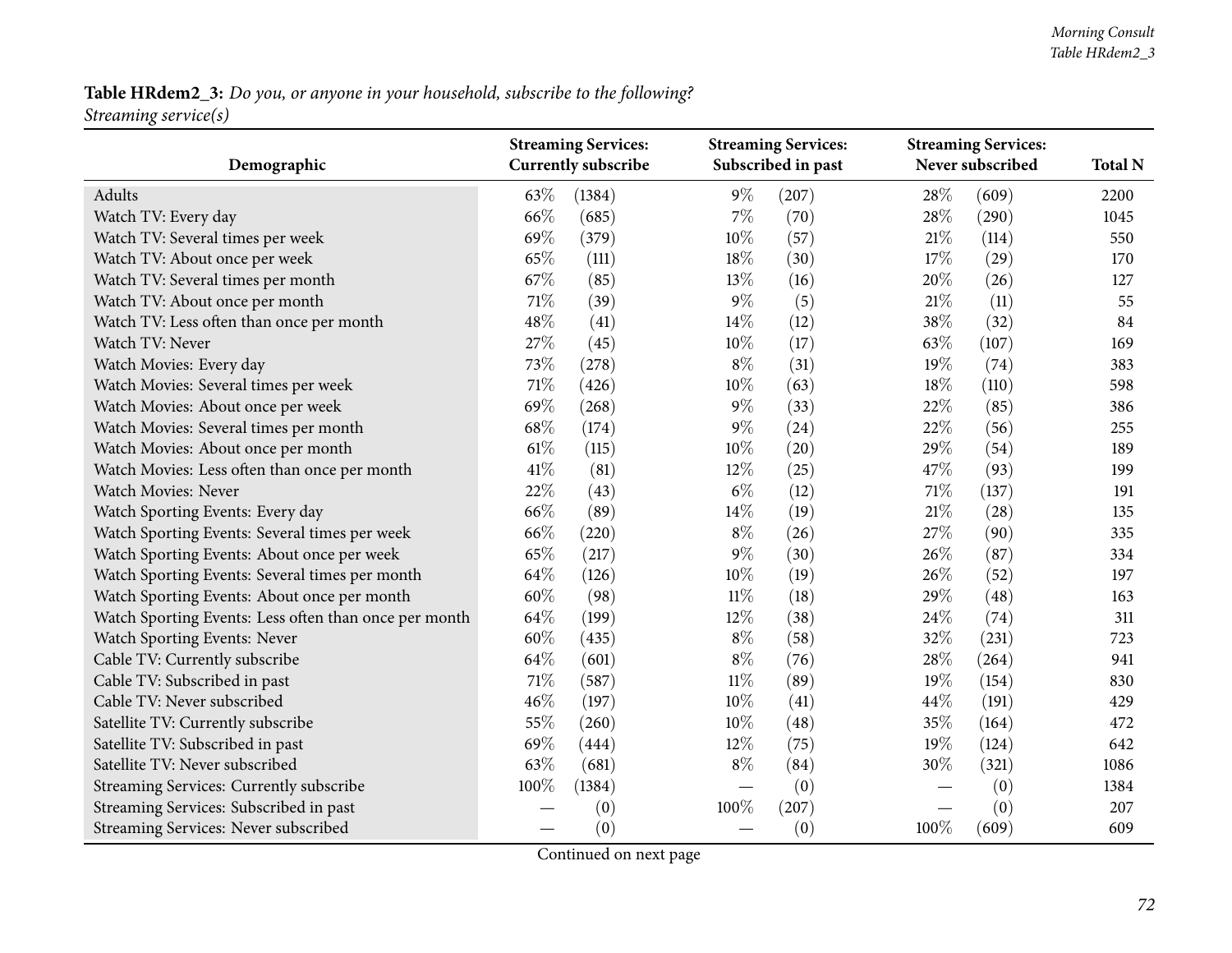*National Tracking Poll #200180, January-February, <sup>2020</sup> Table HRdem2\_3*

#### Table HRdem2\_3: Do you, or anyone in your household, subscribe to the following? *Streaming service(s)*

| Demographic              | <b>Streaming Services:</b><br><b>Currently subscribe</b> | <b>Streaming Services:</b><br>Subscribed in past | <b>Streaming Services:</b><br>Never subscribed | <b>Total N</b> |
|--------------------------|----------------------------------------------------------|--------------------------------------------------|------------------------------------------------|----------------|
| Adults                   | 63%<br>(1384)                                            | $9\%$<br>(207)                                   | 28%<br>(609)                                   | 2200           |
| Film: An avid fan        | 75\%<br>(567)                                            | $7\%$<br>(51)                                    | 18%<br>(139)                                   | 757            |
| Film: A casual fan       | 62\%<br>(726)                                            | 10%<br>(117)                                     | 28\%<br>(336)                                  | 1179           |
| Film: Not a fan          | 34\%<br>(91)                                             | 15%<br>(39)                                      | 51%<br>(134)                                   | 264            |
| Television: An avid fan  | 67\%<br>(716)                                            | $7\%$<br>(78)                                    | 26\%<br>(276)                                  | 1070           |
| Television: A casual fan | 62\%<br>(610)                                            | $11\%$<br>(111)                                  | 27\%<br>(267)                                  | 988            |
| Television: Not a fan    | 41\%<br>(59)                                             | 13\%<br>(18)                                     | $46\%$<br>(66)                                 | 142            |
| Music: An avid fan       | 70%<br>(801)                                             | $9\%$<br>(100)                                   | 22%<br>(250)                                   | 1151           |
| Music: A casual fan      | 58\%<br>(535)                                            | $10\%$<br>(96)                                   | 31%<br>(290)                                   | 921            |
| Music: Not a fan         | 37\%<br>(48)                                             | $9\%$<br>(11)                                    | $54\%$<br>(69)                                 | 128            |
| Fashion: An avid fan     | 72\%<br>(212)                                            | $7\%$<br>(22)                                    | 20%<br>(60)                                    | 294            |
| Fashion: A casual fan    | 63\%<br>(589)                                            | 12%<br>(108)                                     | 26\%<br>(244)                                  | 940            |
| Fashion: Not a fan       | $60\%$<br>(584)                                          | $8\%$<br>(77)                                    | 32\%<br>(306)                                  | 966            |

*Note:* Row proportions may total to larger than one-hundred percen<sup>t</sup> due to rounding. For more information visit [MorningConsultIntelligence.com](https://morningconsultintelligence.com).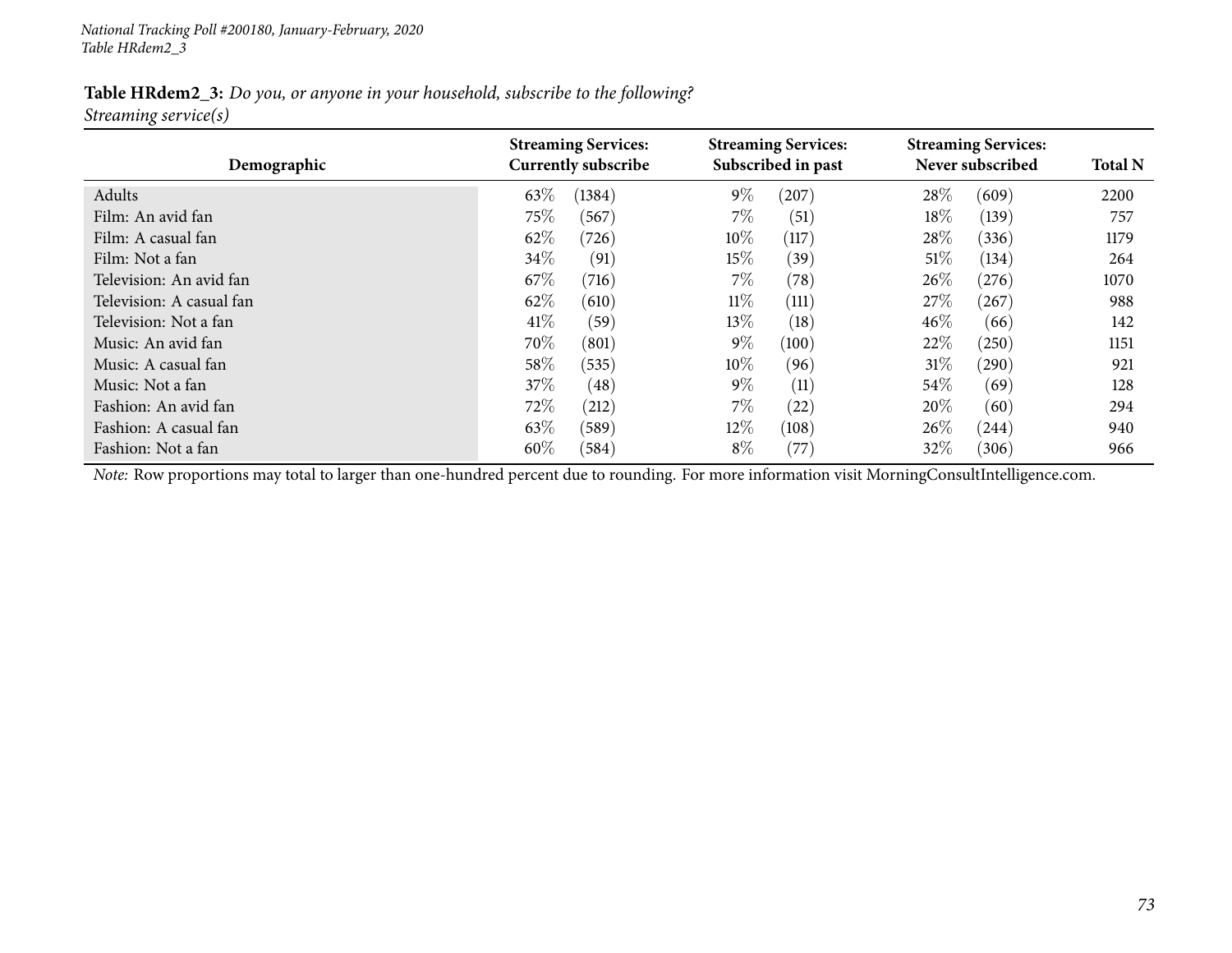Table HRdem3\_1: In general, what kind of fan do you consider yourself of the following? *Film*

| Demographic              | Film: An avid fan | Film: A casual fan | Film: Not a fan | <b>Total N</b> |
|--------------------------|-------------------|--------------------|-----------------|----------------|
| Adults                   | 34%<br>(757)      | 54%<br>(1179)      | 12%<br>(264)    | 2200           |
| Gender: Male             | 39%<br>(419)      | 50%<br>(528)       | $11\%$<br>(115) | 1062           |
| Gender: Female           | 30%<br>(338)      | 57%<br>(652)       | 13%<br>(149)    | 1138           |
| Age: 18-29               | 41%<br>(189)      | 47%<br>(218)       | 12%<br>(58)     | 465            |
| Age: 30-44               | 47%<br>(258)      | 46%<br>(249)       | $7\%$<br>(41)   | 548            |
| Age: 45-54               | 30%<br>(102)      | 59%<br>(204)       | $11\%$<br>(38)  | 344            |
| Age: 55-64               | 25%<br>(103)      | 59%<br>(238)       | 16%<br>(65)     | 407            |
| Age: 65+                 | 24%<br>(105)      | 62%<br>(270)       | 14%<br>(62)     | 436            |
| Generation Z: 18-22      | 35%<br>(76)       | 52%<br>(112)       | 12%<br>(27)     | 215            |
| Millennial: Age 23-38    | 46%<br>(271)      | 45%<br>(264)       | $9\%$<br>(55)   | 589            |
| Generation X: Age 39-54  | 37%<br>(203)      | 53%<br>(295)       | 10%<br>(55)     | 553            |
| Boomers: Age 55-73       | 26%<br>(192)      | 60%<br>(450)       | 14%<br>(109)    | 751            |
| PID: Dem (no lean)       | 40%<br>(301)      | 50%<br>(379)       | 10%<br>(77)     | 756            |
| PID: Ind (no lean)       | 31%<br>(239)      | 57%<br>(431)       | 12%<br>(91)     | 761            |
| PID: Rep (no lean)       | 32%<br>(217)      | 54%<br>(369)       | 14%<br>(96)     | 682            |
| PID/Gender: Dem Men      | 46%<br>(162)      | 47%<br>(166)       | $7\%$<br>(25)   | 353            |
| PID/Gender: Dem Women    | 34%<br>(139)      | 53%<br>(213)       | 13%<br>(52)     | 403            |
| PID/Gender: Ind Men      | 33%<br>(121)      | 55%<br>(202)       | 12%<br>(44)     | 368            |
| PID/Gender: Ind Women    | 30%<br>(118)      | 58%<br>(229)       | 12%<br>(47)     | 394            |
| PID/Gender: Rep Men      | 40%<br>(136)      | 47%<br>(159)       | 13%<br>(46)     | 341            |
| PID/Gender: Rep Women    | 24%<br>(81)       | $61\%$<br>(210)    | 15%<br>(51)     | 342            |
| Ideo: Liberal (1-3)      | 42%<br>(256)      | 53%<br>(322)       | $6\%$<br>(35)   | 613            |
| Ideo: Moderate (4)       | 40%<br>(214)      | 50%<br>(265)       | 10%<br>(53)     | 533            |
| Ideo: Conservative (5-7) | 27%<br>(197)      | 59%<br>(434)       | 14\%<br>(105)   | 736            |
| Educ: < College          | 35%<br>(530)      | 51%<br>(776)       | 14%<br>(207)    | 1512           |
| Educ: Bachelors degree   | 33%<br>(146)      | 60%<br>(266)       | $7\%$<br>(32)   | 444            |
| Educ: Post-grad          | 33%<br>(82)       | 56%<br>(137)       | 10%<br>(25)     | 244            |
| Income: Under 50k        | 35%<br>(433)      | 51%<br>(627)       | 14%<br>(166)    | 1226           |
| Income: 50k-100k         | 33%<br>(223)      | 56%<br>(373)       | $11\%$<br>(72)  | 667            |
| Income: 100k+            | 33%<br>(101)      | 58%<br>(179)       | $9\%$<br>(26)   | 307            |
| Ethnicity: White         | 32%<br>(553)      | 56%<br>(958)       | 12%<br>(210)    | 1722           |
| Ethnicity: Hispanic      | 41\%<br>(144)     | 43%<br>(150)       | 16%<br>(56)     | 349            |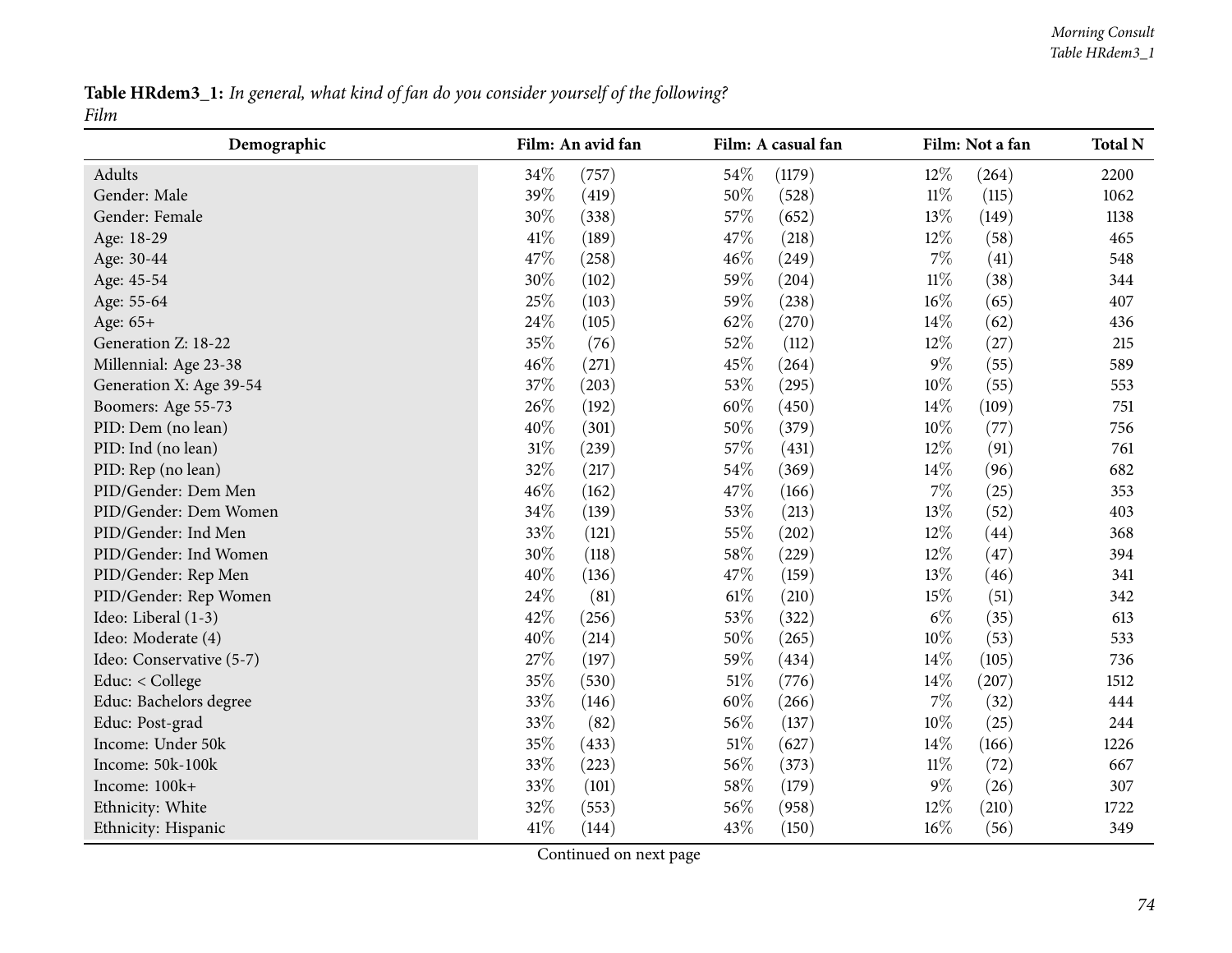#### Table HRdem3\_1: In general, what kind of fan do you consider yourself of the following? *Film*

| Demographic                   | Film: An avid fan | Film: A casual fan | Film: Not a fan | <b>Total N</b> |
|-------------------------------|-------------------|--------------------|-----------------|----------------|
| Adults                        | 34%<br>(757)      | 54\%<br>(1179)     | 12%<br>(264)    | 2200           |
| Ethnicity: Afr. Am.           | 46%<br>(127)      | 45%<br>(124)       | $9\%$<br>(24)   | 274            |
| Ethnicity: Other              | 38%<br>(77)       | 48%<br>(98)        | $14\%$<br>(29)  | 204            |
| Community: Urban              | 41\%<br>(231)     | 48%<br>(268)       | $11\%$<br>(59)  | 559            |
| Community: Suburban           | 33%<br>(318)      | 58%<br>(560)       | $9\%$<br>(91)   | 969            |
| Community: Rural              | 31%<br>(208)      | 52%<br>(351)       | 17%<br>(114)    | 673            |
| Employ: Private Sector        | 36%<br>(237)      | 54%<br>(351)       | 10%<br>(64)     | 652            |
| Employ: Government            | 41%<br>(59)       | 52%<br>(75)        | $8\%$<br>(11)   | 145            |
| Employ: Self-Employed         | 41\%<br>(89)      | 50%<br>(108)       | $8\%$<br>(18)   | 214            |
| Employ: Homemaker             | 37%<br>(63)       | 48%<br>(81)        | 14%<br>(24)     | 169            |
| Employ: Retired               | 23%<br>(112)      | 62%<br>(301)       | 14%<br>(69)     | 483            |
| Employ: Unemployed            | 43%<br>(100)      | 43%<br>(101)       | 14%<br>(32)     | 233            |
| Employ: Other                 | 31%<br>(58)       | 52%<br>(95)        | 17%<br>(31)     | 184            |
| Military HH: Yes              | $31\%$<br>(108)   | 57%<br>(202)       | 12%<br>(43)     | 353            |
| Military HH: No               | 35%<br>(649)      | 53%<br>(977)       | $12\%$<br>(221) | 1847           |
| RD/WT: Right Direction        | $31\%$<br>(256)   | 55%<br>(452)       | 14%<br>(112)    | 820            |
| RD/WT: Wrong Track            | $36\%$<br>(501)   | 53%<br>(728)       | $11\%$<br>(152) | 1380           |
| Trump Job Approve             | 29%<br>(269)      | 57%<br>(523)       | 13%<br>(120)    | 912            |
| Trump Job Disapprove          | 39%<br>(459)      | 51%<br>(599)       | 10%<br>(122)    | 1180           |
| Trump Job Strongly Approve    | 29%<br>(144)      | $56\%$<br>(277)    | 15%<br>(72)     | 494            |
| Trump Job Somewhat Approve    | 30%<br>(125)      | 59%<br>(246)       | $11\%$<br>(47)  | 418            |
| Trump Job Somewhat Disapprove | 40%<br>(117)      | 46%<br>(135)       | 13%<br>(38)     | 290            |
| Trump Job Strongly Disapprove | 38%<br>(341)      | 52%<br>(465)       | $9\%$<br>(84)   | 890            |
| Favorable of Trump            | 29%<br>(257)      | 58%<br>(511)       | 13%<br>(118)    | 886            |
| Unfavorable of Trump          | 40%<br>(471)      | 50%<br>(599)       | 10%<br>(119)    | 1189           |
| Very Favorable of Trump       | 29%<br>(148)      | 56%<br>(286)       | 15%<br>(77)     | 511            |
| Somewhat Favorable of Trump   | 29%<br>(109)      | 60%<br>(225)       | $11\%$<br>(41)  | 375            |
| Somewhat Unfavorable of Trump | 40%<br>(88)       | 49%<br>(107)       | 10%<br>(22)     | 218            |
| Very Unfavorable of Trump     | 39%<br>(383)      | 51%<br>(492)       | 10%<br>(97)     | 972            |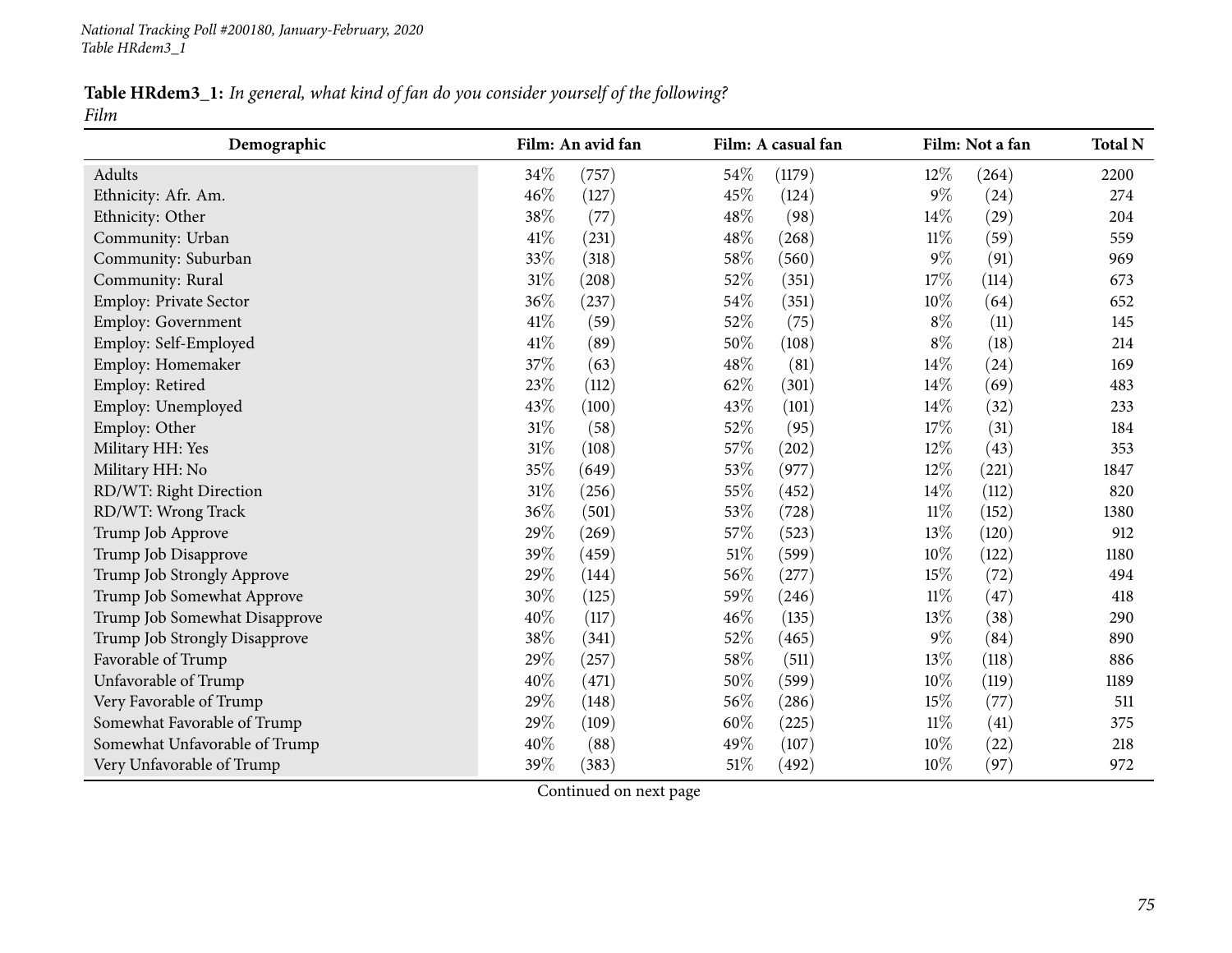#### Table HRdem3\_1: In general, what kind of fan do you consider yourself of the following? *Film*

| Demographic                          | Film: An avid fan | Film: A casual fan | Film: Not a fan | <b>Total N</b> |
|--------------------------------------|-------------------|--------------------|-----------------|----------------|
| Adults                               | 34\%<br>(757)     | 54\%<br>(1179)     | 12\%<br>(264)   | 2200           |
| #1 Issue: Economy                    | 39%<br>(223)      | 49%<br>(281)       | 13%<br>(74)     | 579            |
| #1 Issue: Security                   | 25\%<br>(97)      | 61%<br>(232)       | $14\%$<br>(53)  | 381            |
| #1 Issue: Health Care                | 40%<br>(151)      | 50%<br>(187)       | $9\%$<br>(35)   | 373            |
| #1 Issue: Medicare / Social Security | 28%<br>(100)      | 57%<br>(203)       | $14\%$<br>(51)  | 354            |
| #1 Issue: Women's Issues             | 37\%<br>(40)      | 57%<br>(62)        | $5\%$<br>(6)    | 108            |
| #1 Issue: Education                  | 40%<br>(50)       | 52%<br>(65)        | $7\%$<br>(9)    | 124            |
| #1 Issue: Energy                     | 45%<br>(63)       | 50%<br>(69)        | $5\%$<br>(7)    | 139            |
| #1 Issue: Other                      | 24\%<br>(34)      | 57%<br>(80)        | 20%<br>(28)     | 142            |
| 2018 House Vote: Democrat            | 40%<br>(287)      | 52%<br>(371)       | $8\%$<br>(58)   | 715            |
| 2018 House Vote: Republican          | 29%<br>(191)      | 56\%<br>(371)      | 15\%<br>(96)    | 658            |
| 2018 House Vote: Someone else        | 39%<br>(34)       | 48\%<br>(42)       | $13\%$<br>(11)  | 87             |
| 2016 Vote: Hillary Clinton           | 41\%<br>(280)     | 51\%<br>(351)      | $9\%$<br>(59)   | 690            |
| 2016 Vote: Donald Trump              | 28\%<br>(180)     | 58%<br>(369)       | $14\%$<br>(88)  | 636            |
| 2016 Vote: Other                     | 35%<br>(60)       | 55%<br>(93)        | (17)<br>$10\%$  | 169            |
| 2016 Vote: Didn't Vote               | 34%<br>(237)      | 52\%<br>(367)      | $14\%$<br>(101) | 705            |
| Voted in 2014: Yes                   | 34\%<br>(442)     | 55%<br>(716)       | $11\%$<br>(138) | 1296           |
| Voted in 2014: No                    | 35%<br>(315)      | $51\%$<br>(463)    | $14\%$<br>(126) | 904            |
| 2012 Vote: Barack Obama              | 41\%<br>(342)     | $51\%$<br>(424)    | $9\%$<br>(71)   | 838            |
| 2012 Vote: Mitt Romney               | 25%<br>(124)      | 61%<br>(299)       | 13\%<br>(66)    | 488            |
| 2012 Vote: Other                     | 22%<br>(20)       | 57%<br>(53)        | 21%<br>(20)     | 93             |
| 2012 Vote: Didn't Vote               | 35%<br>(269)      | 52%<br>(401)       | $14\%$<br>(107) | 777            |
| 4-Region: Northeast                  | 35%<br>(137)      | 51%<br>(201)       | $14\%$<br>(55)  | 394            |
| 4-Region: Midwest                    | 34\%<br>(156)     | 57\%<br>(264)      | $9\%$<br>(42)   | 462            |
| 4-Region: South                      | 35%<br>(289)      | 52%<br>(433)       | $12\%$<br>(103) | 824            |
| 4-Region: West                       | 34%<br>(175)      | 54\%<br>(282)      | 12%<br>(63)     | 520            |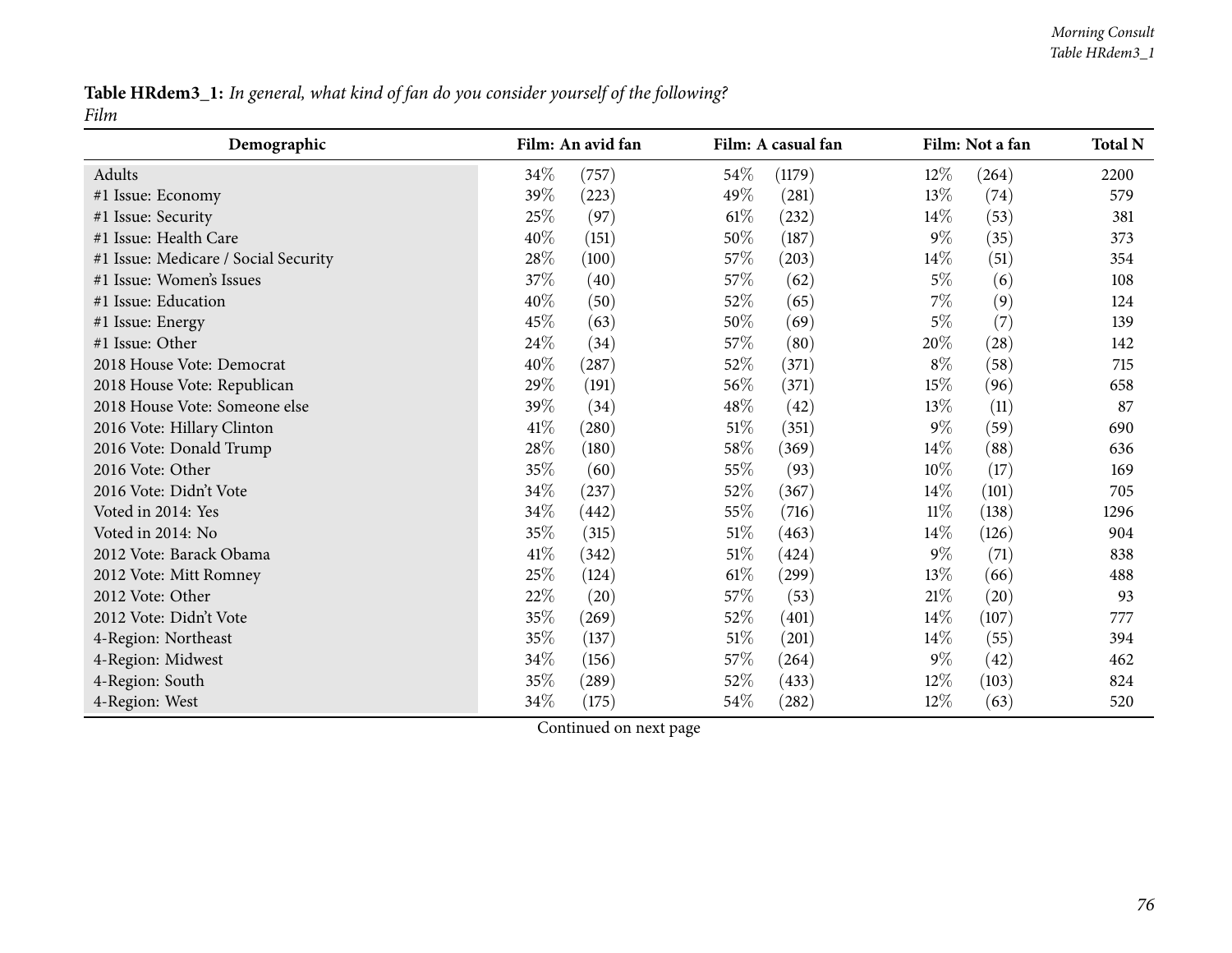#### Table HRdem3\_1: In general, what kind of fan do you consider yourself of the following? *Film*

| Demographic                                           |      | Film: An avid fan |     | Film: A casual fan |        | Film: Not a fan | <b>Total N</b> |
|-------------------------------------------------------|------|-------------------|-----|--------------------|--------|-----------------|----------------|
| Adults                                                | 34%  | (757)             | 54% | (1179)             | 12%    | (264)           | 2200           |
| Watch TV: Every day                                   | 41\% | (427)             | 50% | (521)              | $9\%$  | (97)            | 1045           |
| Watch TV: Several times per week                      | 33%  | (183)             | 56% | (306)              | $11\%$ | (61)            | 550            |
| Watch TV: About once per week                         | 29%  | (49)              | 59% | (101)              | 12%    | (21)            | 170            |
| Watch TV: Several times per month                     | 21%  | (27)              | 72% | (92)               | $6\%$  | (8)             | 127            |
| Watch TV: About once per month                        | 34%  | (19)              | 56% | (30)               | 10%    | (6)             | 55             |
| Watch TV: Less often than once per month              | 27%  | (22)              | 66% | (55)               | $8\%$  | (6)             | 84             |
| Watch TV: Never                                       | 18%  | (30)              | 44% | (74)               | 39%    | (66)            | 169            |
| Watch Movies: Every day                               | 66%  | (252)             | 30% | (114)              | $4\%$  | (17)            | 383            |
| Watch Movies: Several times per week                  | 43%  | (260)             | 48% | (286)              | $9\%$  | (52)            | 598            |
| Watch Movies: About once per week                     | 32%  | (122)             | 60% | (232)              | $8\%$  | (32)            | 386            |
| Watch Movies: Several times per month                 | 20%  | (50)              | 73% | (186)              | $7\%$  | (19)            | 255            |
| Watch Movies: About once per month                    | 17%  | (32)              | 71% | (134)              | 12%    | (23)            | 189            |
| Watch Movies: Less often than once per month          | 10%  | (20)              | 74% | (147)              | 16%    | (32)            | 199            |
| Watch Movies: Never                                   | 12%  | (22)              | 42% | (80)               | 46%    | (89)            | 191            |
| Watch Sporting Events: Every day                      | 55%  | (74)              | 39% | (52)               | $6\%$  | (9)             | 135            |
| Watch Sporting Events: Several times per week         | 39%  | (130)             | 54% | (181)              | $7\%$  | (24)            | 335            |
| Watch Sporting Events: About once per week            | 36%  | (122)             | 51% | (172)              | 12%    | (41)            | 334            |
| Watch Sporting Events: Several times per month        | 34%  | (66)              | 55% | (108)              | $11\%$ | (22)            | 197            |
| Watch Sporting Events: About once per month           | 28%  | (46)              | 57% | (93)               | 15%    | (24)            | 163            |
| Watch Sporting Events: Less often than once per month | 32%  | (101)             | 60% | (186)              | $8\%$  | (25)            | 311            |
| Watch Sporting Events: Never                          | 30%  | (218)             | 53% | (387)              | 16%    | (119)           | 723            |
| Cable TV: Currently subscribe                         | 36%  | (342)             | 54% | (508)              | 10%    | (91)            | 941            |
| Cable TV: Subscribed in past                          | 33%  | (273)             | 57% | (470)              | 10%    | (87)            | 830            |
| Cable TV: Never subscribed                            | 33%  | (142)             | 47% | (201)              | 20%    | (86)            | 429            |
| Satellite TV: Currently subscribe                     | 36%  | (169)             | 49% | (232)              | 15%    | (70)            | 472            |
| Satellite TV: Subscribed in past                      | 36%  | (231)             | 55% | (353)              | $9\%$  | (58)            | 642            |
| Satellite TV: Never subscribed                        | 33%  | (356)             | 55% | (594)              | 12%    | (135)           | 1086           |
| Streaming Services: Currently subscribe               | 41%  | (567)             | 52% | (726)              | $7\%$  | (91)            | 1384           |
| Streaming Services: Subscribed in past                | 25%  | (51)              | 57% | (117)              | 19%    | (39)            | 207            |
| Streaming Services: Never subscribed                  | 23%  | (139)             | 55% | (336)              | 22%    | (134)           | 609            |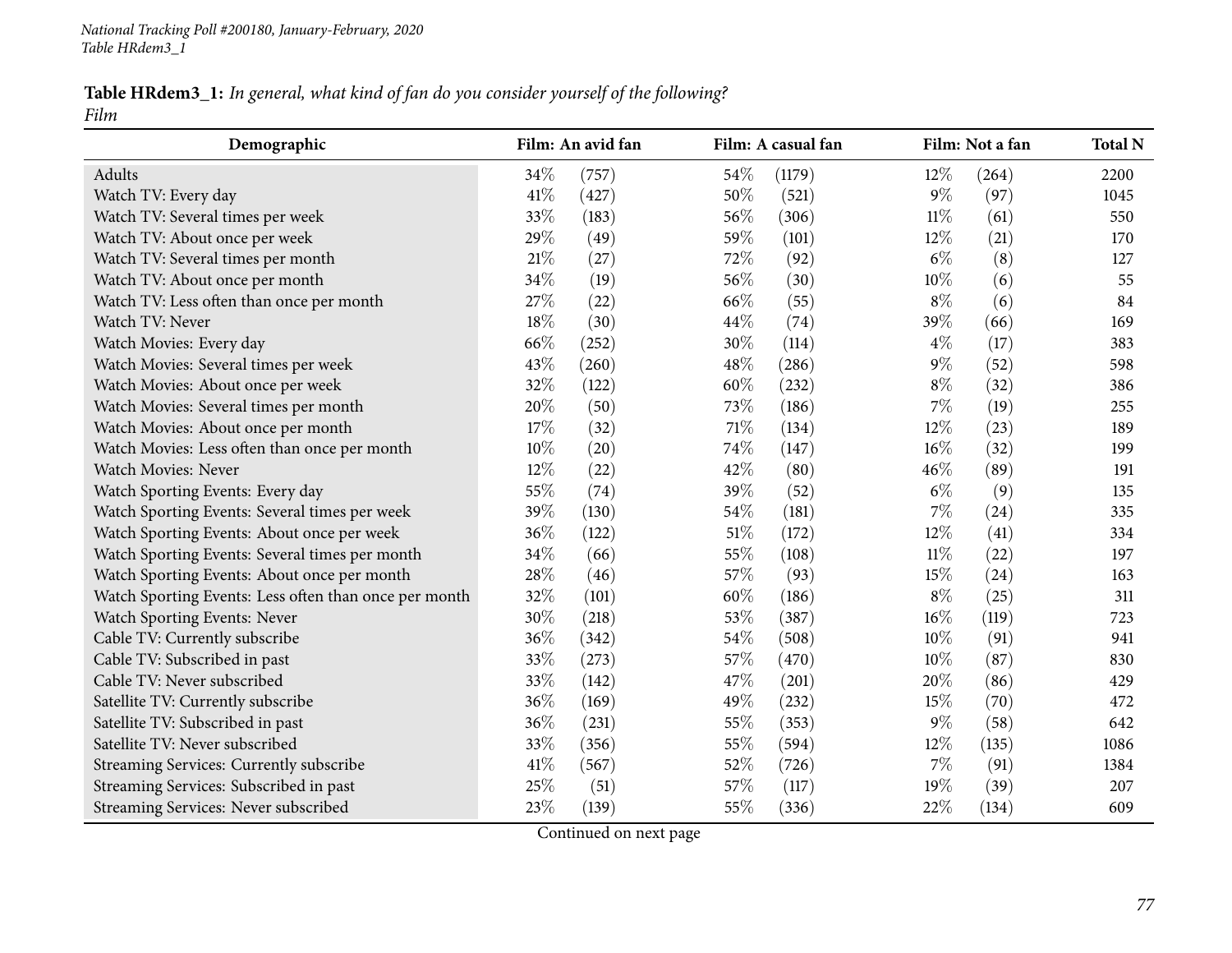|      |  |  | Table HRdem3_1: In general, what kind of fan do you consider yourself of the following? |
|------|--|--|-----------------------------------------------------------------------------------------|
| Film |  |  |                                                                                         |

| Demographic              |        | Film: An avid fan |        | Film: A casual fan |        | Film: Not a fan  | <b>Total N</b> |
|--------------------------|--------|-------------------|--------|--------------------|--------|------------------|----------------|
| Adults                   | 34\%   | (757)             | 54\%   | (1179)             | 12\%   | (264)            | 2200           |
| Film: An avid fan        | 100%   | (757)             |        | (0)                |        | $\left(0\right)$ | 757            |
| Film: A casual fan       |        | (0)               | 100%   | (1179)             |        | (0)              | 1179           |
| Film: Not a fan          |        | (0)               |        | (0)                | 100%   | (264)            | 264            |
| Television: An avid fan  | 55%    | (589)             | 37\%   | (396)              | $8\%$  | (86)             | 1070           |
| Television: A casual fan | 15%    | (148)             | 74\%   | (727)              | $11\%$ | (112)            | 988            |
| Television: Not a fan    | $14\%$ | (20)              | 40%    | (57)               | $46\%$ | (66)             | 142            |
| Music: An avid fan       | 49%    | (569)             | $44\%$ | (505)              | $7\%$  | (77)             | 1151           |
| Music: A casual fan      | 18%    | (168)             | 69\%   | (636)              | 13\%   | (117)            | 921            |
| Music: Not a fan         | $16\%$ | (20)              | $30\%$ | (39)               | $54\%$ | (69)             | 128            |
| Fashion: An avid fan     | 67\%   | (198)             | 25%    | (75)               | $7\%$  | (21)             | 294            |
| Fashion: A casual fan    | $36\%$ | (336)             | 57\%   | (533)              | $8\%$  | (71)             | 940            |
| Fashion: Not a fan       | 23%    | (223)             | 59\%   | (571)              | 18%    | (172)            | 966            |

*Note:* Row proportions may total to larger than one-hundred percen<sup>t</sup> due to rounding. For more information visit [MorningConsultIntelligence.com](https://morningconsultintelligence.com).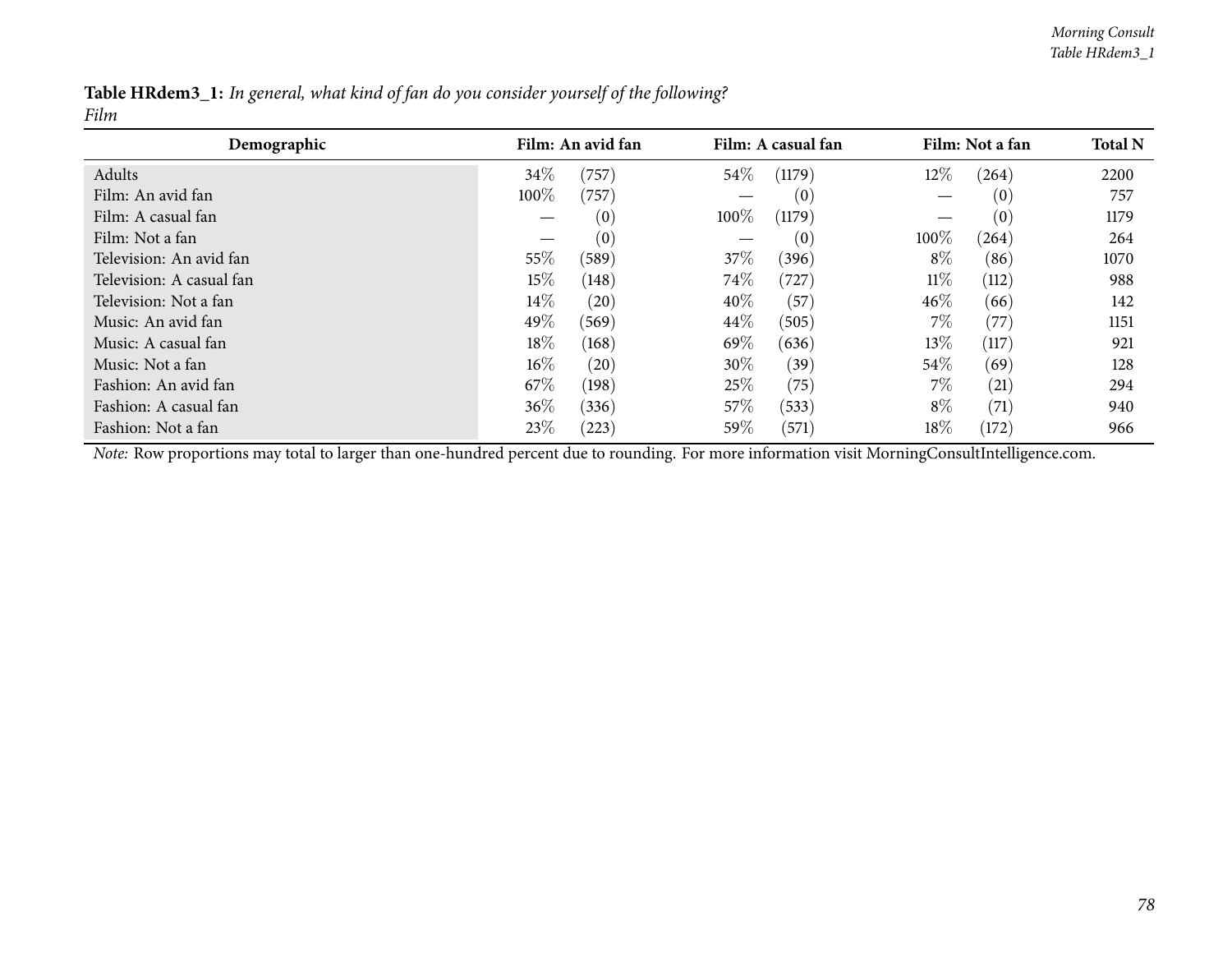Table HRdem3\_2: In general, what kind of fan do you consider yourself of the following?

*Television*

| Demographic              |     | Television: An avid fan |      | Television: A casual fan |       | Television: Not a fan | <b>Total N</b> |
|--------------------------|-----|-------------------------|------|--------------------------|-------|-----------------------|----------------|
| Adults                   | 49% | (1070)                  | 45%  | (988)                    | $6\%$ | (142)                 | 2200           |
| Gender: Male             | 48% | (511)                   | 45%  | (483)                    | $6\%$ | (68)                  | 1062           |
| Gender: Female           | 49% | (559)                   | 44%  | (505)                    | $7\%$ | (74)                  | 1138           |
| Age: 18-29               | 42% | (195)                   | 51%  | (235)                    | $8\%$ | (35)                  | 465            |
| Age: 30-44               | 54% | (295)                   | 40%  | (217)                    | $6\%$ | (36)                  | 548            |
| Age: 45-54               | 49% | (168)                   | 46%  | (159)                    | $5\%$ | (17)                  | 344            |
| Age: 55-64               | 50% | (203)                   | 44%  | (179)                    | $6\%$ | (25)                  | 407            |
| Age: 65+                 | 48% | (209)                   | 45%  | (198)                    | $7\%$ | (30)                  | 436            |
| Generation Z: 18-22      | 36% | (77)                    | 55%  | (118)                    | 10%   | (20)                  | 215            |
| Millennial: Age 23-38    | 49% | (287)                   | 44%  | (258)                    | $7\%$ | (44)                  | 589            |
| Generation X: Age 39-54  | 53% | (294)                   | 43%  | (235)                    | $4\%$ | (23)                  | 553            |
| Boomers: Age 55-73       | 49% | (371)                   | 45%  | (334)                    | $6\%$ | (46)                  | 751            |
| PID: Dem (no lean)       | 59% | (447)                   | 35%  | (265)                    | $6\%$ | (44)                  | 756            |
| PID: Ind (no lean)       | 38% | (292)                   | 54%  | (412)                    | $7\%$ | (57)                  | 761            |
| PID: Rep (no lean)       | 48% | (330)                   | 46%  | (311)                    | $6\%$ | (41)                  | 682            |
| PID/Gender: Dem Men      | 59% | (208)                   | 34%  | (121)                    | $7\%$ | (25)                  | 353            |
| PID/Gender: Dem Women    | 60% | (240)                   | 36%  | (143)                    | $5\%$ | (20)                  | 403            |
| PID/Gender: Ind Men      | 36% | (132)                   | 57%  | (211)                    | $7\%$ | (25)                  | 368            |
| PID/Gender: Ind Women    | 41% | (160)                   | 51%  | (201)                    | $8\%$ | (32)                  | 394            |
| PID/Gender: Rep Men      | 50% | (171)                   | 44%  | (151)                    | $6\%$ | (19)                  | 341            |
| PID/Gender: Rep Women    | 47% | (159)                   | 47%  | (160)                    | $7\%$ | (22)                  | 342            |
| Ideo: Liberal (1-3)      | 53% | (326)                   | 41\% | (253)                    | $6\%$ | (34)                  | 613            |
| Ideo: Moderate (4)       | 56% | (296)                   | 41\% | (220)                    | $3\%$ | (17)                  | 533            |
| Ideo: Conservative (5-7) | 43% | (313)                   | 49%  | (363)                    | $8\%$ | (60)                  | 736            |
| Educ: < College          | 50% | (758)                   | 43%  | (645)                    | $7\%$ | (109)                 | 1512           |
| Educ: Bachelors degree   | 45% | (200)                   | 50%  | (224)                    | $5\%$ | (20)                  | 444            |
| Educ: Post-grad          | 46% | (113)                   | 48%  | (118)                    | $5\%$ | (13)                  | 244            |
| Income: Under 50k        | 49% | (598)                   | 44%  | (543)                    | $7\%$ | (84)                  | 1226           |
| Income: 50k-100k         | 51% | (342)                   | 42%  | (281)                    | $7\%$ | (44)                  | 667            |
| Income: 100k+            | 42% | (129)                   | 53%  | (164)                    | $5\%$ | (14)                  | 307            |
| Ethnicity: White         | 49% | (836)                   | 45%  | (783)                    | $6\%$ | (102)                 | 1722           |
| Ethnicity: Hispanic      | 49% | (170)                   | 43%  | (149)                    | $9\%$ | (31)                  | 349            |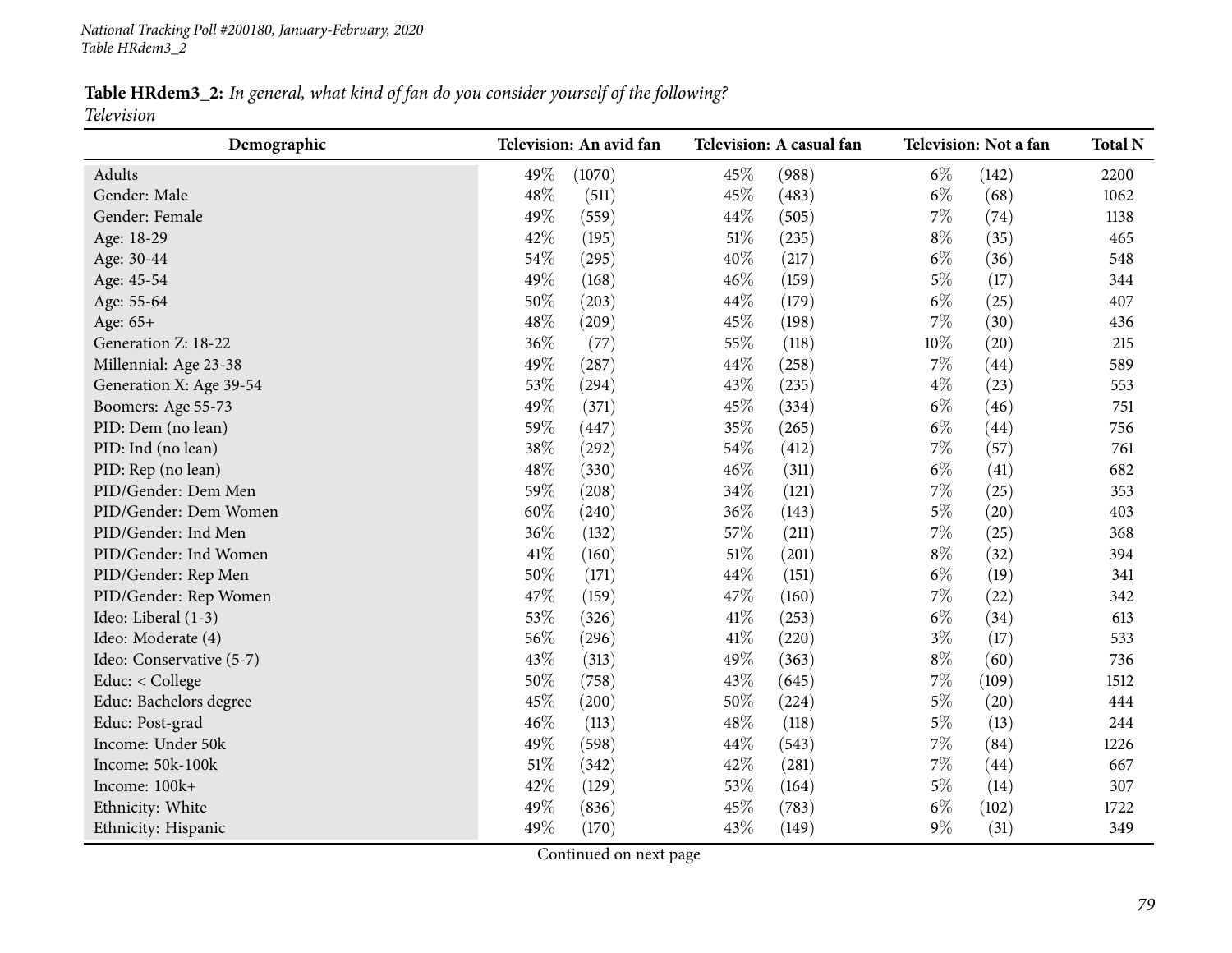#### Table HRdem3\_2: In general, what kind of fan do you consider yourself of the following? *Television*

| Demographic                   |        | Television: An avid fan |      | Television: A casual fan |        | Television: Not a fan | <b>Total N</b> |
|-------------------------------|--------|-------------------------|------|--------------------------|--------|-----------------------|----------------|
| Adults                        | 49%    | (1070)                  | 45%  | (988)                    | $6\%$  | (142)                 | 2200           |
| Ethnicity: Afr. Am.           | 57%    | (156)                   | 35%  | (96)                     | $8\%$  | (22)                  | 274            |
| Ethnicity: Other              | 38%    | (78)                    | 53%  | (108)                    | $9\%$  | (18)                  | 204            |
| Community: Urban              | 52%    | (289)                   | 41%  | (227)                    | $8\%$  | (42)                  | 559            |
| Community: Suburban           | 46%    | (449)                   | 48%  | (465)                    | $6\%$  | (54)                  | 969            |
| Community: Rural              | 49%    | (332)                   | 44%  | (295)                    | $7\%$  | (45)                  | 673            |
| Employ: Private Sector        | 48%    | (315)                   | 45%  | (296)                    | $6\%$  | (42)                  | 652            |
| Employ: Government            | 48%    | (70)                    | 47%  | (68)                     | $4\%$  | (6)                   | 145            |
| Employ: Self-Employed         | 50%    | (108)                   | 41\% | (89)                     | $8\%$  | (18)                  | 214            |
| Employ: Homemaker             | 45%    | (76)                    | 50%  | (84)                     | $6\%$  | (9)                   | 169            |
| Employ: Retired               | 51%    | (248)                   | 43%  | (208)                    | $6\%$  | (27)                  | 483            |
| Employ: Unemployed            | 54\%   | (126)                   | 43\% | (100)                    | $3\%$  | (6)                   | 233            |
| Employ: Other                 | 50%    | (92)                    | 40%  | (74)                     | $10\%$ | (18)                  | 184            |
| Military HH: Yes              | 46%    | (163)                   | 47%  | (167)                    | $7\%$  | (23)                  | 353            |
| Military HH: No               | 49%    | (907)                   | 44%  | (821)                    | $6\%$  | (119)                 | 1847           |
| RD/WT: Right Direction        | 45%    | (371)                   | 47%  | (388)                    | $7\%$  | (61)                  | 820            |
| RD/WT: Wrong Track            | 51%    | (699)                   | 43%  | (599)                    | $6\%$  | (82)                  | 1380           |
| Trump Job Approve             | 45%    | (414)                   | 48%  | (433)                    | $7\%$  | (65)                  | 912            |
| Trump Job Disapprove          | 52%    | (619)                   | 42%  | (496)                    | $6\%$  | (65)                  | 1180           |
| Trump Job Strongly Approve    | 50%    | (247)                   | 43%  | (210)                    | $7\%$  | (36)                  | 494            |
| Trump Job Somewhat Approve    | 40%    | (166)                   | 53%  | (223)                    | $7\%$  | (29)                  | 418            |
| Trump Job Somewhat Disapprove | 50%    | (144)                   | 44%  | (129)                    | $6\%$  | (17)                  | 290            |
| Trump Job Strongly Disapprove | 53%    | (475)                   | 41%  | (367)                    | $5\%$  | (48)                  | 890            |
| Favorable of Trump            | 44%    | (389)                   | 49%  | (436)                    | $7\%$  | (62)                  | 886            |
| Unfavorable of Trump          | 53%    | (634)                   | 41\% | (490)                    | $6\%$  | (66)                  | 1189           |
| Very Favorable of Trump       | 49%    | (251)                   | 43%  | (222)                    | $7\%$  | (38)                  | 511            |
| Somewhat Favorable of Trump   | 37%    | (138)                   | 57%  | (214)                    | $6\%$  | (24)                  | 375            |
| Somewhat Unfavorable of Trump | 49%    | (107)                   | 45%  | (98)                     | $6\%$  | (12)                  | 218            |
| Very Unfavorable of Trump     | $54\%$ | (527)                   | 40%  | (392)                    | $5\%$  | (53)                  | 972            |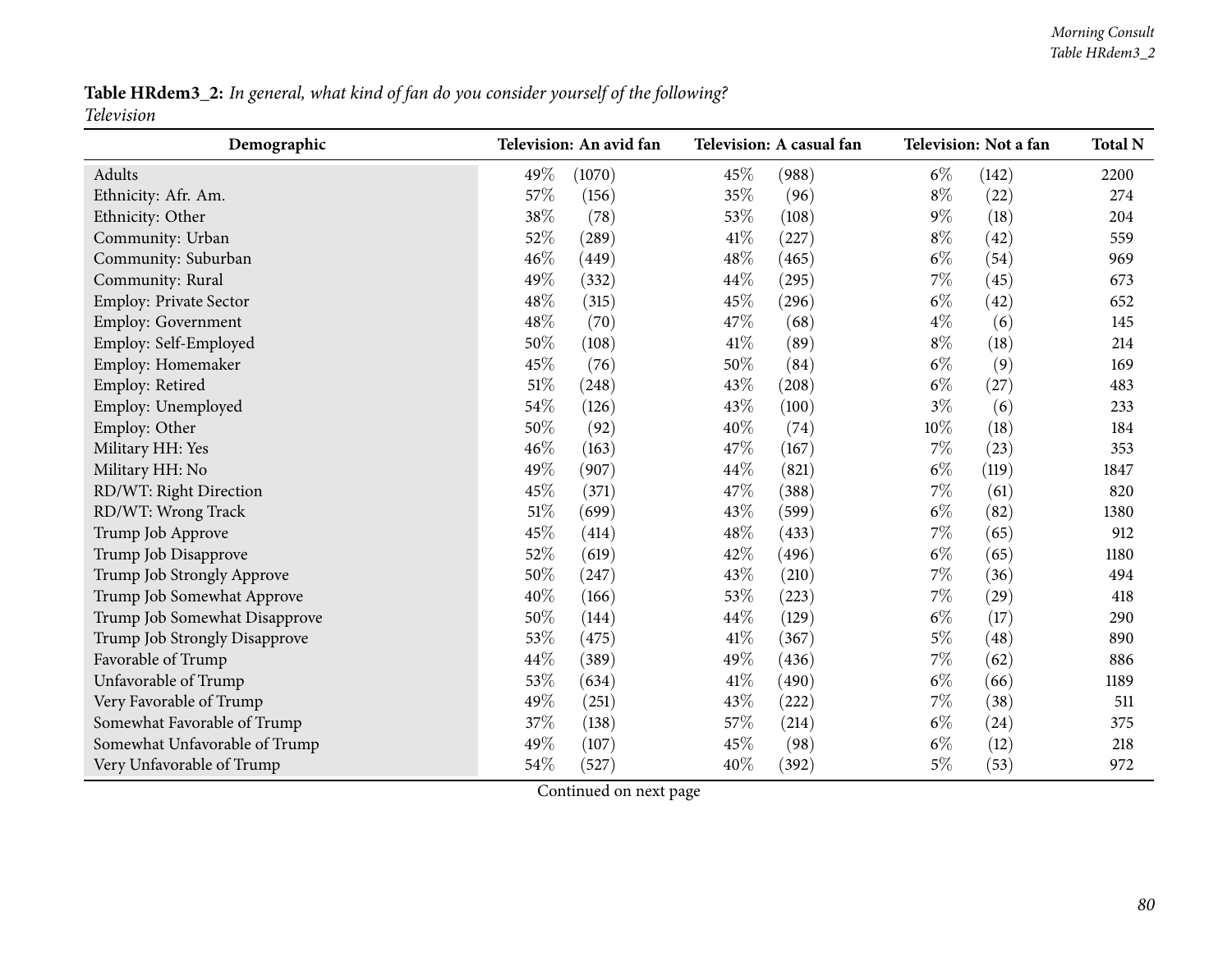#### Table HRdem3\_2: In general, what kind of fan do you consider yourself of the following?

*Television*

| Demographic                          | Television: An avid fan | Television: A casual fan | Television: Not a fan | <b>Total N</b> |
|--------------------------------------|-------------------------|--------------------------|-----------------------|----------------|
| Adults                               | 49%<br>(1070)           | $45\%$<br>(988)          | $6\%$<br>(142)        | 2200           |
| #1 Issue: Economy                    | 49%<br>(282)            | 46%<br>(267)             | $5\%$<br>(29)         | 579            |
| #1 Issue: Security                   | 49%<br>(187)            | 46%<br>(175)             | $5\%$<br>(20)         | 381            |
| #1 Issue: Health Care                | 57%<br>(212)            | 38%<br>(141)             | $5\%$<br>(20)         | 373            |
| #1 Issue: Medicare / Social Security | $54\%$<br>(191)         | 42%<br>(147)             | $5\%$<br>(16)         | 354            |
| #1 Issue: Women's Issues             | 39%<br>(42)             | 56%<br>(60)              | (5)<br>$5\%$          | 108            |
| #1 Issue: Education                  | 35%<br>(43)             | 51\%<br>(63)             | 15\%<br>(18)          | 124            |
| #1 Issue: Energy                     | 42%<br>(59)             | 52%<br>(73)              | $6\%$<br>(8)          | 139            |
| #1 Issue: Other                      | 38%<br>(54)             | (61)<br>43\%             | (27)<br>19%           | 142            |
| 2018 House Vote: Democrat            | 55%<br>(395)            | 40%<br>(287)             | $5\%$<br>(34)         | 715            |
| 2018 House Vote: Republican          | 47%<br>(307)            | 47\%<br>(310)            | $6\%$<br>(41)         | 658            |
| 2018 House Vote: Someone else        | 35%<br>(30)             | 52\%<br>(45)             | (11)<br>13%           | 87             |
| 2016 Vote: Hillary Clinton           | 58\%<br>(398)           | 38%<br>(262)             | $4\%$<br>(30)         | 690            |
| 2016 Vote: Donald Trump              | 46%<br>(294)            | 47\%<br>(299)            | $7\%$<br>(43)         | 636            |
| 2016 Vote: Other                     | 34%<br>(57)             | 56%<br>(95)              | 10%<br>(17)           | 169            |
| 2016 Vote: Didn't Vote               | 46%<br>(321)            | 47\%<br>(332)            | $7\%$<br>(52)         | 705            |
| Voted in 2014: Yes                   | 50%<br>(645)            | 44\%<br>(571)            | $6\%$<br>(79)         | 1296           |
| Voted in 2014: No                    | 47%<br>(425)            | 46%<br>(416)             | $7\%$<br>(63)         | 904            |
| 2012 Vote: Barack Obama              | 58\%<br>(486)           | 38%<br>(317)             | $4\%$<br>(36)         | 838            |
| 2012 Vote: Mitt Romney               | 45%<br>(221)            | 49%<br>(240)             | $6\%$<br>(27)         | 488            |
| 2012 Vote: Other                     | 27%<br>(25)             | 56%<br>(53)              | (15)<br>$16\%$        | 93             |
| 2012 Vote: Didn't Vote               | 43%<br>(336)            | 48\%<br>(376)            | $8\%$<br>(64)         | 777            |
| 4-Region: Northeast                  | 53%<br>(210)            | 40%<br>(156)             | $7\%$<br>(27)         | 394            |
| 4-Region: Midwest                    | 49%<br>(228)            | 47\%<br>(217)            | $4\%$<br>(17)         | 462            |
| 4-Region: South                      | 49%<br>(407)            | 44\%<br>(367)            | $6\%$<br>(51)         | 824            |
| 4-Region: West                       | 43%<br>(225)            | 48\%<br>(248)            | $9\%$<br>(47)         | 520            |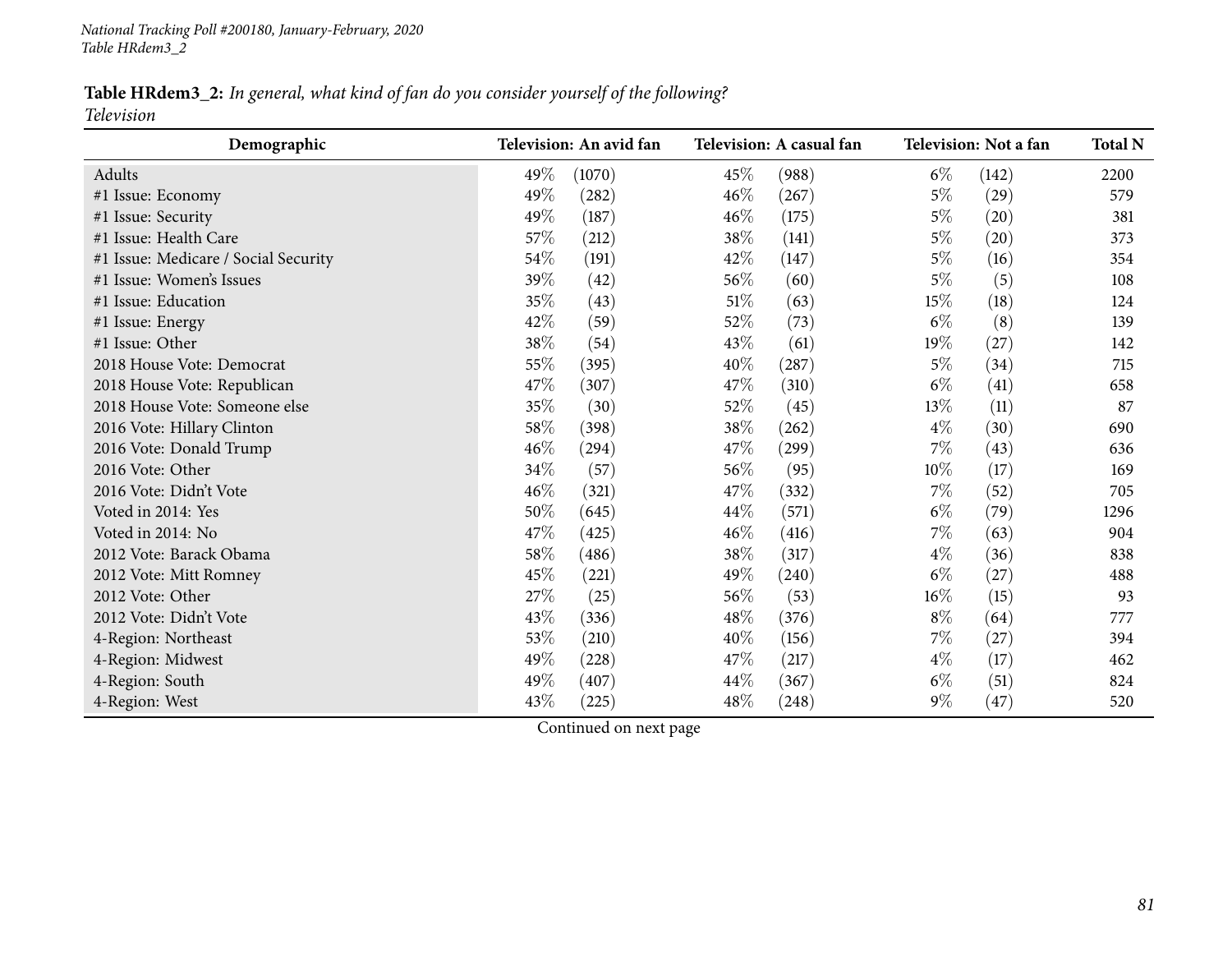## Table HRdem3\_2: In general, what kind of fan do you consider yourself of the following?

*Television*

| Demographic                                           |      | Television: An avid fan |        | Television: A casual fan |        | Television: Not a fan | <b>Total N</b> |
|-------------------------------------------------------|------|-------------------------|--------|--------------------------|--------|-----------------------|----------------|
| Adults                                                | 49%  | (1070)                  | 45%    | (988)                    | $6\%$  | (142)                 | 2200           |
| Watch TV: Every day                                   | 67%  | (700)                   | 32%    | (335)                    | $1\%$  | (9)                   | 1045           |
| Watch TV: Several times per week                      | 42%  | (228)                   | 54%    | (296)                    | $5\%$  | (25)                  | 550            |
| Watch TV: About once per week                         | 19%  | (32)                    | 72%    | (122)                    | 10%    | (17)                  | 170            |
| Watch TV: Several times per month                     | 26%  | (32)                    | 60%    | (76)                     | 15%    | (18)                  | 127            |
| Watch TV: About once per month                        | 19%  | (10)                    | 71%    | (39)                     | 10%    | (6)                   | 55             |
| Watch TV: Less often than once per month              | 21\% | (18)                    | 58%    | (48)                     | 21\%   | (18)                  | 84             |
| Watch TV: Never                                       | 29%  | (49)                    | 42%    | (71)                     | 29%    | (49)                  | 169            |
| Watch Movies: Every day                               | 70%  | (267)                   | 28%    | (109)                    | $2\%$  | (6)                   | 383            |
| Watch Movies: Several times per week                  | 55%  | (328)                   | 42%    | (254)                    | $3\%$  | (17)                  | 598            |
| Watch Movies: About once per week                     | 44%  | (169)                   | $51\%$ | (197)                    | $5\%$  | (20)                  | 386            |
| Watch Movies: Several times per month                 | 37%  | (94)                    | 55%    | (141)                    | $8\%$  | (19)                  | 255            |
| Watch Movies: About once per month                    | 38%  | (72)                    | 54%    | (103)                    | $7\%$  | (14)                  | 189            |
| Watch Movies: Less often than once per month          | 39%  | (78)                    | 50%    | (100)                    | $11\%$ | (21)                  | 199            |
| Watch Movies: Never                                   | 32%  | (62)                    | 44%    | (84)                     | 24%    | (45)                  | 191            |
| Watch Sporting Events: Every day                      | 72%  | (97)                    | 28%    | (38)                     |        | (0)                   | 135            |
| Watch Sporting Events: Several times per week         | 61%  | (205)                   | 35%    | (117)                    | $4\%$  | (13)                  | 335            |
| Watch Sporting Events: About once per week            | 48%  | (161)                   | 48%    | (161)                    | $4\%$  | (12)                  | 334            |
| Watch Sporting Events: Several times per month        | 48%  | (95)                    | 45%    | (89)                     | 7%     | (13)                  | 197            |
| Watch Sporting Events: About once per month           | 36%  | (59)                    | 56%    | (92)                     | $8\%$  | (13)                  | 163            |
| Watch Sporting Events: Less often than once per month | 44%  | (138)                   | 50%    | (154)                    | $6\%$  | (19)                  | 311            |
| Watch Sporting Events: Never                          | 44%  | (316)                   | 46%    | (335)                    | $10\%$ | (72)                  | 723            |
| Cable TV: Currently subscribe                         | 54%  | (512)                   | 41\%   | (390)                    | $4\%$  | (39)                  | 941            |
| Cable TV: Subscribed in past                          | 46%  | (383)                   | 47%    | (389)                    | $7\%$  | (58)                  | 830            |
| Cable TV: Never subscribed                            | 41\% | (174)                   | 49%    | (209)                    | $11\%$ | (46)                  | 429            |
| Satellite TV: Currently subscribe                     | 50%  | (237)                   | 43%    | (205)                    | $6\%$  | (30)                  | 472            |
| Satellite TV: Subscribed in past                      | 50%  | (320)                   | 44%    | (283)                    | $6\%$  | (40)                  | 642            |
| Satellite TV: Never subscribed                        | 47%  | (513)                   | 46%    | (500)                    | $7\%$  | (73)                  | 1086           |
| Streaming Services: Currently subscribe               | 52%  | (716)                   | 44%    | (610)                    | $4\%$  | (59)                  | 1384           |
| Streaming Services: Subscribed in past                | 38%  | (78)                    | 53%    | (111)                    | $9\%$  | (18)                  | 207            |
| Streaming Services: Never subscribed                  | 45%  | (276)                   | 44%    | (267)                    | $11\%$ | (66)                  | 609            |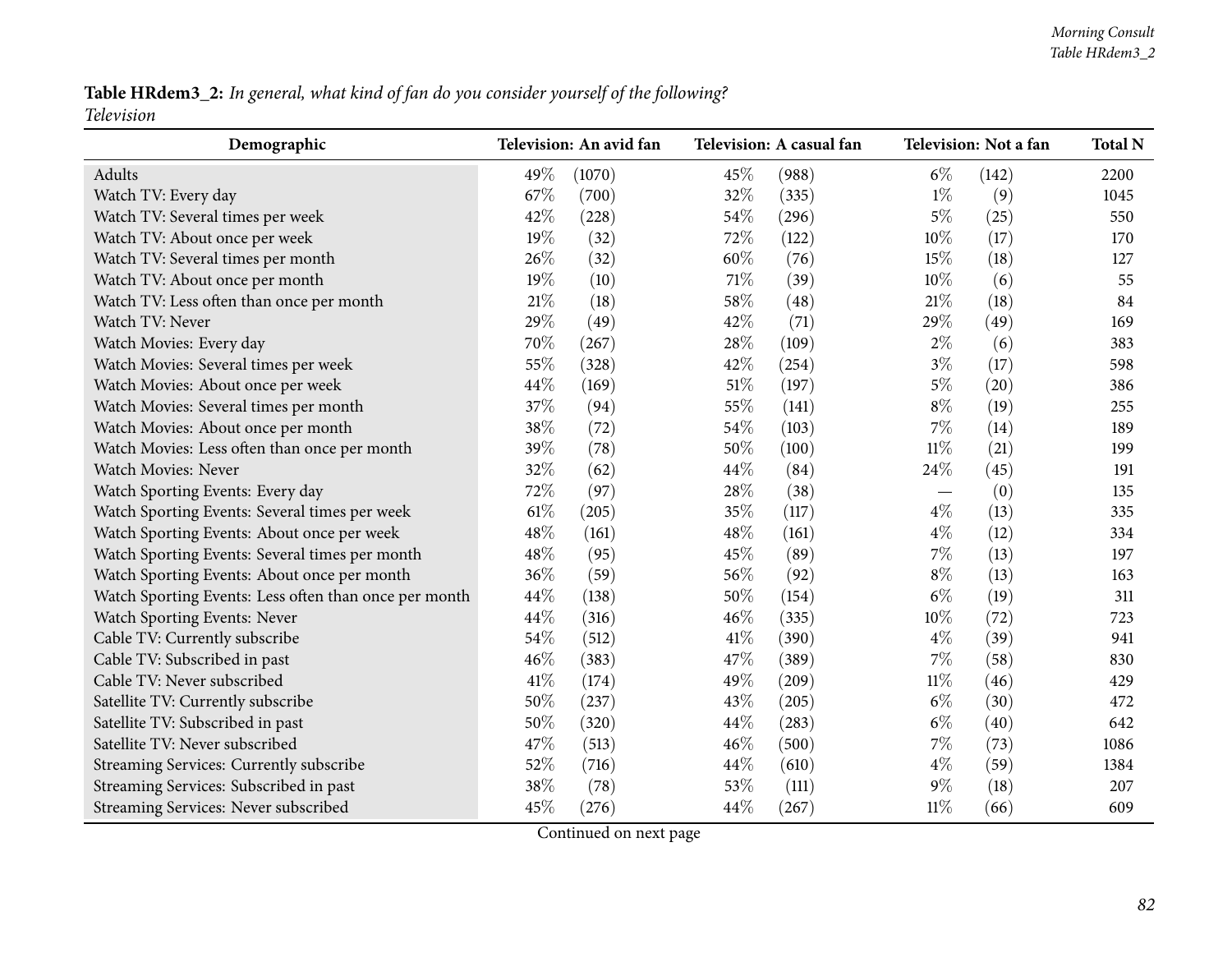| Table HRdem3_2: In general, what kind of fan do you consider yourself of the following? |  |  |  |
|-----------------------------------------------------------------------------------------|--|--|--|
|                                                                                         |  |  |  |

*Television*

| Demographic              | Television: An avid fan |        |        | Television: A casual fan |        | Television: Not a fan |      |  |
|--------------------------|-------------------------|--------|--------|--------------------------|--------|-----------------------|------|--|
| Adults                   | 49%                     | (1070) | 45%    | (988)                    | $6\%$  | (142)                 | 2200 |  |
| Film: An avid fan        | 78\%                    | (589)  | 20%    | (148)                    | $3\%$  | $\left( 20\right)$    | 757  |  |
| Film: A casual fan       | 34\%                    | (396)  | 62\%   | (727)                    | $5\%$  | (57)                  | 1179 |  |
| Film: Not a fan          | 32%                     | (86)   | 43\%   | (112)                    | 25%    | (66)                  | 264  |  |
| Television: An avid fan  | 100%                    | (1070) |        | (0)                      |        | (0)                   | 1070 |  |
| Television: A casual fan |                         | (0)    | 100%   | (988)                    |        | (0)                   | 988  |  |
| Television: Not a fan    |                         | (0)    |        | (0)                      | 100%   | (142)                 | 142  |  |
| Music: An avid fan       | 60%                     | (686)  | $36\%$ | (417)                    | $4\%$  | $\left( 48\right)$    | 1151 |  |
| Music: A casual fan      | 39%                     | (355)  | 57\%   | (523)                    | $5\%$  | $\left( 44\right)$    | 921  |  |
| Music: Not a fan         | 23%                     | (30)   | 37\%   | (48)                     | $40\%$ | (51)                  | 128  |  |
| Fashion: An avid fan     | 72%                     | (212)  | 23%    | (68)                     | $5\%$  | (13)                  | 294  |  |
| Fashion: A casual fan    | 51%                     | (480)  | 44\%   | (415)                    | $5\%$  | (45)                  | 940  |  |
| Fashion: Not a fan       | 39%                     | (377)  | $52\%$ | (504)                    | $9\%$  | (84)                  | 966  |  |

*Note:* Row proportions may total to larger than one-hundred percen<sup>t</sup> due to rounding. For more information visit [MorningConsultIntelligence.com](https://morningconsultintelligence.com).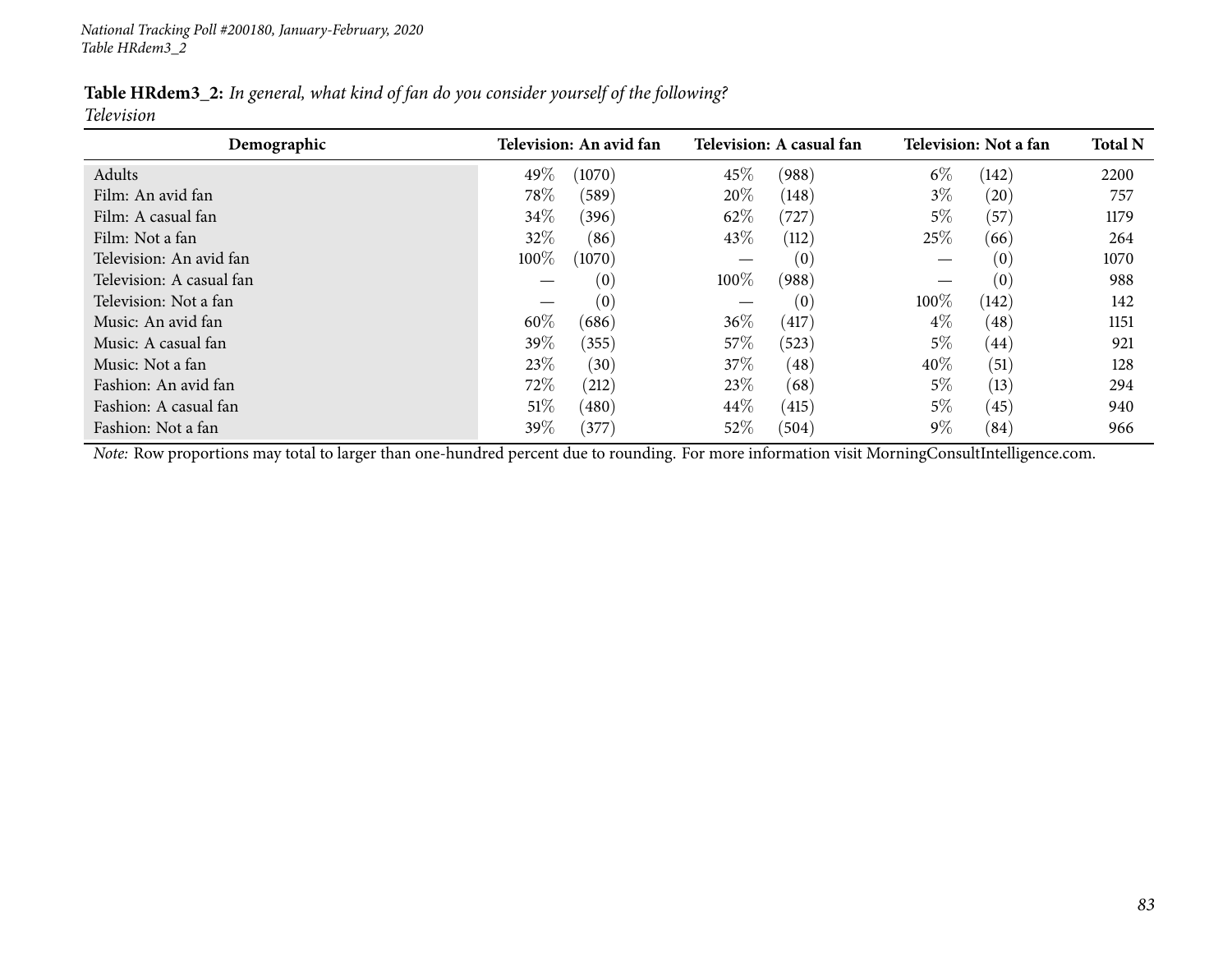#### Table HRdem3\_3: In general, what kind of fan do you consider yourself of the following? *Music*

| Demographic              |      | Music: An avid fan |        | Music: A casual fan |       | Music: Not a fan | <b>Total N</b> |
|--------------------------|------|--------------------|--------|---------------------|-------|------------------|----------------|
| Adults                   | 52%  | (1151)             | 42%    | (921)               | $6\%$ | (128)            | 2200           |
| Gender: Male             | 55%  | (582)              | 39%    | (419)               | $6\%$ | (61)             | 1062           |
| Gender: Female           | 50%  | (569)              | 44%    | (502)               | $6\%$ | (67)             | 1138           |
| Age: 18-29               | 72%  | (333)              | 24%    | (110)               | $5\%$ | (22)             | 465            |
| Age: 30-44               | 61%  | (334)              | 35%    | (191)               | $4\%$ | (22)             | 548            |
| Age: 45-54               | 51%  | (176)              | 43%    | (148)               | $6\%$ | (20)             | 344            |
| Age: 55-64               | 41%  | (166)              | $51\%$ | (208)               | $8\%$ | (33)             | 407            |
| Age: 65+                 | 33%  | (142)              | 60%    | (263)               | $7\%$ | (31)             | 436            |
| Generation Z: 18-22      | 76%  | (164)              | 18%    | (39)                | $5\%$ | (12)             | 215            |
| Millennial: Age 23-38    | 62%  | (366)              | 33%    | (195)               | $5\%$ | (28)             | 589            |
| Generation X: Age 39-54  | 56%  | (312)              | 39%    | (216)               | $4\%$ | (25)             | 553            |
| Boomers: Age 55-73       | 38%  | (286)              | 54%    | (409)               | $7\%$ | (56)             | 751            |
| PID: Dem (no lean)       | 56%  | (426)              | 38%    | (291)               | $5\%$ | (39)             | 756            |
| PID: Ind (no lean)       | 55%  | (417)              | 39%    | (296)               | $6\%$ | (49)             | 761            |
| PID: Rep (no lean)       | 45%  | (308)              | 49%    | (334)               | $6\%$ | (40)             | 682            |
| PID/Gender: Dem Men      | 60%  | (210)              | 36%    | (126)               | $5\%$ | (17)             | 353            |
| PID/Gender: Dem Women    | 54%  | (216)              | $41\%$ | (165)               | $6\%$ | (23)             | 403            |
| PID/Gender: Ind Men      | 57%  | (210)              | 36%    | (132)               | $7\%$ | (25)             | 368            |
| PID/Gender: Ind Women    | 53%  | (207)              | 41\%   | (163)               | $6\%$ | (24)             | 394            |
| PID/Gender: Rep Men      | 47%  | (161)              | 47%    | (161)               | $6\%$ | (19)             | 341            |
| PID/Gender: Rep Women    | 43%  | (147)              | 51\%   | (174)               | $6\%$ | (21)             | 342            |
| Ideo: Liberal (1-3)      | 59%  | (359)              | 37%    | (228)               | $4\%$ | (26)             | 613            |
| Ideo: Moderate (4)       | 55%  | (292)              | 41\%   | (220)               | $4\%$ | (21)             | 533            |
| Ideo: Conservative (5-7) | 41%  | (300)              | 53%    | (388)               | $7\%$ | (49)             | 736            |
| Educ: < College          | 56%  | (852)              | 38%    | (568)               | $6\%$ | (92)             | 1512           |
| Educ: Bachelors degree   | 45%  | (199)              | 50%    | (223)               | $5\%$ | (22)             | 444            |
| Educ: Post-grad          | 41\% | (100)              | 53%    | (130)               | $6\%$ | (14)             | 244            |
| Income: Under 50k        | 54%  | (664)              | 39%    | (480)               | $7\%$ | (82)             | 1226           |
| Income: 50k-100k         | 50%  | (332)              | 45%    | (300)               | $5\%$ | (35)             | 667            |
| Income: 100k+            | 50%  | (155)              | 46%    | (141)               | $4\%$ | (11)             | 307            |
| Ethnicity: White         | 49%  | (843)              | 45%    | (782)               | $6\%$ | (97)             | 1722           |
| Ethnicity: Hispanic      | 71%  | (247)              | 23\%   | (79)                | $7\%$ | (24)             | 349            |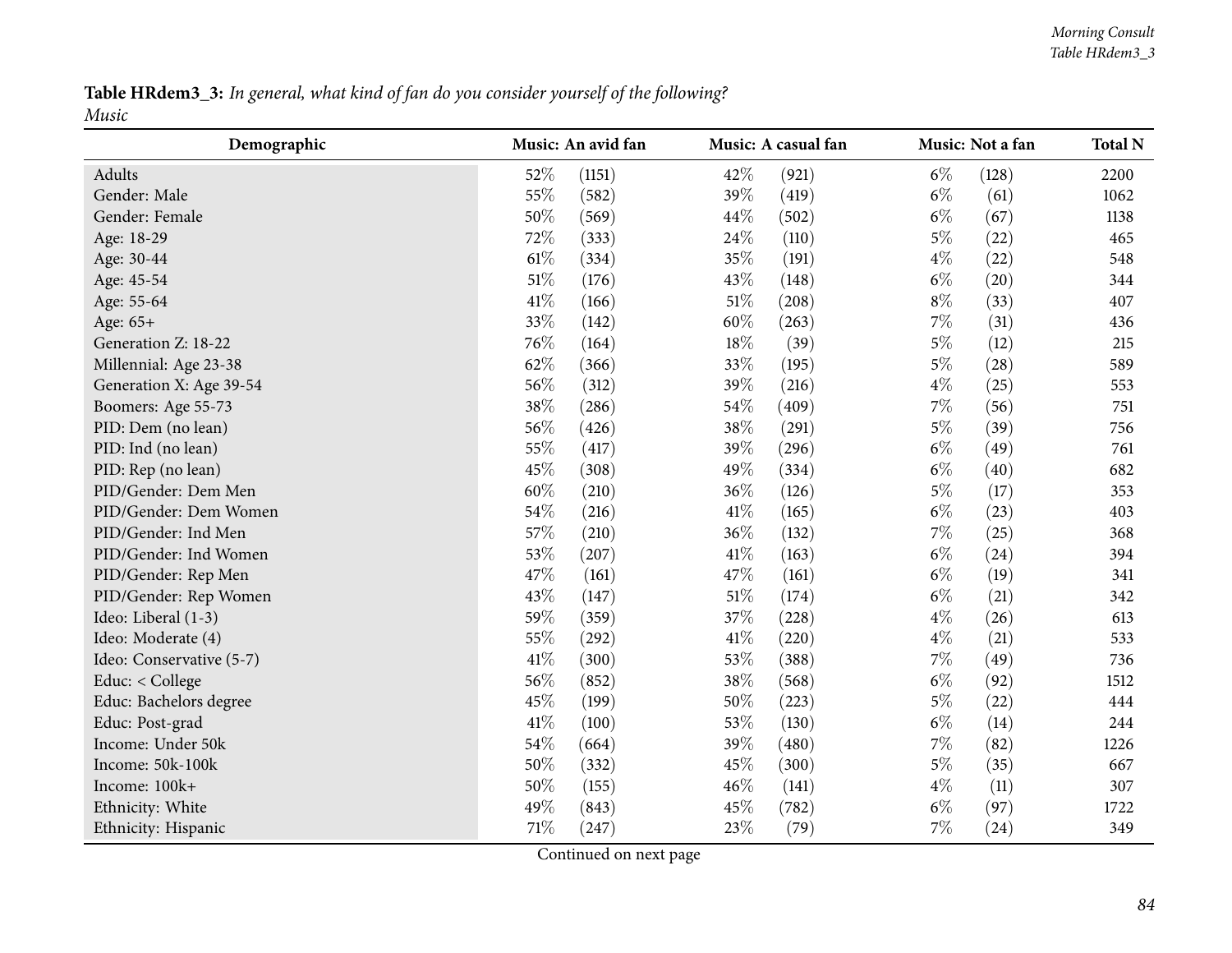Table HRdem3\_3: In general, what kind of fan do you consider yourself of the following? *Music*

| Demographic                   | Music: An avid fan | Music: A casual fan | Music: Not a fan | <b>Total N</b> |
|-------------------------------|--------------------|---------------------|------------------|----------------|
| Adults                        | 52%<br>(1151)      | 42%<br>(921)        | $6\%$<br>(128)   | 2200           |
| Ethnicity: Afr. Am.           | 69%<br>(190)       | 26%<br>(70)         | $5\%$<br>(14)    | 274            |
| Ethnicity: Other              | 58%<br>(118)       | 34%<br>(68)         | $8\%$<br>(17)    | 204            |
| Community: Urban              | 59%<br>(331)       | 34%<br>(192)        | $6\%$<br>(36)    | 559            |
| Community: Suburban           | $51\%$<br>(494)    | 44%<br>(428)        | $5\%$<br>(48)    | 969            |
| Community: Rural              | 49%<br>(326)       | 45%<br>(301)        | $7\%$<br>(45)    | 673            |
| <b>Employ: Private Sector</b> | 50%<br>(326)       | 45%<br>(291)        | $5\%$<br>(35)    | 652            |
| Employ: Government            | 62%<br>(89)        | 34%<br>(50)         | $4\%$<br>(6)     | 145            |
| Employ: Self-Employed         | 62%<br>(134)       | 32%<br>(68)         | $6\%$<br>(13)    | 214            |
| Employ: Homemaker             | 57%<br>(95)        | 39%<br>(65)         | $5\%$<br>(8)     | 169            |
| Employ: Retired               | 35%<br>(167)       | 59%<br>(284)        | $6\%$<br>(31)    | 483            |
| Employ: Unemployed            | 67%<br>(157)       | 28\%<br>(66)        | $4\%$<br>(10)    | 233            |
| Employ: Other                 | 56%<br>(103)       | 35%<br>(64)         | $9\%$<br>(17)    | 184            |
| Military HH: Yes              | 43%<br>(151)       | 52%<br>(184)        | $5\%$<br>(18)    | 353            |
| Military HH: No               | 54%<br>(1000)      | 40%<br>(737)        | $6\%$<br>(110)   | 1847           |
| RD/WT: Right Direction        | 49%<br>(401)       | 45%<br>(365)        | $7\%$<br>(54)    | 820            |
| RD/WT: Wrong Track            | 54%<br>(750)       | 40%<br>(556)        | $5\%$<br>(74)    | 1380           |
| Trump Job Approve             | 46%<br>(420)       | 47%<br>(430)        | $7\%$<br>(61)    | 912            |
| Trump Job Disapprove          | 56%<br>(665)       | 39%<br>(459)        | $5\%$<br>(57)    | 1180           |
| Trump Job Strongly Approve    | 44%<br>(215)       | 48%<br>(237)        | $8\%$<br>(41)    | 494            |
| Trump Job Somewhat Approve    | 49%<br>(205)       | 46%<br>(193)        | $5\%$<br>(20)    | 418            |
| Trump Job Somewhat Disapprove | 55%<br>(158)       | 40%<br>(115)        | $6\%$<br>(16)    | 290            |
| Trump Job Strongly Disapprove | 57%<br>(506)       | 39%<br>(344)        | $5\%$<br>(40)    | 890            |
| Favorable of Trump            | 46%<br>(408)       | 47%<br>(417)        | $7\%$<br>(61)    | 886            |
| Unfavorable of Trump          | 57%<br>(673)       | 39%<br>(468)        | $4\%$<br>(48)    | 1189           |
| Very Favorable of Trump       | 45%<br>(231)       | 47%<br>(238)        | $8\%$<br>(41)    | 511            |
| Somewhat Favorable of Trump   | 47%<br>(177)       | 47%<br>(178)        | $5\%$<br>(20)    | 375            |
| Somewhat Unfavorable of Trump | 51%<br>(111)       | 46%<br>(101)        | $3\%$<br>(6)     | 218            |
| Very Unfavorable of Trump     | 58%<br>(562)       | 38%<br>(368)        | $4\%$<br>(42)    | 972            |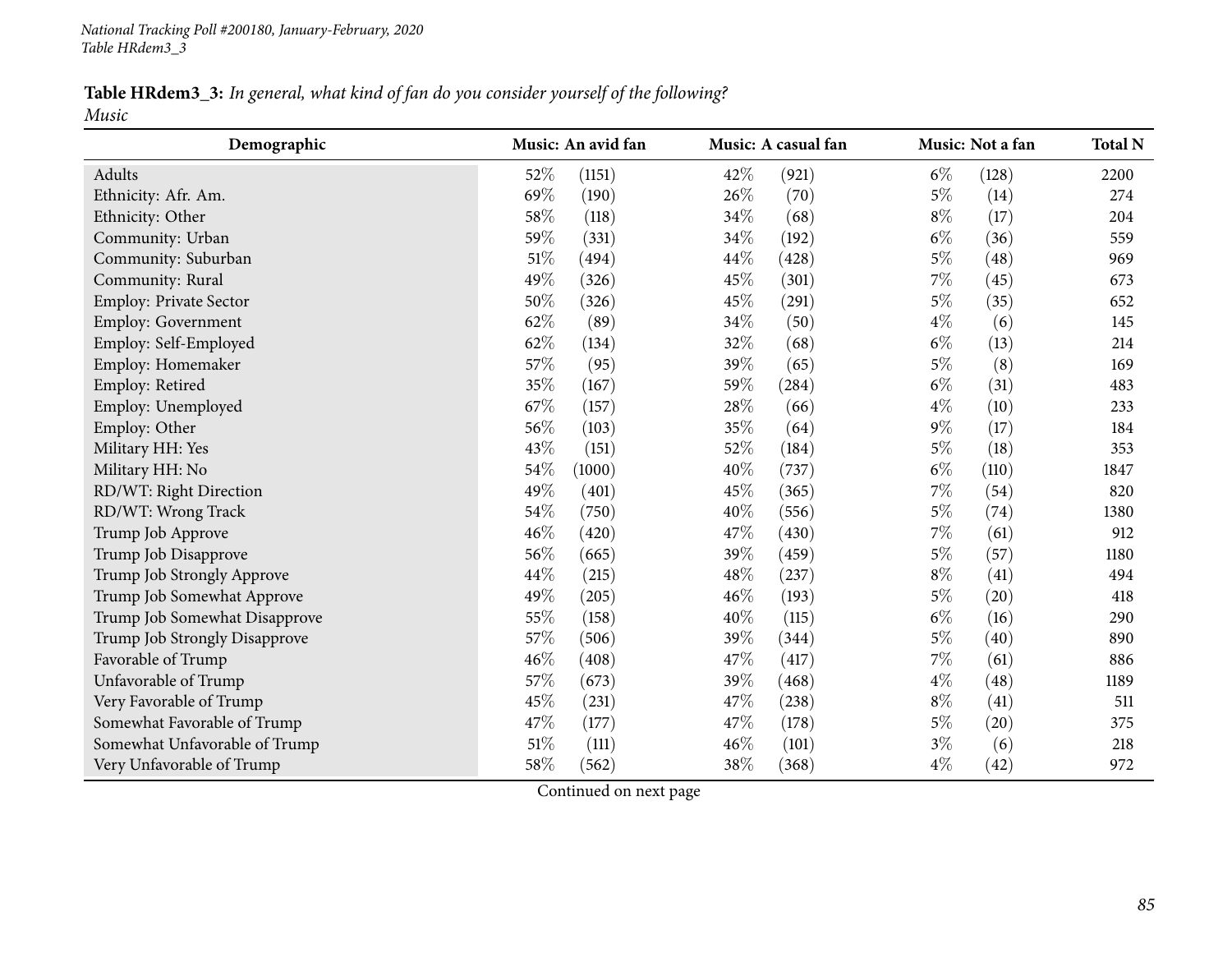#### Table HRdem3\_3: In general, what kind of fan do you consider yourself of the following? *Music*

| Demographic                          | Music: An avid fan | Music: A casual fan         | Music: Not a fan | <b>Total N</b> |
|--------------------------------------|--------------------|-----------------------------|------------------|----------------|
| Adults                               | 52%<br>(1151)      | 42\%<br>(921)               | $6\%$<br>(128)   | 2200           |
| #1 Issue: Economy                    | 54%<br>(313)       | 40%<br>(231)                | $6\%$<br>(35)    | 579            |
| #1 Issue: Security                   | 43\%<br>(163)      | 52%<br>(199)                | $5\%$<br>(19)    | 381            |
| #1 Issue: Health Care                | 56%<br>(208)       | 39%<br>(147)                | $5\%$<br>(18)    | 373            |
| #1 Issue: Medicare / Social Security | 44%<br>(154)       | 50%<br>(177)                | $6\%$<br>(22)    | 354            |
| #1 Issue: Women's Issues             | 57\%<br>(61)       | $36\%$<br>(39)              | 7%<br>(8)        | 108            |
| #1 Issue: Education                  | 67\%<br>(83)       | 30%<br>(37)                 | $3\%$<br>(4)     | 124            |
| #1 Issue: Energy                     | 64\%<br>(89)       | 33\%<br>(45)                | $3\%$<br>(4)     | 139            |
| #1 Issue: Other                      | 55%<br>(79)        | 32%<br>(45)                 | (18)<br>13%      | 142            |
| 2018 House Vote: Democrat            | 55%<br>(395)       | $41\%$<br>(292)             | $4\%$<br>(28)    | 715            |
| 2018 House Vote: Republican          | 41\%<br>(273)      | 52%<br>(344)                | $6\%$<br>(41)    | 658            |
| 2018 House Vote: Someone else        | 53%<br>(46)        | 38\%<br>(33)                | (8)<br>10%       | 87             |
| 2016 Vote: Hillary Clinton           | 55%<br>(382)       | $41\%$<br>(282)             | $4\%$<br>(27)    | 690            |
| 2016 Vote: Donald Trump              | 41\%<br>(263)      | 52\%<br>(330)               | $7\%$<br>(43)    | 636            |
| 2016 Vote: Other                     | 51\%<br>(87)       | 41%<br>(69)                 | $8\%$<br>(14)    | 169            |
| 2016 Vote: Didn't Vote               | 60%<br>(419)       | 34\%<br>(240)               | $6\%$<br>(45)    | 705            |
| Voted in 2014: Yes                   | 47%<br>(611)       | 47%<br>(615)                | $5\%$<br>(70)    | 1296           |
| Voted in 2014: No                    | 60%<br>(540)       | 34\%<br>(306)               | $6\%$<br>(58)    | 904            |
| 2012 Vote: Barack Obama              | 56%<br>(466)       | 40%<br>(335)                | $4\%$<br>(37)    | 838            |
| 2012 Vote: Mitt Romney               | 35%<br>(170)       | 59%<br>(287)                | $6\%$<br>(31)    | 488            |
| 2012 Vote: Other                     | 49%<br>(45)        | 44%<br>(41)                 | $8\%$<br>(7)     | 93             |
| 2012 Vote: Didn't Vote               | 60%<br>(466)       | 33%<br>(258)                | $7\%$<br>(53)    | 777            |
| 4-Region: Northeast                  | 55%<br>(215)       | 40%<br>(156)                | $6\%$<br>(22)    | 394            |
| 4-Region: Midwest                    | 47%<br>(216)       | 48%<br>(221)                | $5\%$<br>(25)    | 462            |
| 4-Region: South                      | 53%<br>(436)       | 41\%<br>(336)               | $6\%$<br>(52)    | 824            |
| 4-Region: West                       | 54%<br>(283)       | 40\%<br>$\left( 208\right)$ | $6\%$<br>(29)    | 520            |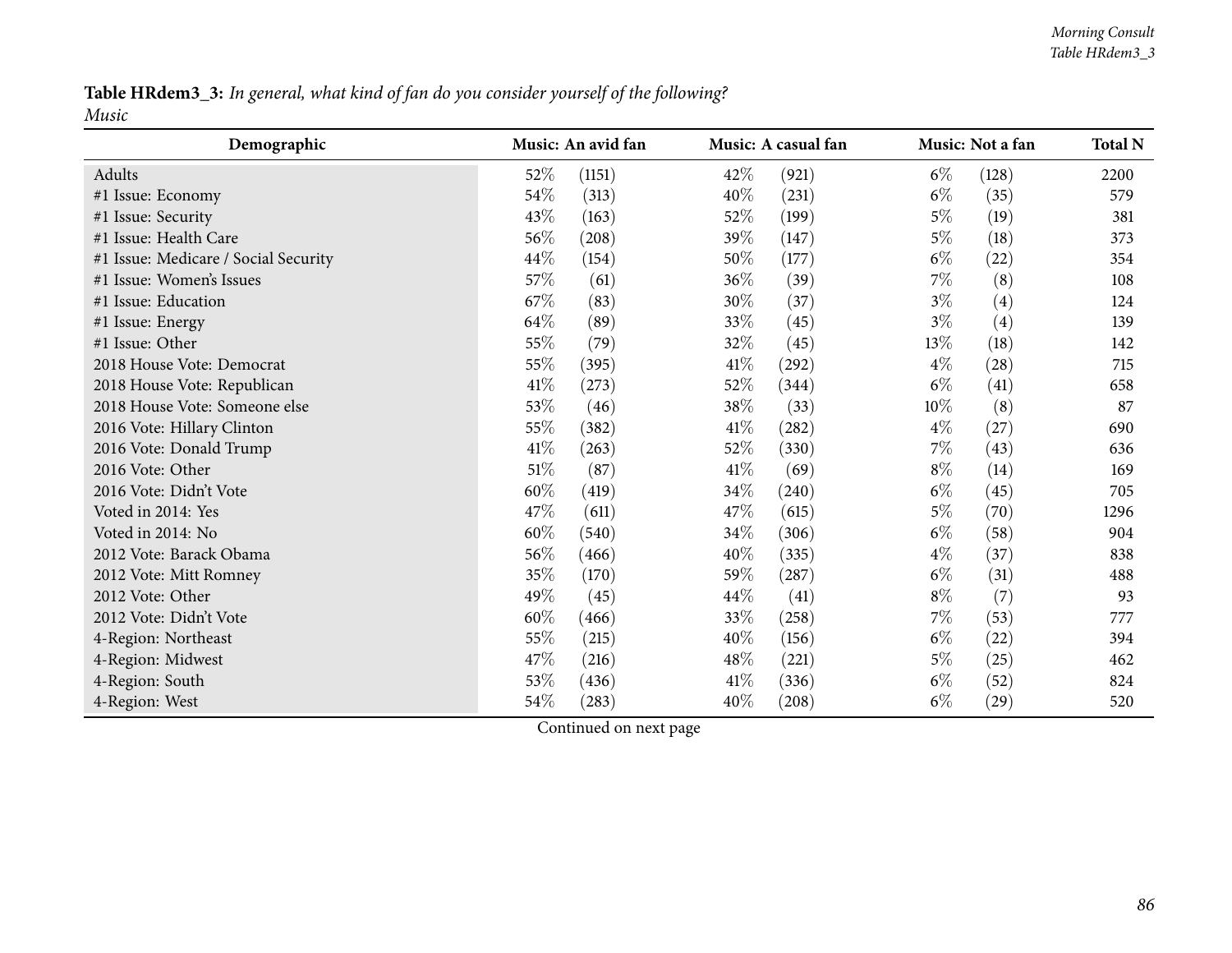### Table HRdem3\_3: In general, what kind of fan do you consider yourself of the following?

*Music*

| Demographic                                           |        | Music: An avid fan |      | Music: A casual fan |        | Music: Not a fan | <b>Total N</b> |
|-------------------------------------------------------|--------|--------------------|------|---------------------|--------|------------------|----------------|
| Adults                                                | 52%    | (1151)             | 42%  | (921)               | $6\%$  | (128)            | 2200           |
| Watch TV: Every day                                   | 55%    | (572)              | 42%  | (440)               | $3\%$  | (33)             | 1045           |
| Watch TV: Several times per week                      | 50%    | (274)              | 45%  | (249)               | $5\%$  | (27)             | 550            |
| Watch TV: About once per week                         | 60%    | (103)              | 34%  | (57)                | $6\%$  | (10)             | 170            |
| Watch TV: Several times per month                     | 57%    | (72)               | 34\% | (44)                | $9\%$  | (11)             | 127            |
| Watch TV: About once per month                        | 60%    | (33)               | 37%  | (20)                | $3\%$  | (2)              | 55             |
| Watch TV: Less often than once per month              | 50%    | (42)               | 42%  | (35)                | $8\%$  | (7)              | 84             |
| Watch TV: Never                                       | 33%    | (56)               | 44%  | (75)                | 23%    | (38)             | 169            |
| Watch Movies: Every day                               | 68%    | (261)              | 29%  | (112)               | $2\%$  | (9)              | 383            |
| Watch Movies: Several times per week                  | 55%    | (328)              | 41\% | (246)               | $4\%$  | (24)             | 598            |
| Watch Movies: About once per week                     | 49%    | (189)              | 47%  | (181)               | $4\%$  | (16)             | 386            |
| Watch Movies: Several times per month                 | 49%    | (124)              | 44%  | (112)               | $7\%$  | (19)             | 255            |
| Watch Movies: About once per month                    | 52%    | (97)               | 45%  | (85)                | $4\%$  | (7)              | 189            |
| Watch Movies: Less often than once per month          | 47\%   | (93)               | 47%  | (94)                | $6\%$  | (13)             | 199            |
| Watch Movies: Never                                   | 31%    | (59)               | 48%  | (91)                | 22%    | (41)             | 191            |
| Watch Sporting Events: Every day                      | 69%    | (93)               | 31%  | (41)                | $1\%$  | (1)              | 135            |
| Watch Sporting Events: Several times per week         | 57%    | (192)              | 41%  | (138)               | $2\%$  | (6)              | 335            |
| Watch Sporting Events: About once per week            | 56%    | (186)              | 39%  | (132)               | $5\%$  | (17)             | 334            |
| Watch Sporting Events: Several times per month        | 53%    | (104)              | 43%  | (84)                | $5\%$  | (9)              | 197            |
| Watch Sporting Events: About once per month           | 55%    | (90)               | 37%  | (61)                | $7\%$  | (12)             | 163            |
| Watch Sporting Events: Less often than once per month | 49%    | (153)              | 46%  | (143)               | $5\%$  | (15)             | 311            |
| Watch Sporting Events: Never                          | $46\%$ | (333)              | 45%  | (322)               | $9\%$  | (68)             | 723            |
| Cable TV: Currently subscribe                         | 53%    | (498)              | 42\% | (399)               | $5\%$  | (44)             | 941            |
| Cable TV: Subscribed in past                          | 52%    | (431)              | 44%  | (363)               | $4\%$  | (36)             | 830            |
| Cable TV: Never subscribed                            | 52%    | (222)              | 37%  | (158)               | $11\%$ | (48)             | 429            |
| Satellite TV: Currently subscribe                     | 48%    | (227)              | 47%  | (221)               | $5\%$  | (24)             | 472            |
| Satellite TV: Subscribed in past                      | 57%    | (364)              | 39%  | (248)               | $5\%$  | (30)             | 642            |
| Satellite TV: Never subscribed                        | 52%    | (560)              | 42%  | (452)               | $7\%$  | (74)             | 1086           |
| Streaming Services: Currently subscribe               | 58%    | (801)              | 39%  | (535)               | $3\%$  | (48)             | 1384           |
| Streaming Services: Subscribed in past                | 48%    | (100)              | 46\% | (96)                | $6\%$  | (11)             | 207            |
| Streaming Services: Never subscribed                  | 41\%   | (250)              | 48\% | (290)               | $11\%$ | (69)             | 609            |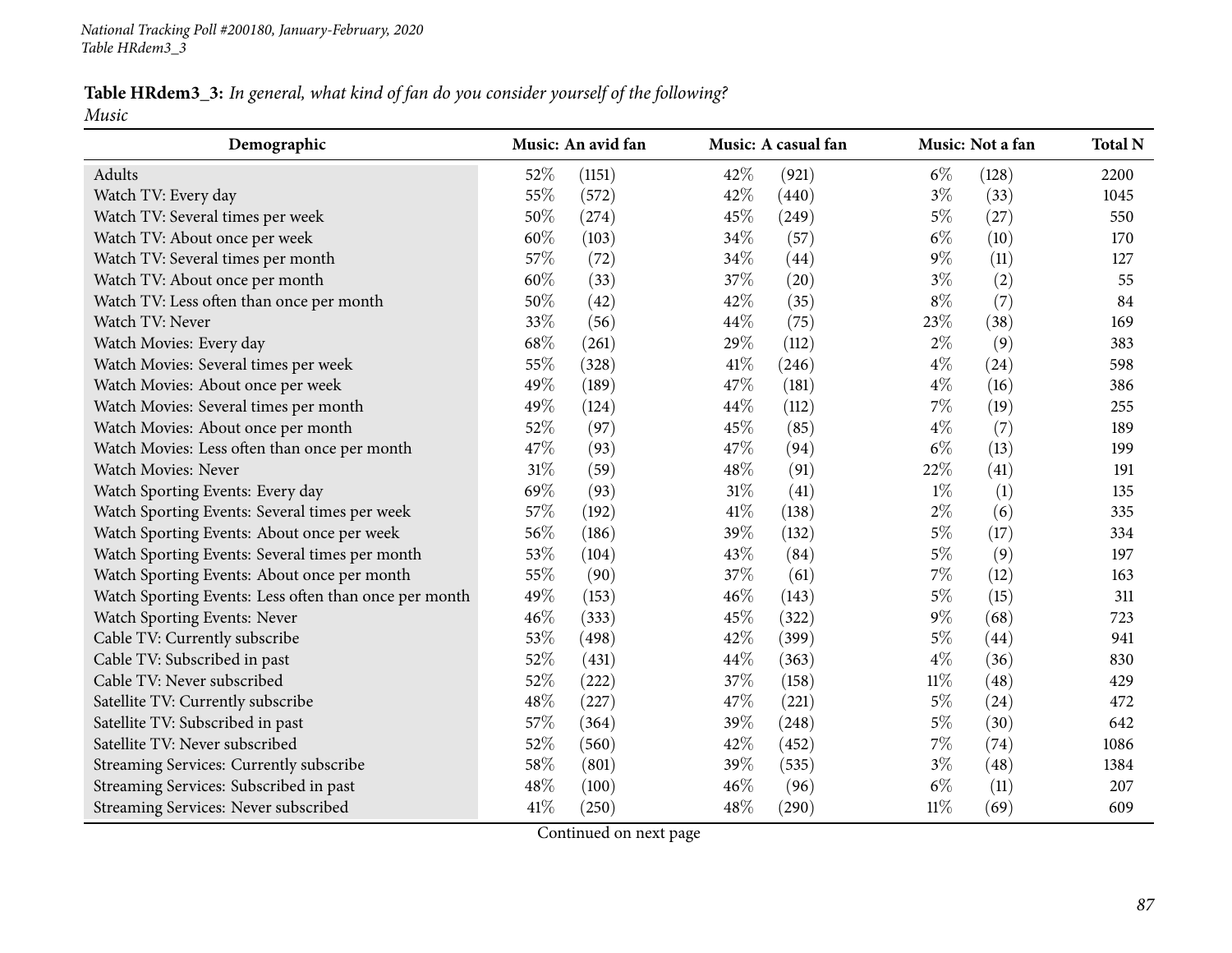|       |  |  | <b>Table HRdem3_3:</b> In general, what kind of fan do you consider yourself of the following? |  |
|-------|--|--|------------------------------------------------------------------------------------------------|--|
| Music |  |  |                                                                                                |  |

| Demographic              | Music: An avid fan |        |        | Music: A casual fan |        | Music: Not a fan   |      |
|--------------------------|--------------------|--------|--------|---------------------|--------|--------------------|------|
| Adults                   | 52%                | (1151) | 42\%   | (921)               | $6\%$  | (128)              | 2200 |
| Film: An avid fan        | 75%                | (569)  | 22%    | (168)               | $3\%$  | (20)               | 757  |
| Film: A casual fan       | 43%                | (505)  | 54\%   | (636)               | $3\%$  | (39)               | 1179 |
| Film: Not a fan          | 29%                | (77)   | $44\%$ | (117)               | 26%    | (69)               | 264  |
| Television: An avid fan  | 64\%               | (686)  | $33\%$ | (355)               | $3\%$  | (30)               | 1070 |
| Television: A casual fan | 42\%               | (417)  | $53\%$ | (523)               | $5\%$  | $\left( 48\right)$ | 988  |
| Television: Not a fan    | $34\%$             | (48)   | 31%    | $\left( 44\right)$  | $36\%$ | (51)               | 142  |
| Music: An avid fan       | 100%               | (1151) |        | (0)                 |        | $\left(0\right)$   | 1151 |
| Music: A casual fan      |                    | (0)    | 100%   | (921)               |        | $\left( 0\right)$  | 921  |
| Music: Not a fan         |                    | (0)    |        | (0)                 | 100\%  | (128)              | 128  |
| Fashion: An avid fan     | 90%                | (263)  | $10\%$ | $\left( 29\right)$  | $1\%$  | (2)                | 294  |
| Fashion: A casual fan    | 57\%               | (539)  | $40\%$ | (372)               | $3\%$  | (30)               | 940  |
| Fashion: Not a fan       | $36\%$             | (349)  | $54\%$ | (520)               | $10\%$ | (97)               | 966  |

*Note:* Row proportions may total to larger than one-hundred percen<sup>t</sup> due to rounding. For more information visit [MorningConsultIntelligence.com](https://morningconsultintelligence.com).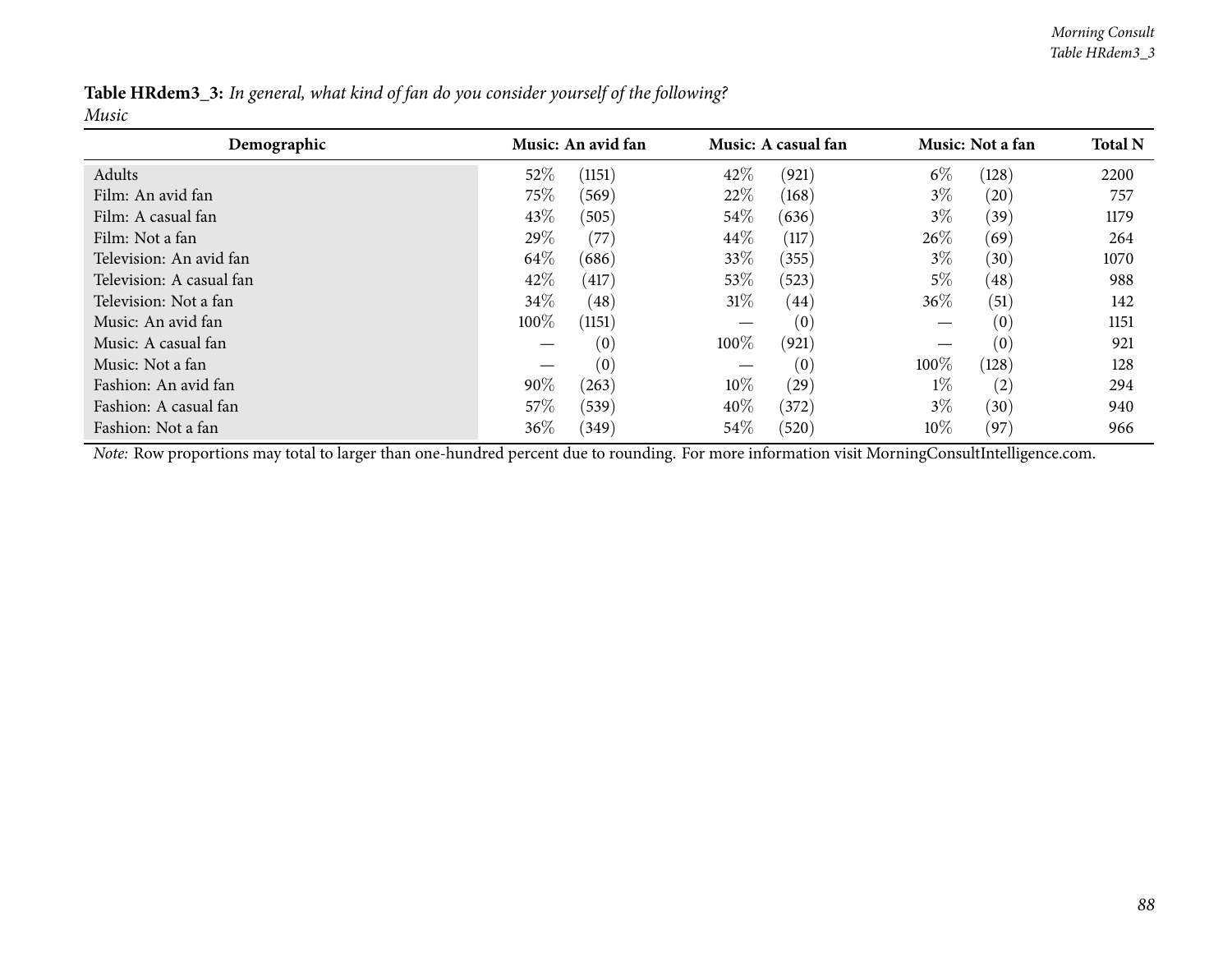Table HRdem3\_4: In general, what kind of fan do you consider yourself of the following? *Fashion*

| Demographic              |        | Fashion: An avid fan |        | Fashion: A casual fan |        | Fashion: Not a fan | <b>Total N</b> |
|--------------------------|--------|----------------------|--------|-----------------------|--------|--------------------|----------------|
| Adults                   | 13%    | (294)                | 43%    | (940)                 | 44%    | (966)              | 2200           |
| Gender: Male             | $10\%$ | (108)                | 34%    | (358)                 | 56%    | (596)              | 1062           |
| Gender: Female           | 16%    | (185)                | 51%    | (583)                 | 33%    | (370)              | 1138           |
| Age: 18-29               | 23%    | (108)                | 46%    | (216)                 | 30%    | (141)              | 465            |
| Age: 30-44               | 19%    | (102)                | 46%    | (250)                 | 36%    | (195)              | 548            |
| Age: 45-54               | $9\%$  | (31)                 | 43%    | (150)                 | 48%    | (164)              | 344            |
| Age: 55-64               | $8\%$  | (32)                 | 36%    | (146)                 | 56%    | (228)              | 407            |
| Age: 65+                 | $4\%$  | (20)                 | 41\%   | (179)                 | 55%    | (238)              | 436            |
| Generation Z: 18-22      | $21\%$ | (44)                 | 50%    | (108)                 | 29%    | (63)               | 215            |
| Millennial: Age 23-38    | 21%    | (125)                | 44%    | (258)                 | 35%    | (207)              | 589            |
| Generation X: Age 39-54  | 13%    | (73)                 | 45%    | (250)                 | 42%    | (230)              | 553            |
| Boomers: Age 55-73       | $6\%$  | (48)                 | 39%    | (291)                 | 55%    | (411)              | 751            |
| PID: Dem (no lean)       | 18%    | (139)                | 44%    | (335)                 | 37%    | (283)              | 756            |
| PID: Ind (no lean)       | $11\%$ | (86)                 | 45%    | (342)                 | 44%    | (333)              | 761            |
| PID: Rep (no lean)       | $10\%$ | (68)                 | 39%    | (264)                 | $51\%$ | (351)              | 682            |
| PID/Gender: Dem Men      | $16\%$ | (56)                 | 38%    | (133)                 | 46%    | (164)              | 353            |
| PID/Gender: Dem Women    | $21\%$ | (83)                 | $50\%$ | (201)                 | 29%    | (118)              | 403            |
| PID/Gender: Ind Men      | $7\%$  | (24)                 | 38%    | (140)                 | 55%    | (203)              | 368            |
| PID/Gender: Ind Women    | 16%    | (62)                 | 51%    | (202)                 | 33%    | (130)              | 394            |
| PID/Gender: Rep Men      | $8\%$  | (28)                 | 25%    | (84)                  | 67%    | (229)              | 341            |
| PID/Gender: Rep Women    | 12%    | (40)                 | 52%    | (179)                 | 36%    | (122)              | 342            |
| Ideo: Liberal (1-3)      | 19%    | (114)                | 44%    | (272)                 | 37%    | (227)              | 613            |
| Ideo: Moderate (4)       | 14%    | (75)                 | 45%    | (239)                 | 41\%   | (218)              | 533            |
| Ideo: Conservative (5-7) | 7%     | (50)                 | 38%    | (278)                 | 55%    | (408)              | 736            |
| Educ: < College          | 14%    | (215)                | 44%    | (658)                 | 42%    | (640)              | 1512           |
| Educ: Bachelors degree   | $11\%$ | (48)                 | 40%    | (179)                 | 49%    | (217)              | 444            |
| Educ: Post-grad          | 13%    | (31)                 | 42%    | (104)                 | 45%    | (110)              | 244            |
| Income: Under 50k        | 14%    | (174)                | 42%    | (521)                 | 43%    | (531)              | 1226           |
| Income: 50k-100k         | $11\%$ | (74)                 | 43%    | (289)                 | 45%    | (303)              | 667            |
| Income: 100k+            | 15%    | (45)                 | 42%    | (130)                 | 43%    | (132)              | 307            |
| Ethnicity: White         | 10%    | (173)                | 41\%   | (702)                 | 49%    | (847)              | 1722           |
| Ethnicity: Hispanic      | 26%    | (91)                 | 44%    | (155)                 | 30%    | (104)              | 349            |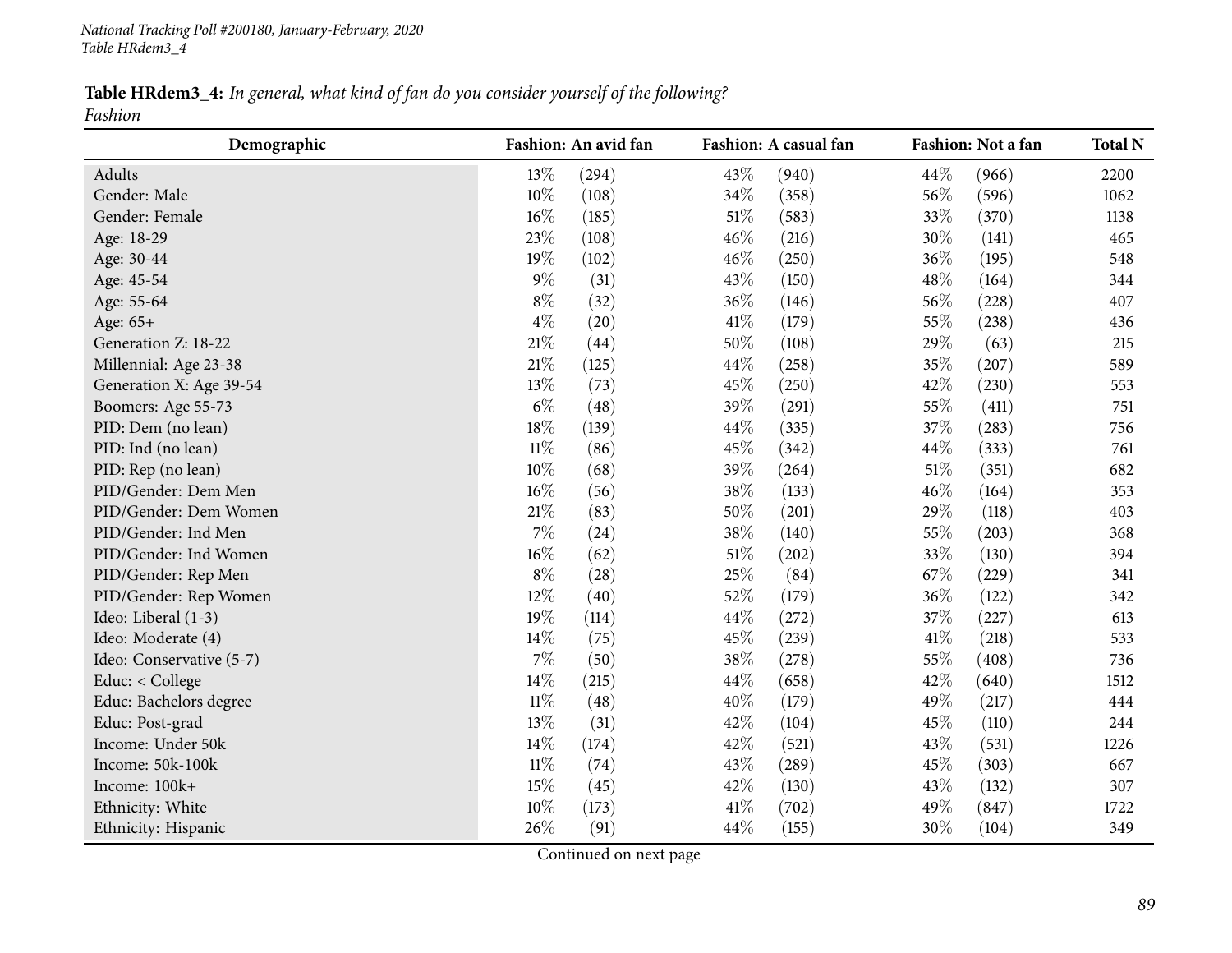Table HRdem3\_4: In general, what kind of fan do you consider yourself of the following? *Fashion*

| Demographic                   |        | Fashion: An avid fan |        | Fashion: A casual fan |      | Fashion: Not a fan | <b>Total N</b> |
|-------------------------------|--------|----------------------|--------|-----------------------|------|--------------------|----------------|
| Adults                        | 13%    | (294)                | 43%    | (940)                 | 44%  | (966)              | 2200           |
| Ethnicity: Afr. Am.           | 29%    | (79)                 | 54%    | (148)                 | 17\% | (48)               | 274            |
| Ethnicity: Other              | 20%    | (42)                 | 45%    | (91)                  | 35%  | (71)               | 204            |
| Community: Urban              | 20%    | (111)                | 47%    | (263)                 | 33%  | (184)              | 559            |
| Community: Suburban           | $11\%$ | (104)                | 43%    | (416)                 | 46%  | (449)              | 969            |
| Community: Rural              | $12\%$ | (78)                 | 39%    | (261)                 | 49%  | (333)              | 673            |
| Employ: Private Sector        | 12%    | (80)                 | 41\%   | (269)                 | 46%  | (303)              | 652            |
| Employ: Government            | 19%    | (27)                 | 46%    | (66)                  | 36%  | (52)               | 145            |
| Employ: Self-Employed         | 16%    | (34)                 | 43%    | (92)                  | 41\% | (88)               | 214            |
| Employ: Homemaker             | 22%    | (38)                 | 47\%   | (79)                  | 31%  | (52)               | 169            |
| Employ: Retired               | $5\%$  | (25)                 | 42%    | (201)                 | 53%  | (256)              | 483            |
| Employ: Unemployed            | 16%    | (37)                 | $41\%$ | (95)                  | 43%  | (101)              | 233            |
| Employ: Other                 | 16%    | (29)                 | 45%    | (83)                  | 39%  | (72)               | 184            |
| Military HH: Yes              | $11\%$ | (38)                 | 35%    | (125)                 | 54%  | (190)              | 353            |
| Military HH: No               | 14%    | (255)                | 44%    | (815)                 | 42%  | (776)              | 1847           |
| RD/WT: Right Direction        | $11\%$ | (91)                 | 40%    | (324)                 | 49%  | (405)              | 820            |
| RD/WT: Wrong Track            | 15%    | (202)                | 45%    | (617)                 | 41\% | (561)              | 1380           |
| Trump Job Approve             | $9\%$  | (83)                 | 39%    | (357)                 | 52%  | (472)              | 912            |
| Trump Job Disapprove          | 16%    | (191)                | 45%    | (534)                 | 39%  | (455)              | 1180           |
| Trump Job Strongly Approve    | $8\%$  | (38)                 | 35%    | (172)                 | 57%  | (283)              | 494            |
| Trump Job Somewhat Approve    | $11\%$ | (45)                 | 44%    | (185)                 | 45%  | (189)              | 418            |
| Trump Job Somewhat Disapprove | $18\%$ | (52)                 | 45%    | (131)                 | 37%  | (108)              | 290            |
| Trump Job Strongly Disapprove | 16%    | (139)                | 45%    | (404)                 | 39%  | (347)              | 890            |
| Favorable of Trump            | $9\%$  | (80)                 | 39%    | (344)                 | 52%  | (462)              | 886            |
| Unfavorable of Trump          | $16\%$ | (191)                | 46%    | (543)                 | 38%  | (456)              | 1189           |
| Very Favorable of Trump       | $9\%$  | (48)                 | 37%    | (187)                 | 54%  | (276)              | 511            |
| Somewhat Favorable of Trump   | $9\%$  | (33)                 | 42%    | (157)                 | 50%  | (186)              | 375            |
| Somewhat Unfavorable of Trump | 14%    | (31)                 | 52%    | (113)                 | 34%  | (73)               | 218            |
| Very Unfavorable of Trump     | 16%    | (160)                | 44%    | (430)                 | 39%  | (382)              | 972            |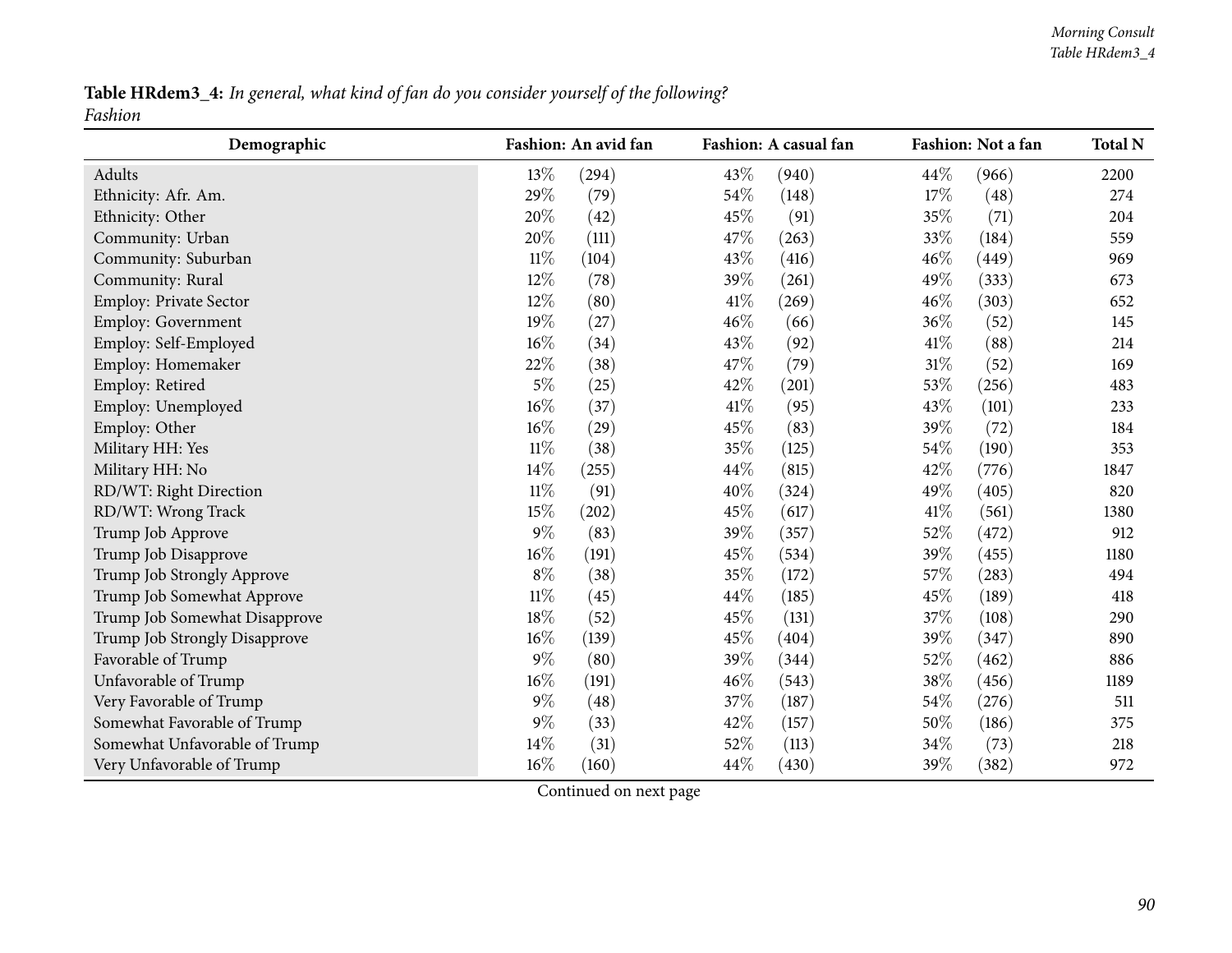#### Table HRdem3\_4: In general, what kind of fan do you consider yourself of the following? *Fashion*

| Demographic                          |        | Fashion: An avid fan |      | Fashion: A casual fan |      | Fashion: Not a fan | <b>Total N</b> |
|--------------------------------------|--------|----------------------|------|-----------------------|------|--------------------|----------------|
| Adults                               | 13\%   | (294)                | 43%  | (940)                 | 44\% | (966)              | 2200           |
| #1 Issue: Economy                    | 17%    | (98)                 | 39%  | (223)                 | 45%  | (258)              | 579            |
| #1 Issue: Security                   | 7%     | (28)                 | 47%  | (180)                 | 45%  | (173)              | 381            |
| #1 Issue: Health Care                | 15%    | (55)                 | 41\% | (154)                 | 44%  | (164)              | 373            |
| #1 Issue: Medicare / Social Security | $9\%$  | (31)                 | 42%  | (149)                 | 49%  | (174)              | 354            |
| #1 Issue: Women's Issues             | 19%    | (21)                 | 42%  | (46)                  | 38%  | (41)               | 108            |
| #1 Issue: Education                  | 17%    | (21)                 | 58%  | (71)                  | 25%  | (31)               | 124            |
| #1 Issue: Energy                     | $12\%$ | (17)                 | 49%  | (69)                  | 39%  | (54)               | 139            |
| #1 Issue: Other                      | 16%    | (23)                 | 35%  | (49)                  | 49%  | (70)               | 142            |
| 2018 House Vote: Democrat            | 16%    | (114)                | 44%  | (311)                 | 41\% | (290)              | 715            |
| 2018 House Vote: Republican          | $9\%$  | (57)                 | 37%  | (242)                 | 55%  | (359)              | 658            |
| 2018 House Vote: Someone else        | $8\%$  | (7)                  | 36%  | (32)                  | 55%  | (48)               | 87             |
| 2016 Vote: Hillary Clinton           | 16%    | (111)                | 47%  | (322)                 | 37%  | (257)              | 690            |
| 2016 Vote: Donald Trump              | $8\%$  | (52)                 | 35%  | (222)                 | 57%  | (362)              | 636            |
| 2016 Vote: Other                     | $9\%$  | (15)                 | 38%  | (64)                  | 53%  | (90)               | 169            |
| 2016 Vote: Didn't Vote               | $16\%$ | (115)                | 47\% | (332)                 | 36%  | (257)              | 705            |
| Voted in 2014: Yes                   | 13%    | (162)                | 41\% | (530)                 | 47%  | (604)              | 1296           |
| Voted in 2014: No                    | 15%    | (131)                | 45%  | (411)                 | 40%  | (362)              | 904            |
| 2012 Vote: Barack Obama              | 17%    | (143)                | 44%  | (366)                 | 39%  | (329)              | 838            |
| 2012 Vote: Mitt Romney               | $5\%$  | (27)                 | 37%  | (179)                 | 58%  | (282)              | 488            |
| 2012 Vote: Other                     | $5\%$  | (5)                  | 34\% | (32)                  | 61%  | (57)               | 93             |
| 2012 Vote: Didn't Vote               | 15%    | (119)                | 46%  | (360)                 | 38%  | (298)              | 777            |
| 4-Region: Northeast                  | $16\%$ | (63)                 | 42%  | (163)                 | 43%  | (167)              | 394            |
| 4-Region: Midwest                    | $8\%$  | (37)                 | 42%  | (194)                 | 50%  | (231)              | 462            |
| 4-Region: South                      | $16\%$ | (130)                | 44\% | (359)                 | 41\% | (335)              | 824            |
| 4-Region: West                       | 12%    | (63)                 | 43%  | (224)                 | 45%  | (233)              | 520            |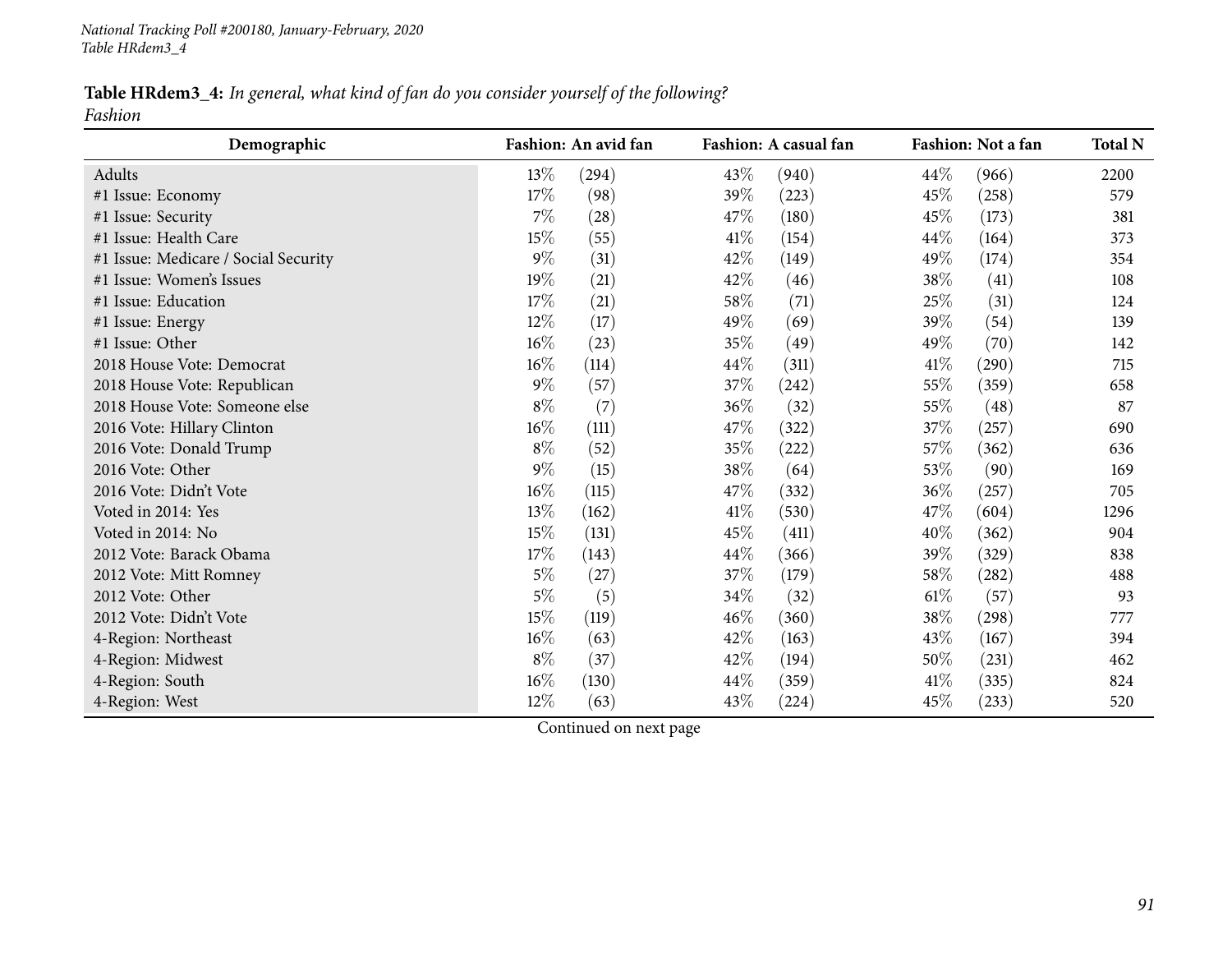#### Table HRdem3\_4: In general, what kind of fan do you consider yourself of the following? *Fashion*

| Demographic                                           |        | Fashion: An avid fan |      | Fashion: A casual fan |        | Fashion: Not a fan | <b>Total N</b> |
|-------------------------------------------------------|--------|----------------------|------|-----------------------|--------|--------------------|----------------|
| Adults                                                | 13%    | (294)                | 43%  | (940)                 | 44%    | (966)              | 2200           |
| Watch TV: Every day                                   | 16%    | (163)                | 42%  | (443)                 | 42%    | (440)              | 1045           |
| Watch TV: Several times per week                      | $11\%$ | (59)                 | 45%  | (248)                 | 44%    | (243)              | 550            |
| Watch TV: About once per week                         | 13%    | (22)                 | 46%  | (79)                  | 41%    | (69)               | 170            |
| Watch TV: Several times per month                     | 16%    | (20)                 | 42%  | (53)                  | 43%    | (54)               | 127            |
| Watch TV: About once per month                        | 18%    | (10)                 | 46%  | (25)                  | 36%    | (19)               | 55             |
| Watch TV: Less often than once per month              | $8\%$  | (7)                  | 44%  | (37)                  | 48%    | (40)               | 84             |
| Watch TV: Never                                       | $7\%$  | (12)                 | 33%  | (57)                  | 59%    | (101)              | 169            |
| Watch Movies: Every day                               | 25%    | (96)                 | 45%  | (172)                 | 30%    | (115)              | 383            |
| Watch Movies: Several times per week                  | 14%    | (86)                 | 42%  | (250)                 | 44\%   | (262)              | 598            |
| Watch Movies: About once per week                     | 12%    | (45)                 | 42%  | (162)                 | 46%    | (179)              | 386            |
| Watch Movies: Several times per month                 | $11\%$ | (27)                 | 48%  | (122)                 | 41%    | (105)              | 255            |
| Watch Movies: About once per month                    | $8\%$  | (15)                 | 45%  | (84)                  | 47%    | (89)               | 189            |
| Watch Movies: Less often than once per month          | $5\%$  | (11)                 | 44%  | (88)                  | 51%    | (101)              | 199            |
| Watch Movies: Never                                   | $8\%$  | (14)                 | 32%  | (62)                  | 60%    | (115)              | 191            |
| Watch Sporting Events: Every day                      | 30%    | (40)                 | 34%  | (46)                  | 36%    | (49)               | 135            |
| Watch Sporting Events: Several times per week         | 10%    | (35)                 | 46%  | (155)                 | 44%    | (146)              | 335            |
| Watch Sporting Events: About once per week            | $11\%$ | (37)                 | 44%  | (147)                 | 45%    | (150)              | 334            |
| Watch Sporting Events: Several times per month        | 15%    | (29)                 | 46%  | (90)                  | 40%    | (78)               | 197            |
| Watch Sporting Events: About once per month           | 14%    | (22)                 | 49%  | (80)                  | 37%    | (61)               | 163            |
| Watch Sporting Events: Less often than once per month | 12%    | (38)                 | 45%  | (141)                 | 43%    | (133)              | 311            |
| Watch Sporting Events: Never                          | 13%    | (93)                 | 39%  | (281)                 | 48%    | (349)              | 723            |
| Cable TV: Currently subscribe                         | 16%    | (148)                | 43%  | (409)                 | 41%    | (384)              | 941            |
| Cable TV: Subscribed in past                          | $11\%$ | (91)                 | 40%  | (335)                 | 49%    | (404)              | 830            |
| Cable TV: Never subscribed                            | 13%    | (55)                 | 46%  | (196)                 | 42%    | (178)              | 429            |
| Satellite TV: Currently subscribe                     | 14%    | (67)                 | 41\% | (191)                 | 45%    | (213)              | 472            |
| Satellite TV: Subscribed in past                      | 13%    | (82)                 | 47%  | (302)                 | 40%    | (259)              | 642            |
| Satellite TV: Never subscribed                        | 13%    | (144)                | 41\% | (448)                 | 45%    | (494)              | 1086           |
| Streaming Services: Currently subscribe               | 15%    | (212)                | 43%  | (589)                 | 42%    | (584)              | 1384           |
| Streaming Services: Subscribed in past                | $11\%$ | (22)                 | 52%  | (108)                 | 37%    | (77)               | 207            |
| Streaming Services: Never subscribed                  | 10%    | (60)                 | 40%  | (244)                 | $50\%$ | (306)              | 609            |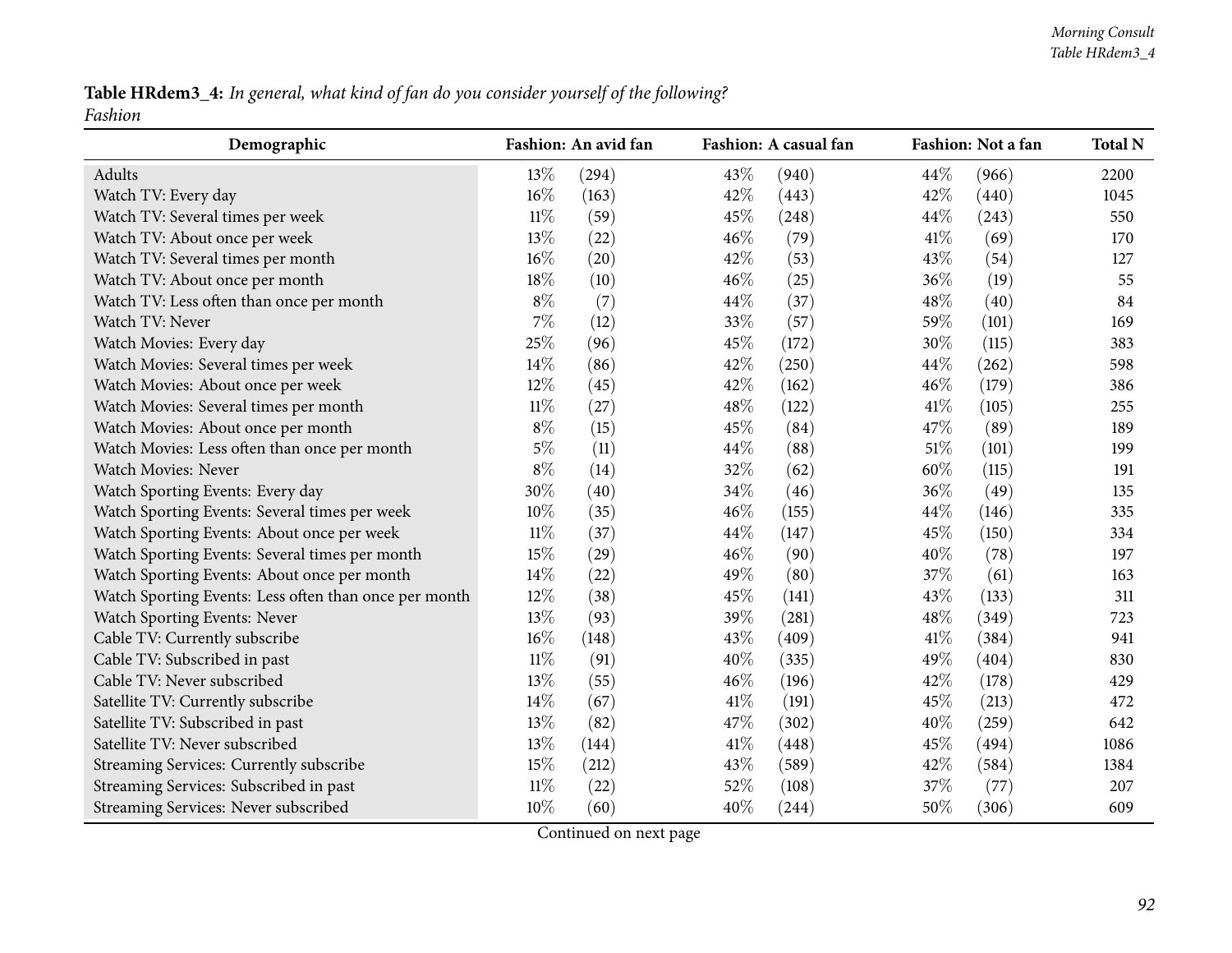|         | <b>Table HRdem3_4:</b> In general, what kind of fan do you consider yourself of the following? |  |
|---------|------------------------------------------------------------------------------------------------|--|
| Fashion |                                                                                                |  |

| Demographic                                                                                                                                    |       | Fashion: An avid fan |        | Fashion: A casual fan |        | Fashion: Not a fan | <b>Total N</b> |
|------------------------------------------------------------------------------------------------------------------------------------------------|-------|----------------------|--------|-----------------------|--------|--------------------|----------------|
| Adults                                                                                                                                         | 13\%  | (294)                | 43\%   | (940)                 | 44\%   | (966)              | 2200           |
| Film: An avid fan                                                                                                                              | 26\%  | (198)                | 44%    | (336)                 | 29%    | (223)              | 757            |
| Film: A casual fan                                                                                                                             | $6\%$ | (75)                 | $45\%$ | (533)                 | 48\%   | (571)              | 1179           |
| Film: Not a fan                                                                                                                                | $8\%$ | (21)                 | 27%    | $\left( 71\right)$    | 65\%   | (172)              | 264            |
| Television: An avid fan                                                                                                                        | 20%   | (212)                | 45%    | (480)                 | 35%    | (377)              | 1070           |
| Television: A casual fan                                                                                                                       | $7\%$ | (68)                 | 42\%   | (415)                 | $51\%$ | (504)              | 988            |
| Television: Not a fan                                                                                                                          | $9\%$ | (13)                 | 31%    | (45)                  | 59\%   | (84)               | 142            |
| Music: An avid fan                                                                                                                             | 23\%  | (263)                | 47\%   | (539)                 | 30\%   | (349)              | 1151           |
| Music: A casual fan                                                                                                                            | $3\%$ | (29)                 | 40%    | (372)                 | $56\%$ | (520)              | 921            |
| Music: Not a fan                                                                                                                               | $1\%$ | (2)                  | 23\%   | (30)                  | 75\%   | (97)               | 128            |
| Fashion: An avid fan                                                                                                                           | 100%  | (294)                |        | (0)                   |        | (0)                | 294            |
| Fashion: A casual fan                                                                                                                          |       | (0)                  | 100%   | (940)                 |        | (0)                | 940            |
| Fashion: Not a fan                                                                                                                             |       | (0)                  |        | (0)                   | 100%   | (966)              | 966            |
| Note: Row proportions may total to larger than one-hundred percent due to rounding. For more information visit MorningConsultIntelligence.com. |       |                      |        |                       |        |                    |                |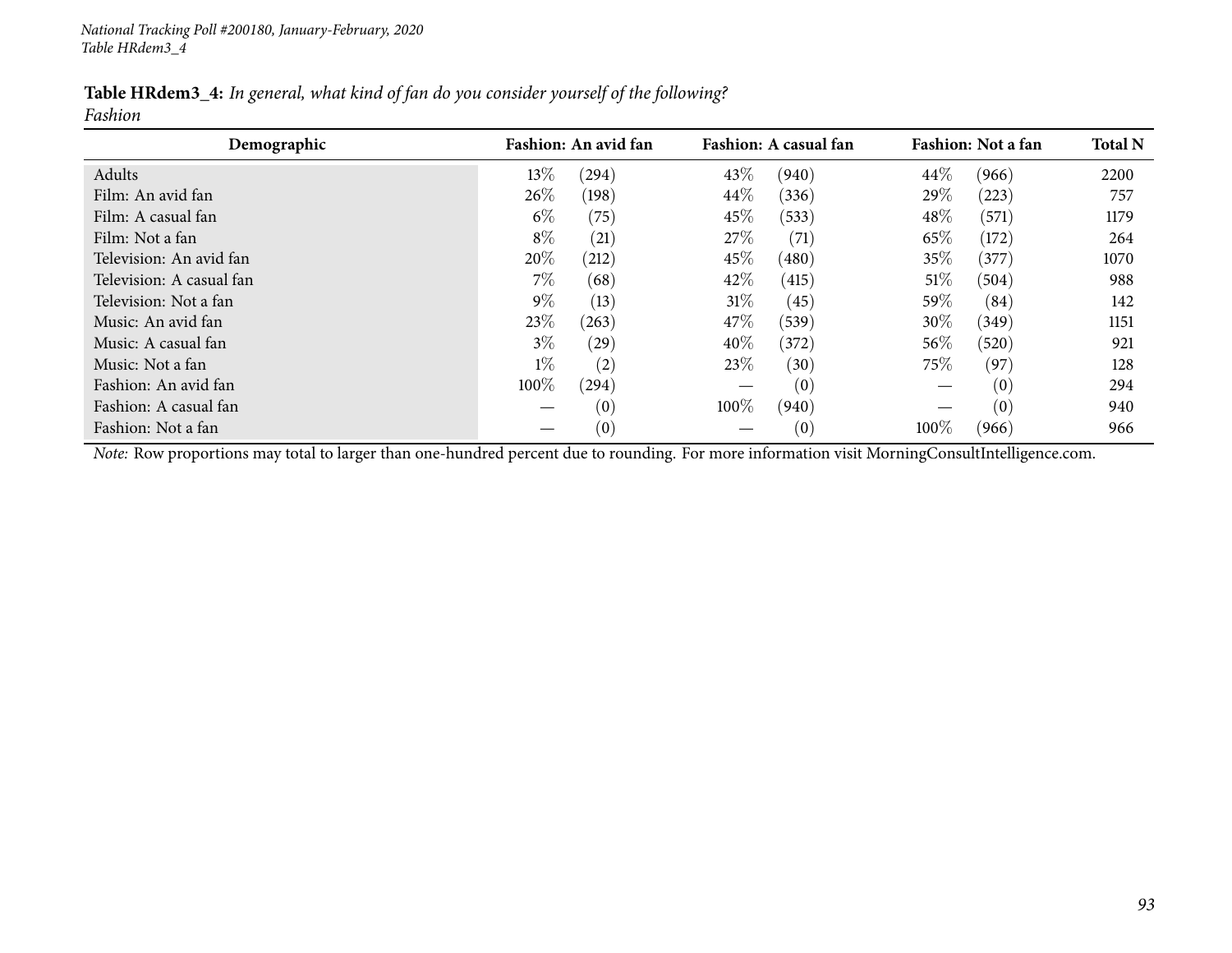# **Respondent Demographics Summary**

| Demographic      | Group                                                                                                                                                          | Frequency                                      | Percentage                                |
|------------------|----------------------------------------------------------------------------------------------------------------------------------------------------------------|------------------------------------------------|-------------------------------------------|
| xdemAll          | Adults                                                                                                                                                         | 2200                                           | 100%                                      |
| xdemGender       | Gender: Male<br>Gender: Female<br>$\boldsymbol{N}$                                                                                                             | 1062<br>1138<br>2200                           | 48\%<br>52%                               |
| age5             | Age: 18-29<br>Age: 30-44<br>Age: 45-54<br>Age: 55-64<br>Age: 65+<br>$\boldsymbol{N}$                                                                           | 465<br>548<br>344<br>407<br>436<br>2200        | 21%<br>25%<br>$16\%$<br>18%<br>20%        |
| demAgeGeneration | Generation Z: 18-22<br>Millennial: Age 23-38<br>Generation X: Age 39-54<br>Boomers: Age 55-73<br>$\boldsymbol{N}$                                              | 215<br>589<br>553<br>751<br>2108               | 10%<br>27\%<br>25%<br>34%                 |
| xpid3            | PID: Dem (no lean)<br>PID: Ind (no lean)<br>PID: Rep (no lean)<br>$\boldsymbol{N}$                                                                             | 756<br>761<br>682<br>2200                      | 34%<br>35%<br>31%                         |
| xpidGender       | PID/Gender: Dem Men<br>PID/Gender: Dem Women<br>PID/Gender: Ind Men<br>PID/Gender: Ind Women<br>PID/Gender: Rep Men<br>PID/Gender: Rep Women<br>$\overline{N}$ | 353<br>403<br>368<br>394<br>341<br>342<br>2200 | $16\%$<br>18%<br>17%<br>18%<br>15%<br>16% |
| xdemIdeo3        | Ideo: Liberal (1-3)<br>Ideo: Moderate (4)<br>Ideo: Conservative (5-7)<br>$\overline{N}$                                                                        | 613<br>533<br>736<br>1882                      | 28%<br>24%<br>33%                         |
| xeduc3           | Educ: < College<br>Educ: Bachelors degree<br>Educ: Post-grad<br>$\boldsymbol{N}$                                                                               | 1512<br>444<br>244<br>2200                     | 69%<br>20%<br>11%                         |

#### **Summary Statistics of Survey Respondent Demographics**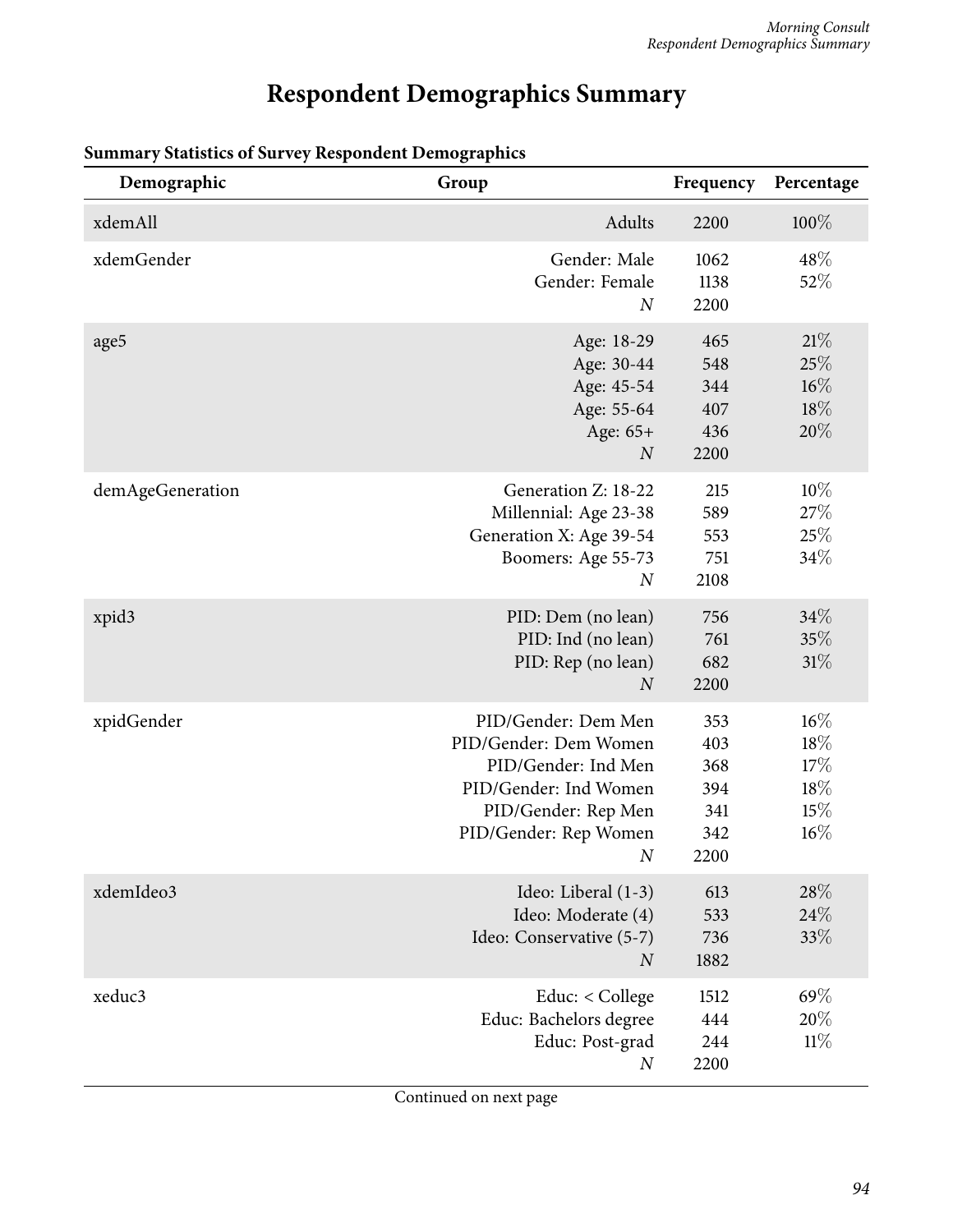| Demographic    | Group                                                                                                                                                                                  | Frequency                                             | Percentage                                             |
|----------------|----------------------------------------------------------------------------------------------------------------------------------------------------------------------------------------|-------------------------------------------------------|--------------------------------------------------------|
| xdemInc3       | Income: Under 50k<br>Income: 50k-100k<br>Income: 100k+<br>$\boldsymbol{N}$                                                                                                             | 1226<br>667<br>307<br>2200                            | 56%<br>30%<br>14%                                      |
| xdemWhite      | Ethnicity: White                                                                                                                                                                       | 1722                                                  | 78%                                                    |
| xdemHispBin    | Ethnicity: Hispanic                                                                                                                                                                    | 349                                                   | $16\%$                                                 |
| demBlackBin    | Ethnicity: Afr. Am.                                                                                                                                                                    | 274                                                   | $12\%$                                                 |
| demRaceOther   | Ethnicity: Other                                                                                                                                                                       | 204                                                   | $9\%$                                                  |
| xdemUsr        | Community: Urban<br>Community: Suburban<br>Community: Rural<br>$\boldsymbol{N}$                                                                                                        | 559<br>969<br>673<br>2200                             | 25%<br>44%<br>$31\%$                                   |
| xdemEmploy     | <b>Employ: Private Sector</b><br><b>Employ: Government</b><br>Employ: Self-Employed<br>Employ: Homemaker<br>Employ: Retired<br>Employ: Unemployed<br>Employ: Other<br>$\boldsymbol{N}$ | 652<br>145<br>214<br>169<br>483<br>233<br>184<br>2080 | 30%<br>$7\%$<br>10%<br>$8\%$<br>22%<br>$11\%$<br>$8\%$ |
| xdemMilHH1     | Military HH: Yes<br>Military HH: No<br>$\boldsymbol{N}$                                                                                                                                | 353<br>1847<br>2200                                   | $16\%$<br>84\%                                         |
| xnrl           | RD/WT: Right Direction<br>RD/WT: Wrong Track<br>$\boldsymbol{N}$                                                                                                                       | 820<br>1380<br>2200                                   | $37\%$<br>63%                                          |
| Trump_Approve  | Trump Job Approve<br>Trump Job Disapprove<br>$\boldsymbol{N}$                                                                                                                          | 912<br>1180<br>2092                                   | 41%<br>54%                                             |
| Trump_Approve2 | Trump Job Strongly Approve<br>Trump Job Somewhat Approve<br>Trump Job Somewhat Disapprove<br>Trump Job Strongly Disapprove<br>$\boldsymbol{N}$                                         | 494<br>418<br>290<br>890<br>2092                      | 22%<br>19%<br>13%<br>40%                               |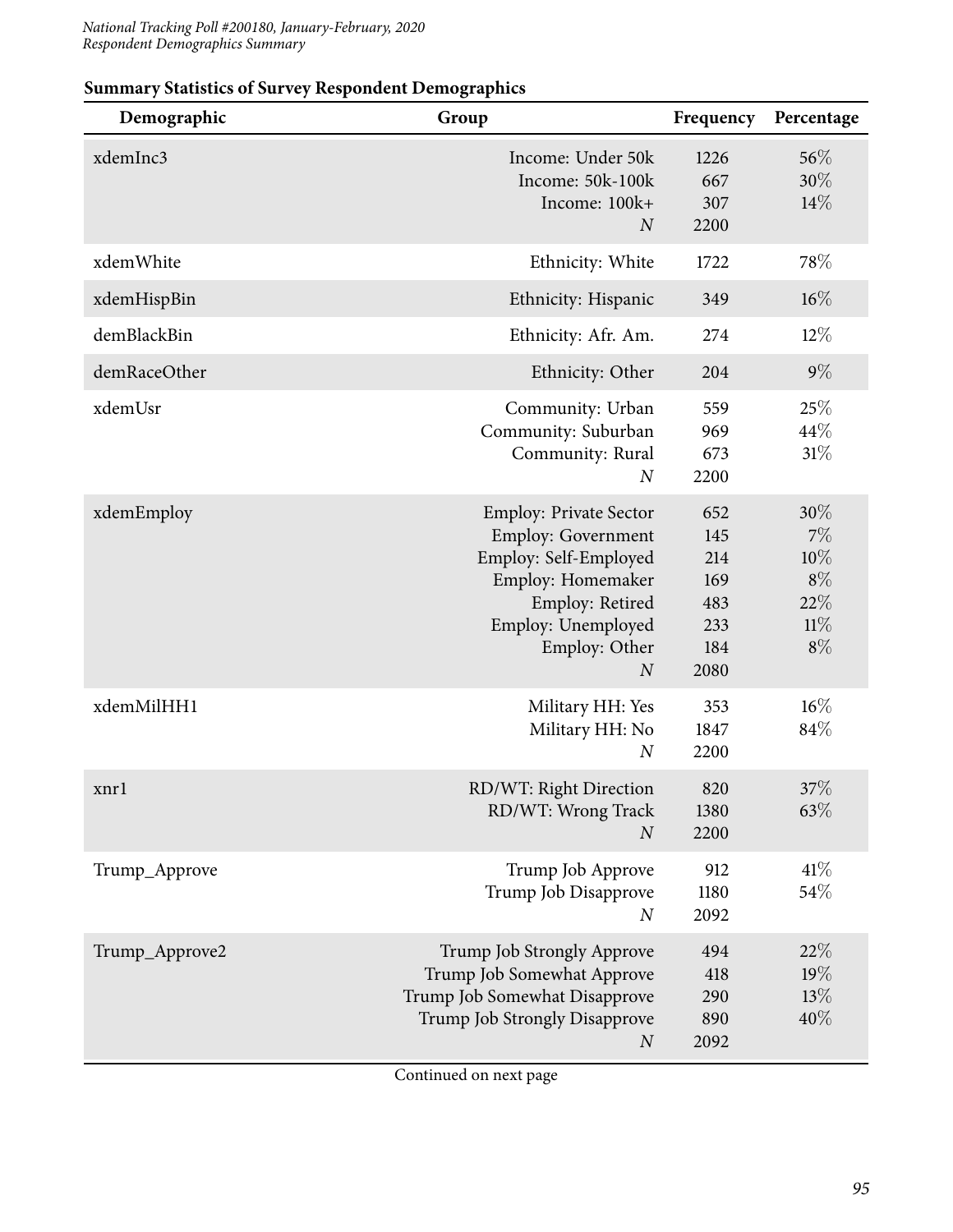| Demographic    | Group                                                                                                                                                                                                                  | Frequency                                                    | Percentage                                                      |
|----------------|------------------------------------------------------------------------------------------------------------------------------------------------------------------------------------------------------------------------|--------------------------------------------------------------|-----------------------------------------------------------------|
| Trump_Fav      | Favorable of Trump<br>Unfavorable of Trump<br>$\boldsymbol{N}$                                                                                                                                                         | 886<br>1189<br>2076                                          | 40%<br>54%                                                      |
| Trump_Fav_FULL | Very Favorable of Trump<br>Somewhat Favorable of Trump<br>Somewhat Unfavorable of Trump<br>Very Unfavorable of Trump<br>N                                                                                              | 511<br>375<br>218<br>972<br>2076                             | 23%<br>17%<br>10%<br>44%                                        |
| xnr3           | #1 Issue: Economy<br>#1 Issue: Security<br>#1 Issue: Health Care<br>#1 Issue: Medicare / Social Security<br>#1 Issue: Women's Issues<br>#1 Issue: Education<br>#1 Issue: Energy<br>#1 Issue: Other<br>$\boldsymbol{N}$ | 579<br>381<br>373<br>354<br>108<br>124<br>139<br>142<br>2200 | 26%<br>17%<br>17%<br>$16\%$<br>$5\%$<br>$6\%$<br>$6\%$<br>$6\%$ |
| xsubVote18O    | 2018 House Vote: Democrat<br>2018 House Vote: Republican<br>2018 House Vote: Someone else<br>$\boldsymbol{N}$                                                                                                          | 715<br>658<br>87<br>1460                                     | 33%<br>$30\%$<br>$4\%$                                          |
| xsubVote16O    | 2016 Vote: Hillary Clinton<br>2016 Vote: Donald Trump<br>2016 Vote: Other<br>2016 Vote: Didn't Vote<br>$\boldsymbol{N}$                                                                                                | 690<br>636<br>169<br>705<br>2200                             | 31%<br>29%<br>$8\%$<br>32%                                      |
| xsubVote14O    | Voted in 2014: Yes<br>Voted in 2014: No<br>$\overline{N}$                                                                                                                                                              | 1296<br>904<br>2200                                          | 59%<br>41%                                                      |
| xsubVote12O    | 2012 Vote: Barack Obama<br>2012 Vote: Mitt Romney<br>2012 Vote: Other<br>2012 Vote: Didn't Vote<br>$\boldsymbol{N}$                                                                                                    | 838<br>488<br>93<br>777<br>2196                              | 38\%<br>22%<br>$4\%$<br>35%                                     |
| xreg4          | 4-Region: Northeast<br>4-Region: Midwest<br>4-Region: South<br>4-Region: West<br>$\boldsymbol{N}$                                                                                                                      | 394<br>462<br>824<br>520<br>2200                             | 18%<br>21%<br>37%<br>24%                                        |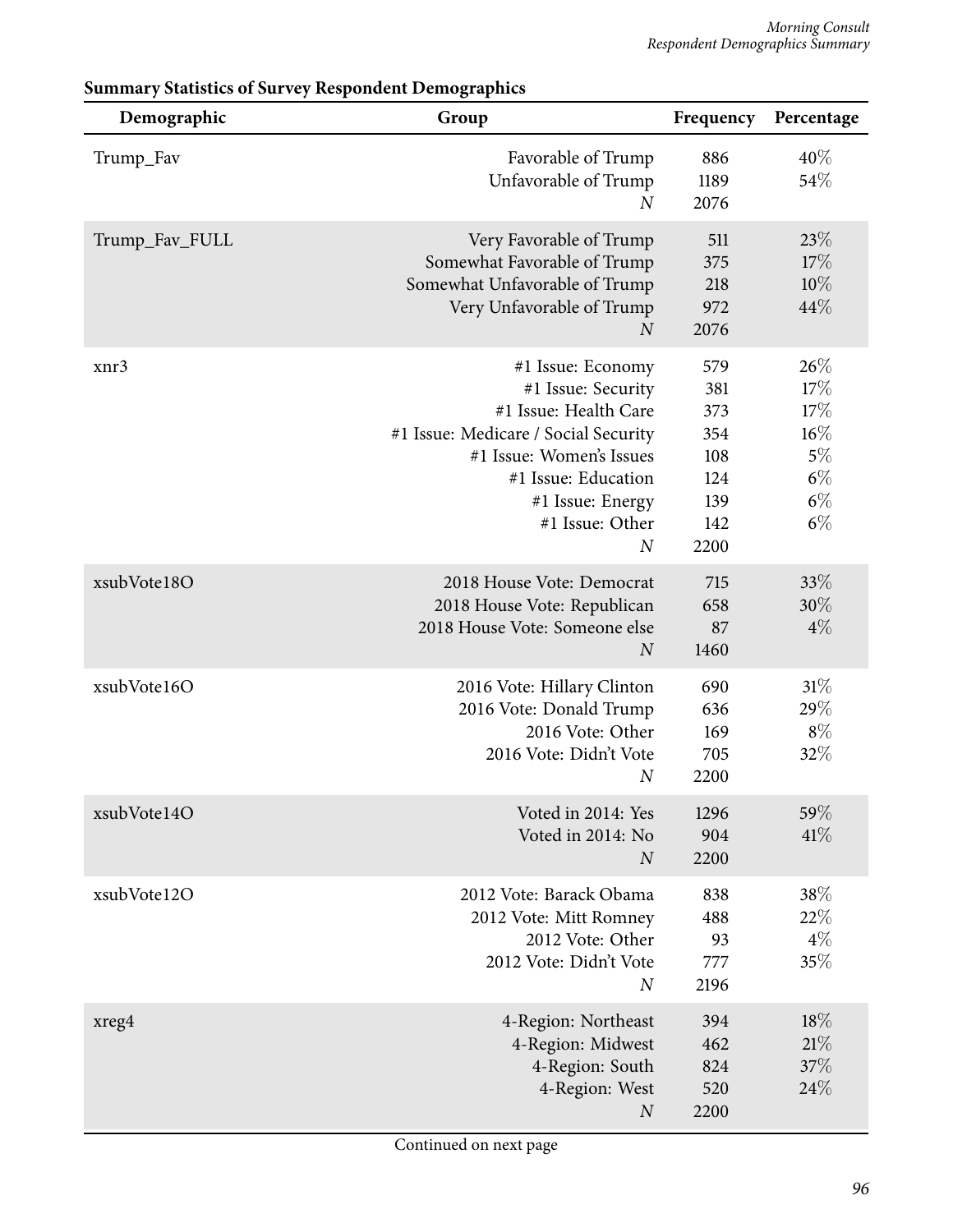| Demographic          | Group                                                                                                                                                                                                                                                                                                                                            | Frequency                                             | Percentage                                              |
|----------------------|--------------------------------------------------------------------------------------------------------------------------------------------------------------------------------------------------------------------------------------------------------------------------------------------------------------------------------------------------|-------------------------------------------------------|---------------------------------------------------------|
| HRdem1_1             | Watch TV: Every day<br>Watch TV: Several times per week<br>Watch TV: About once per week<br>Watch TV: Several times per month<br>Watch TV: About once per month<br>Watch TV: Less often than once per month<br>Watch TV: Never<br>$\boldsymbol{N}$                                                                                               | 1045<br>550<br>170<br>127<br>55<br>84<br>169<br>2200  | 48%<br>25%<br>$8\%$<br>$6\%$<br>$2\%$<br>$4\%$<br>$8\%$ |
| HRdem <sub>1_2</sub> | Watch Movies: Every day<br>Watch Movies: Several times per week<br>Watch Movies: About once per week<br>Watch Movies: Several times per month<br>Watch Movies: About once per month<br>Watch Movies: Less often than once per month<br>Watch Movies: Never<br>$\boldsymbol{N}$                                                                   | 383<br>598<br>386<br>255<br>189<br>199<br>191<br>2200 | 17%<br>27%<br>18%<br>$12\%$<br>$9\%$<br>$9\%$<br>$9\%$  |
| HRdem1_3             | Watch Sporting Events: Every day<br>Watch Sporting Events: Several times per week<br>Watch Sporting Events: About once per week<br>Watch Sporting Events: Several times per month<br>Watch Sporting Events: About once per month<br>Watch Sporting Events: Less often than once per<br>month<br>Watch Sporting Events: Never<br>$\boldsymbol{N}$ | 135<br>335<br>334<br>197<br>163<br>311<br>723<br>2200 | $6\%$<br>15%<br>15%<br>$9\%$<br>7%<br>14\%<br>33\%      |
| HRdem2_1             | Cable TV: Currently subscribe<br>Cable TV: Subscribed in past<br>Cable TV: Never subscribed<br>$\boldsymbol{N}$                                                                                                                                                                                                                                  | 941<br>830<br>429<br>2200                             | 43%<br>38\%<br>19%                                      |
| HRdem2_2             | Satellite TV: Currently subscribe<br>Satellite TV: Subscribed in past<br>Satellite TV: Never subscribed<br>$\boldsymbol{N}$                                                                                                                                                                                                                      | 472<br>642<br>1086<br>2200                            | 21%<br>29%<br>49%                                       |
| HRdem2_3             | Streaming Services: Currently subscribe<br>Streaming Services: Subscribed in past<br>Streaming Services: Never subscribed<br>$\boldsymbol{N}$                                                                                                                                                                                                    | 1384<br>207<br>609<br>2200                            | 63%<br>$9\%$<br>28%                                     |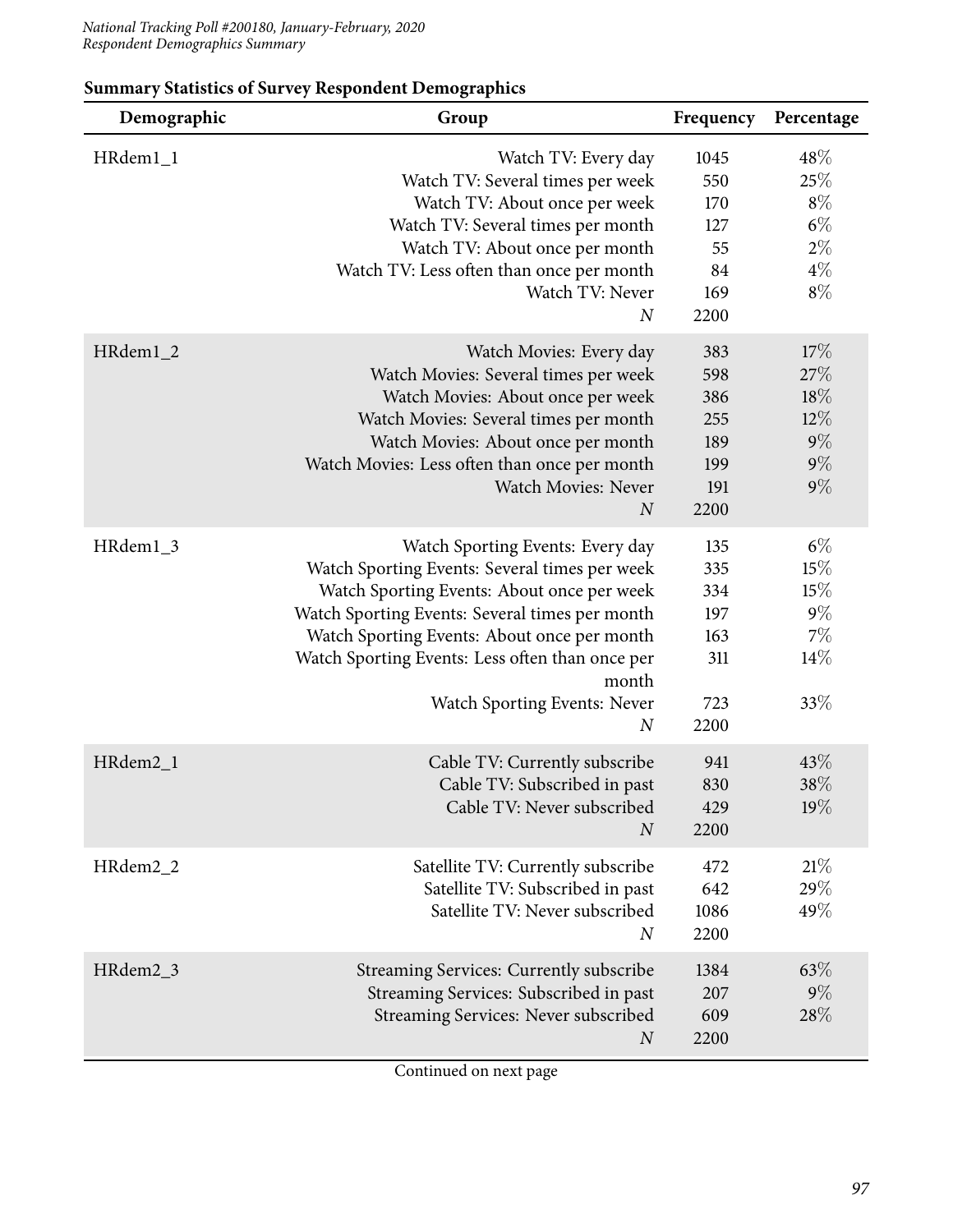| Demographic          | Group                                                                                          | Frequency                  | Percentage                 |
|----------------------|------------------------------------------------------------------------------------------------|----------------------------|----------------------------|
| HRdem3_1             | Film: An avid fan<br>Film: A casual fan<br>Film: Not a fan<br>$\overline{N}$                   | 757<br>1179<br>264<br>2200 | $34\%$<br>$54\%$<br>$12\%$ |
| HRdem3_2             | Television: An avid fan<br>Television: A casual fan<br>Television: Not a fan<br>$\overline{N}$ | 1070<br>988<br>142<br>2200 | $49\%$<br>45%<br>$6\%$     |
| HRdem3_3             | Music: An avid fan<br>Music: A casual fan<br>Music: Not a fan<br>$\overline{N}$                | 1151<br>921<br>128<br>2200 | $52\%$<br>42\%<br>$6\%$    |
| HRdem <sub>3</sub> 4 | Fashion: An avid fan<br>Fashion: A casual fan<br>Fashion: Not a fan<br>$\overline{N}$          | 294<br>940<br>966<br>2200  | $13\%$<br>43\%<br>44%      |

*Note:* Group proportions may total to larger than one-hundred percent due to rounding. All statistics are calculated with demographic post-stratification weights applied.